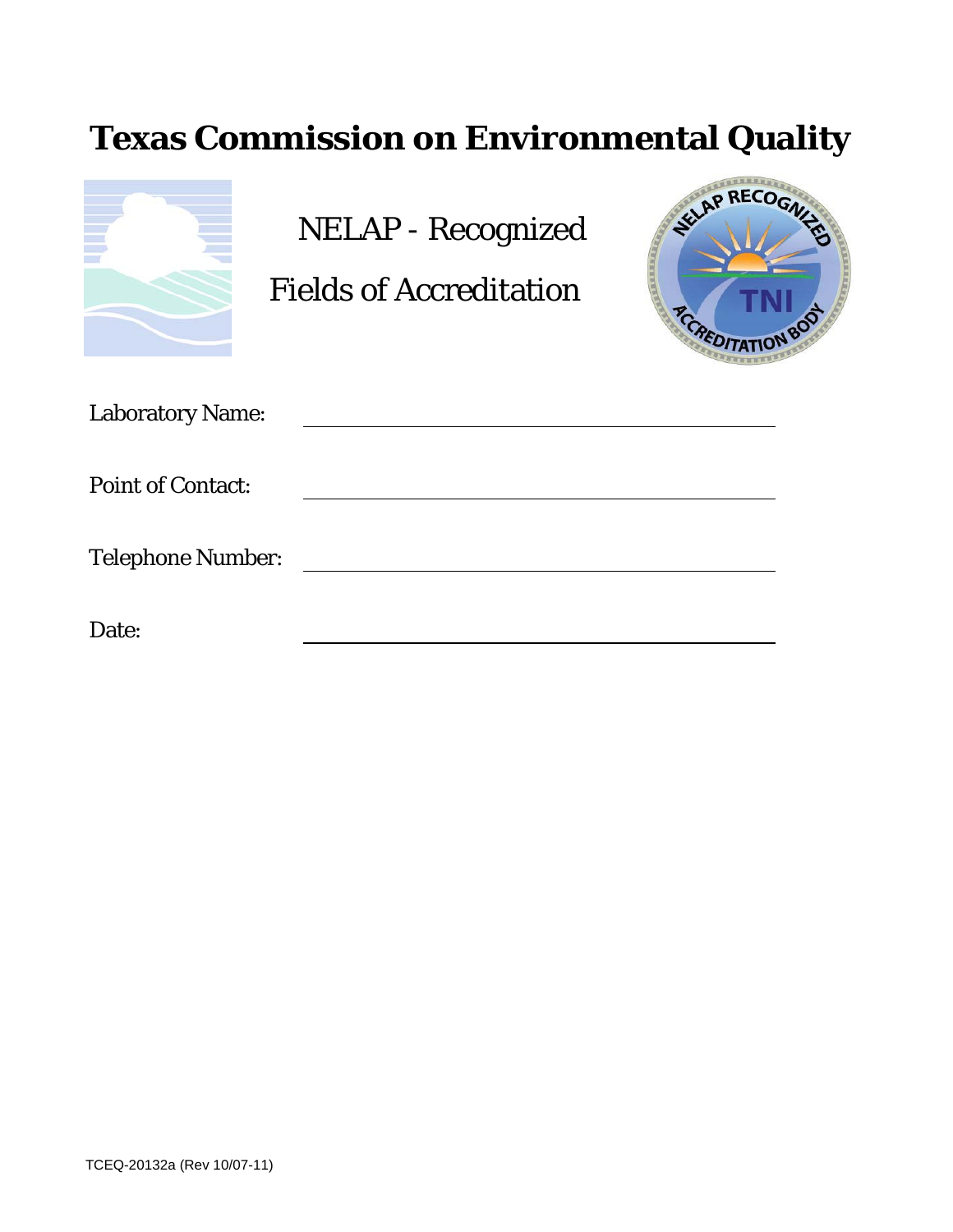#### THIS PAGE LEFT BLANK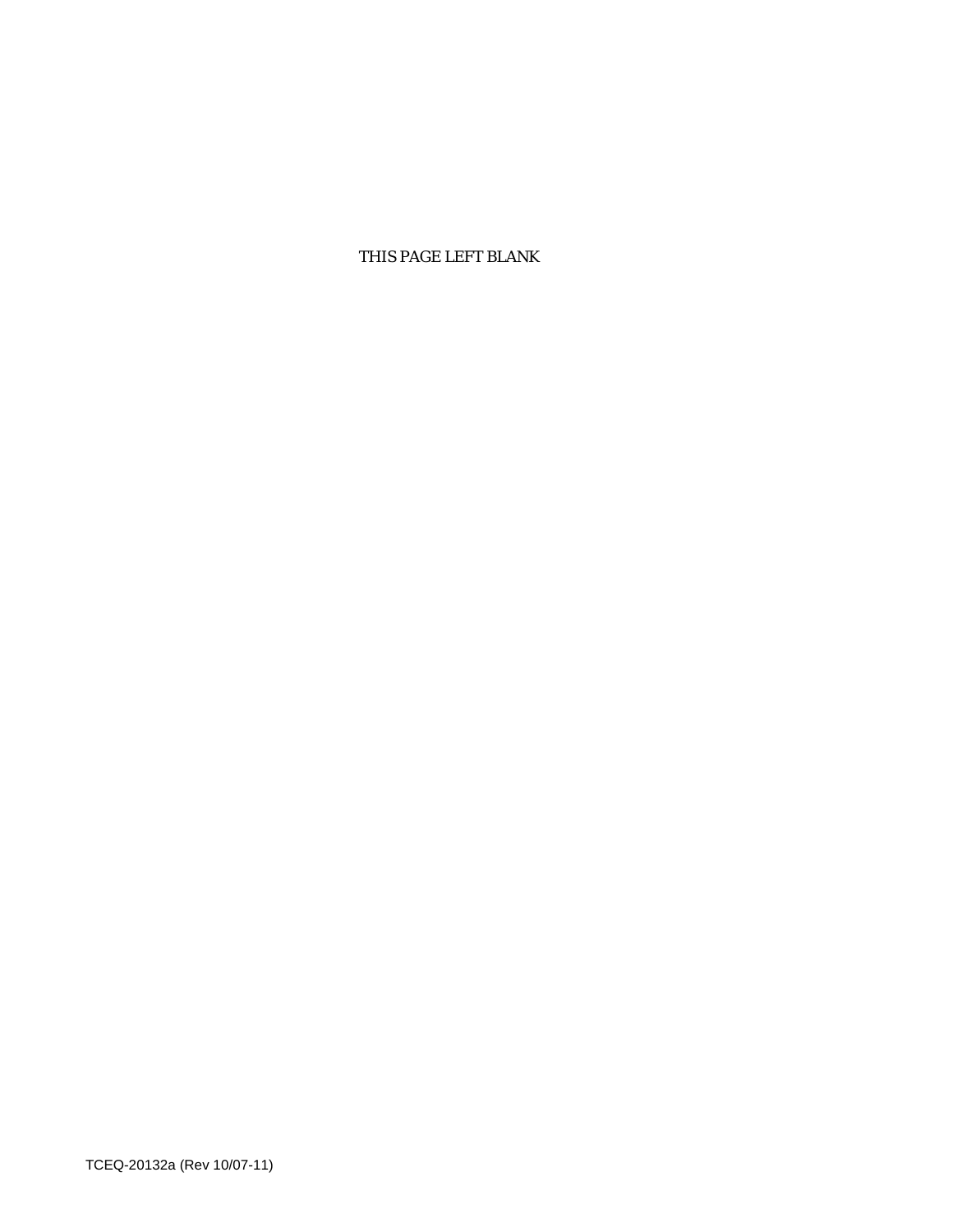| Category/Method           | <b>Analyte</b>                                                        |
|---------------------------|-----------------------------------------------------------------------|
| <b>RADIOCHEMISTRY</b>     |                                                                       |
| DOE RESL CHEM TP-SR.1     | Strontium-90                                                          |
| EPA H-01 EPA 520/5-84-006 | <b>Tritium</b>                                                        |
| EPA 900.0                 | Gross-alpha<br>Gross-beta                                             |
| <b>HASL-300 Am-03-RC</b>  | Americium                                                             |
| HASL-300 Ga-01-R          | Gross gamma                                                           |
| <b>HASL-300 Pu-01-RC</b>  | Plutonium                                                             |
| <b>HASL-300 U-02-RC</b>   | Uranium                                                               |
| <b>PARTICULATE MATTER</b> |                                                                       |
| 40 CFR Part 50 Appendix B | <b>Total Suspended Particulate</b>                                    |
| 40 CFR Part 50 Appendix J | Particulates <10 um                                                   |
| 40 CFR Part 50 Appendix L |                                                                       |
| EPA IP-9                  | $\Box$ Fine particulates < 2.5 um                                     |
| EPA RM 5                  | <b>Particulates</b>                                                   |
| EPA RM 5A                 | <b>Particulates</b>                                                   |
| EPA RM 5B                 | <b>Particulates</b>                                                   |
| <b>EPA RM 5D</b>          | <b>Particulates</b>                                                   |
| EPA RM 5F                 | <b>Particulates</b>                                                   |
| EPA RM 5G                 | $\Box$ Particulates                                                   |
| EPA RM 5H                 | $\Box$ Particulates                                                   |
| EPA RM 5I                 | <b>Particulates</b>                                                   |
| EPA RM 17                 | Particulates                                                          |
| <b>EPA RM 202</b>         | <b>Condensible Particulate Matter</b>                                 |
| <b>EPA RM 315</b>         | <b>Particulates</b><br>Methylene Chloride Extractable Material (MCEM) |
| TCEQ-23                   | <b>Particulates</b>                                                   |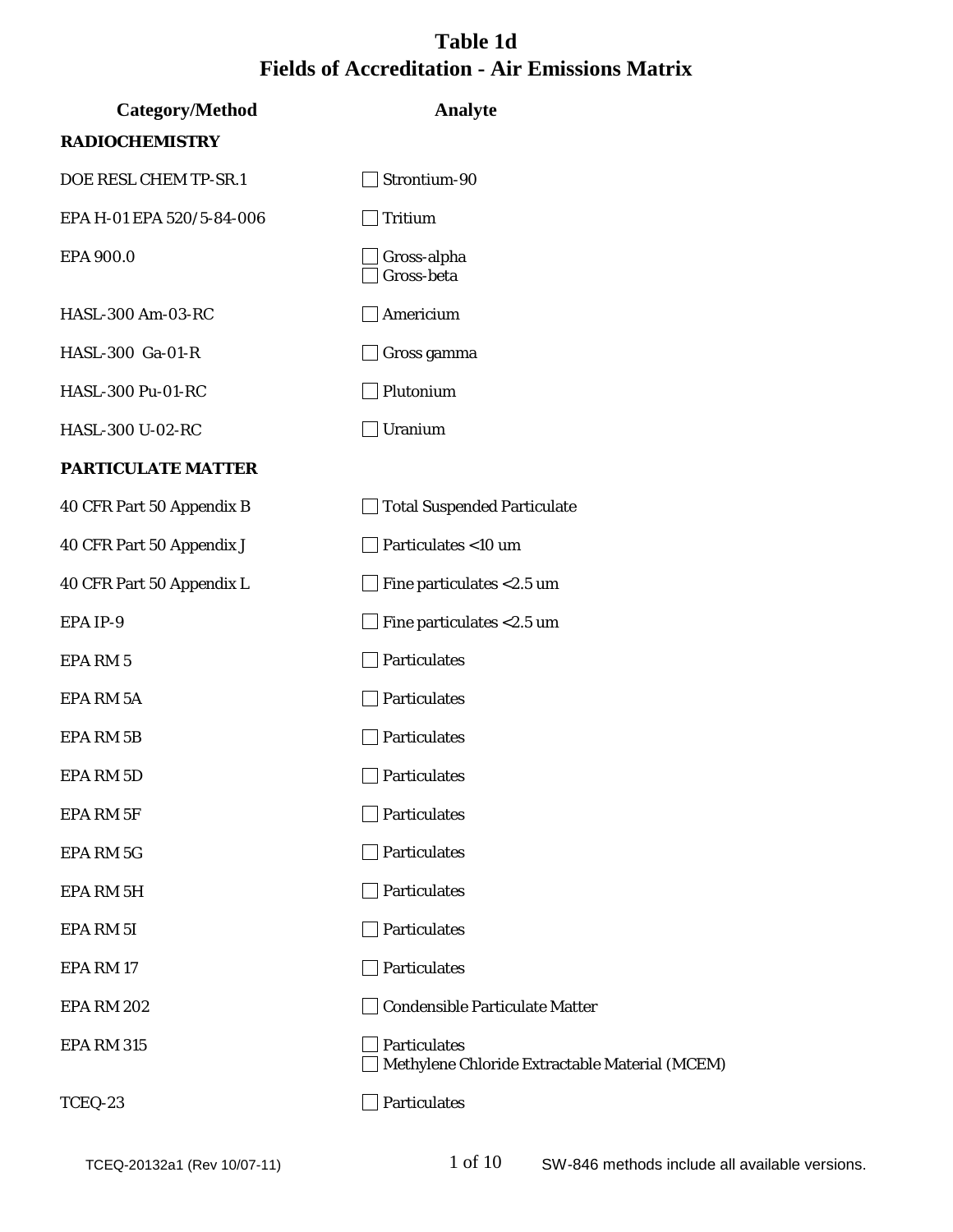| <b>Category/Method</b>            | Analyte                                                                                                                                                                                                                                                                                                                                                                         |
|-----------------------------------|---------------------------------------------------------------------------------------------------------------------------------------------------------------------------------------------------------------------------------------------------------------------------------------------------------------------------------------------------------------------------------|
| <b>PARTICULATE MATTER (cont.)</b> |                                                                                                                                                                                                                                                                                                                                                                                 |
| TCEQ-24                           | <b>Particulates</b>                                                                                                                                                                                                                                                                                                                                                             |
| <b>METALS</b>                     |                                                                                                                                                                                                                                                                                                                                                                                 |
| 40 CFR Part 50 Appendix G         | Lead                                                                                                                                                                                                                                                                                                                                                                            |
| <b>EPA 6010</b>                   | Aluminum<br>Antimony<br>Arsenic<br><b>Barium</b><br>Beryllium<br><b>Boron</b><br>Cadmium<br>Calcium<br>Chromium<br>Cobalt<br>Copper<br>Iron<br>Lead<br>Lithium<br>Magnesium<br>Manganese<br>Mercury<br>Molybdenum<br>Nickel<br>Phosphorus<br>Potassium<br>Selenium<br>Silicon<br><b>Silver</b><br>Sodium<br>Strontium<br>Thallium<br>Tin<br><b>Titanium</b><br>Vanadium<br>Zinc |
| <b>EPA 7470A</b>                  | Mercury                                                                                                                                                                                                                                                                                                                                                                         |
| EPA RM 12                         | Lead                                                                                                                                                                                                                                                                                                                                                                            |
| <b>EPA RM 101</b>                 | Mercury                                                                                                                                                                                                                                                                                                                                                                         |
| <b>EPA RM 101A</b>                | Mercury                                                                                                                                                                                                                                                                                                                                                                         |
| <b>EPA RM 104</b>                 | <b>Beryllium</b>                                                                                                                                                                                                                                                                                                                                                                |
| <b>EPA RM 108</b>                 | Arsenic                                                                                                                                                                                                                                                                                                                                                                         |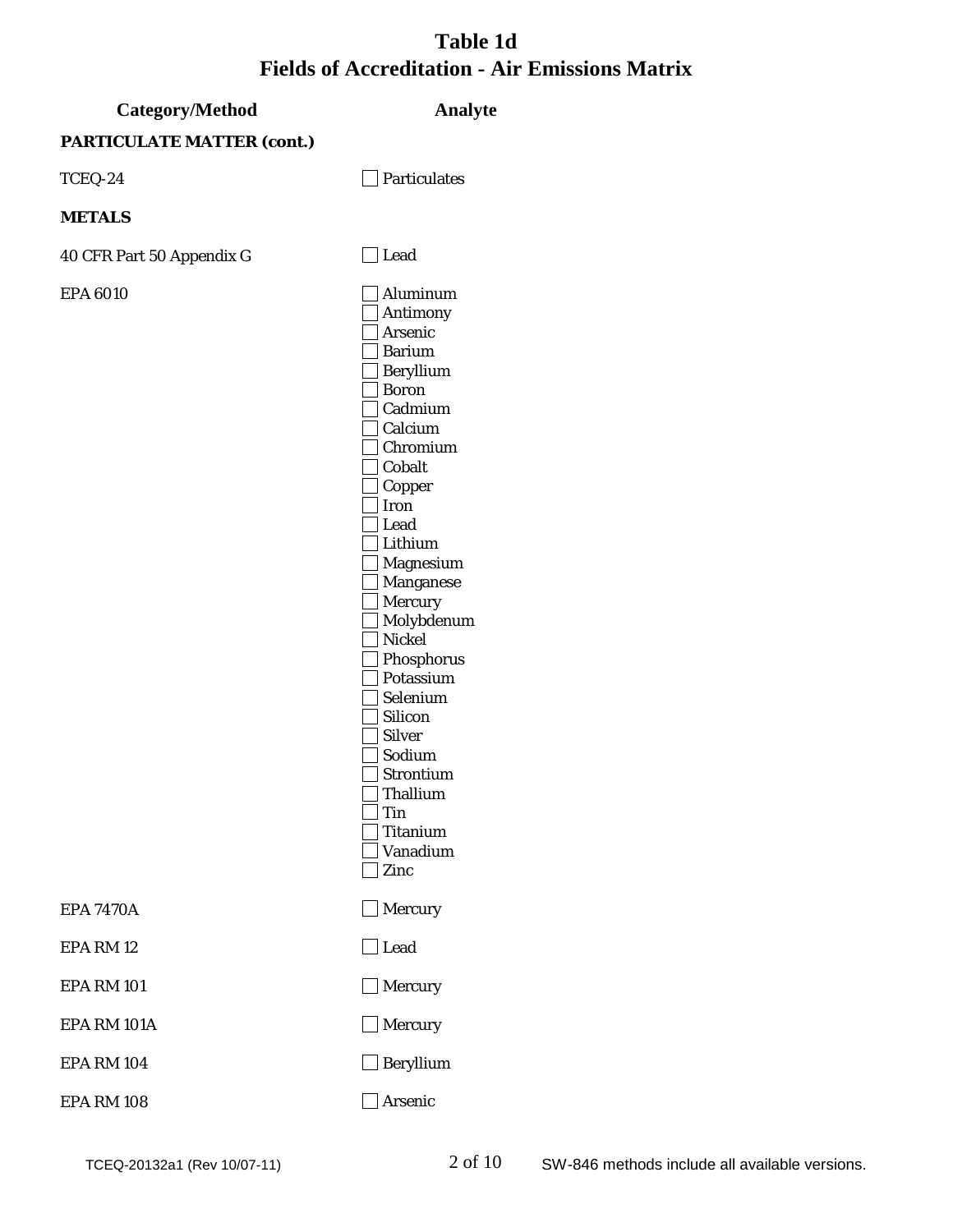| <b>Category/Method</b><br><b>GENERAL CHEMISTRY</b> | Analyte                                                                                                                                                        |
|----------------------------------------------------|----------------------------------------------------------------------------------------------------------------------------------------------------------------|
| <b>ASTM D1946</b>                                  | <b>Carbon Dioxide</b><br><b>Carbon Monoxide</b><br>Ethane<br>Hydrogen<br>Methane<br>Nitrogen<br>Oxygen                                                         |
| <b>EPA 7199</b>                                    | Chromium (VI)                                                                                                                                                  |
| <b>EPA 9057</b>                                    | <b>Chloride</b><br>Hydrochloric acid (Hydrogen chloride (gas only))                                                                                            |
| EPA CTM-027                                        | Ammonia as N                                                                                                                                                   |
| EPA CTM-033                                        | Hydrogen Cyanide                                                                                                                                               |
| EPA IP-9                                           | Ammonia as N<br>Nitric acid<br>Nitrous acid<br>Partculate ammonium<br>Particulate hydrogen ion<br>Particulate nitrate<br>Particulate sulfate<br>Sulfur dioxide |
| EPA RM 5E                                          | <b>Particulates</b>                                                                                                                                            |
| EPA RM 6                                           | <b>Sulfur Dioxide</b>                                                                                                                                          |
| EPA RM 7                                           | Oxides of nitrogen                                                                                                                                             |
| EPA RM 7A                                          | Oxides of nitrogen                                                                                                                                             |
| EPA RM 7B                                          | Oxides of nitrogen                                                                                                                                             |
| EPA RM 7C                                          | Oxides of nitrogen                                                                                                                                             |
| EPA RM 7D                                          | Oxides of nitrogen                                                                                                                                             |
| EPARM <sub>8</sub>                                 | Sulfur dioxide<br>Sulfuric acid mist, sulfur dioxide                                                                                                           |
| EPA RM 11                                          | Hydrogen Sulfide                                                                                                                                               |
| EPA RM 13A                                         | Fluoride                                                                                                                                                       |
| EPA RM 13B                                         | Fluoride                                                                                                                                                       |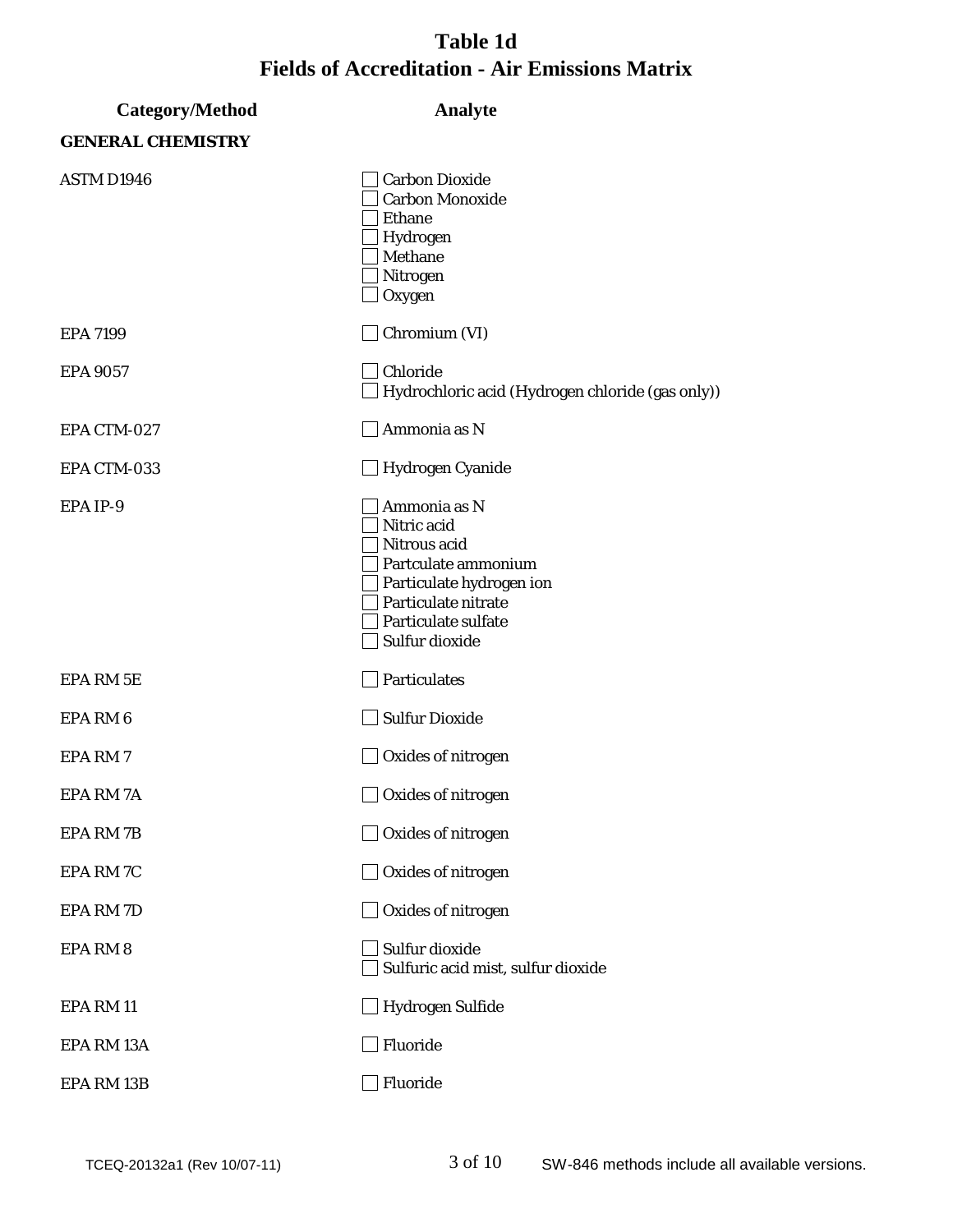| Category/Method                  | Analyte                                                                                                                                                                                                                                                                                                                                                                                                                                                                                                   |
|----------------------------------|-----------------------------------------------------------------------------------------------------------------------------------------------------------------------------------------------------------------------------------------------------------------------------------------------------------------------------------------------------------------------------------------------------------------------------------------------------------------------------------------------------------|
| <b>GENERAL CHEMISTRY (cont.)</b> |                                                                                                                                                                                                                                                                                                                                                                                                                                                                                                           |
| EPA RM 16A                       | <b>Total reduced sulfur</b>                                                                                                                                                                                                                                                                                                                                                                                                                                                                               |
| EPA RM 26                        | <b>Bromine</b><br>Chlorine<br>Hydrochloric acid (Hydrogen chloride (gas only))<br>Hydrogen Bromide (HBr)<br>Hydrogen fluoride (Hydrofluoric acid)                                                                                                                                                                                                                                                                                                                                                         |
| EPA RM 26A                       | <b>Bromine</b><br>Chlorine<br>Hydrochloric acid (Hydrogen chloride (gas only))<br>Hydrogen Bromide (HBr)<br>Hydrogen fluoride (Hydrofluoric acid)                                                                                                                                                                                                                                                                                                                                                         |
| <b>EPA RM 306</b>                | Chromium<br><b>Chromium VI</b>                                                                                                                                                                                                                                                                                                                                                                                                                                                                            |
| <b>EPA RM 316</b>                | Formaldehyde                                                                                                                                                                                                                                                                                                                                                                                                                                                                                              |
| TCEQ-3                           | Ammonia as N<br>Sulfur dioxide                                                                                                                                                                                                                                                                                                                                                                                                                                                                            |
| TCEQ-10                          | Chloride                                                                                                                                                                                                                                                                                                                                                                                                                                                                                                  |
| TCEQ-11                          | <b>Total Cyanide</b>                                                                                                                                                                                                                                                                                                                                                                                                                                                                                      |
| TCEQ-13                          | Fluoride                                                                                                                                                                                                                                                                                                                                                                                                                                                                                                  |
| TCEQ-17                          | Hydrogen Sulfide                                                                                                                                                                                                                                                                                                                                                                                                                                                                                          |
| <b>VOCs by GC/MS</b>             |                                                                                                                                                                                                                                                                                                                                                                                                                                                                                                           |
| EPA TO-14A                       | 1,1,1-Trichloroethane<br>1,1,2,2-Tetrachloroethane<br>1,1,2-Trichloro-1,2,2-trifluoroethane (Freon 113)<br>1,1,2-Trichloroethane<br>1,1-Dichloroethane<br>1,1-Dichloroethylene<br>1,2,4-Trichlorobenzene<br>1,2,4-Trimethylbenzene<br>1,2-Dibromoethane (EDB, Ethylene dibromide)<br>1,2-Dichloro-1,1,2,2-tetrafluoroethane (Freon 114)<br>1,2-Dichlorobenzene<br>1,2-Dichloroethane (Ethylene dichloride)<br>1,2-Dichloropropane<br>1,3,5-Trimethylbenzene<br>1,3-Dichlorobenzene<br>1,4-Dichlorobenzene |
| (cont.)                          | <b>Benzene</b>                                                                                                                                                                                                                                                                                                                                                                                                                                                                                            |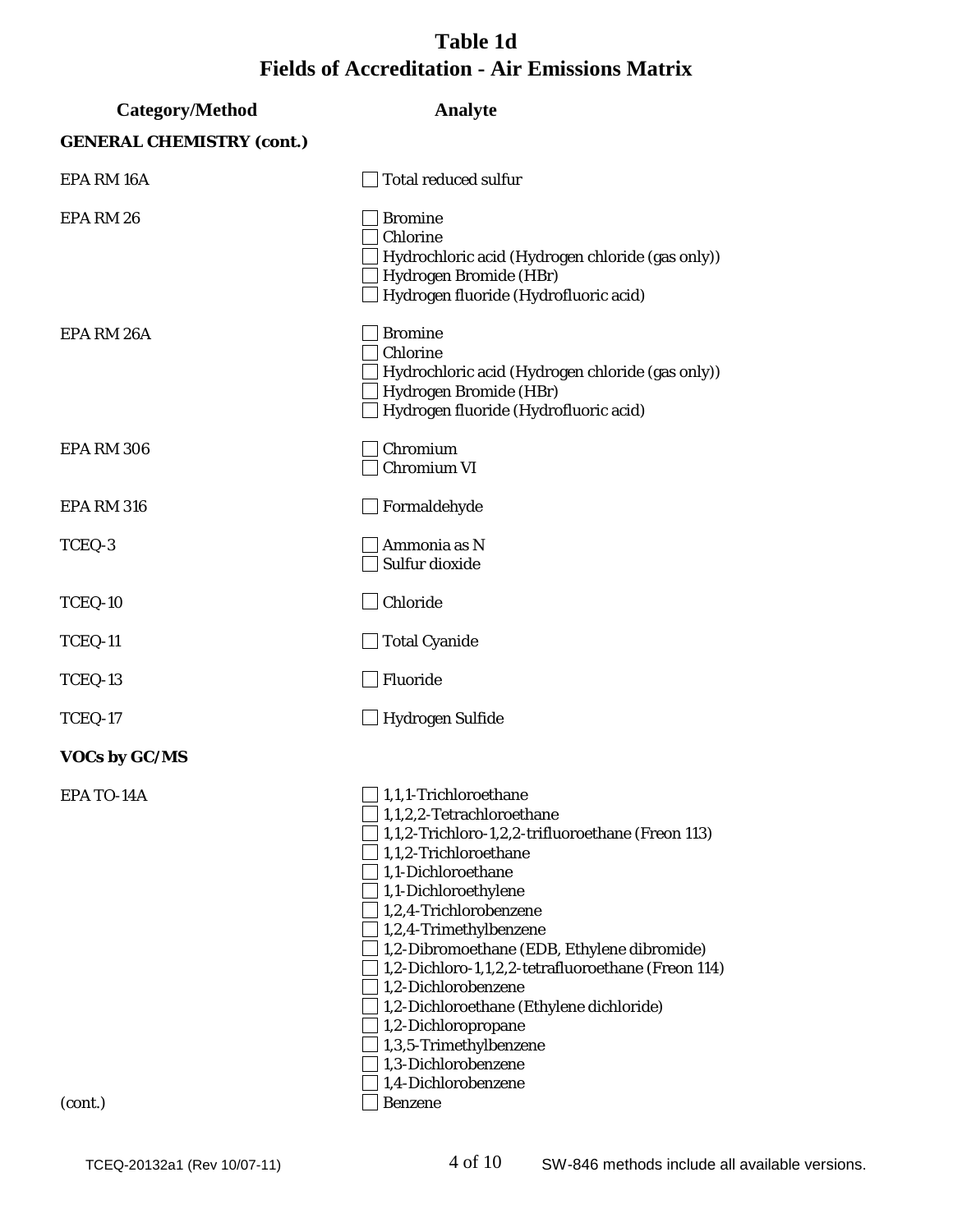#### **Category/Method Analyte VOCs by GC/MS (cont.)** EPA TO-14A (cont.) Benzyl chloride Carbon tetrachloride Chlorobenzene Chloroethane (Ethyl chloride) Chloroform cis-1,2-Dichlorethylene cis-1,3-Dichloropropene Dichlorodifluoromethane (Freon 12)  $\Box$  Ethylbenzene Hexachlorobutadiene Methyl bromide (Bromomethane) Methyl chloride (Chloromethane) Methylene chloride (Dichloromethane) **□** Styrene Tetrachloroethylene (Perchloroethylene)  $\Box$ Toluene trans-1,2-Dichloroethylene trans-1,3-Dichloropropylene Trichloroethene (Trichloroethylene) Trichlorofluoromethane (Fluoro trichloromethane, Freon 11) Vinyl chloride  $\Box$  Xylene (total) EPA TO-15  $\Box$  1,1,1-Trichloroethane 1,1,2,2-Tetrachloroethane  $\Box$  1.1.2-Trichloroethane 1,1,2-Trichloro-1,2,2-trifluoroethane (Freon 113)  $\Box$  1,1-Dichloroethane 1,1-Dichloroethylene 1,2,3-Trimethylbenzene  $\Box$  1,2,4-Trichlorobenzene 1,2,4-Trimethylbenzene 1,2-Dibromoethane (EDB, Ethylene dibromide) 1,2-Dichloro-1,1,2,2-tetrafluoroethane (Freon 114) 1,2-Dichlorobenzene 1,2-Dichloroethane (Ethylene dichloride) 1,2-Dichloropropane 1,3,5-Trimethylbenzene  $\Box$  1.3-Butadiene 1,3-Dichlorobenzene 1,4-Dichlorobenzene 1,4-Dioxane (1,4-Diethyleneoxide) 1-Butene 1-Pentene 1-Propene (Propylene) 2,2,4-Trimethylpentane (Isooctane)  $\Box$  2.2-Dimethylbutane □ 2,3,4-Trimethylpentane

(cont.) 2,3-Dimethylbutane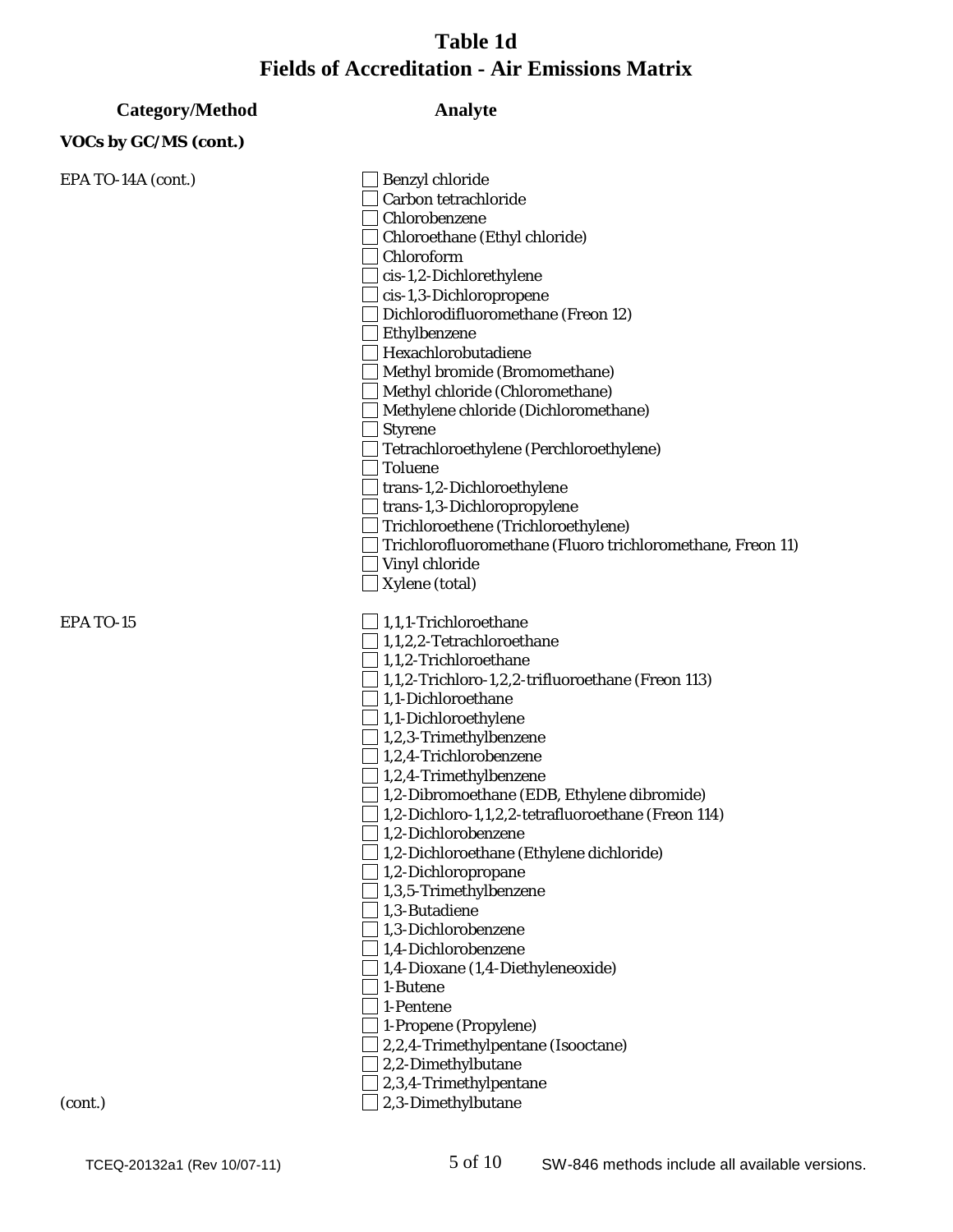#### **Category/Method Analyte**

#### **VOCs by GC/MS (cont.)**

EPA TO-15 (cont.)  $\qquad \qquad \qquad$  2,3-Dimethylpentane  $\Box$  2,4-Dimethylpentane 2-Butanone (Methyl ethyl ketone, MEK)  $\Box$  2-Ethyltoluene  $\Box$  2-Methylheptane  $\Box$  2-Methylhexane □ 2-Methyl-2-butene 2-Methylbutadiene (Isoprene) 2-Methylbutane (Isopentane) 2-Methylpentane (Isohexane) 2-methylpropane (Isobutane)  $\Box$  3-Ethyltoluene □ 3-Methyl-1-butene

- □ 3-Methylheptane
- 3-Methylhexane
- 3-Methylpentane
- 4-Ethyltoluene
- 4-Methyl-1-pentene
- Acetaldehyde
- Acetonitrile
- Acetylene
- Acrylonitrile
- Benzene
- Benzyl chloride
- $\Box$  Bromochloromethane
- Bromodichloromethane
- $\Box$  Bromoform
- Carbon tetrachloride
- Chlorobenzene
- Chlorodibromomethane
- Chloroethane (Ethyl chloride)
- Chloroform
- Chloroprene (2-Chloro-1,3-butadiene)
- cis-1,2-Dichloroethylene
- cis-1,3-Dichloropropene
- $\Box$  cis-2-Butene
- cis-2-Hexene
- cis-2-Pentene
- $\Box$  Cyclohexane
- $\Box$  Cyclopentane
- Cyclopentene
- Dichlorodifluoromethane (Freon 12)
- **□**Ethane
- $\Box$  Ethyl acrylate
- Ethylbenzene
- Ethylene oxide
- Ethyl-t-butylether (ETBE) (2-Ethoxy-2-methylpropane)
- Hexachlorobutadiene
- (cont.) Isopropylbenzene (Cumene)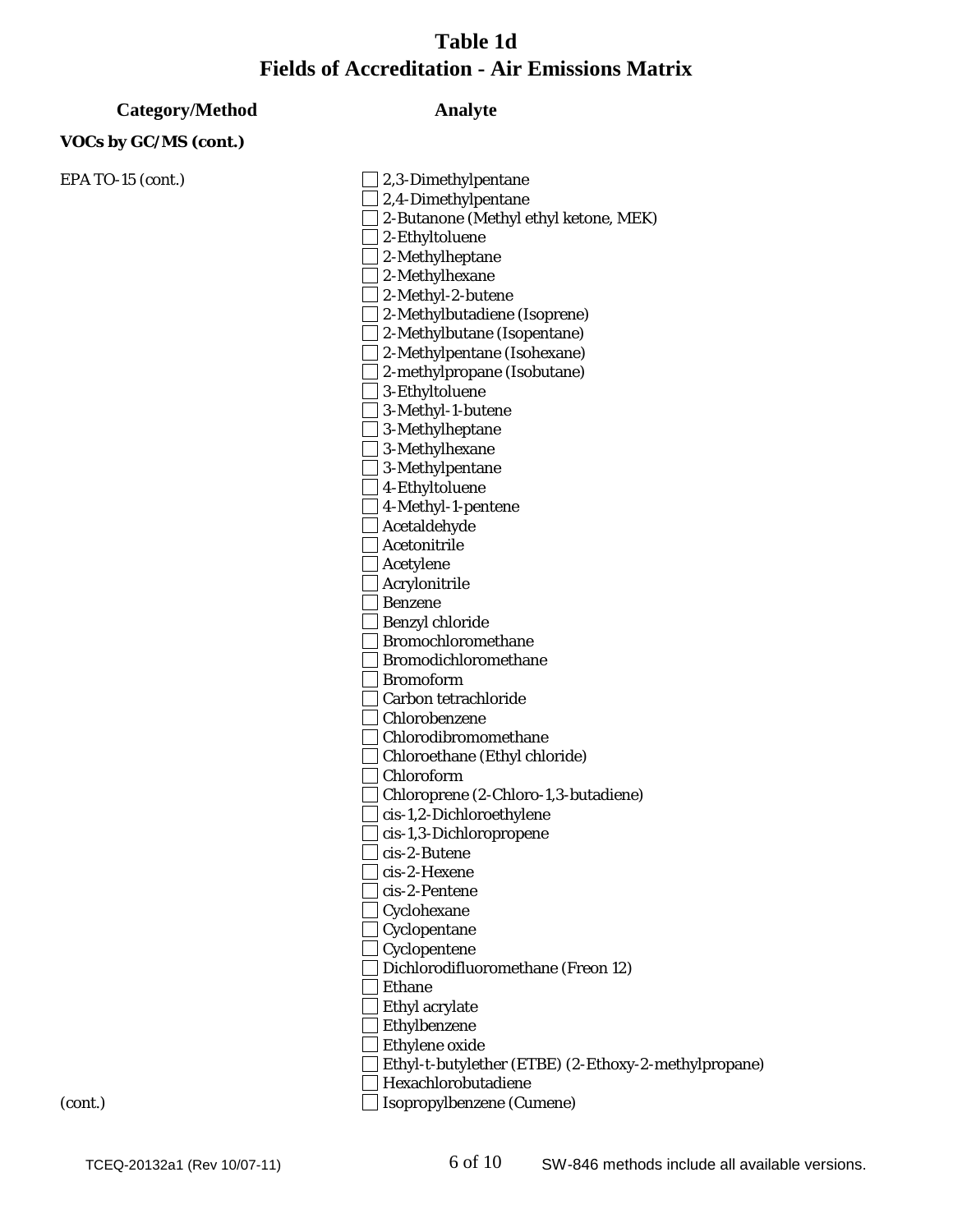#### **Category/Method Analyte**

#### **VOCs by GC/MS (cont.)**

| EPA TO-15 (cont.) | m+p-xylene                                                 |
|-------------------|------------------------------------------------------------|
|                   | m-Diethylbenzene                                           |
|                   | Methanol                                                   |
|                   | Methyl bromide (Bromomethane)                              |
|                   | Methyl chloride (Chloromethane)                            |
|                   | Methyl isobutyl ketone (Hexone)                            |
|                   | Methyl methacrylate                                        |
|                   | Methyl tert-butyl ether (MTBE)                             |
|                   | Methylcyclohexane                                          |
|                   | Methylcyclopentane                                         |
|                   | Methylene chloride (Dichloromethane)                       |
|                   | n-Butane                                                   |
|                   | n-Decane                                                   |
|                   | n-Heptane                                                  |
|                   | n-Hexane                                                   |
|                   | n-Nonane                                                   |
|                   | n-Octane                                                   |
|                   | n-Pentane                                                  |
|                   | n-Propane                                                  |
|                   | n-Propylbenzene                                            |
|                   | n-Undecane                                                 |
|                   | o-Xylene                                                   |
|                   | p-Diethylbenzene                                           |
|                   | <b>Styrene</b>                                             |
|                   | T-amylmethylether (TAME)                                   |
|                   | Tetrachloroethylene (Perchloroethylene)                    |
|                   | <b>Toluene</b>                                             |
|                   | trans-1,2-Dichloroethylene                                 |
|                   | trans-1,3-Dichloropropylene                                |
|                   | trans-2-Butene                                             |
|                   | trans-2-Hexene                                             |
|                   | trans-2-Pentene                                            |
|                   | Trichloroethene (Trichloroethylene)                        |
|                   | Trichlorofluoromethane (Fluoro trichloromethane, Freon 11) |
|                   | Vinyl acetate                                              |
|                   | Vinyl bromide (Bromoethane)                                |
|                   | Vinyl chloride                                             |
|                   | Xylene (total)                                             |
| SVOCs by GC/MS    |                                                            |
| <b>CARB 429</b>   | 2-Methylnaphthalene                                        |

Acenaphthene

- $\overline{\Box}$  Acenaphthylene
- Anthracene
- Benzo(a)anthracene
- $\Box$  Benzo(a) pyrene
- Benzo(b)fluoranthene
- (cont.) Benzo(e)pyrene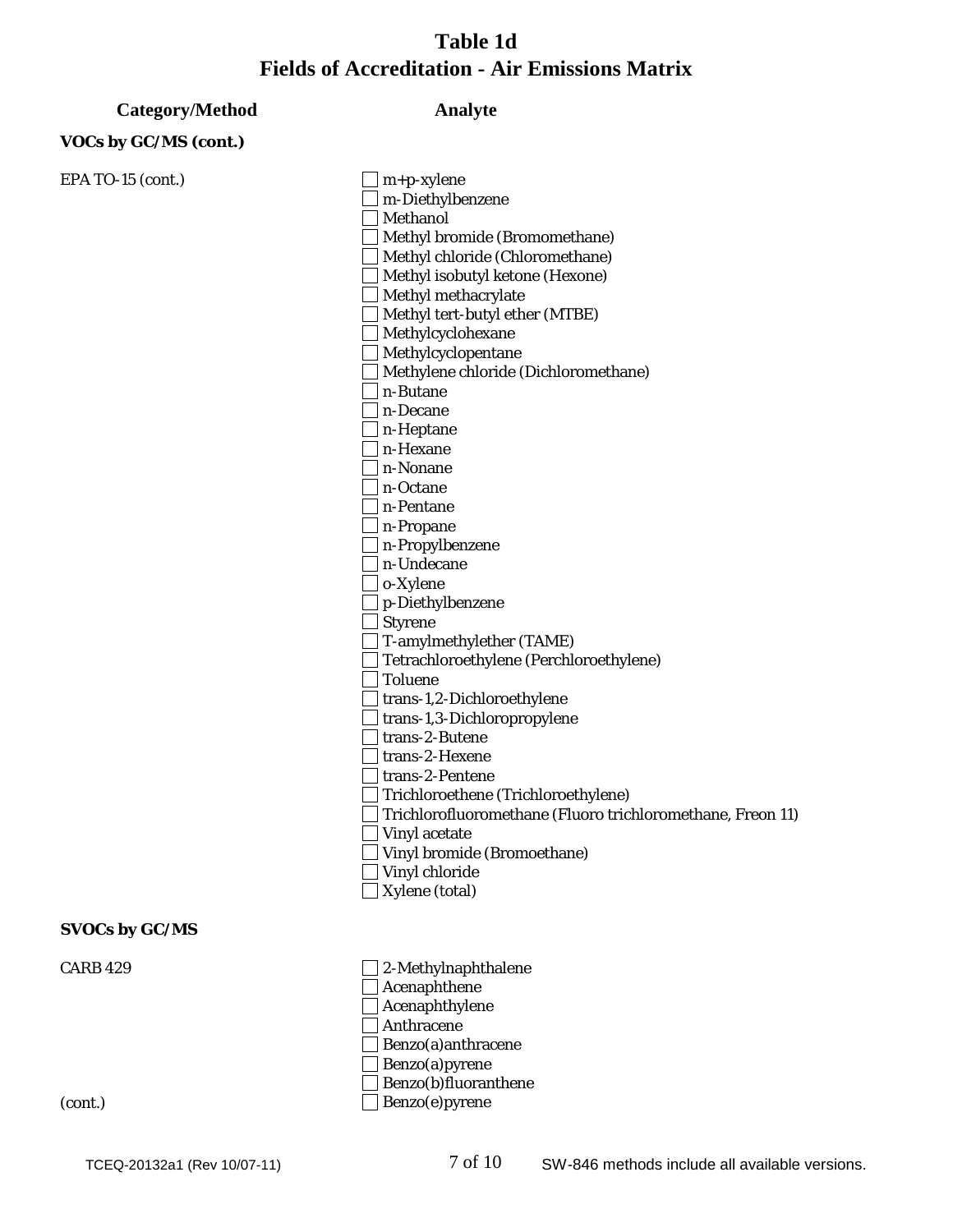| Category/Method         | Analyte                                                                                                                                                                                                                                                                                                                                                                                                                                                                                                                                                                                                                                                                                                       |
|-------------------------|---------------------------------------------------------------------------------------------------------------------------------------------------------------------------------------------------------------------------------------------------------------------------------------------------------------------------------------------------------------------------------------------------------------------------------------------------------------------------------------------------------------------------------------------------------------------------------------------------------------------------------------------------------------------------------------------------------------|
| SVOCs by GC/MS (cont.)  |                                                                                                                                                                                                                                                                                                                                                                                                                                                                                                                                                                                                                                                                                                               |
| <b>CARB 429 (cont.)</b> | Benzo(g,h,i) perylene<br>Benzo(k)fluoranthene<br>Chrysene<br>Dibenz(a,h) anthracene<br>Fluoranthene<br><b>Fluorene</b><br>Indeno(1,2,3-cd) pyrene<br>Naphthalene<br>Perylene<br>Phenanthrene<br>Pyrene                                                                                                                                                                                                                                                                                                                                                                                                                                                                                                        |
| <b>EPA 1668A</b>        | $\left[ 2,2,3,3,4,4,5 \right]$ -Heptachlorobiphenyl (BZ-170)<br>$\Box$ 2,2',3,4,4',5,5'-Heptachlorobiphenyl (BZ-180)<br>$\Box$ 2,3,3',4,4',5,5'-Heptachlorobiphenyl (BZ-189)<br>$\Box$ 2,3,3',4,4',5-Hexachlorobiphenyl (BZ-156)<br>$\Box$ 2,3,3',4,4',5'-Hexachlorobiphenyl (BZ-157)<br>$\Box$ 2,3,3',4,4'-Pentachlorobiphenyl (BZ-105)<br>$\Box$ 2,3',4,4',5,5'-Hexachlorobiphenyl (BZ-167)<br>$\Box$ 2,3,4,4',5-Pentachlorobiphenyl (BZ-114)<br>$\Box$ 2,3',4,4',5-Pentachlorobiphenyl (BZ-118)<br>$\Box$ 2',3,4,4',5-Pentachlorobiphenyl (BZ-123)<br>$\Box$ 3,3',4,4',5,5'-Hexachlorobiphenyl (BZ-169)<br>$\Box$ 3,3',4,4',5-Pentachlorobiphenyl (BZ-126)<br>$\Box$ 3,3',4,4'-Tetrachlorobiphenyl (BZ-77) |
| <b>ORGANICS</b> by GC   |                                                                                                                                                                                                                                                                                                                                                                                                                                                                                                                                                                                                                                                                                                               |
| EPA 0010, App. B        | Total Chromatographable Organic Material                                                                                                                                                                                                                                                                                                                                                                                                                                                                                                                                                                                                                                                                      |
| EPA CTM-001             | 1,3-Butadiene                                                                                                                                                                                                                                                                                                                                                                                                                                                                                                                                                                                                                                                                                                 |
| EPA CTM-008             | Acrylonitrile                                                                                                                                                                                                                                                                                                                                                                                                                                                                                                                                                                                                                                                                                                 |
| EPA RM 18               | 1,3-Butadiene<br>1-Propene (Propylene)<br>2-Butanone (Methyl ethyl ketone, MEK)<br>Acetaldehyde<br><b>Acetic Acid</b><br><b>Benzene</b><br>Butene (all isomers)<br>Ethane<br><b>Ethene</b><br>Ethylbenzene<br><b>Methane</b><br>Methanol<br>n-Butane                                                                                                                                                                                                                                                                                                                                                                                                                                                          |
| (cont.)                 | n-Hexane<br>n-Pentane                                                                                                                                                                                                                                                                                                                                                                                                                                                                                                                                                                                                                                                                                         |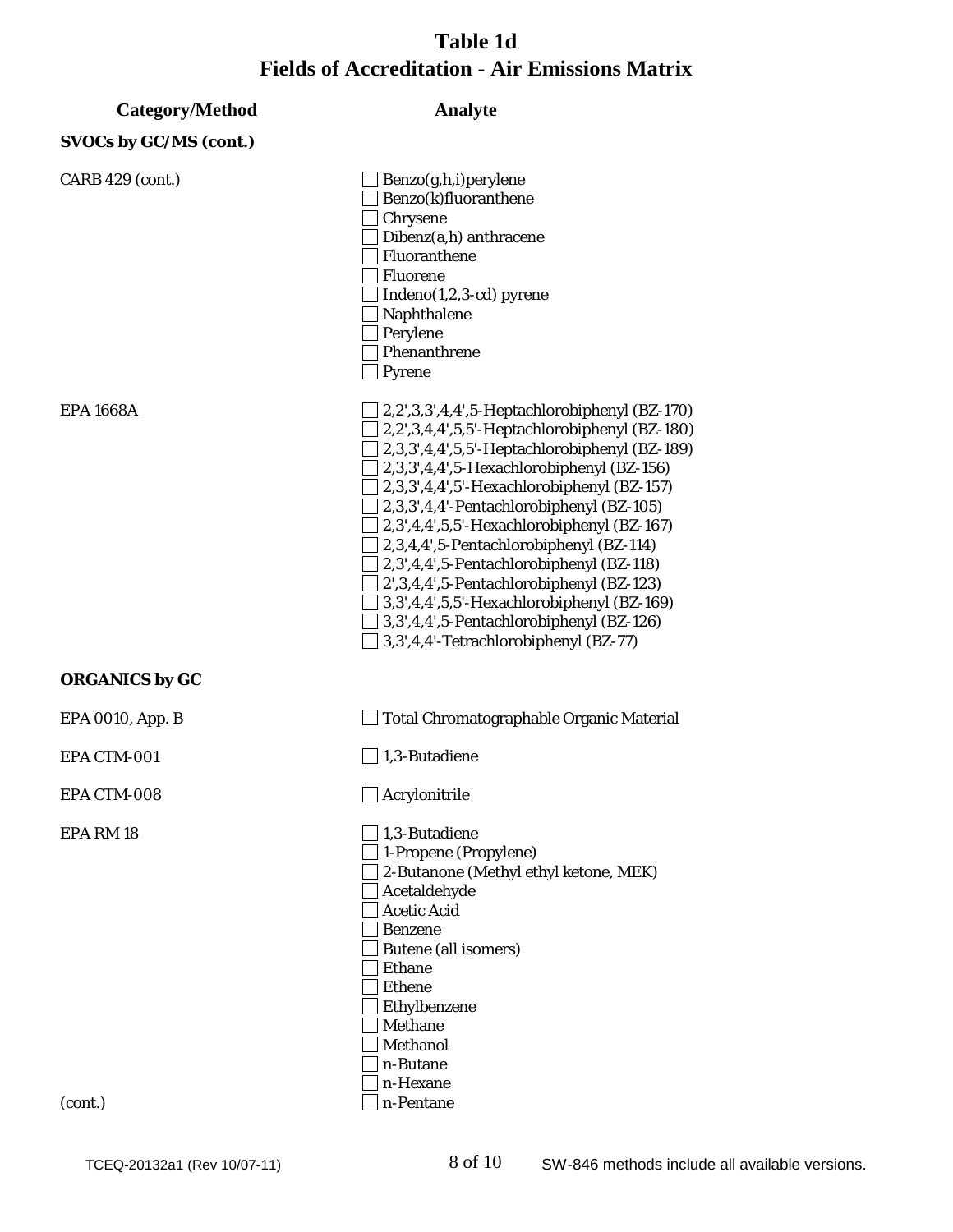| Category/Method               | Analyte                                                                                                                                                                                                                                                                                                                                                                                                                                                                                                                                                                                                                                                                                                                                                                                                                                                                                                                                                                                                            |
|-------------------------------|--------------------------------------------------------------------------------------------------------------------------------------------------------------------------------------------------------------------------------------------------------------------------------------------------------------------------------------------------------------------------------------------------------------------------------------------------------------------------------------------------------------------------------------------------------------------------------------------------------------------------------------------------------------------------------------------------------------------------------------------------------------------------------------------------------------------------------------------------------------------------------------------------------------------------------------------------------------------------------------------------------------------|
| <b>ORGANICS</b> by GC (cont.) |                                                                                                                                                                                                                                                                                                                                                                                                                                                                                                                                                                                                                                                                                                                                                                                                                                                                                                                                                                                                                    |
| EPA RM 18 (cont.)             | n-Propane<br><b>Toluene</b><br>Xylene (total)                                                                                                                                                                                                                                                                                                                                                                                                                                                                                                                                                                                                                                                                                                                                                                                                                                                                                                                                                                      |
| <b>EPA RM 106</b>             | <b>Vinyl Chloride</b>                                                                                                                                                                                                                                                                                                                                                                                                                                                                                                                                                                                                                                                                                                                                                                                                                                                                                                                                                                                              |
| <b>EPA RM 308</b>             | Methanol                                                                                                                                                                                                                                                                                                                                                                                                                                                                                                                                                                                                                                                                                                                                                                                                                                                                                                                                                                                                           |
| EPA TO-12                     | Non-methane hydrocarbons (TNMH)                                                                                                                                                                                                                                                                                                                                                                                                                                                                                                                                                                                                                                                                                                                                                                                                                                                                                                                                                                                    |
| EPA TO-14A                    | 1,1,1-Trichloroethane<br>1,1,2,2-Tetrachloroethane<br>1,1,2-Trichloro-1,2,2-trifluoroethane (Freon 113)<br>1,1,2-Trichloroethane<br>1,1-Dichloroethane<br>1,1-Dichloroethylene<br>1,2,4-Trichlorobenzene<br>1,2,4-Trimethylbenzene<br>1,2-Dibromoethane (EDB, Ethylene dibromide)<br>1,2-Dichloro-1,1,2,2-tetrafluoroethane (Freon 114)<br>1,2-Dichlorobenzene<br>1,2-Dichloroethane (Ethylene dichloride)<br>1,2-Dichloropropane<br>1,3,5-Trimethylbenzene<br>1,3-Dichlorobenzene<br>1,4-Dichlorobenzene<br><b>Benzene</b><br>Benzyl chloride<br>Carbon tetrachloride<br>Chlorobenzene<br>Chloroethane (Ethyl chloride)<br>Chloroform<br>cis-1,2-Dichlorethylene<br>cis-1,3-Dichloropropene<br>Dichlorodifluoromethane (Freon 12)<br>Ethylbenzene<br>Ethylbenzene<br>Hexachlorobutadiene<br>Methyl bromide (Bromomethane)<br>Methyl chloride (Chloromethane)<br>Methylene chloride (Dichloromethane)<br><b>Styrene</b><br>Tetrachloroethylene (Perchloroethylene)<br><b>Toluene</b><br>trans-1,2-Dichloroethylene |
|                               | trans-1,3-Dichloropropylene<br>Trichloroethene (Trichloroethylene)                                                                                                                                                                                                                                                                                                                                                                                                                                                                                                                                                                                                                                                                                                                                                                                                                                                                                                                                                 |
| (cont.)                       | Trichlorofluoromethane (Fluoro trichloromethane, Freon 11)<br>Vinyl chloride                                                                                                                                                                                                                                                                                                                                                                                                                                                                                                                                                                                                                                                                                                                                                                                                                                                                                                                                       |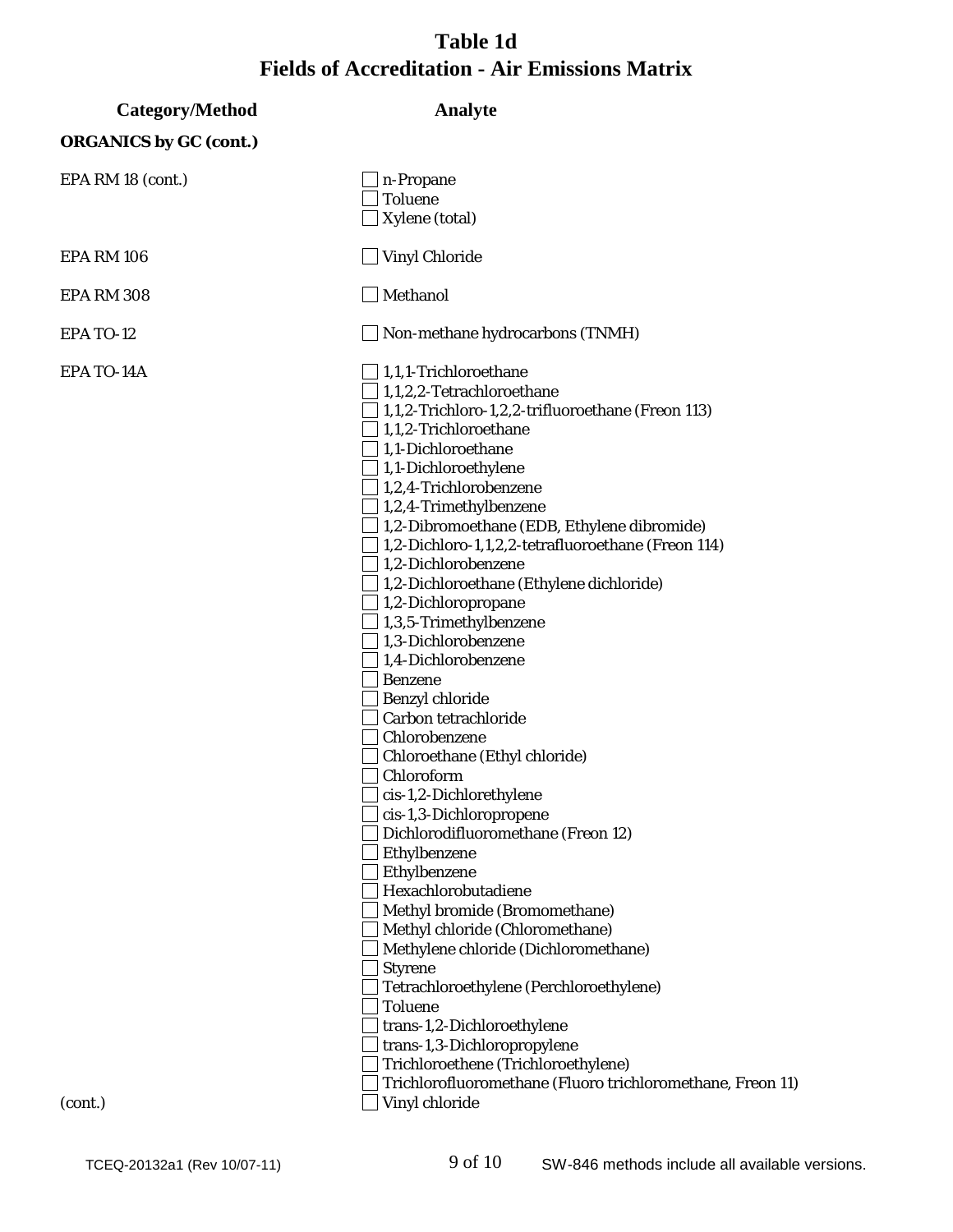**Category/Method Analyte ORGANICS by GC (cont.)** EPA TO-14A (cont.) ∡ylene (total)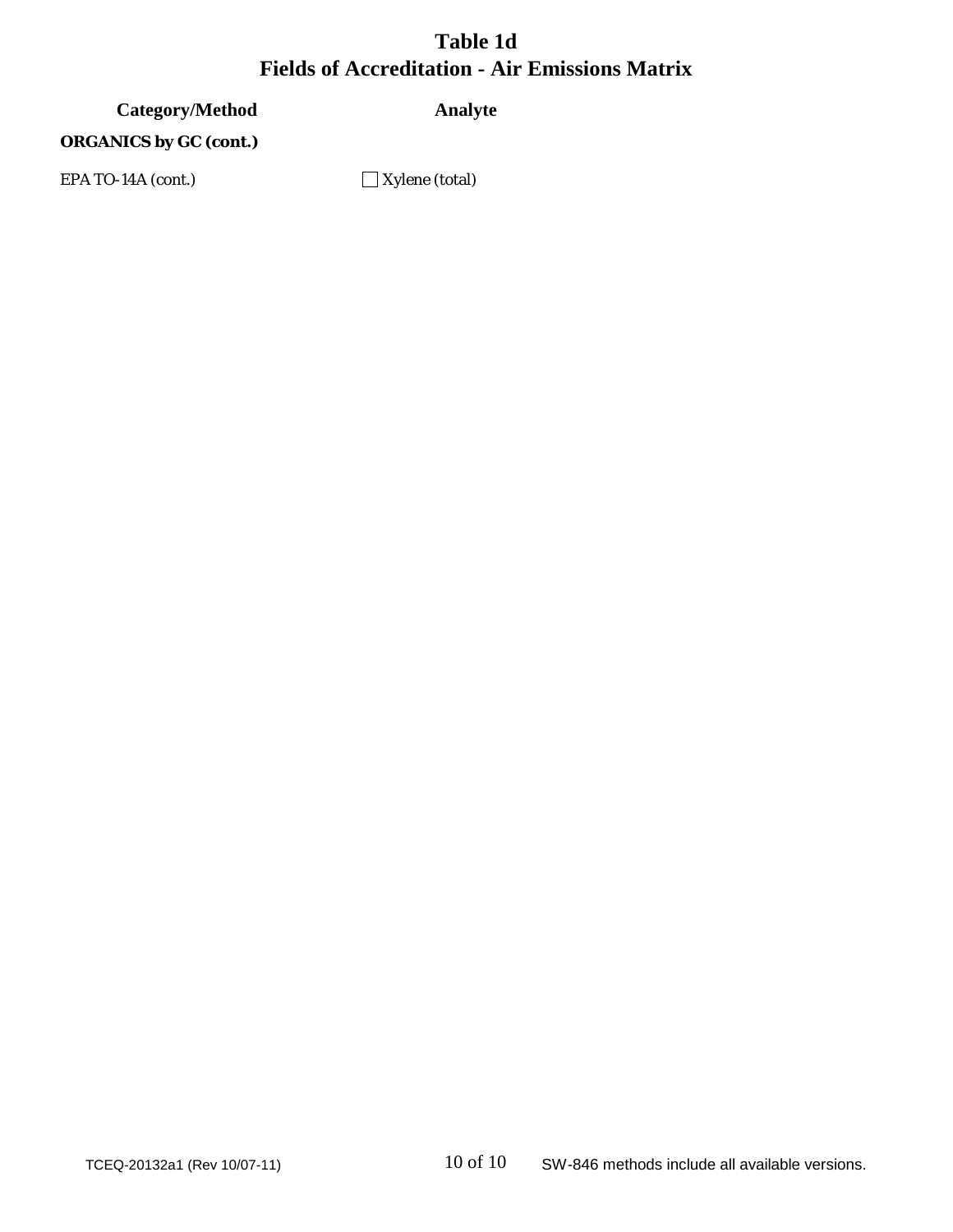| <b>Category/Method</b>   | <b>Analyte</b>                                                                                                                                                                                                                                                                                                                                              |
|--------------------------|-------------------------------------------------------------------------------------------------------------------------------------------------------------------------------------------------------------------------------------------------------------------------------------------------------------------------------------------------------------|
| <b>RADIOCHEMISTRY</b>    |                                                                                                                                                                                                                                                                                                                                                             |
| DOE RESL CHEM TP-SR.1    | Strontium-90                                                                                                                                                                                                                                                                                                                                                |
| EPA EMSL LV 053917 p. 19 | Radium-226<br>Radium-228                                                                                                                                                                                                                                                                                                                                    |
| EPA EMSL LV 053917 p. 33 | Plutonium<br><b>Thorium</b><br>Uranium                                                                                                                                                                                                                                                                                                                      |
| EPA EMSL LV 053917 p. 65 | Strontium-89<br>Strontium-90                                                                                                                                                                                                                                                                                                                                |
| <b>SM 7110 B</b>         | Gross alpha-beta<br><b>Gross-alpha</b><br>Gross-beta                                                                                                                                                                                                                                                                                                        |
| <b>METALS</b>            |                                                                                                                                                                                                                                                                                                                                                             |
| EPA 245.6                | Mercury                                                                                                                                                                                                                                                                                                                                                     |
| <b>EPA 6010</b>          | Aluminum<br>Antimony<br>Arsenic<br><b>Barium</b><br><b>Beryllium</b><br><b>Boron</b><br>Cadmium<br>Calcium<br>Chromium<br>Cobalt<br>Copper<br>Iron<br>Lead<br>Lithium<br>Magnesium<br>Manganese<br>Mercury<br>Molybdenum<br>Nickel<br>Phosphorus<br>Potassium<br>Selenium<br>Silica as SiO <sub>2</sub><br><b>Silver</b><br>Sodium<br>Strontium<br>Thallium |
| (cont.)                  | Tin<br><b>Titanium</b>                                                                                                                                                                                                                                                                                                                                      |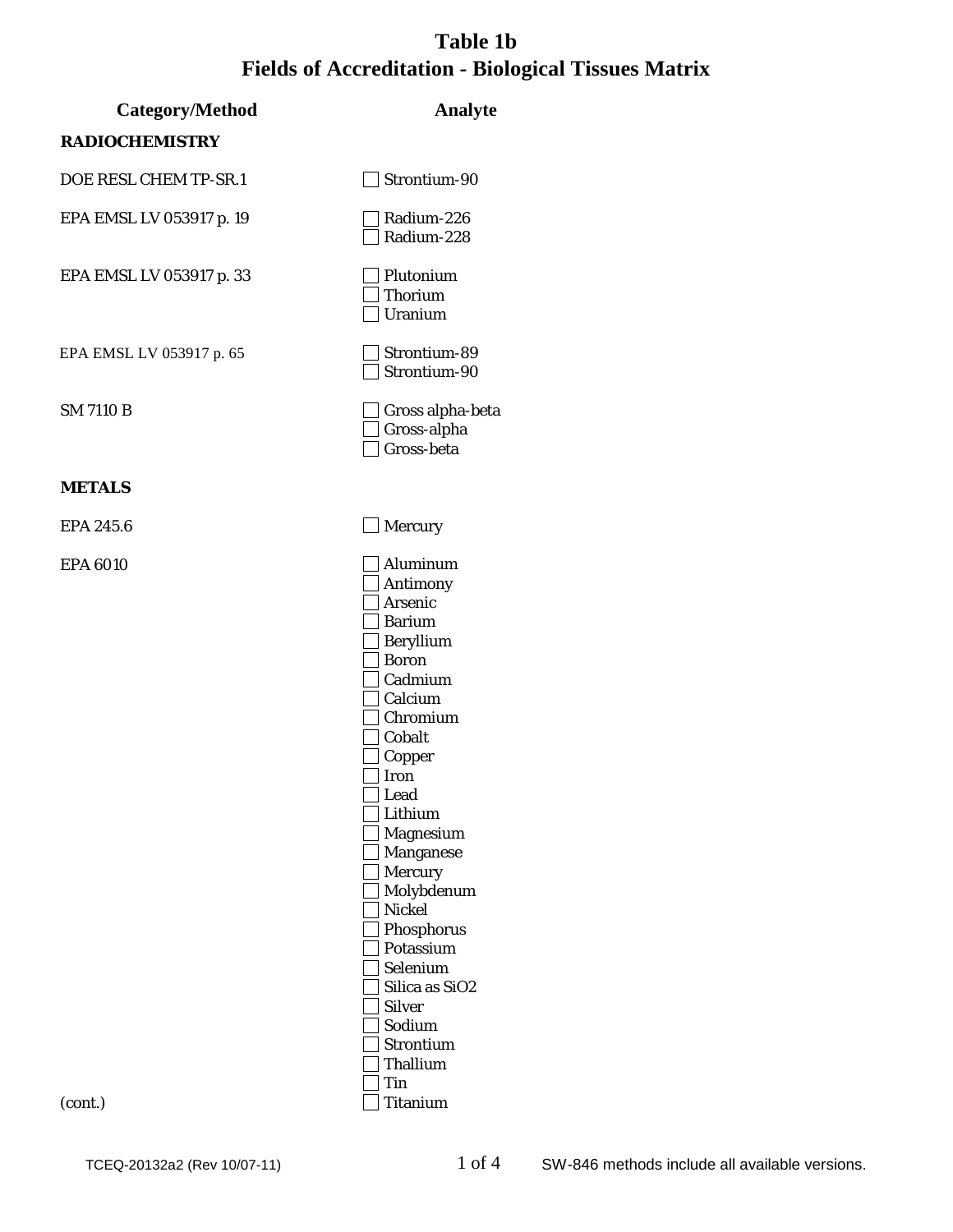| Category/Method       | o<br>Analyte                                                                                                                                                                                                                                                                                              |
|-----------------------|-----------------------------------------------------------------------------------------------------------------------------------------------------------------------------------------------------------------------------------------------------------------------------------------------------------|
| <b>METALS</b> (cont.) |                                                                                                                                                                                                                                                                                                           |
| EPA 6010 (cont.)      | Vanadium<br>Zinc                                                                                                                                                                                                                                                                                          |
| <b>EPA 6020</b>       | Aluminum<br>Antimony<br>Arsenic<br><b>Barium</b><br><b>Beryllium</b><br>Cadmium<br>Calcium<br>Chromium<br>Cobalt<br>Copper<br>Iron<br>Lead<br>Magnesium<br>Manganese<br>Mercury<br><b>Nickel</b><br>Potassium<br>Selenium<br><b>Silver</b><br>Sodium<br><b>Thallium</b><br>Vanadium<br>Zinc               |
| <b>EPA 7062</b>       | Arsenic                                                                                                                                                                                                                                                                                                   |
| <b>EPA 7471</b>       | Mercury                                                                                                                                                                                                                                                                                                   |
| <b>EPA 7742</b>       | $\Box$ Selenium                                                                                                                                                                                                                                                                                           |
| SVOCs by GC/MS        |                                                                                                                                                                                                                                                                                                           |
| <b>EPA 8270</b>       | 1,2,4,5-Tetrachlorobenzene<br>2-Methylphenol (o-Cresol)<br>3-Methylphenol (m-Cresol)<br>4-Methylphenol (p-Cresol)<br><b>Benzidine</b><br>Benzo(a)anthracene<br>Benzo(a)pyrene<br>Chrysene<br>Hexachlorobenzene<br>Hexachlorobutadiene<br>Hexachlorocyclopentadiene<br>Hexachloroethane<br>Hexachlorophene |
| (cont.)               | n-Nitrosodiethylamine                                                                                                                                                                                                                                                                                     |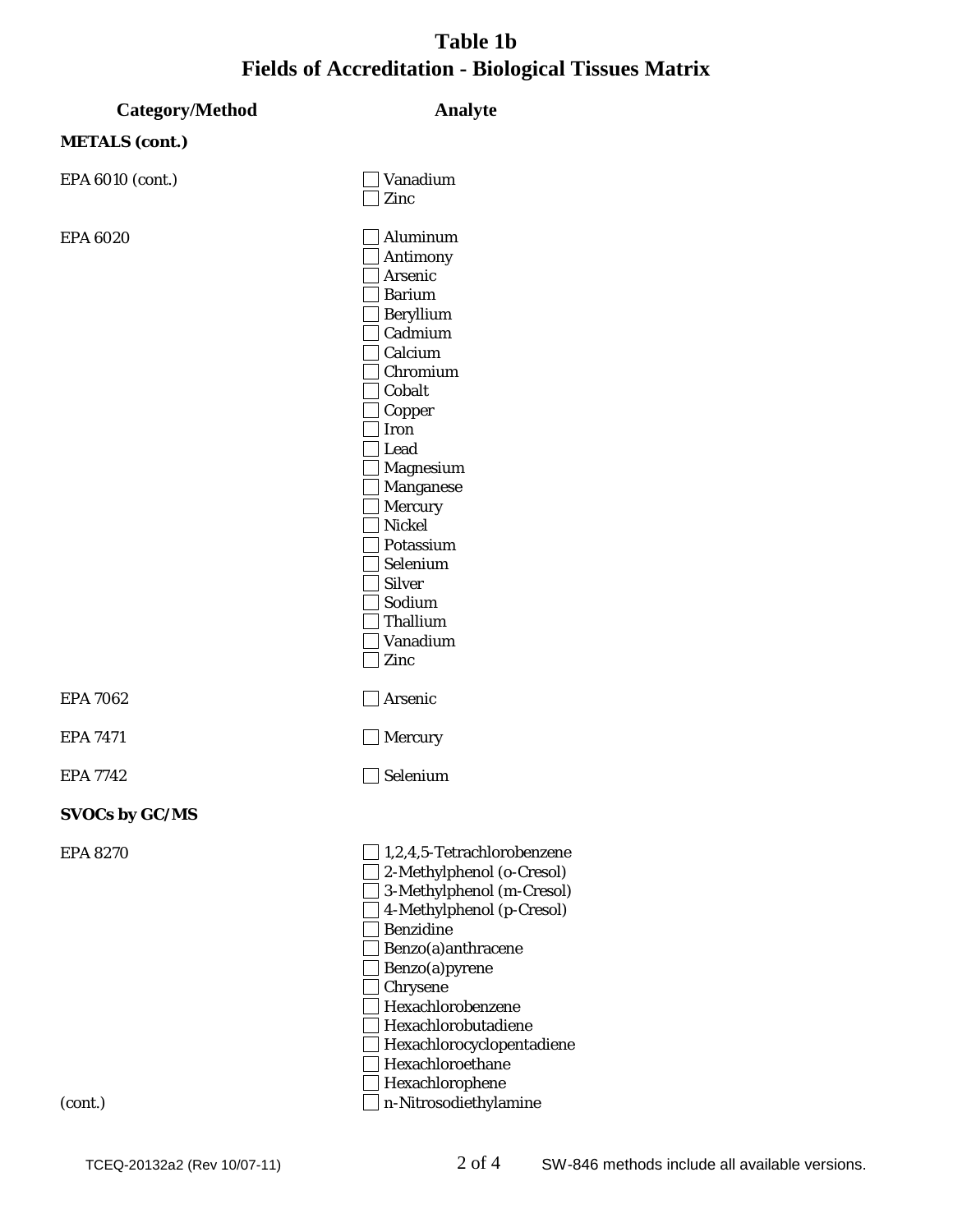| Category/Method        | Analyte                                                                                                                                                                                                                                                                                                                                                                                           |
|------------------------|---------------------------------------------------------------------------------------------------------------------------------------------------------------------------------------------------------------------------------------------------------------------------------------------------------------------------------------------------------------------------------------------------|
| SVOCs by GC/MS (cont.) |                                                                                                                                                                                                                                                                                                                                                                                                   |
| EPA 8270 (cont.)       | n-Nitrosodi-n-butylamine<br>Pentachlorobenzene<br>Pentachlorophenol<br>Pyridine                                                                                                                                                                                                                                                                                                                   |
| <b>ORGANICS</b> by GC  |                                                                                                                                                                                                                                                                                                                                                                                                   |
| <b>EPA 8081</b>        | $4,4'-DDD$<br>$4,4'$ -DDE<br>$4,4'-DDT$<br>Aldrin<br>alpha-BHC (alpha-Hexachlorocyclohexane)<br>beta-BHC (beta-Hexachlorocyclohexane)<br>Chlordane (tech.)<br>delta-BHC (delta-Hexachlorocyclohexane)<br>Dicofol (Kelthane)<br><b>Dieldrin</b><br>gamma-BHC (Lindane, gamma-Hexachlorocyclohexane)<br>Heptachlor<br>Heptachlor epoxide<br><b>Mirex</b><br><b>Toxaphene (Chlorinated camphene)</b> |
| <b>EPA 8082</b>        | Aroclor-1016 (PCB-1016)<br>Aroclor-1221 (PCB-1221)<br>Aroclor-1232 (PCB-1232)<br>Aroclor-1242 (PCB-1242)<br>Aroclor-1248 (PCB-1248)<br>Aroclor-1254 (PCB-1254)<br>Aroclor-1260 (PCB-1260)<br>PCBs (total)                                                                                                                                                                                         |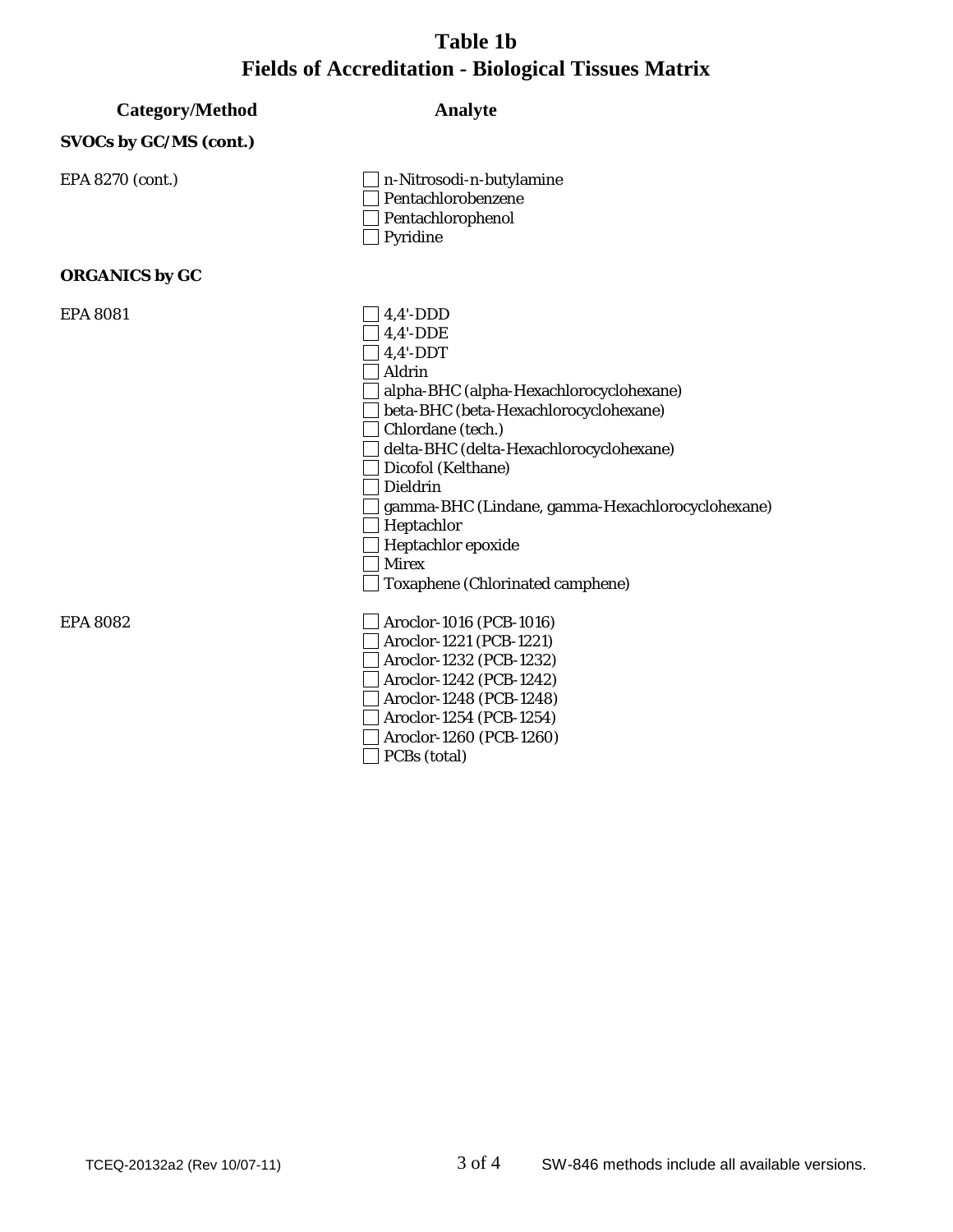**Category/Method Analyte**

THIS PAGE LEFT BLANK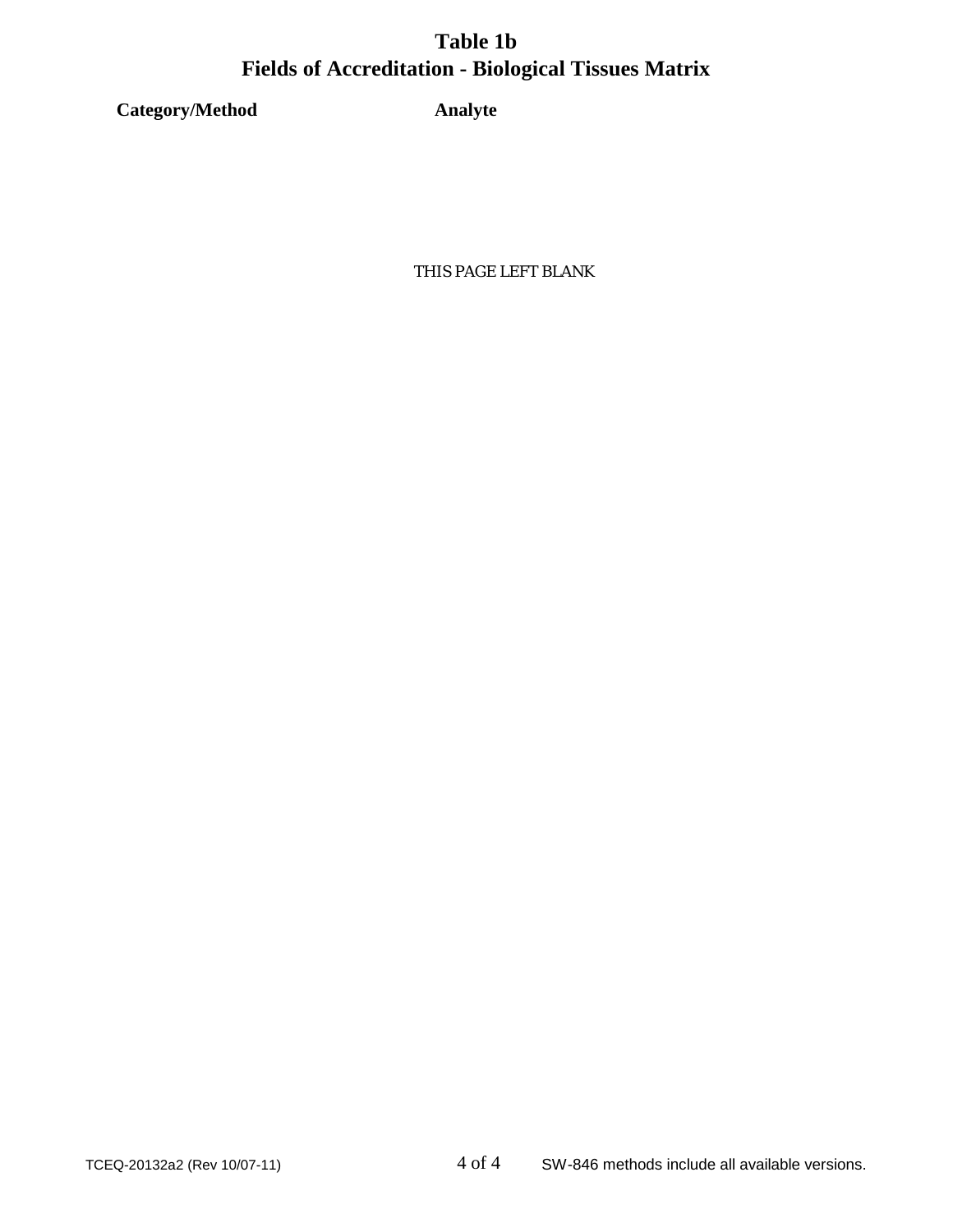| Category/Method                                                                             | Analyte                                                 |
|---------------------------------------------------------------------------------------------|---------------------------------------------------------|
| <b>MICROBIOLOGY</b>                                                                         |                                                         |
| <b>AOAC 991.15</b>                                                                          | Escherichia coli (enumeration)                          |
| <b>ASTM D5392</b>                                                                           | Escherichia coli (enumeration)                          |
| <b>Charm Sciences E*Colite® Test</b>                                                        | Total coliforms $(P/A)$                                 |
| CPI International Colitag™ Test                                                             | $\Box$ Total coliforms (P/A)                            |
| <b>EM Science Membrane Filter Technique</b><br>using Chromo-cult <sup>®</sup> Coliform Agar | $\Box$ Total coliforms (P/A)                            |
| <b>EM Science Readycult® Coliforms 100</b><br><b>Presence/Absence Test</b>                  | Total coliforms $(P/A)$                                 |
| EPA 1103.1                                                                                  | Escherichia coli (enumeration)                          |
| EPA 1603 (mTEC mod)                                                                         | Escherichia coli (enumeration)                          |
| EPA 1604 (MI Medium)                                                                        | Escherichia coli (enumeration)                          |
| Hach Co. m-Coliblue24 <sup>®</sup> Test                                                     | Total coliforms (P/A)<br>Escherichia coli (enumeration) |
| <b>Idexx Laboratories Colilert®</b>                                                         | Escherichia coli (enumeration)                          |
| <b>Idexx Laboratories Colilert-18<sup>®</sup></b>                                           | Escherichia coli (enumeration)                          |
| <b>Idexx Laboratories Colisure Test</b>                                                     | Total coliforms (P/A)                                   |
| <b>Idexx Laboratories SimPlate®</b>                                                         | Heterotrophic plate count                               |
| SM 9213 D (mTEC)                                                                            | Escherichia coli (enumeration)                          |
| <b>SM 9215 B</b>                                                                            | Heterotrophic plate count                               |
| SM 9221 A, B, C                                                                             | Total coliforms (P/A)                                   |
| SM 9221 B.1/9221 F                                                                          | Escherichia coli (enumeration)                          |
| <b>SM 9221 D</b>                                                                            | Total coliforms $(P/A)$                                 |
| SM 9221 E                                                                                   | Fecal coliforms (enumeration)                           |
| SM 9222 A, B, C                                                                             | Total coliforms $(P/A)$                                 |
| SM 9222 B/9222 G                                                                            | Escherichia coli (enumeration)                          |
| SM 9222 D                                                                                   | Fecal coliforms (enumeration)                           |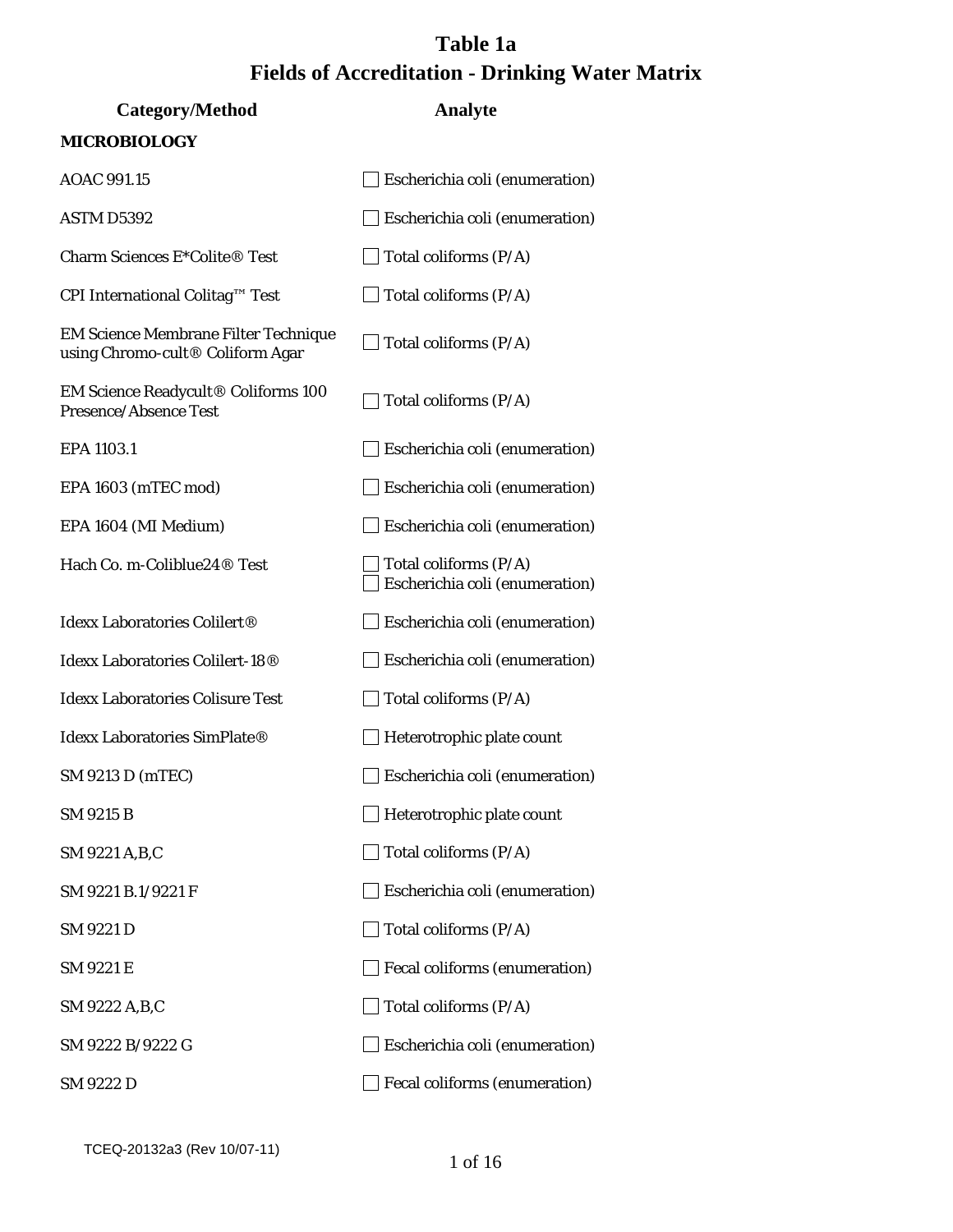| Category/Method                | <b>Analyte</b>                                                              |
|--------------------------------|-----------------------------------------------------------------------------|
| MICROBIOLOGY (cont.)           |                                                                             |
| SM 9223                        | Total coliforms $(P/A)$                                                     |
| SM 9223 B                      | Escherichia coli (enumeration)                                              |
| <b>RADIOCHEMISTRY</b>          |                                                                             |
| <b>ASTM D2459</b>              | <b>Radioactive Cesium</b>                                                   |
| ASTM D2460                     | Radium-226                                                                  |
| <b>ASTM D2907</b>              | Uranium                                                                     |
| <b>ASTM D3454</b>              | Radium-226                                                                  |
| <b>ASTM D3649</b>              | Gross gamma<br><b>Radioactive Cesium</b><br>Radioactive iodine (iodine-131) |
| <b>ASTM D3972</b>              | Uranium                                                                     |
| <b>ASTM D4107</b>              | <b>Tritium</b>                                                              |
| <b>ASTM D4785</b>              | Gross gamma<br>Radioactive iodine (iodine-131)                              |
| <b>ASTM D5174</b>              | Uranium                                                                     |
| <b>ASTM D5673</b>              | Uranium                                                                     |
| EPA 00-01 EPA 520/5-84-006     | Gross-alpha<br>Gross-beta                                                   |
| EPA 00-02 EPA 520/5-84-006     | Gross-alpha                                                                 |
| EPA 00-07 EPA 520/5-84-006     | Uranium                                                                     |
| EPA 600/4-75-008 p. 1 EMSL CI  | Gross-alpha<br>Gross-beta                                                   |
| EPA 600/4-75-008 p. 4 EMSL CI  | <b>Radioactive Cesium</b>                                                   |
| EPA 600/4-75-008 p. 6 EMSL CI  | Radioactive iodine (iodine-131)                                             |
| EPA 600/4-75-008 p. 9 EMSL CI  | Radioactive iodine (iodine-131)                                             |
| EPA 600/4-75-008 p. 13 EMSL CI | Radium-226                                                                  |
| EPA 600/4-75-008 p. 16 EMSL CI | Radium-226                                                                  |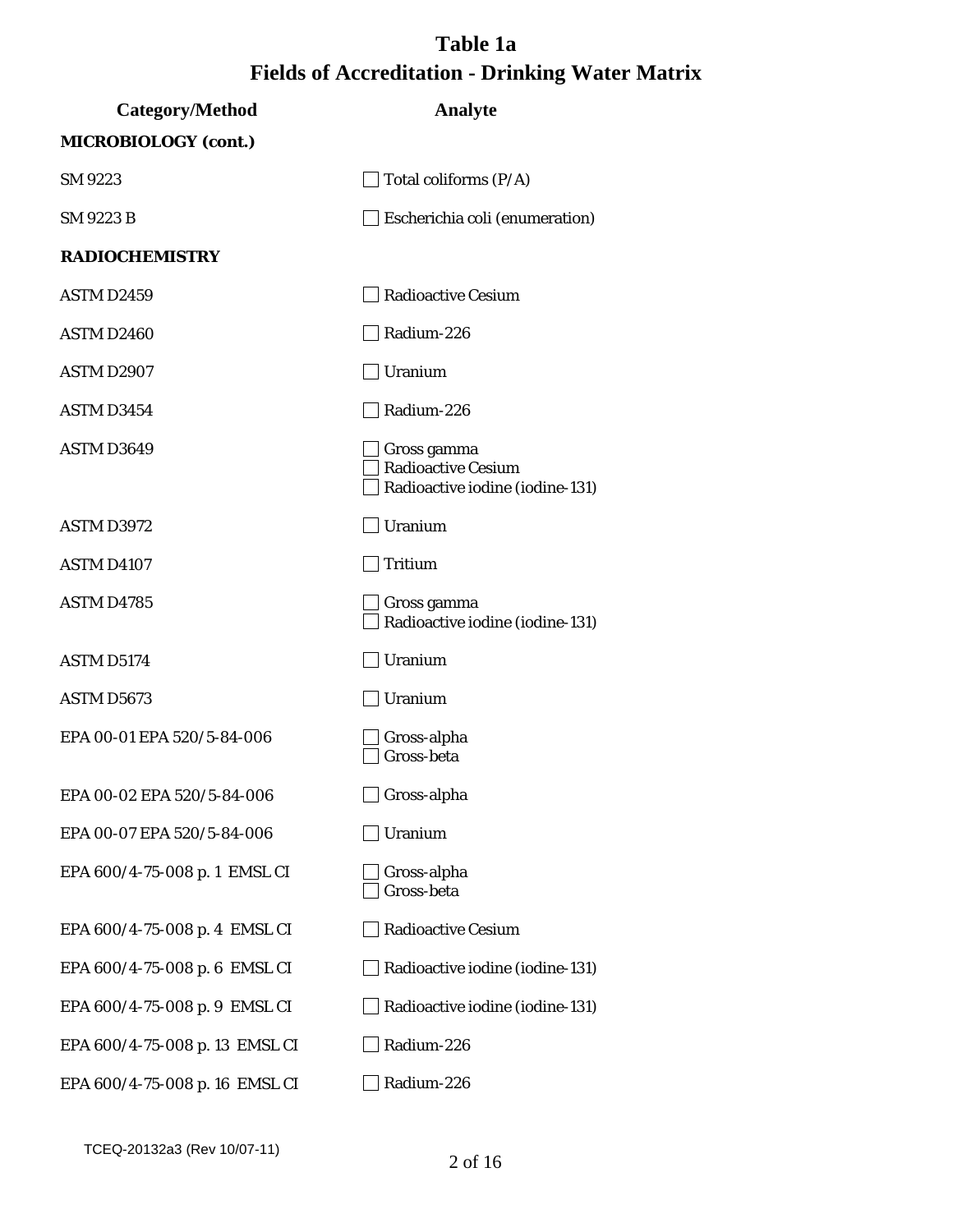| Category/Method                | <b>Analyte</b>                                                                     |
|--------------------------------|------------------------------------------------------------------------------------|
| <b>RADIOCHEMISTRY</b> (cont.)  |                                                                                    |
| EPA 600/4-75-008 p. 24 EMSL CI | Radium-228                                                                         |
| EPA 600/4-75-008 p. 29 EMSL CI | Strontium-89<br>Strontium-90                                                       |
| EPA 600/4-75-008 p. 34 EMSL CI | Tritium                                                                            |
| <b>EPA 900.0</b>               | ] Gross-alpha<br>Gross-beta                                                        |
| <b>EPA 901.0</b>               | Gross gamma<br>Radioactive Cesium                                                  |
| EPA 901.1                      | Gross gamma<br><b>Radioactive Cesium</b><br>$\Box$ Radioactive iodine (iodine-131) |
| EPA 902.0                      | Gross gamma<br>Radioactive iodine (iodine-131)                                     |
| <b>EPA 903.0</b>               | Radium-226                                                                         |
| EPA 903.1                      | Radium-226                                                                         |
| EPA 904.0                      | Radium-228                                                                         |
| <b>EPA 905.0</b>               | Strontium-89<br>Strontium-90                                                       |
| <b>EPA 906.0</b>               | <b>Tritium</b>                                                                     |
| <b>EPA 908.0</b>               | Uranium                                                                            |
| EPA 908.1                      | Uranium                                                                            |
| EPA EMSL LV 053917, p. 1       | Gross-alpha<br>Gross-beta                                                          |
| EPA EMSL LV 053917, p. 19      | Radium-226<br>Radium-228                                                           |
| EPA EMSL LV 053917, p. 33      | Uranium                                                                            |
| EPA EMSL LV 053917, p. 65      | Strontium-89<br>Strontium-90                                                       |
| EPA EMSL LV 053917, p. 87      | <b>Tritium</b>                                                                     |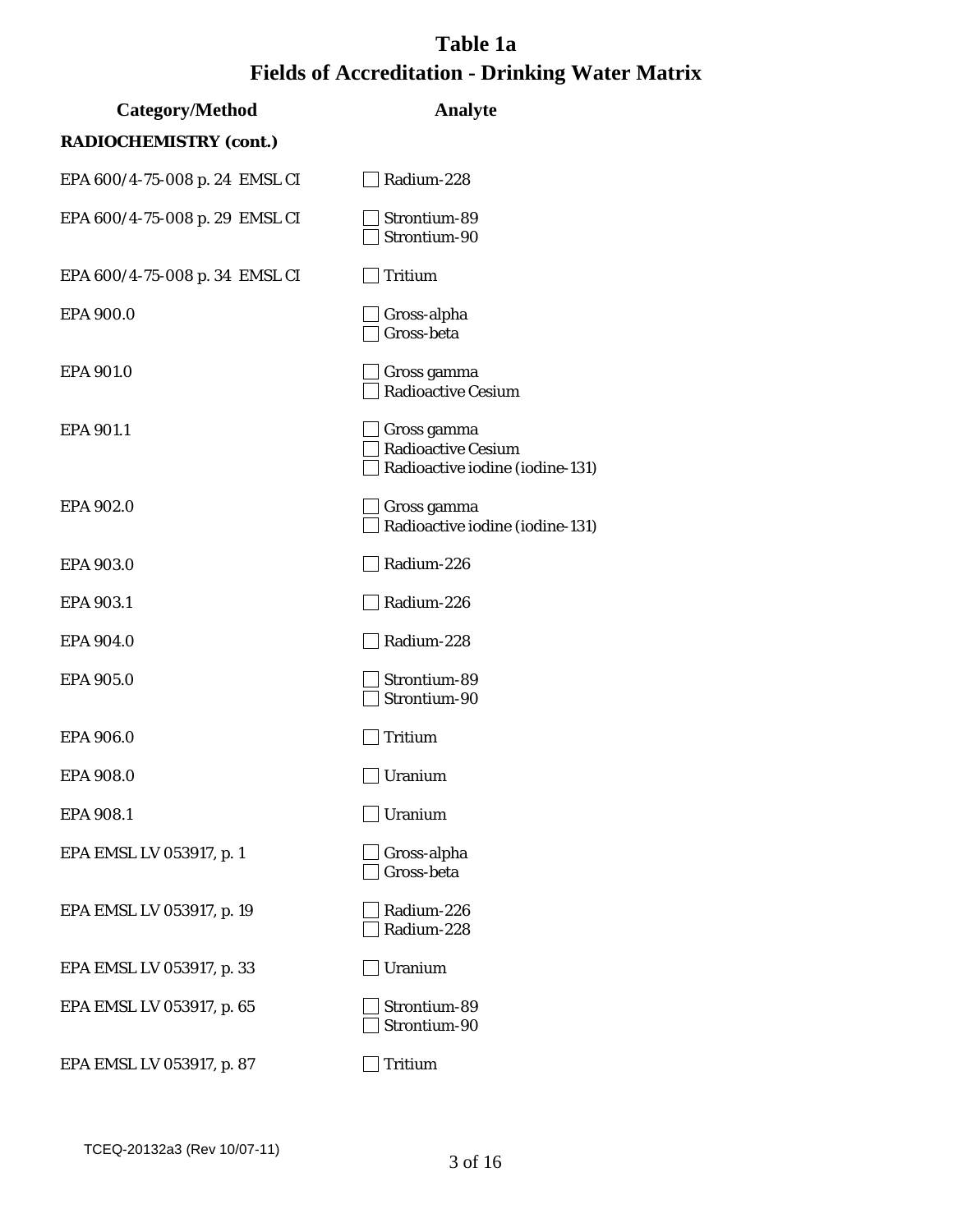| Category/Method<br><b>RADIOCHEMISTRY</b> (cont.) | <b>Analyte</b>                                                                          |
|--------------------------------------------------|-----------------------------------------------------------------------------------------|
| EPA EMSL LV 053917, p. 92                        | Gross gamma<br><b>Radioactive Cesium</b>                                                |
| EPA H-02 EPA 520/5-84-006                        | Radioactive iodine (iodine-131)<br><b>Tritium</b>                                       |
| EPA Ra-03 EPA 520/5-84-006                       | Radium-226                                                                              |
| EPA Ra-04 EPA 520/5-84-006                       | Radium-226                                                                              |
| EPA Ra-05 EPA 520/5-84-006                       | Radium-228                                                                              |
| EPA Sr-04 EPA 520/5-84-006                       | Strontium-89<br>Strontium-90                                                            |
| HASL-300 Ga-01-R (28th Ed),<br>4.5.2.3 (27th Ed) | Gamma Radioassay<br><b>Radioactive Cesium</b><br>$\Box$ Radioactive iodine (iodine-131) |
| HASL-300 Ra-04-RC (28th Ed),<br>Ra-05 (27th Ed)  | Radium-226                                                                              |
| <b>HASL-300 Sr-01-RC</b>                         | Strontium-89                                                                            |
| <b>HASL-300 Sr-02-RC</b>                         | Strontium-90                                                                            |
| <b>HASL-300 U-02-RC</b>                          | Uranium                                                                                 |
| <b>HASL-300 U-04-RC</b>                          | Uranium                                                                                 |
| NJDEP Ra228                                      | Radium-228                                                                              |
| NYDOH Ra-02                                      | Radium-226<br>Radium-228                                                                |
| <b>SM 302</b>                                    | Gross-alpha<br>Gross-beta                                                               |
| <b>SM 303</b>                                    | Strontium-89<br>Strontium-90                                                            |
| SM 304                                           | Radium-226                                                                              |
| SM 305                                           | Radium-226                                                                              |
| SM 306                                           | <b>Tritium</b>                                                                          |
| SM 3125 B                                        | Uranium                                                                                 |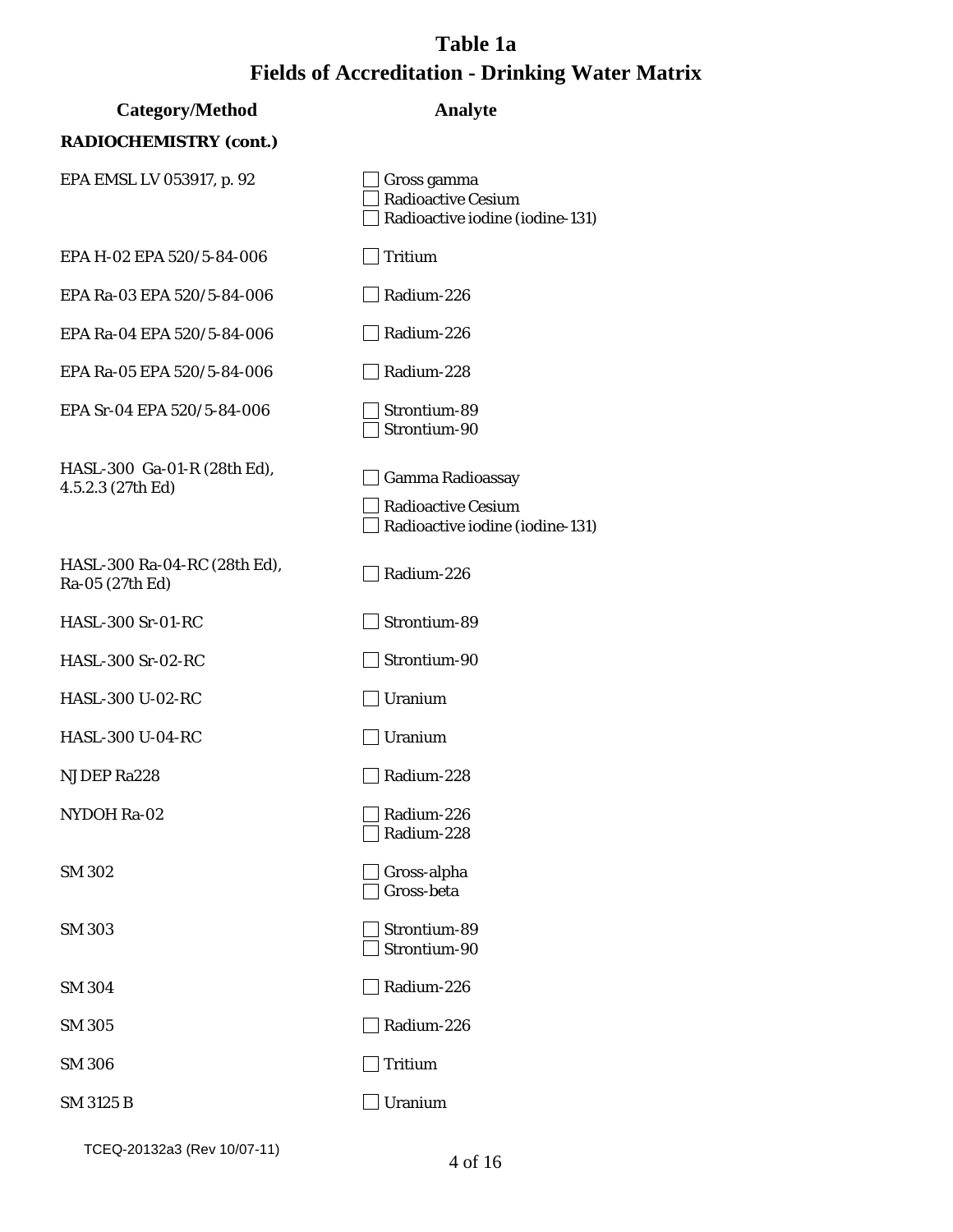| <b>Category/Method</b>           | <b>Analyte</b>                                                              |
|----------------------------------|-----------------------------------------------------------------------------|
| <b>RADIOCHEMISTRY (cont.)</b>    |                                                                             |
| <b>SM 7110 B</b>                 | Gross-alpha<br>Gross-beta                                                   |
| SM 7110 C                        | Gross-alpha                                                                 |
| <b>SM 7120 B</b>                 | Gross gamma<br><b>Radioactive Cesium</b><br>Radioactive iodine (iodine-131) |
| SM 7500-3H B                     | Tritium                                                                     |
| <b>SM 7500-Cs B</b>              | Gross gamma<br><b>Radioactive Cesium</b>                                    |
| <b>SM 7500-IB</b>                | Gross gamma<br>$\Box$ Radioactive iodine (iodine-131)                       |
| SM 7500-I C                      | Radioactive iodine (iodine-131)                                             |
| <b>SM 7500-ID</b>                | Radioactive iodine (iodine-131)                                             |
| SM 7500-Ra B                     | Radium-226                                                                  |
| SM 7500-Ra C                     | Radium-226                                                                  |
| SM 7500-Ra D                     | Radium-228                                                                  |
| <b>SM 7500-Sr B</b>              | Strontium-89<br>Strontium-90                                                |
| <b>SM 7500-U B</b>               | Uranium                                                                     |
| SM 7500-U C (Alpha spectrometry) | $\Box$ Uranium                                                              |
| SM 7500-U C (Fluorometric) (17)  | Uranium                                                                     |
| <b>USGS R-1110-76</b>            | Gross gamma<br><b>Radioactive Cesium</b>                                    |
| <b>USGS R-1111-76</b>            | <b>Radioactive Cesium</b>                                                   |
| <b>USGS R-1120-76</b>            | Gross-alpha<br>Gross-beta                                                   |
| <b>USGS R-1140-76</b>            | Radium-226                                                                  |
| <b>USGS R-1141-76</b>            | Radium-226                                                                  |
| <b>USGS R-1142-76</b>            | Radium 228                                                                  |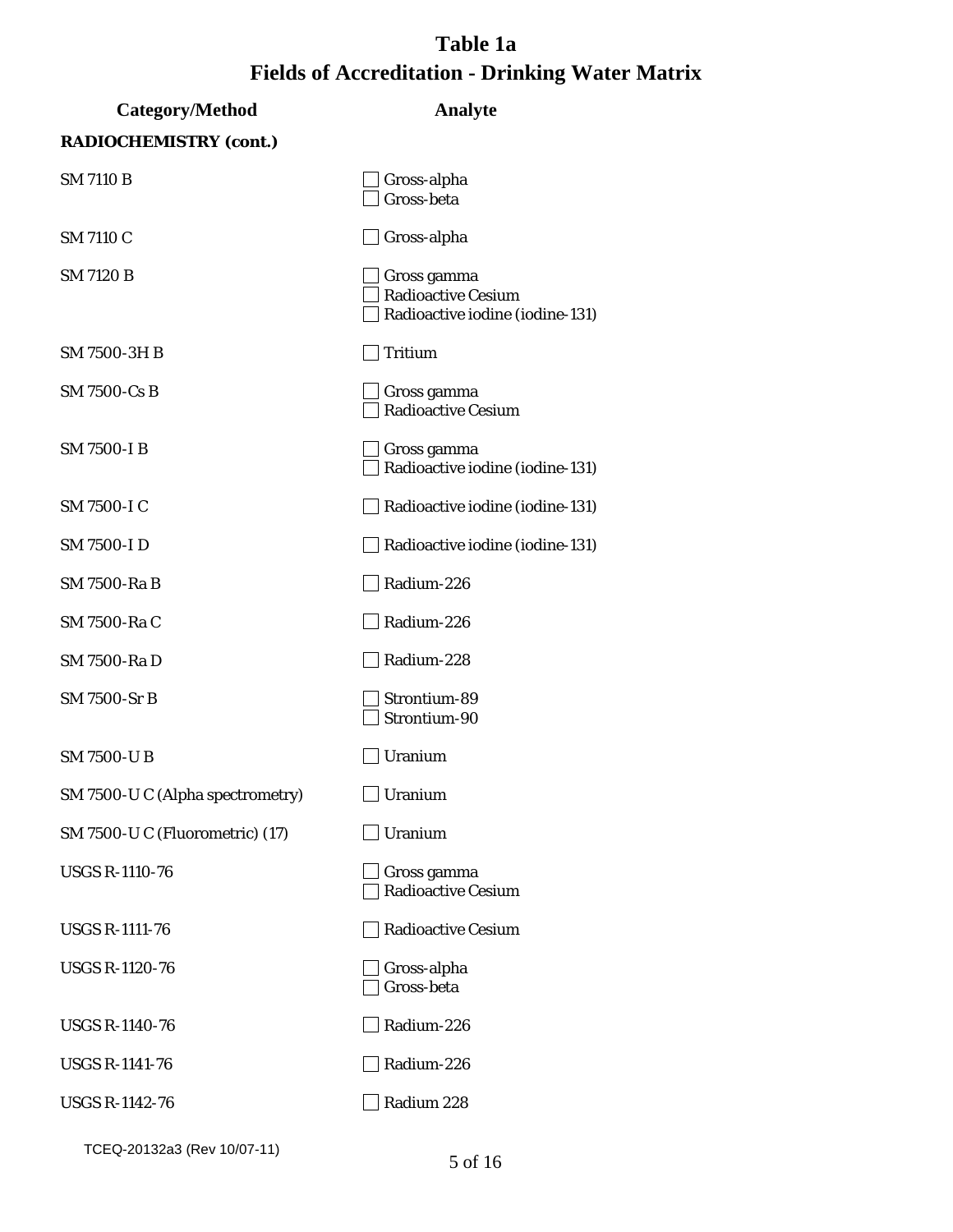| <b>Category/Method</b>        | Analyte                                                                                                                         |
|-------------------------------|---------------------------------------------------------------------------------------------------------------------------------|
| <b>RADIOCHEMISTRY (cont.)</b> |                                                                                                                                 |
| <b>USGS R-1160-76</b>         | Strontium-89<br>Strontium-90                                                                                                    |
| <b>USGS R-1171-76</b>         | Tritium                                                                                                                         |
| <b>USGS R-1180-76</b>         | Uranium                                                                                                                         |
| <b>USGS R-1181-76</b>         | Uranium                                                                                                                         |
| <b>USGS R-1182-76</b>         | Uranium                                                                                                                         |
| <b>METALS</b>                 |                                                                                                                                 |
| ASTM D511(A)                  | Magnesium                                                                                                                       |
| ASTM D511(B)                  | Magnesium                                                                                                                       |
| ASTM D1688(A)                 | $]$ Copper                                                                                                                      |
| <b>ASTM D1688(C)</b>          | $\lfloor$ Copper                                                                                                                |
| <b>ASTM D2972(B)</b>          | Arsenic                                                                                                                         |
| <b>ASTM D2972(C)</b>          | Arsenic                                                                                                                         |
| <b>ASTM D3223</b>             | Mercury                                                                                                                         |
| ASTM D3559(D)                 | Lead                                                                                                                            |
| ASTM D3645(B)                 | Beryllium                                                                                                                       |
| <b>ASTM D3697</b>             | Antimony                                                                                                                        |
| ASTM D3859(A)                 | Selenium                                                                                                                        |
| ASTM D3859(B)                 | Selenium                                                                                                                        |
| <b>EPA 200.7</b>              | Aluminum<br>Antimony<br><b>Arsenic</b><br><b>Barium</b><br>Beryllium<br><b>Boron</b><br>Cadmium<br>Chromium<br>Cobalt<br>Copper |
| (cont.)                       | <b>Iron</b><br>Lead                                                                                                             |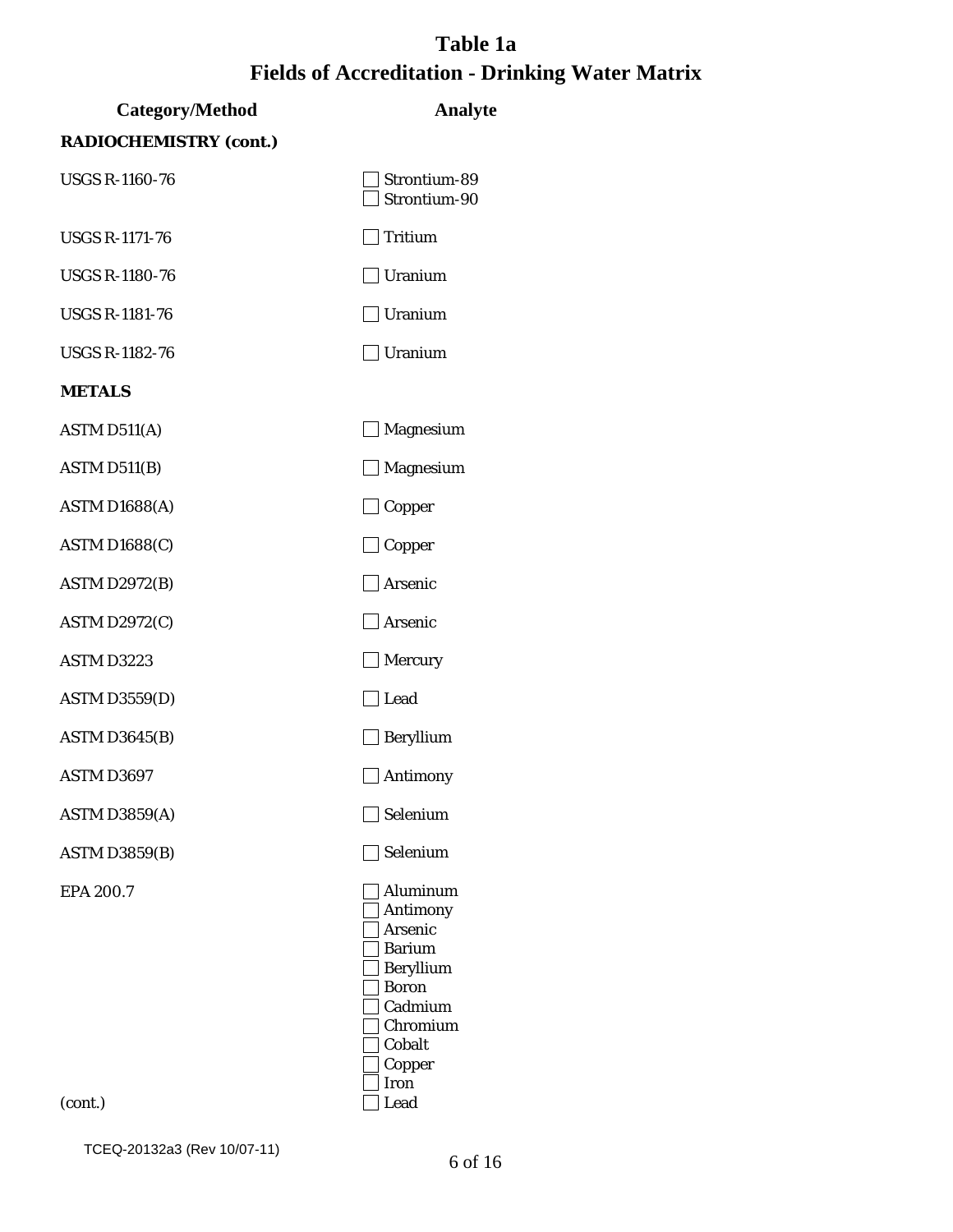| <b>Category/Method</b> | Analyte                                                                                                                                                                                                                                                                           |
|------------------------|-----------------------------------------------------------------------------------------------------------------------------------------------------------------------------------------------------------------------------------------------------------------------------------|
| <b>METALS</b> (cont.)  |                                                                                                                                                                                                                                                                                   |
| EPA 200.7 (cont.)      | Lithium<br>Magnesium<br>Manganese<br>Molybdenum<br><b>Nickel</b><br>$\Box$ Phosphorus<br>$\Box$ Potassium<br>Selenium<br>Silica as SiO <sub>2</sub><br><b>Silver</b><br>Sodium<br>Strontium<br>Thallium<br>Tin<br>$\overline{\phantom{0}}$<br><b>Titanium</b><br>Vanadium<br>Zinc |
| <b>EPA 200.8</b>       | Aluminum<br>Antimony<br>Arsenic<br><b>Barium</b><br><b>Beryllium</b><br>Cadmium<br>Chromium<br>Copper<br>Lead<br>Lithium<br>Manganese<br>Mercury<br><b>Nickel</b><br>Selenium<br><b>Silver</b><br>Thallium<br>Uranium<br>Zinc                                                     |
| EPA 200.9              | Antimony<br>Arsenic<br><b>Beryllium</b><br>Cadmium<br>Chromium<br>Copper<br>Lead<br>Nickel<br>Selenium<br>Thallium                                                                                                                                                                |
| EPA 245.1              | Mercury                                                                                                                                                                                                                                                                           |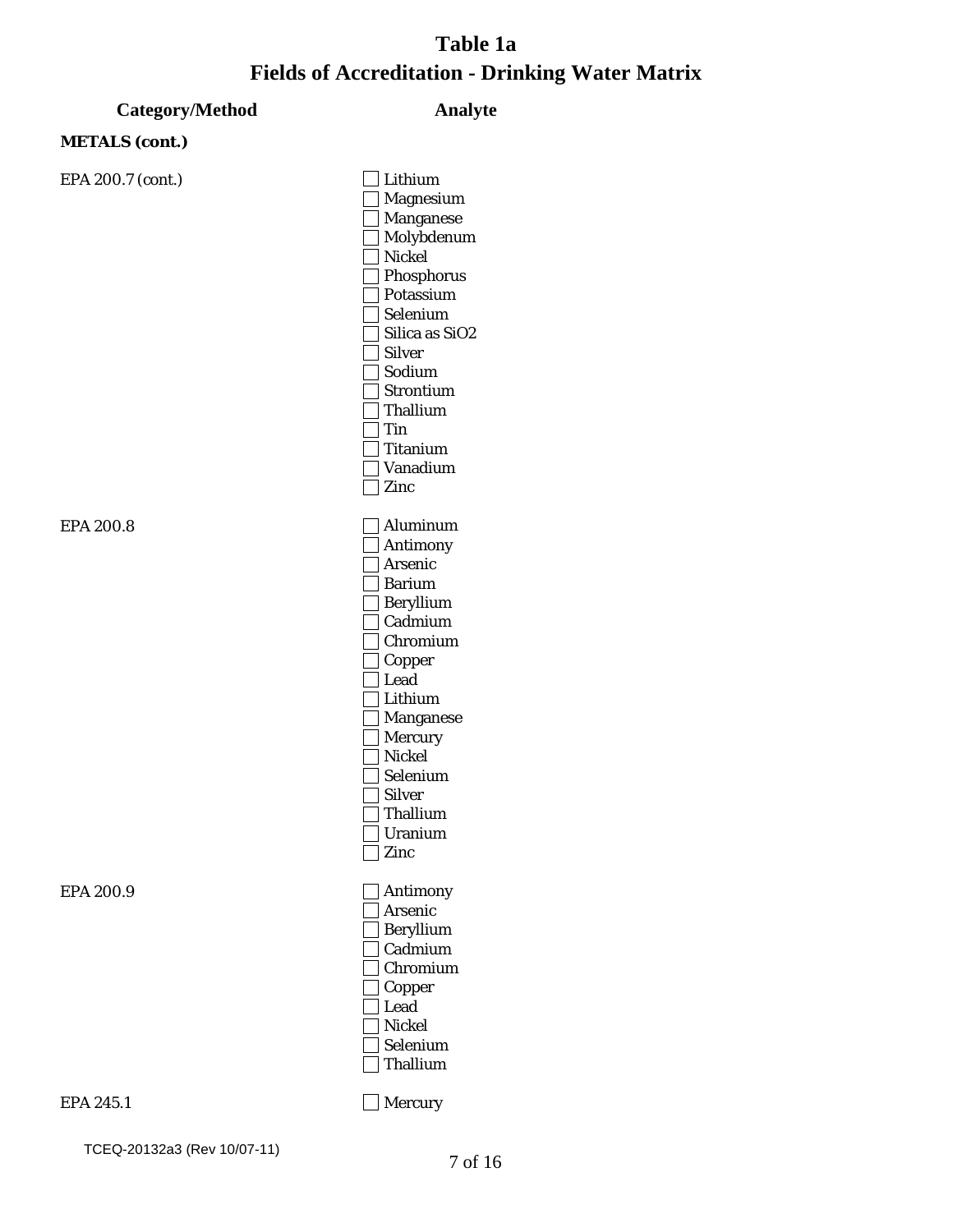| <b>Category/Method</b>   | Analyte                                                                                                                 |
|--------------------------|-------------------------------------------------------------------------------------------------------------------------|
| <b>METALS</b> (cont.)    |                                                                                                                         |
| EPA 245.2                | Mercury                                                                                                                 |
| <b>Hach 1001</b>         | Lead                                                                                                                    |
| <b>SM 3111 B</b>         | Copper<br>Magnesium<br><b>Nickel</b><br>Sodium                                                                          |
| <b>SM 3111 D</b>         | <b>Barium</b>                                                                                                           |
| <b>SM 3112 B</b>         | Mercury                                                                                                                 |
| <b>SM 3113 B</b>         | Antimony<br>Arsenic<br><b>Barium</b><br>Beryllium<br>Cadmium<br>Chromium<br>Copper<br>Lead<br><b>Nickel</b><br>Selenium |
| <b>SM 3114 B</b>         | Arsenic<br>Selenium                                                                                                     |
| <b>SM 3120 B</b>         | <b>Arsenic</b><br><b>Barium</b><br><b>Beryllium</b><br>Chromium<br>Copper<br>Magnesium<br><b>Nickel</b>                 |
| <b>GENERAL CHEMISTRY</b> |                                                                                                                         |
| ASTM D1179(B)            | Fluoride                                                                                                                |
| ASTM D2036(A,B)          | Amenable cyanide<br>Total cyanide                                                                                       |
| ASTM D3867(A)            | Nitrate as N<br>Nitrite as N                                                                                            |
| ASTM D3867(B)            | Nitrate as N<br>Nitrite as N                                                                                            |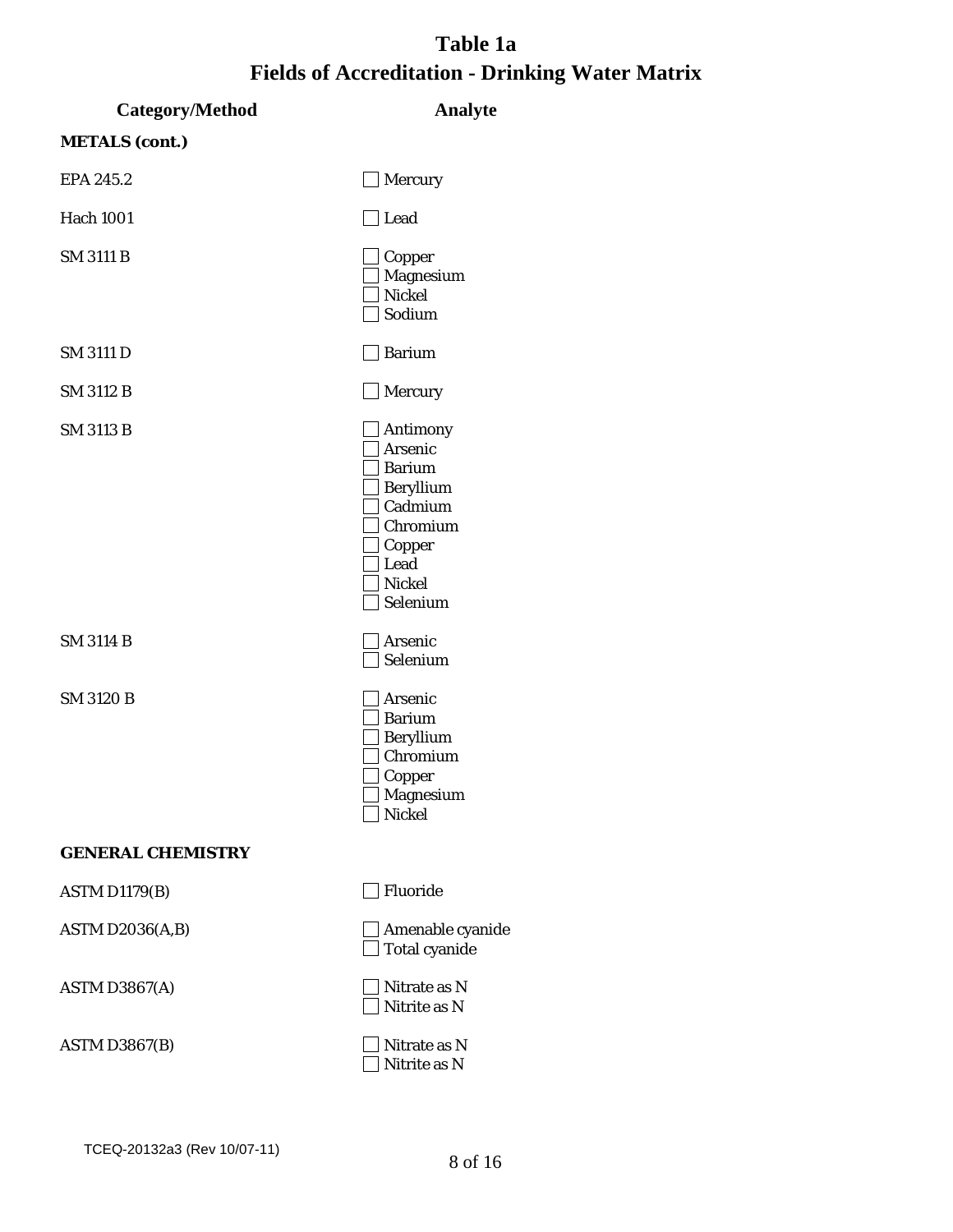| <b>Category/Method</b>           | <b>Analyte</b>                                                                               |
|----------------------------------|----------------------------------------------------------------------------------------------|
| <b>GENERAL CHEMISTRY (cont.)</b> |                                                                                              |
| ASTM D4327                       | Fluoride<br>Nitrate as N<br>Nitrite as N                                                     |
| <b>ATI Orion 601</b>             | Nitrate as N                                                                                 |
| EPA 120.1                        | Conductivity                                                                                 |
| EPA 130.2                        | Total hardness as CaCO3                                                                      |
| EPA 160.1                        | Residue-filterable (TDS)                                                                     |
| EPA 160.2                        | Residue-nonfilterable (TSS)                                                                  |
| <b>EPA 300.0</b>                 | <b>Bromide</b><br>Chloride<br>Fluoride<br>Nitrate (as N)<br>Nitrite (as N)<br><b>Sulfate</b> |
| <b>EPA 300.0 B</b>               | <b>Bromate</b><br><b>Bromide</b><br>Chlorate                                                 |
| EPA 300.1                        | <b>Bromide</b><br>Chlorate<br>Chlorite                                                       |
| EPA 314.0                        | Perchlorate                                                                                  |
| EPA 335.1                        | Amenable cyanide                                                                             |
| EPA 335.2                        | Total cyanide                                                                                |
| EPA 335.4                        | Total cyanide                                                                                |
| EPA 340.2                        | Fluoride                                                                                     |
| EPA 353.1                        | Nitrate as N<br>Nitrate-Nitrite as N<br>Nitrite as N                                         |
| EPA 353.2                        | Nitrate as N<br>Nitrite as N                                                                 |
| EPA 370.1                        | Silica as SiO <sub>2</sub>                                                                   |
| EPA 375.4                        | Sulfate                                                                                      |
|                                  |                                                                                              |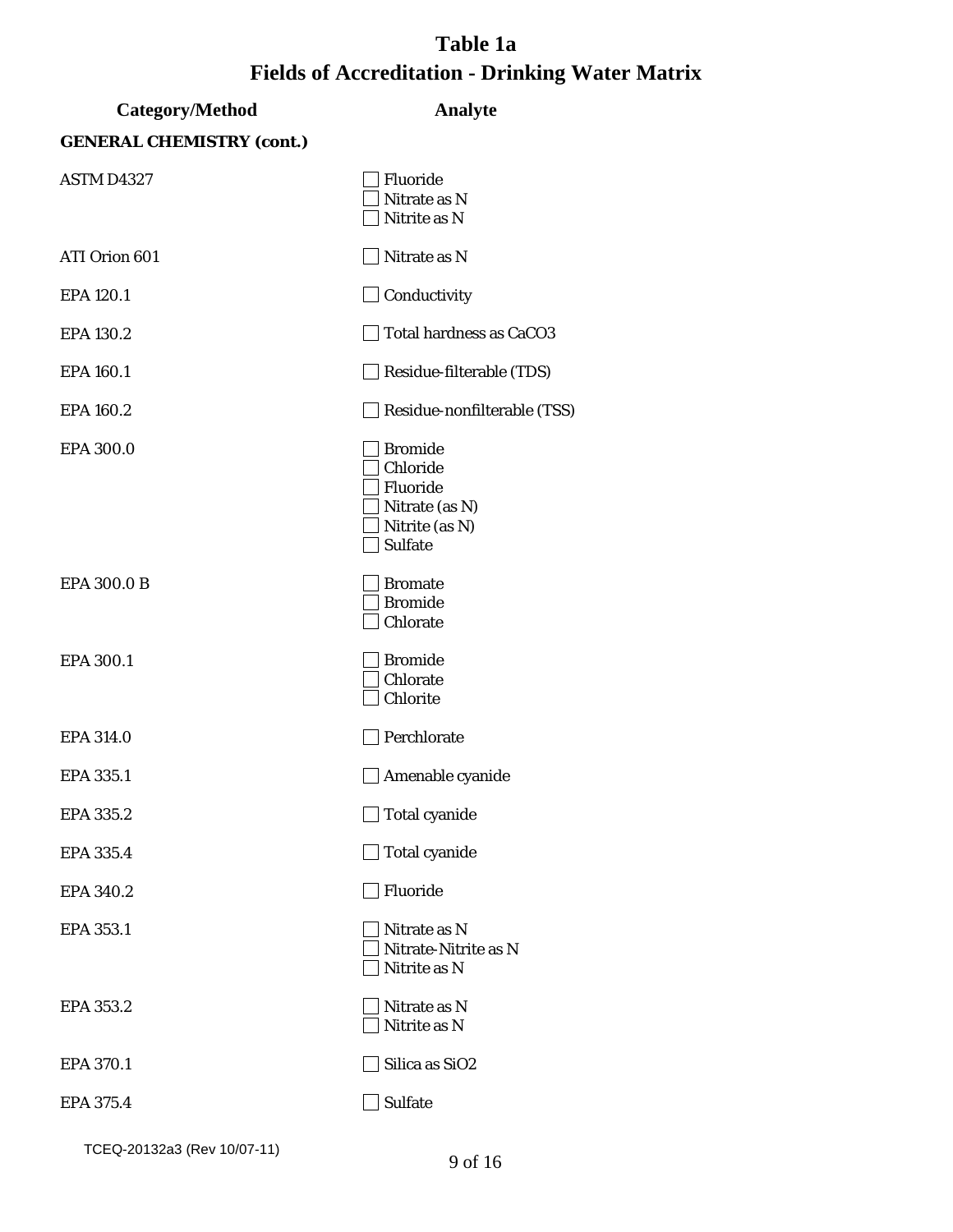| <b>Category/Method</b>           | <b>Analyte</b>                           |
|----------------------------------|------------------------------------------|
| <b>GENERAL CHEMISTRY (cont.)</b> |                                          |
| Kelada 01                        | Cyanide                                  |
| Millipore Corp. B-1011           | Nitrate as N<br>Nitrite as N             |
| Lachat 10-204-00-1-X (QuickChem) | $\Box$ Total cyanide                     |
| SM 2340 C                        | Total hardness as CaCO3                  |
| SM 2510 B                        | Conductivity                             |
| SM 2540 C                        | Residue, Filterable (TDS)                |
| SM 2540 D                        | Residue, Nonfilterable (TSS)             |
| <b>SM 3500-Mg B</b>              | Magnesium                                |
| SM 3500-Mg E                     | Magnesium                                |
| <b>SM 4110 B</b>                 | Fluoride<br>Nitrate as N<br>Nitrite as N |
| SM 4500-CN <sup>-</sup> C,E      | Total cyanide                            |
| SM 4500-CN <sup>-</sup> E        | Total cyanide                            |
| SM 4500-CN <sup>-</sup> C,G      | Amenable cyanide                         |
| SM 4500-CN <sup>-</sup> F        | Total cyanide                            |
| SM 4500-F <sup>-</sup> B,D       | Fluoride                                 |
| SM 4500-F <sup>-</sup> C         | Fluoride                                 |
| SM 4500-F <sup>-</sup> E         | Fluoride                                 |
| SM 4500-NO2 <sup>-</sup> B       | Nitrite as N                             |
| SM 4500-NO3 <sup>-</sup> D       | Nitrate as N                             |
| SM 4500-NO3 <sup>-</sup> E       | Nitrate as N<br>Nitrite as N             |
| SM 4500-NO3 <sup>-</sup> F       | Nitrate as N<br>Nitrite as N             |
| <b>SM 4500-SiO2 F</b>            | Silica as SiO <sub>2</sub>               |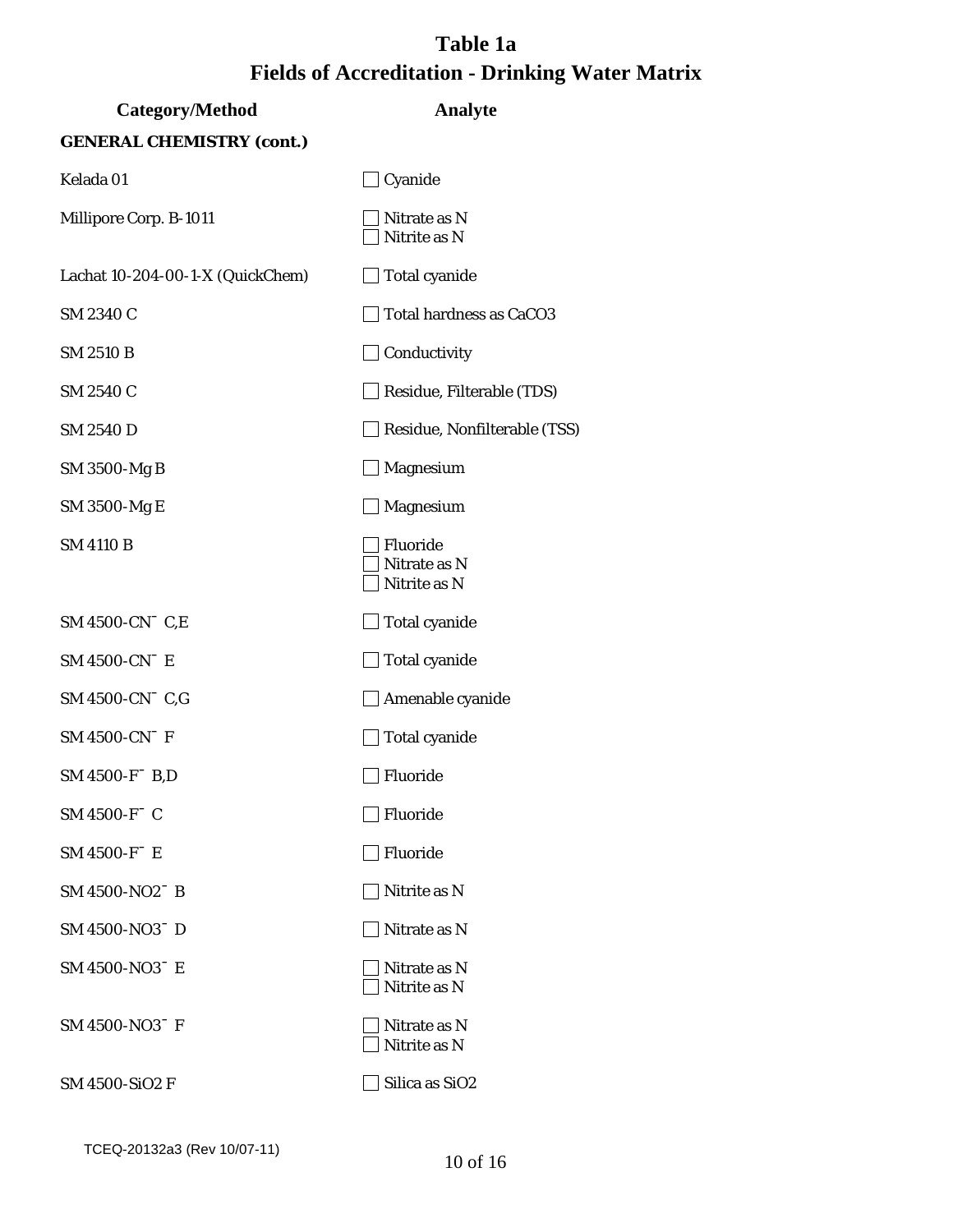| <b>Category/Method</b>           | Analyte                                                                                                                                                                                    |
|----------------------------------|--------------------------------------------------------------------------------------------------------------------------------------------------------------------------------------------|
| <b>GENERAL CHEMISTRY (cont.)</b> |                                                                                                                                                                                            |
| Syngenta AG-625                  | <b>Atrazine</b>                                                                                                                                                                            |
| Technicon 129-71W                | Fluoride                                                                                                                                                                                   |
| Technicon 380-75WE               | Fluoride                                                                                                                                                                                   |
| <b>USGS I-3300-85</b>            | Total cyanide                                                                                                                                                                              |
| <b>DISINFECTION BY-PRODUCTS</b>  |                                                                                                                                                                                            |
| <b>ASTM D6581</b>                | <b>Bromate</b><br>Chlorite                                                                                                                                                                 |
| <b>EPA 300.0</b>                 | Chlorite                                                                                                                                                                                   |
| EPA 300.1                        | <b>Bromate</b><br>Chlorite                                                                                                                                                                 |
| EPA 317.0                        | <b>Bromate</b><br>Chlorite                                                                                                                                                                 |
| EPA 321.8                        | <b>Bromate</b>                                                                                                                                                                             |
| EPA 326.0                        | <b>Bromate</b><br><b>Chlorite</b>                                                                                                                                                          |
| EPA 502.2                        | <b>Total trihalomethanes (THM)</b>                                                                                                                                                         |
| EPA 524.2                        | Total trihalomethanes (THM)                                                                                                                                                                |
| EPA 551.1                        | Total trihalomethanes (THM)                                                                                                                                                                |
| EPA 552.1                        | <b>Total Haloacetic acids</b>                                                                                                                                                              |
| EPA 552.2                        | <b>Total Haloacetic acids</b>                                                                                                                                                              |
| EPA 552.3                        | <b>Total Haloacetic acids</b>                                                                                                                                                              |
| SM 6251 B                        | <b>Total Haloacetic acids</b>                                                                                                                                                              |
| <b>VOCs by GC/MS</b>             |                                                                                                                                                                                            |
| EPA 524.2<br>(cont.)             | 1,1,1-Trichloroethane<br>1,1,2-Trichloroethane<br>1,1-Dichloroethylene<br>1,2,4-Trichlorobenzene<br>1,2-Dichlorobenzene<br>1,2-Dichloroethane (Ethylene dichloride)<br>1,2-Dichloropropane |
|                                  |                                                                                                                                                                                            |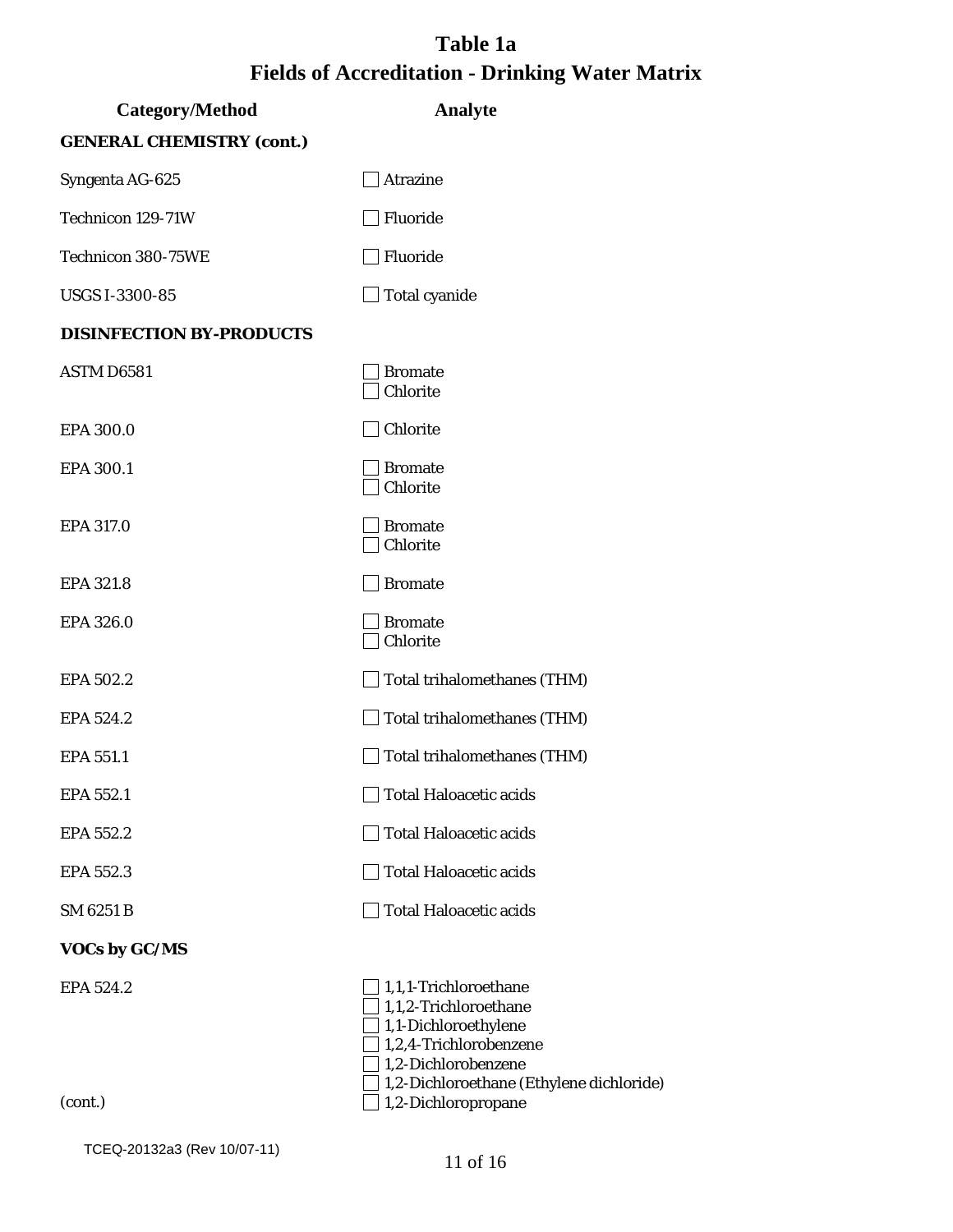#### **Category/Method Analyte VOCs by GC/MS** EPA 524.2 (cont.)  $\Box$  1,4-Dichlorobenzene Benzene Carbon tetrachloride Chlorobenzene cis-1,2-Dichloroethylene Ethylbenzene  $\overline{\Box}$  m+p-xylene Methylene chloride (Dichloromethane)  $\Box$  o-Xylene **□** Styrene Tetrachloroethylene (Perchloroethylene)  $\Box$  Toluene trans-1,2-Dichloroethylene Trichloroethene (Trichloroethylene) Vinyl chloride  $\overline{\Box}$  Xylene (total) **SVOCs by GC/MS**

| EPA 525.2             | Alachlor                                                       |
|-----------------------|----------------------------------------------------------------|
|                       | <b>Atrazine</b>                                                |
|                       | Benzo(a)pyrene                                                 |
|                       | bis(2-Ethylhexyl) adipate (Di(2-Ethylhexyl) adipate, DEHA)     |
|                       | bis(2-Ethylhexyl) phthalate (Di(2-Ethylhexyl) phthalate, DEHP) |
|                       | Chlordane (tech.)                                              |
|                       | Endrin                                                         |
|                       | gamma-BHC (Lindane, gamma-Hexachlorocyclohexane)               |
|                       | Heptachlor                                                     |
|                       | Heptachlor epoxide                                             |
|                       | Hexachlorobenzene                                              |
|                       | Hexachlorocyclopentadiene                                      |
|                       | Methoxychlor                                                   |
|                       | <b>PCB</b> Aroclor Identification                              |
|                       | Pentachlorophenol                                              |
|                       | <b>Simazine</b>                                                |
|                       | <b>Toxaphene (Chlorinated camphene)</b>                        |
| EPA 548.1             | Endothall                                                      |
| <b>ORGANICS</b> by GC |                                                                |
| ASTM D5317            | $2,4-D$                                                        |
|                       | Pentachlorophenol                                              |

Picloram  $\Box$  Silvex (2,4,5-TP)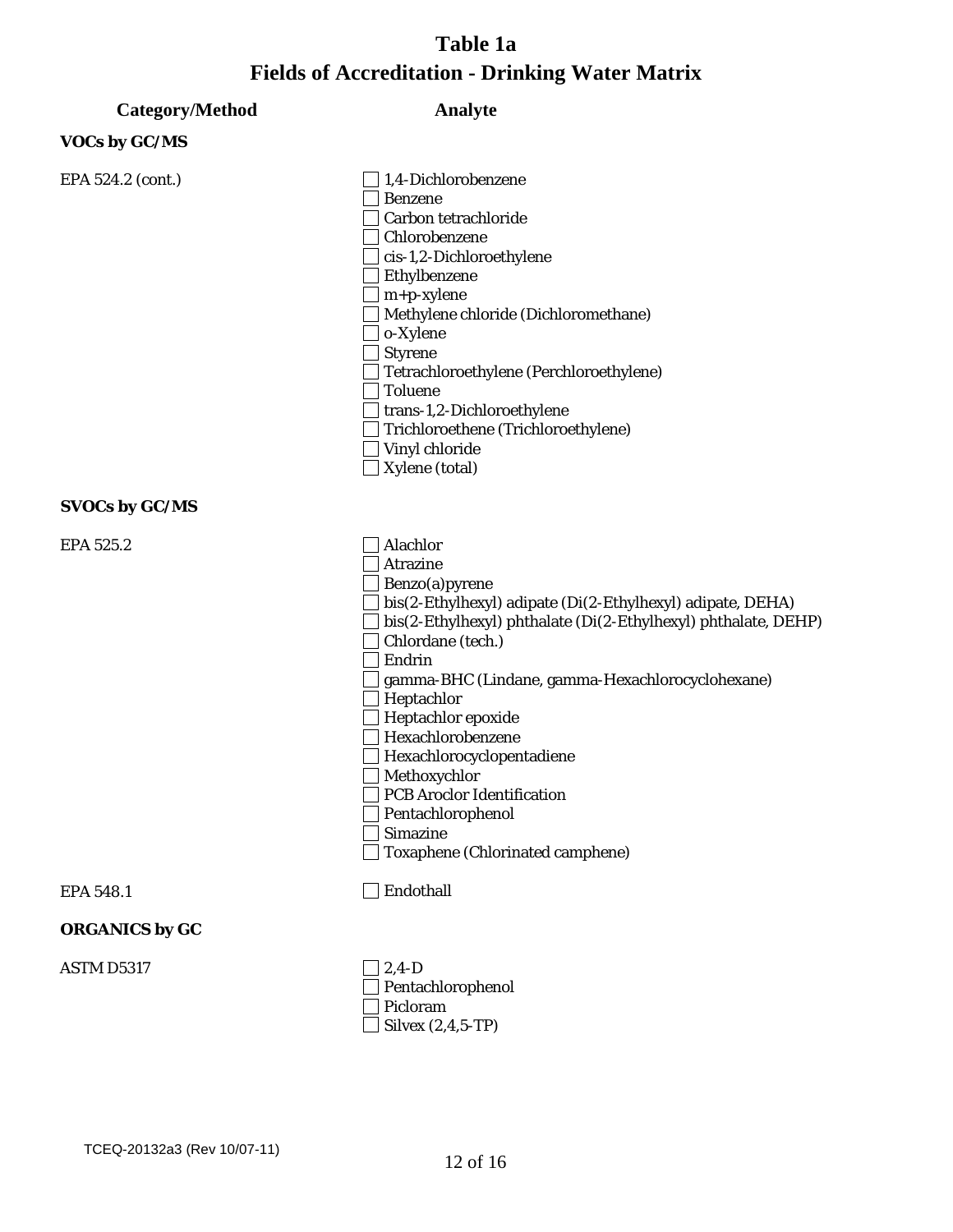| Category/Method               | Analyte                                                                                                                                                                                                                                                                                                                                                                                                                                                                                                                                                                    |
|-------------------------------|----------------------------------------------------------------------------------------------------------------------------------------------------------------------------------------------------------------------------------------------------------------------------------------------------------------------------------------------------------------------------------------------------------------------------------------------------------------------------------------------------------------------------------------------------------------------------|
| <b>ORGANICS</b> by GC (cont.) |                                                                                                                                                                                                                                                                                                                                                                                                                                                                                                                                                                            |
| EPA 502.2                     | 1,1,1-Trichloroethane<br>1,1,2-Trichloroethane<br>1,1-Dichloroethylene<br>1,2,4-Trichlorobenzene<br>1,2-Dichlorobenzene<br>1,2-Dichloroethane (Ethylene dichloride)<br>$\lceil 1, 2$ -Dichloropropane<br>1,4-Dichlorobenzene<br><b>Benzene</b><br>Carbon tetrachloride<br>Chlorobenzene<br>cis-1,2-Dichloroethylene<br>Ethylbenzene<br>Methylene chloride (Dichloromethane)<br><b>Styrene</b><br>Tetrachloroethylene (Perchloroethylene)<br><b>Toluene</b><br>trans-1,2-Dichloroethylene<br>Trichloroethene (Trichloroethylene)<br>$\Box$ Vinyl chloride<br>Xylene (total) |
| EPA 504.1                     | $\Box$ 1,2-Dibromo-3-chloropropane (DBCP)<br>1,2-Dibromoethane (EDB, Ethylene dibromide)                                                                                                                                                                                                                                                                                                                                                                                                                                                                                   |
| <b>EPA 505</b>                | Alachlor<br><b>Atrazine</b><br>Chlordane (tech.)<br>Endrin<br>gamma-BHC (Lindane, gamma-Hexachlorocyclohexane)<br>Heptachlor<br>Heptachlor epoxide<br>Hexachlorobenzene<br>Hexachlorocyclopentadiene<br>Methoxychlor<br><b>PCB</b> Aroclor Identification<br>Simazine<br>Toxaphene (Chlorinated camphene)                                                                                                                                                                                                                                                                  |
| <b>EPA 506</b>                | bis(2-Ethylhexyl) adipate (Di(2-Ethylhexyl) adipate, DEHA)<br>bis(2-Ethylhexyl) phthalate (Di (2-Ethylhexyl) phthalate, DEHP)                                                                                                                                                                                                                                                                                                                                                                                                                                              |
| <b>EPA 507</b>                | Alachlor<br><b>Atrazine</b><br><b>Simazine</b>                                                                                                                                                                                                                                                                                                                                                                                                                                                                                                                             |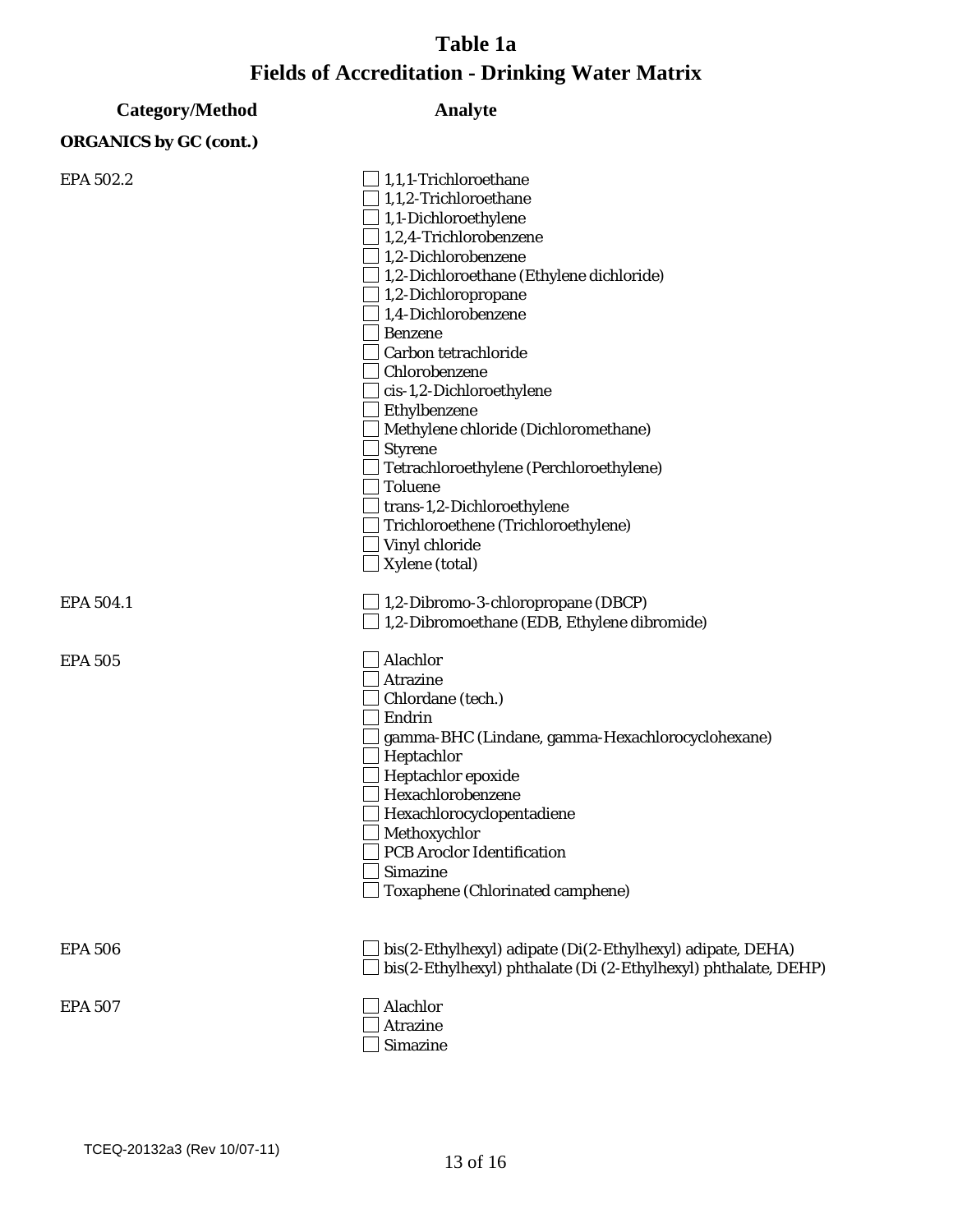| Category/Method               | Analyte                                                                                                                                                                                                                                                                                                          |
|-------------------------------|------------------------------------------------------------------------------------------------------------------------------------------------------------------------------------------------------------------------------------------------------------------------------------------------------------------|
| <b>ORGANICS</b> by GC (cont.) |                                                                                                                                                                                                                                                                                                                  |
| <b>EPA 508</b>                | Chlordane (tech.)<br>Endrin<br>gamma-BHC (Lindane, gamma-Hexachlorocyclohexane)<br>Heptachlor<br>Heptachlor epoxide<br>Hexachlorobenzene<br>Hexachlorocyclopentadiene<br>Methoxychlor<br><b>PCB</b> Aroclor Identification<br>Toxaphene (Chlorinated camphene)                                                   |
| EPA 508.1                     | Alachlor<br><b>Atrazine</b><br>Chlordane (tech.)<br>Endrin<br>gamma-BHC (Lindane, gamma-Hexachlorocyclohexane)<br>$\Box$ Heptachlor<br>Heptachlor epoxide<br>Hexachlorobenzene<br>Hexachlorocyclopentadiene<br>Methoxychlor<br><b>PCB</b> Aroclor Identification<br>Simazine<br>Toxaphene (Chlorinated camphene) |
| <b>EPA 508A</b>               | $\Box$ PCBs (as Decachlorobiphenyl)                                                                                                                                                                                                                                                                              |
| EPA 515.1                     | $2,4-D$<br>Dalapon<br>Dinoseb<br>Pentachlorophenol<br>Picloram<br>$\Box$ Silvex (2,4,5-TP)                                                                                                                                                                                                                       |
| EPA 515.2                     | $2,4-D$<br>Dalapon<br><b>Dinoseb</b><br>Pentachlorophenol<br>Picloram<br>Silvex (2,4,5-TP)                                                                                                                                                                                                                       |
| EPA 515.3                     | $2,4-D$<br>Dalapon<br><b>Dinoseb</b><br>Pentachlorophenol<br>Picloram<br>Silvex (2,4,5-TP)                                                                                                                                                                                                                       |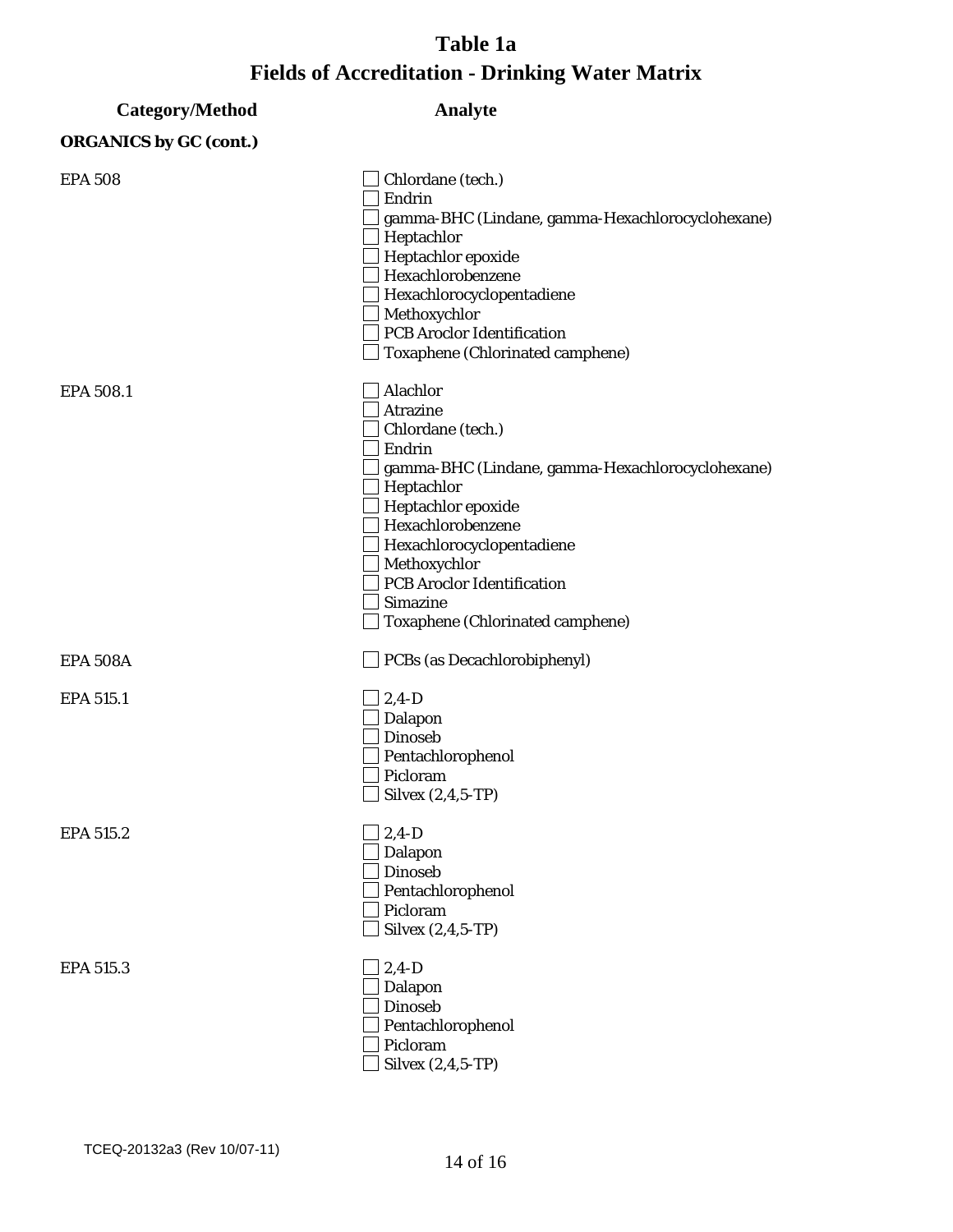| Category/Method               | Analyte                                                                                                                                                                                                                                                                                                                                                                                                                                                      |
|-------------------------------|--------------------------------------------------------------------------------------------------------------------------------------------------------------------------------------------------------------------------------------------------------------------------------------------------------------------------------------------------------------------------------------------------------------------------------------------------------------|
| <b>ORGANICS</b> by GC (cont.) |                                                                                                                                                                                                                                                                                                                                                                                                                                                              |
| EPA 515.4                     | $2,4-D$<br>Dalapon<br><b>Dinoseb</b><br>Pentachlorophenol<br>Picloram<br>Silvex (2,4,5-TP)                                                                                                                                                                                                                                                                                                                                                                   |
| EPA 551.1                     | 1,1,1-Trichloroethane<br>1,1,2-Trichloroethane<br>1,2-Dibromo-3-chloropropane (DBCP)<br>1,2-Dibromoethane (EDB, Ethylene dibromide)<br>Alachlor<br><b>Atrazine</b><br>Carbon tetrachloride<br>Endrin<br>gamma-BHC (Lindane, gamma-Hexachlorocyclohexane)<br>Heptachlor<br>Heptachlor epoxide<br>Hexachlorobenzene<br>Hexachlorocyclopentadiene<br>Methoxychlor<br>Simazine<br>Tetrachloroethylene (Perchloroethylene)<br>Trichloroethene (Trichloroethylene) |
| EPA 552.1                     | Dalapon                                                                                                                                                                                                                                                                                                                                                                                                                                                      |
| EPA 552.2                     | <b>Dalapon</b>                                                                                                                                                                                                                                                                                                                                                                                                                                               |
| <b>ORGANICS by HPLC</b>       |                                                                                                                                                                                                                                                                                                                                                                                                                                                              |
| EPA 531.1                     | Aldicarb (Temik)<br>Aldicarb sulfone<br>Aldicarb sulfoxide<br>Carbofuran (Furaden)<br>Oxamyl (Vydate)                                                                                                                                                                                                                                                                                                                                                        |
| EPA 531.2                     | Carbofuran<br>Oxamyl (Vydate)                                                                                                                                                                                                                                                                                                                                                                                                                                |
| <b>EPA 547</b>                | Glyphosate                                                                                                                                                                                                                                                                                                                                                                                                                                                   |
| EPA 549.2                     | Diquat                                                                                                                                                                                                                                                                                                                                                                                                                                                       |
| <b>EPA 550</b>                | Benzo(a)pyrene                                                                                                                                                                                                                                                                                                                                                                                                                                               |
| EPA 550.1                     | Benzo(a)pyrene                                                                                                                                                                                                                                                                                                                                                                                                                                               |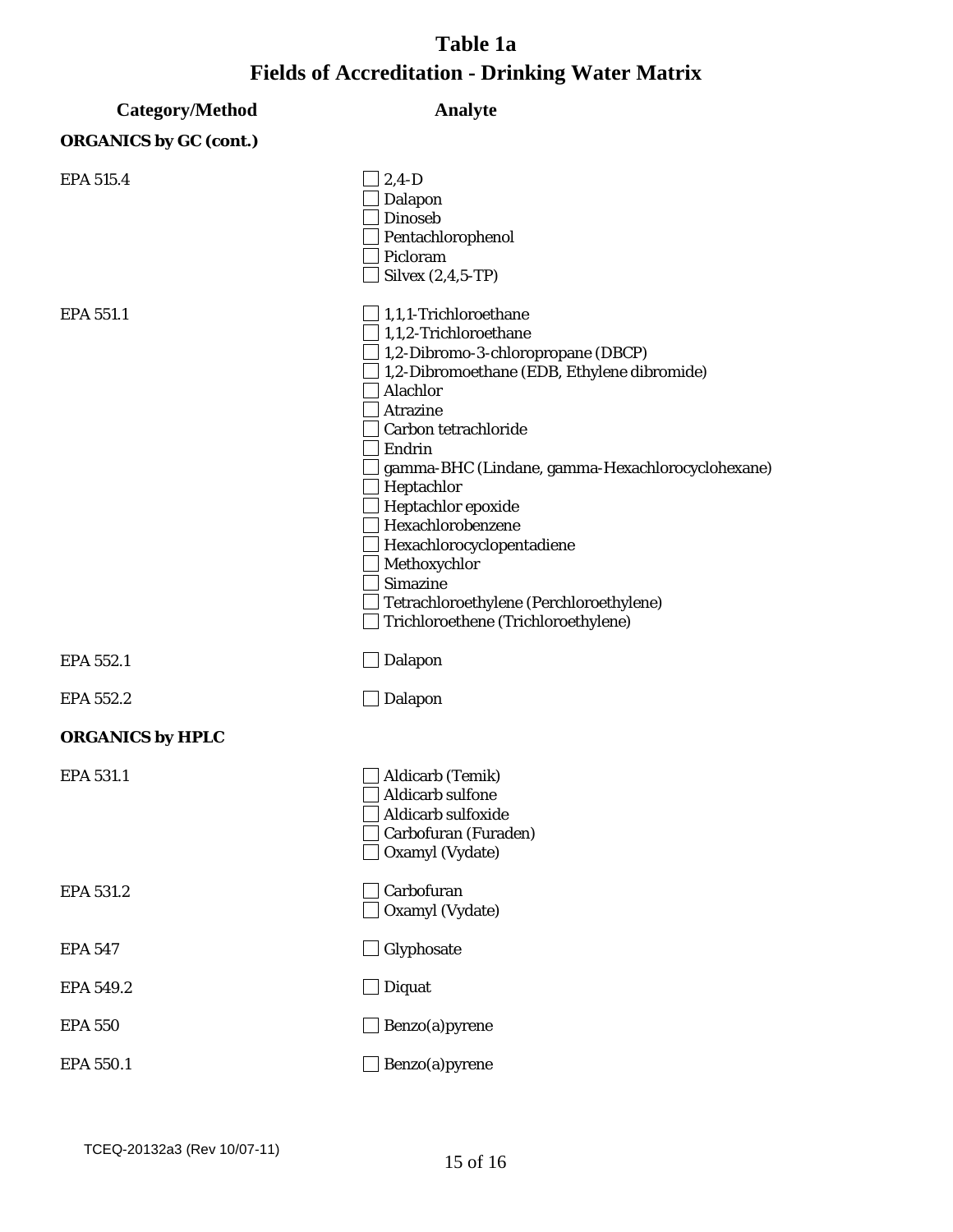| <b>Category/Method</b>          | Analyte                                                                                                             |
|---------------------------------|---------------------------------------------------------------------------------------------------------------------|
| <b>ORGANICS by HPLC (cont.)</b> |                                                                                                                     |
| <b>EPA 555</b>                  | $2,4-D$<br><b>Dinoseb</b><br>Pentachlorophenol<br>Picloram<br>Silvex (2,4,5-TP)                                     |
| <b>SM 6610</b>                  | <b>Aldicarb (Temik)</b><br><b>Aldicarb sulfone</b><br>Aldicarb sulfoxide<br>Carbofuran (Furaden)<br>Oxamyl (Vydate) |
| <b>SM 6651</b>                  | Glyphosate                                                                                                          |
| <b>PCDDs/PCDFs</b>              |                                                                                                                     |
| <b>EPA 1613</b>                 | 2,3,7,8-Tetrachlorodibenzo-p-dioxin (2,3,7,8-TCDD)                                                                  |
| <b>ASBESTOS</b>                 |                                                                                                                     |
| EPA 100.1                       | <b>Asbestos</b>                                                                                                     |
| EPA 100.2                       | <b>Asbestos</b>                                                                                                     |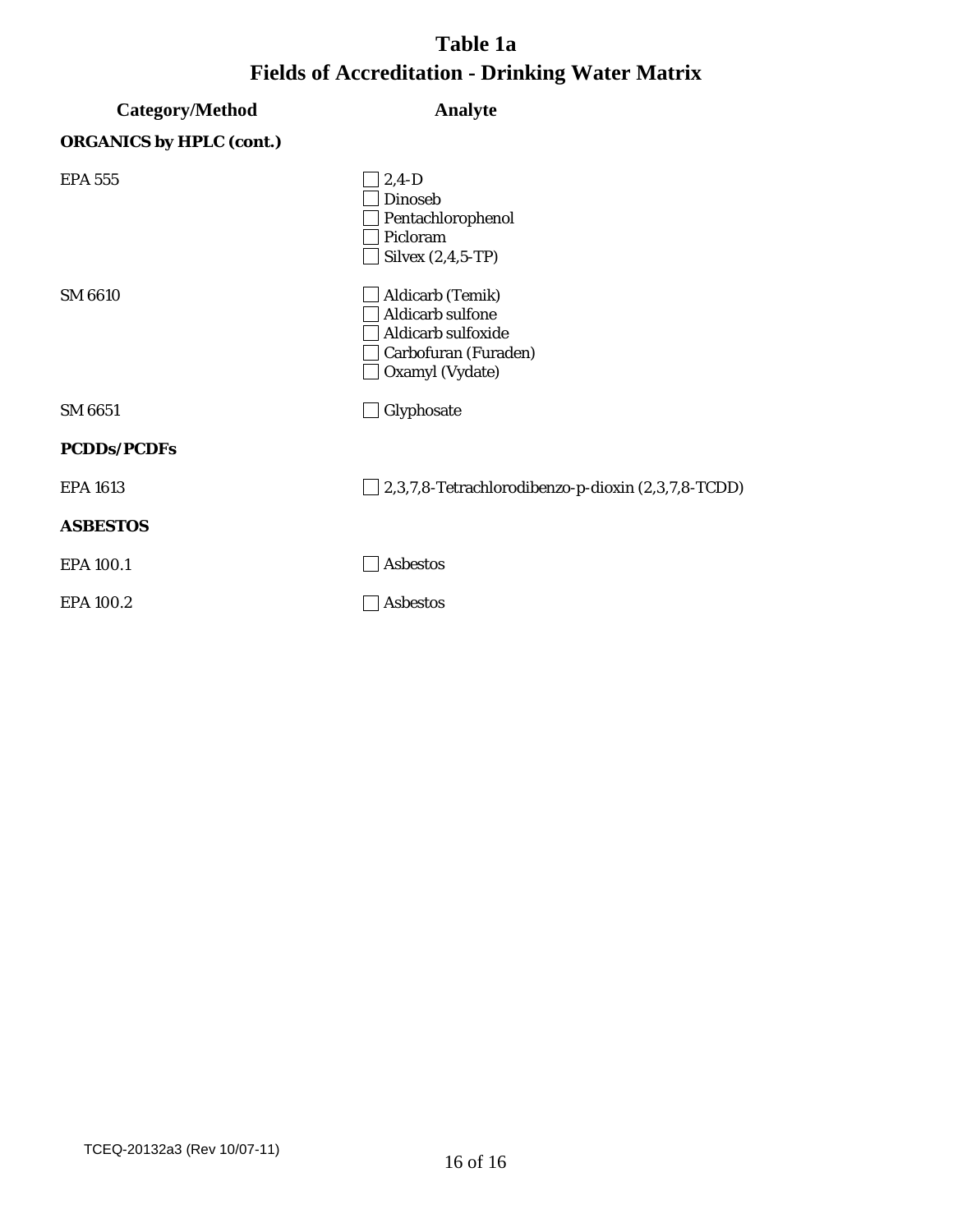| Category/Method                                   | Analyte                               |
|---------------------------------------------------|---------------------------------------|
| <b>MICROBIOLOGY</b>                               |                                       |
| <b>AOAC 991.15</b>                                | Escherichia coli (enumeration)        |
| <b>ASTM D5259</b>                                 | Enterococci                           |
| ASTM D5392                                        | Escherichia coli (enumeration)        |
| <b>ASTM D6503</b>                                 | Enterococci                           |
| EPA 1103.1                                        | Escherichia coli (enumeration)        |
| EPA 1106.1                                        | <b>Enterococci</b>                    |
| <b>EPA 1600</b>                                   | Enterococci                           |
| <b>EPA 1603</b>                                   | Escherichia coli (enumeration)        |
| <b>EPA 1604</b>                                   | Escherichia coli (enumeration)        |
| <b>EPA 1622</b>                                   | Cryptosporidium                       |
| <b>EPA 1623</b>                                   | Cryptosporidium<br>Giardia            |
| Hach Co. m-Coliblue24® Test                       | Escherichia coli (enumeration)        |
| Idexx Laboratories Colilert <sup>®</sup>          | Escherichia coli (enumeration)        |
| <b>Idexx Laboratories Colilert-18<sup>®</sup></b> | $\Box$ Escherichia coli (enumeration) |
| <b>Idexx Laboratories Enterolert</b>              | Enterococci                           |
| SM 9213 D (mTEC)                                  | Escherichia coli (enumeration)        |
| <b>SM 9215 B</b>                                  | <b>Heterotrophic Plate Count</b>      |
| SM 9221 B                                         | Total coliforms (enumeration)         |
| SM 9221 B.1/9221 F                                | Escherichia coli (enumeration)        |
| SM 9221 C/9221 E                                  | Fecal coliforms (enumeration)         |
| SM 9222 B                                         | Total coliforms (enumeration)         |
| SM 9222 B/9222 G                                  | Escherichia coli (enumeration)        |
| SM 9222 B/9222 B.5c                               | Total coliforms (enumeration)         |
| SM 9222 D                                         | Fecal coliforms (enumeration)         |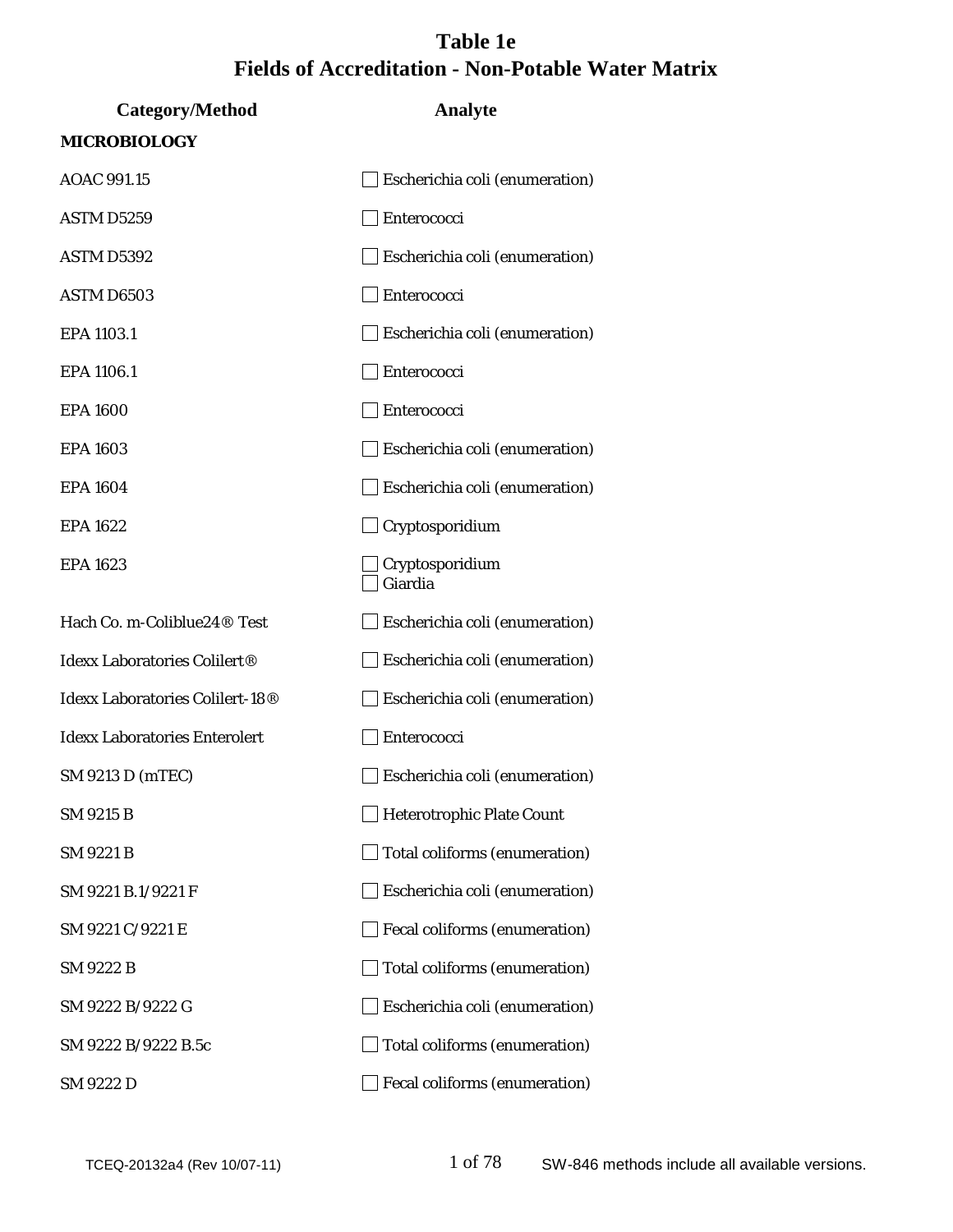| <b>Category/Method</b>  | Analyte                              |
|-------------------------|--------------------------------------|
| MICROBIOLOGY (cont.)    |                                      |
| SM 9223 B               | Escherichia coli (enumeration)       |
| <b>SM 9230 B</b>        | Enterococci<br>Streptococci, Fecal   |
| SM 9230 C               | Enterococci<br>Streptococci, Fecal   |
| <b>USGS B-0025-85</b>   | Total coliforms (enumeration)        |
| <b>USGS B-0050-85</b>   | $\Box$ Fecal coliforms (enumeration) |
| <b>USGS B-0055-85</b>   | Streptococci, Fecal                  |
| <b>AQUATIC TOXICITY</b> |                                      |
| EPA 1000.0              | Chronic toxicity                     |
| EPA 1001.0              | Chronic toxicity                     |
| EPA 1002.0              | Chronic toxicity                     |
| EPA 1003.0              | Chronic toxicity                     |
| EPA 1004.0              | Chronic toxicity                     |
| EPA 1005.0              | Chronic toxicity                     |
| EPA 1006.0              | Chronic toxicity                     |
| EPA 1007.0              | Chronic toxicity                     |
| EPA 1008.0              | Chronic toxicity                     |
| EPA 1009.0              | Chronic toxicity                     |
| EPA 2000.0              | <b>Acute toxicity</b>                |
| EPA 2002.0              | <b>Acute toxicity</b>                |
| EPA 2004.0              | <b>Acute toxicity</b>                |
| EPA 2006.0              | <b>Acute toxicity</b>                |
| EPA 2007.0              | <b>Acute toxicity</b>                |
| EPA 2019.0              | <b>Acute toxicity</b>                |
| EPA 2021.0              | <b>Acute toxicity</b>                |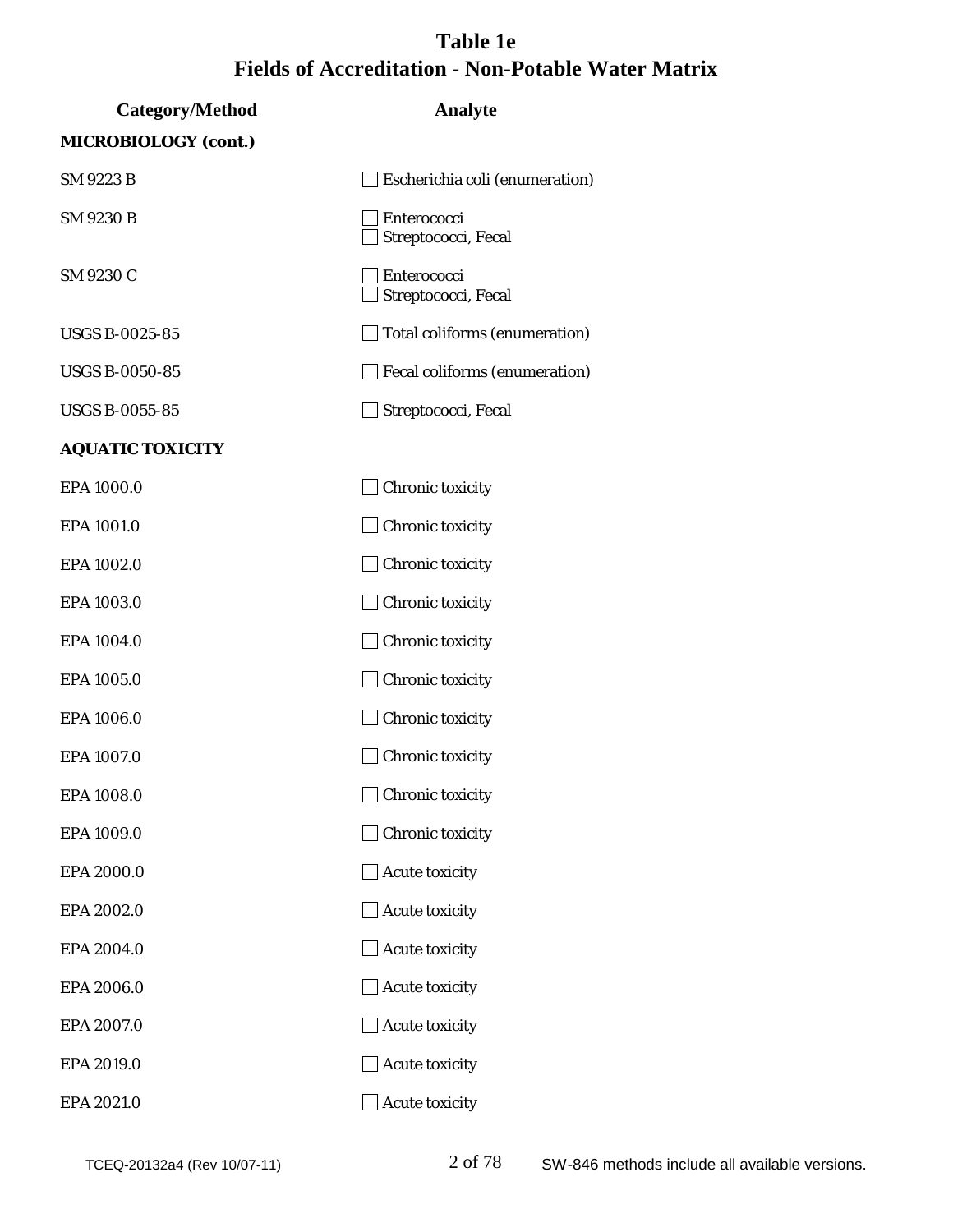| Category/Method                          | Analyte                           |
|------------------------------------------|-----------------------------------|
| <b>RADIOCHEMISTRY</b>                    |                                   |
| ASTM D1890 (GPC)                         | Gross-beta                        |
| ASTM D1943 (GPC)                         | $\bigsqcup$ Gross-alpha           |
| ASTM D2460 (GPC)                         | $\Box$ Total radium               |
| ASTM D3454 (SC)                          | Radium-226                        |
| DOE RESL CHEM TP-SR.1                    | Strontium-90                      |
| DOE Methods Compendium RP 300A           | Nickel-59<br>Nickel-63            |
| <b>EPA 900.0</b>                         | Gross-alpha<br>Gross-beta         |
| EPA 903.0                                | Total radium                      |
| EPA 903.1                                | Radium-226                        |
| <b>EPA 908.0</b>                         | Uranium                           |
| EPA H-01 EPA 520/5-84-006                | <b>Tritium</b>                    |
| HASL-300 Ga-01-R                         | ] Gross gamma                     |
| <b>HASL-300 Se-03</b>                    | Americium<br>Plutonium<br>Uranium |
| <b>HASL-300 Tc-02-RC</b>                 | Technetium-99                     |
| <b>SM 7110 B</b>                         | Gross-alpha<br>Gross-beta         |
| SM 7500-Ra B                             | <b>Total radium</b>               |
| SM 7500-Ra C                             | Radium-226                        |
| USGS open-file rprt.76-177(1976) p.81    | Radium-226                        |
| USGS open-file rprt76-177(1976) p.75, 78 | Gross-alpha<br>Gross-beta         |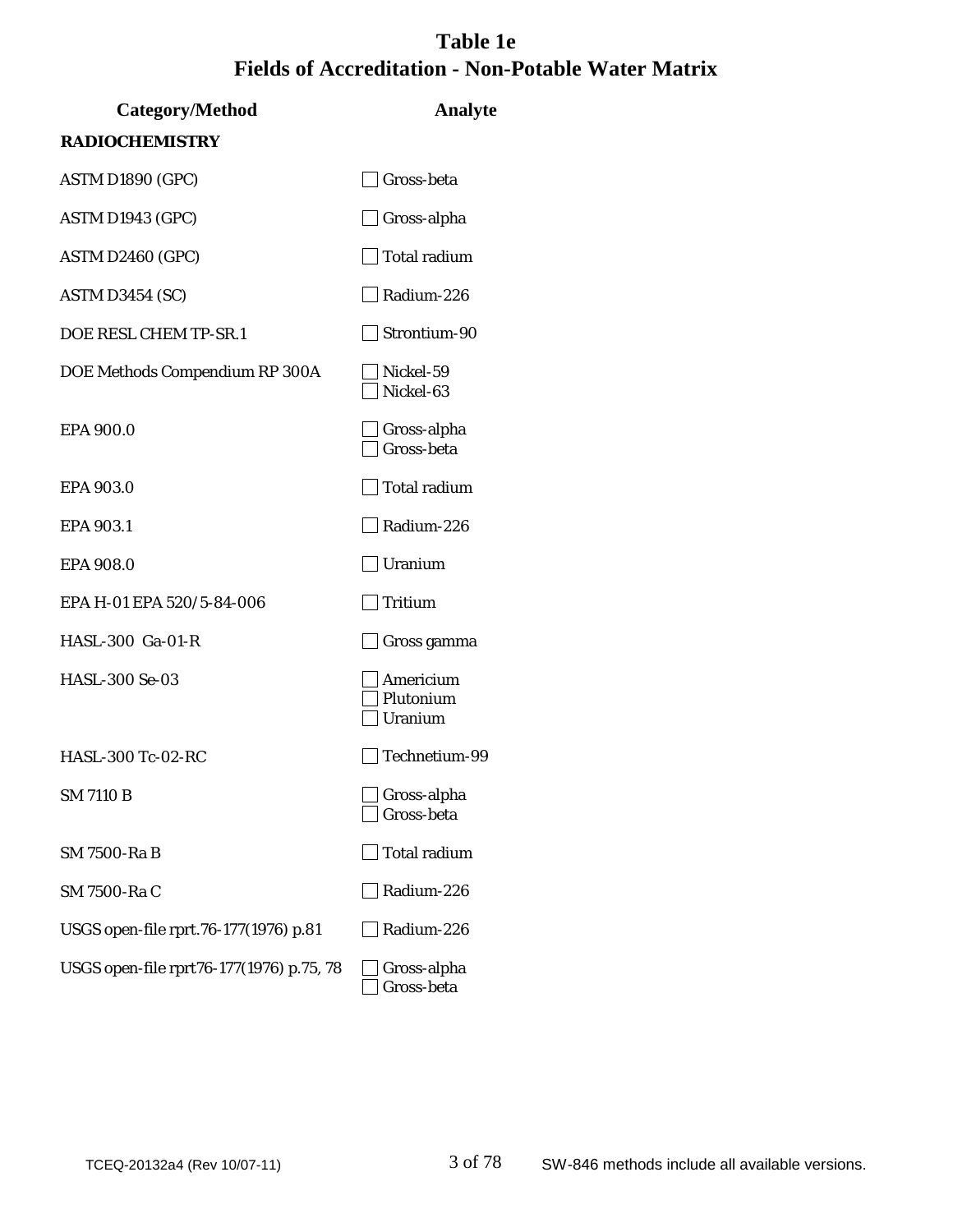| <b>Category/Method</b>  | Analyte                                                                                                                                                                                                                            |
|-------------------------|------------------------------------------------------------------------------------------------------------------------------------------------------------------------------------------------------------------------------------|
| <b>METALS</b>           |                                                                                                                                                                                                                                    |
| <b>ANSI PH4.37-1975</b> | Cadmium<br>Cobalt<br>Copper<br><b>Silver</b><br>Zinc                                                                                                                                                                               |
| <b>AOAC 973.53</b>      | Potassium                                                                                                                                                                                                                          |
| <b>AOAC 973.54</b>      | Sodium                                                                                                                                                                                                                             |
| <b>AOAC 974.27</b>      | Cadmium<br>Chromium<br>Copper<br><b>Iron</b><br>Lead<br>Magnesium<br>Manganese<br><b>Silver</b><br>Zinc                                                                                                                            |
| <b>AOAC 977.22</b>      | <b>Mercury</b>                                                                                                                                                                                                                     |
| AOAC 993.14             | Aluminum<br>Antimony<br>Arsenic<br><b>Barium</b><br><b>Beryllium</b><br>Cadmium<br>Chromium<br>Cobalt<br>Copper<br>Lead<br>  Manganese<br>Molybdenum<br><b>Nickel</b><br>Selenium<br><b>Silver</b><br>Thallium<br>Vanadium<br>Zinc |
| ASTM D511(A)            | Calcium                                                                                                                                                                                                                            |
| ASTM D511(B)            | Calcium<br>Magnesium                                                                                                                                                                                                               |
| ASTM D858(A)            | Manganese                                                                                                                                                                                                                          |
| ASTM D858(B)            | Manganese                                                                                                                                                                                                                          |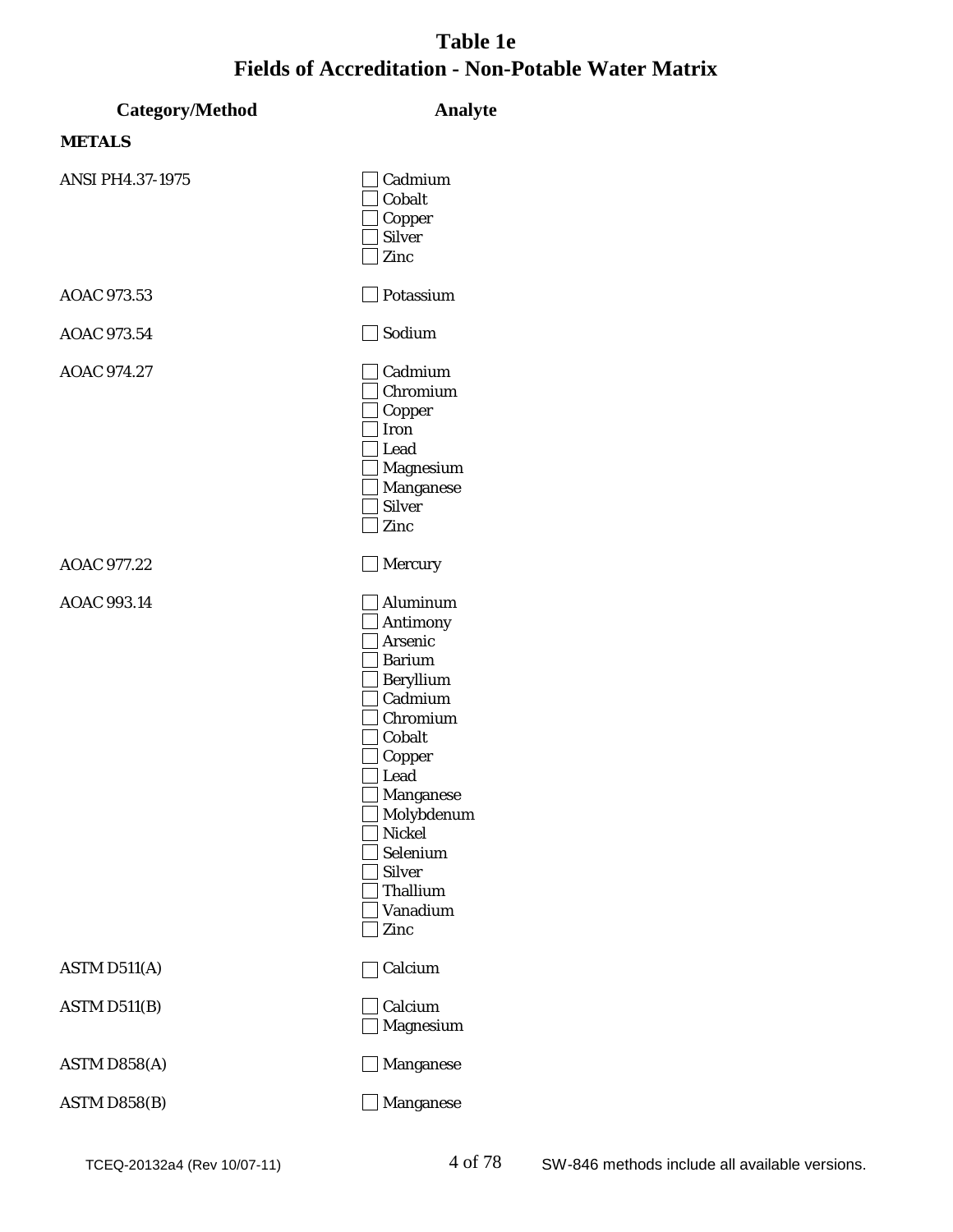| <b>Category/Method</b> | Analyte         |
|------------------------|-----------------|
| <b>METALS</b> (cont.)  |                 |
| ASTM D858(C)           | Manganese       |
| ASTM D1068(A)          | ] Iron          |
| ASTM D1068(B)          | Iron            |
| <b>ASTM D1068(C)</b>   | Iron            |
| <b>ASTM D1068(D)</b>   | Iron            |
| ASTM D1687(B)          | <b>Chromium</b> |
| ASTM D1687(C)          | <b>Chromium</b> |
| ASTM D1688(A)          | $\Box$ Copper   |
| ASTM D1688(B)          | Copper          |
| <b>ASTM D1688(C)</b>   | $\Box$ Copper   |
| ASTM D1691(A)          | Zinc            |
| ASTM D1691(B)          | Zinc            |
| ASTM D1886(A)          | Nickel          |
| ASTM D1886(B)          | Nickel          |
| <b>ASTM D1886(C)</b>   | Nickel          |
| ASTM D2972(A)          | Arsenic         |
| ASTM D2972(B)          | Arsenic         |
| <b>ASTM D2972(C)</b>   | Arsenic         |
| <b>ASTM D3223</b>      | Mercury         |
| <b>ASTM D3373</b>      | Vanadium        |
| ASTM D3557(A)          | Cadmium         |
| ASTM D3557(B)          | Cadmium         |
| ASTM D3557(C)          | Cadmium         |
| ASTM D3557(D)          | Cadmium         |
| ASTM D3558(A)          | Cobalt          |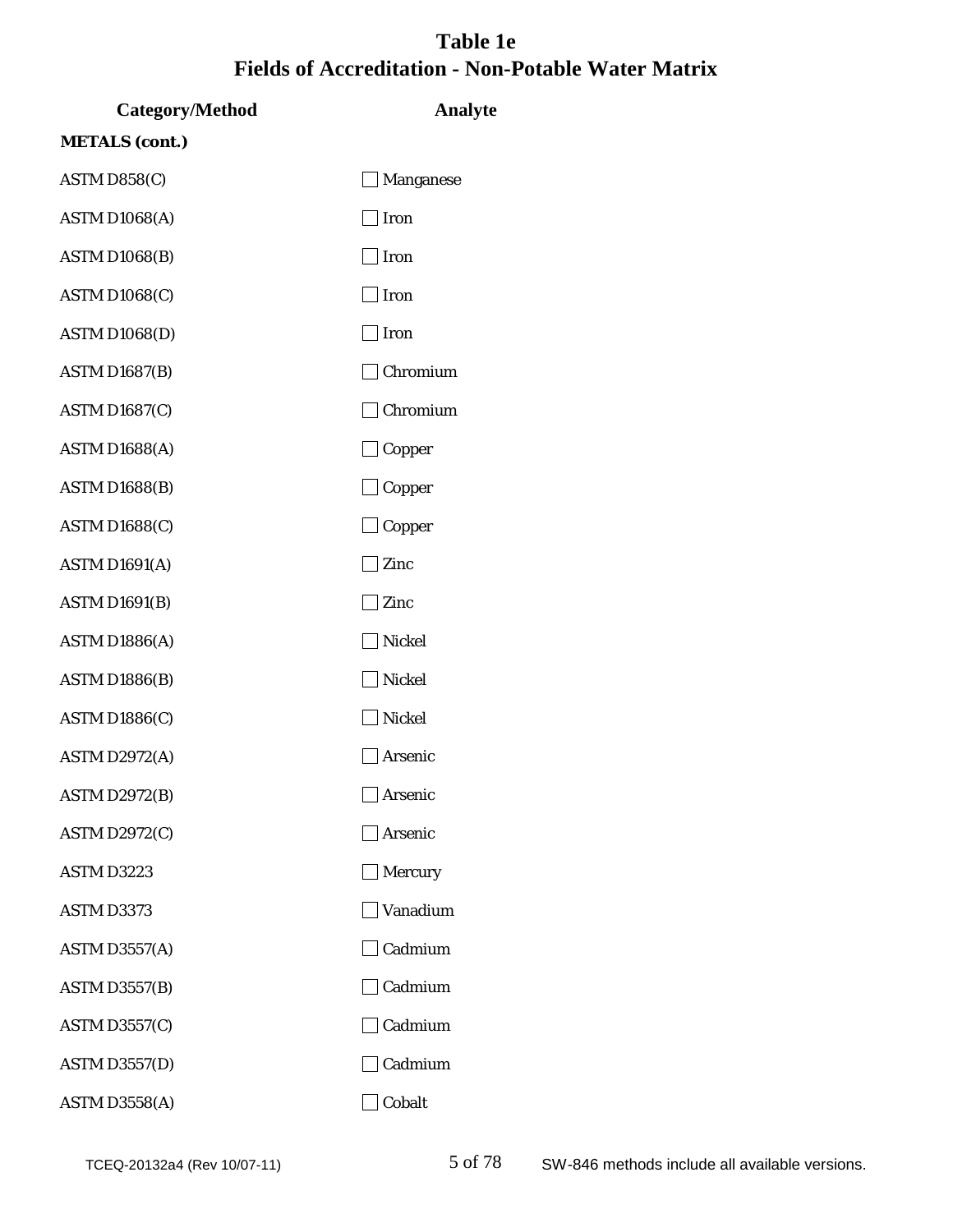| <b>Category/Method</b> | Analyte                                                                                                                                            |
|------------------------|----------------------------------------------------------------------------------------------------------------------------------------------------|
| <b>METALS</b> (cont.)  |                                                                                                                                                    |
| ASTM D3558(B)          | Cobalt                                                                                                                                             |
| ASTM D3558(C)          | Cobalt                                                                                                                                             |
| ASTM D3559(A)          | Lead                                                                                                                                               |
| ASTM D3559(B)          | Lead                                                                                                                                               |
| ASTM D3559(C)          | Lead                                                                                                                                               |
| ASTM D3559(D)          | Lead                                                                                                                                               |
| ASTM D3645(A)          | Beryllium                                                                                                                                          |
| ASTM D3645(B)          | Beryllium                                                                                                                                          |
| ASTM D3859(A)          | Selenium                                                                                                                                           |
| <b>ASTM D3859(B)</b>   | Selenium                                                                                                                                           |
| <b>ASTM D4190</b>      | Aluminum<br><b>Beryllium</b><br><b>Boron</b><br>Cadmium<br>Chromium<br>Cobalt<br>Copper<br>Iron<br>Lead<br>Manganese<br>Nickel<br>Vanadium<br>Zinc |
| <b>ASTM D4382</b>      | <b>Barium</b>                                                                                                                                      |
| <b>ASTM D5673</b>      | Aluminum<br>Antimony<br>Arsenic<br><b>Barium</b><br>Beryllium<br>Cadmium<br>Chromium<br>Cobalt<br>Copper<br>Lead<br>Manganese                      |
| (cont.)                | Molybdenum<br>Nickel                                                                                                                               |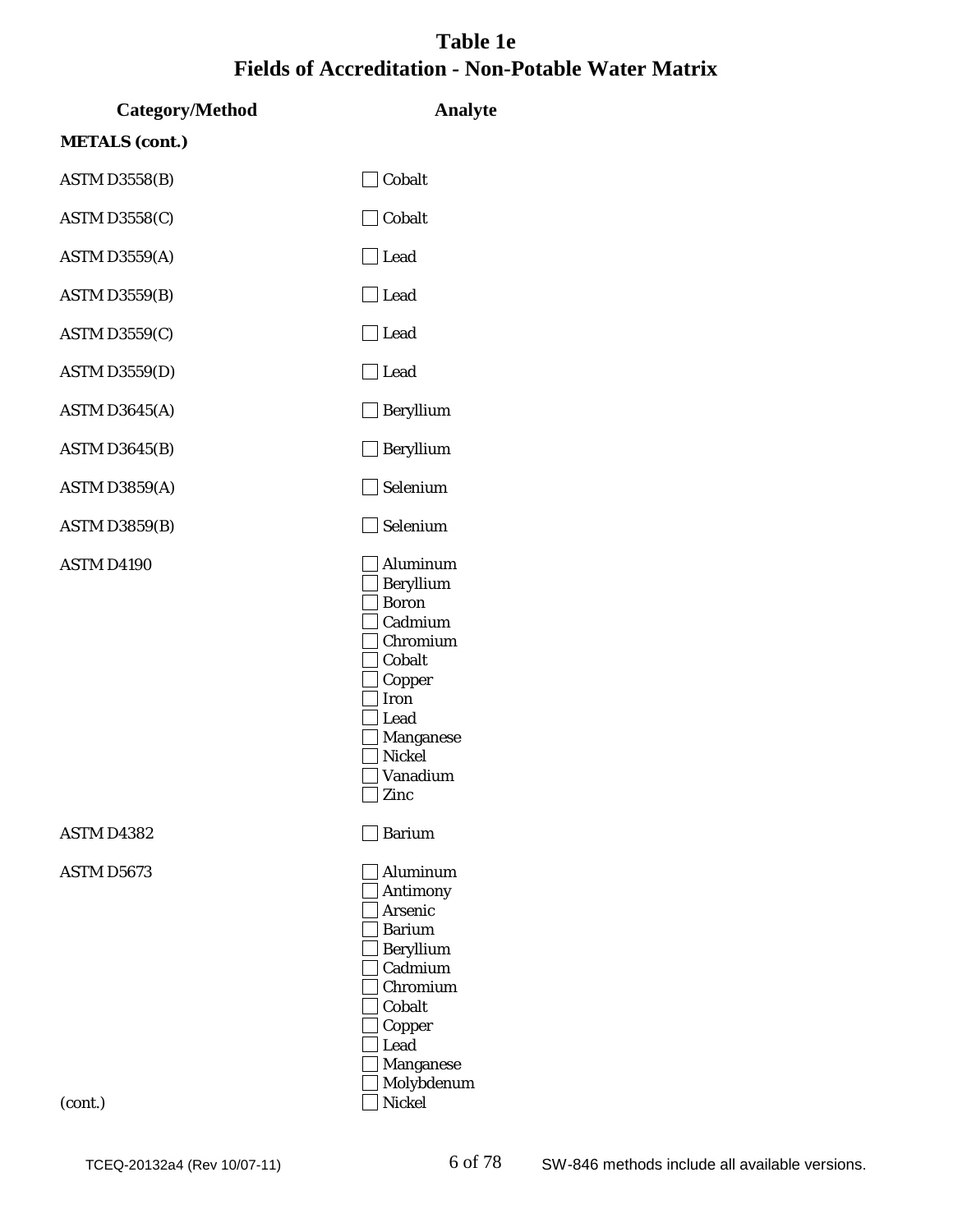| <b>Category/Method</b> | <b>Analyte</b>                                                                                                                                                                                                                                                                                                                                                                   |
|------------------------|----------------------------------------------------------------------------------------------------------------------------------------------------------------------------------------------------------------------------------------------------------------------------------------------------------------------------------------------------------------------------------|
| <b>METALS</b> (cont.)  |                                                                                                                                                                                                                                                                                                                                                                                  |
| ASTM D5673 (cont.)     | Selenium<br><b>Silver</b><br><b>Thallium</b><br>Vanadium<br>Zinc                                                                                                                                                                                                                                                                                                                 |
| CA HML 939-M           | Organic lead                                                                                                                                                                                                                                                                                                                                                                     |
| EPA 200.7              | Aluminum<br>Antimony<br>Arsenic<br>Barium<br>Beryllium<br><b>Boron</b><br>Cadmium<br>Calcium<br>Chromium<br>Cobalt<br>Copper<br>Iron<br>Lead<br>Lithium<br>Magnesium<br>Manganese<br>Molybdenum<br>Nickel<br>Phosphorous<br>Potassium<br>Selenium<br>Silica as SiO <sub>2</sub><br><b>Silver</b><br>Sodium<br>Strontium<br><b>Thallium</b><br>Tin<br><b>Titanium</b><br>Vanadium |
| <b>EPA 200.8</b>       | Zinc<br>Aluminum<br>Antimony<br><b>Arsenic</b><br><b>Barium</b><br>Beryllium<br><b>Boron</b>                                                                                                                                                                                                                                                                                     |
| (cont.)                | Cadmium<br>Calcium<br>Chromium<br>Cobalt                                                                                                                                                                                                                                                                                                                                         |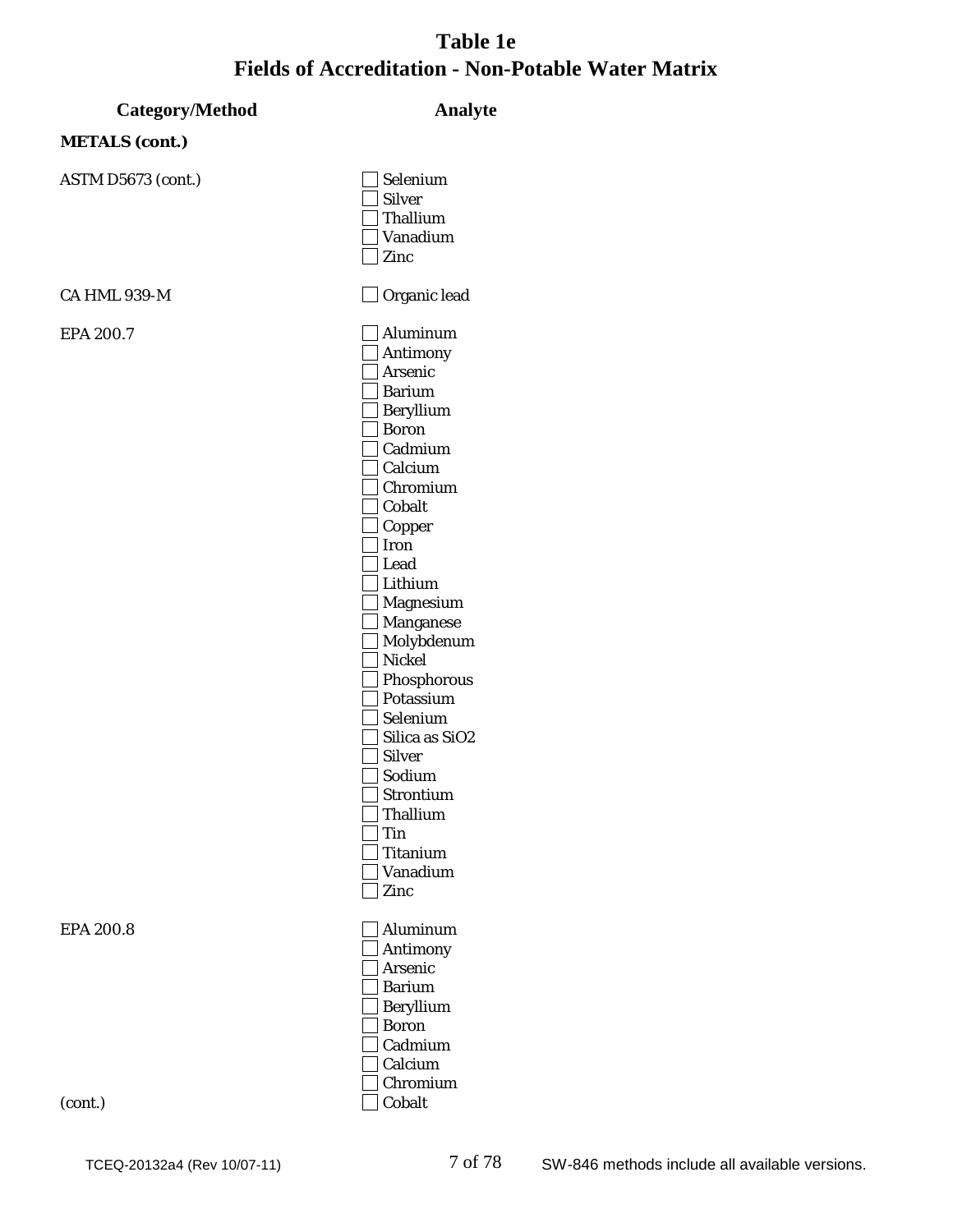| Category/Method       | <b>Analyte</b>                                                                                                                                                                                                                                                        |  |
|-----------------------|-----------------------------------------------------------------------------------------------------------------------------------------------------------------------------------------------------------------------------------------------------------------------|--|
| <b>METALS</b> (cont.) |                                                                                                                                                                                                                                                                       |  |
| EPA 200.8 (cont.)     | Copper<br>Iron<br>Lead<br>Magnesium<br>Manganese<br>Molybdenum<br>Nickel<br>Potassium<br>Selenium<br>Silica as SiO <sub>2</sub><br><b>Silver</b><br>Sodium<br>Strontium<br>Thallium<br><b>Thorium</b><br>Tin<br><b>Titanium</b><br><b>Uranium</b><br>Vanadium<br>Zinc |  |
| EPA 200.9             | Aluminum<br>Antimony<br>Arsenic<br><b>Beryllium</b><br>Cadmium<br>Chromium<br>Cobalt<br>Copper<br><b>Iron</b><br>Lead<br>$\Box$ Manganese<br>Nickel<br>Selenium<br><b>Silver</b><br>Thallium<br>Tin                                                                   |  |
| EPA 202.1             | Aluminum                                                                                                                                                                                                                                                              |  |
| EPA 202.2             | Aluminum                                                                                                                                                                                                                                                              |  |
| EPA 204.1             | Antimony                                                                                                                                                                                                                                                              |  |
| EPA 204.2             | Antimony                                                                                                                                                                                                                                                              |  |
| EPA 206.2             | Arsenic                                                                                                                                                                                                                                                               |  |
| <b>EPA 206.3</b>      | Arsenic                                                                                                                                                                                                                                                               |  |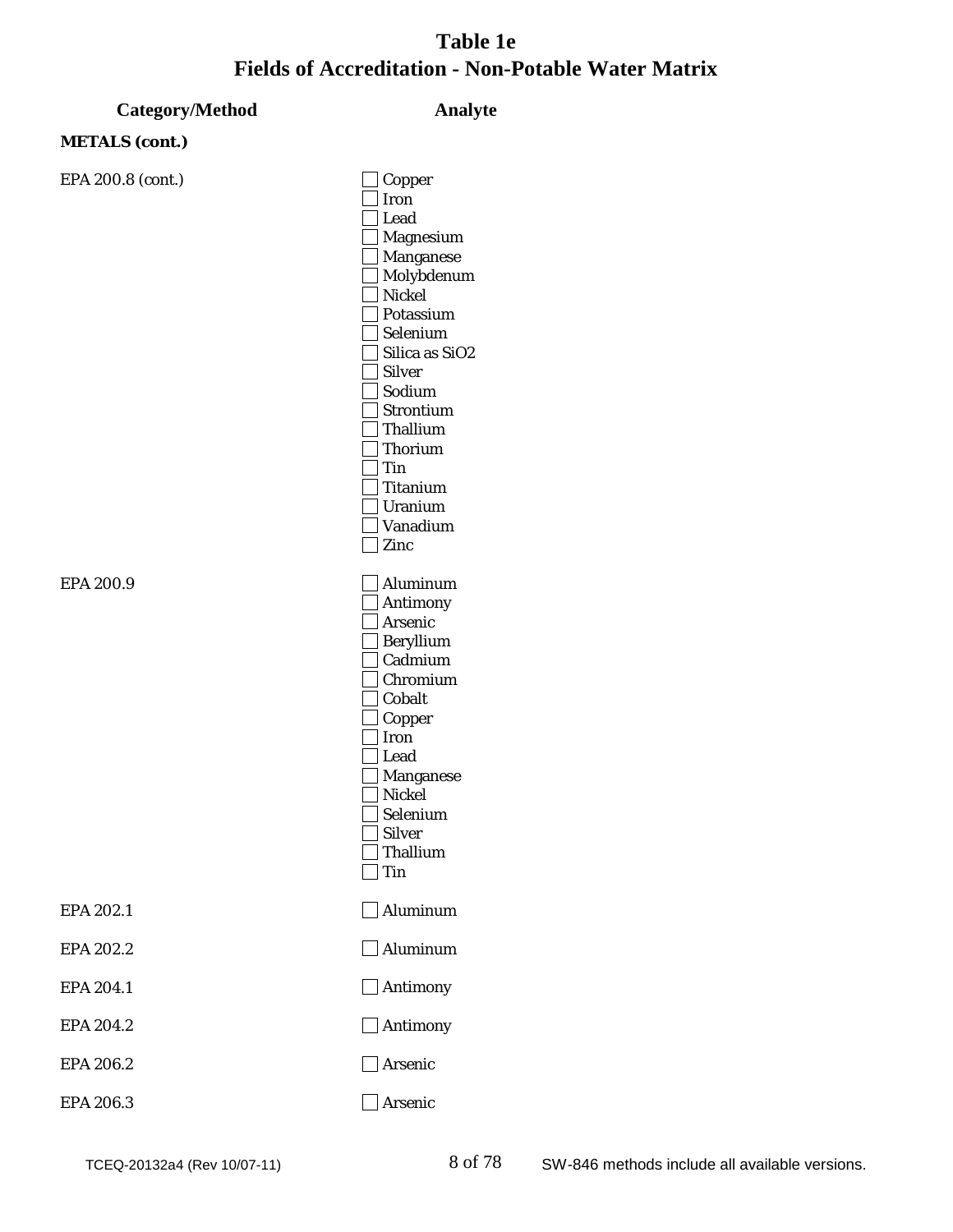| <b>Category/Method</b> | <b>Analyte</b>       |
|------------------------|----------------------|
| <b>METALS</b> (cont.)  |                      |
| EPA 206.4              | Arsenic              |
| EPA 206.5              | Arsenic              |
| EPA 208.1              | Barium               |
| EPA 208.2              | Barium               |
| EPA 210.1              | $\Box$ Beryllium     |
| EPA 210.2              | $\Box$ Beryllium     |
| EPA 212.3              | Boron                |
| EPA 213.1              | Cadmium              |
| EPA 213.2              | $\Box$ Cadmium       |
| EPA 215.1              | $\Box$ Calcium       |
| EPA 215.2              | $\Box$ Calcium       |
| EPA 218.1              | $\exists$ Chromium   |
| EPA 218.2              | $\exists$ Chromium   |
| EPA 218.3              | $\exists$ Chromium   |
| EPA 218.4              | $\Box$ Chromium (VI) |
| EPA 218.6              | Chromium (VI)        |
| EPA 219.1              | $\Box$ Cobalt        |
| EPA 219.2              | $\Box$ Cobalt        |
| EPA 220.1              | $\Box$ Copper        |
| EPA 220.2              | $\Box$ Copper        |
| EPA 231.1              | $\Box$ Gold          |
| EPA 231.2              | $\exists$ Gold       |
| EPA 235.1              | Iridium              |
| EPA 235.2              | Iridium              |
| EPA 236.1              | Iron                 |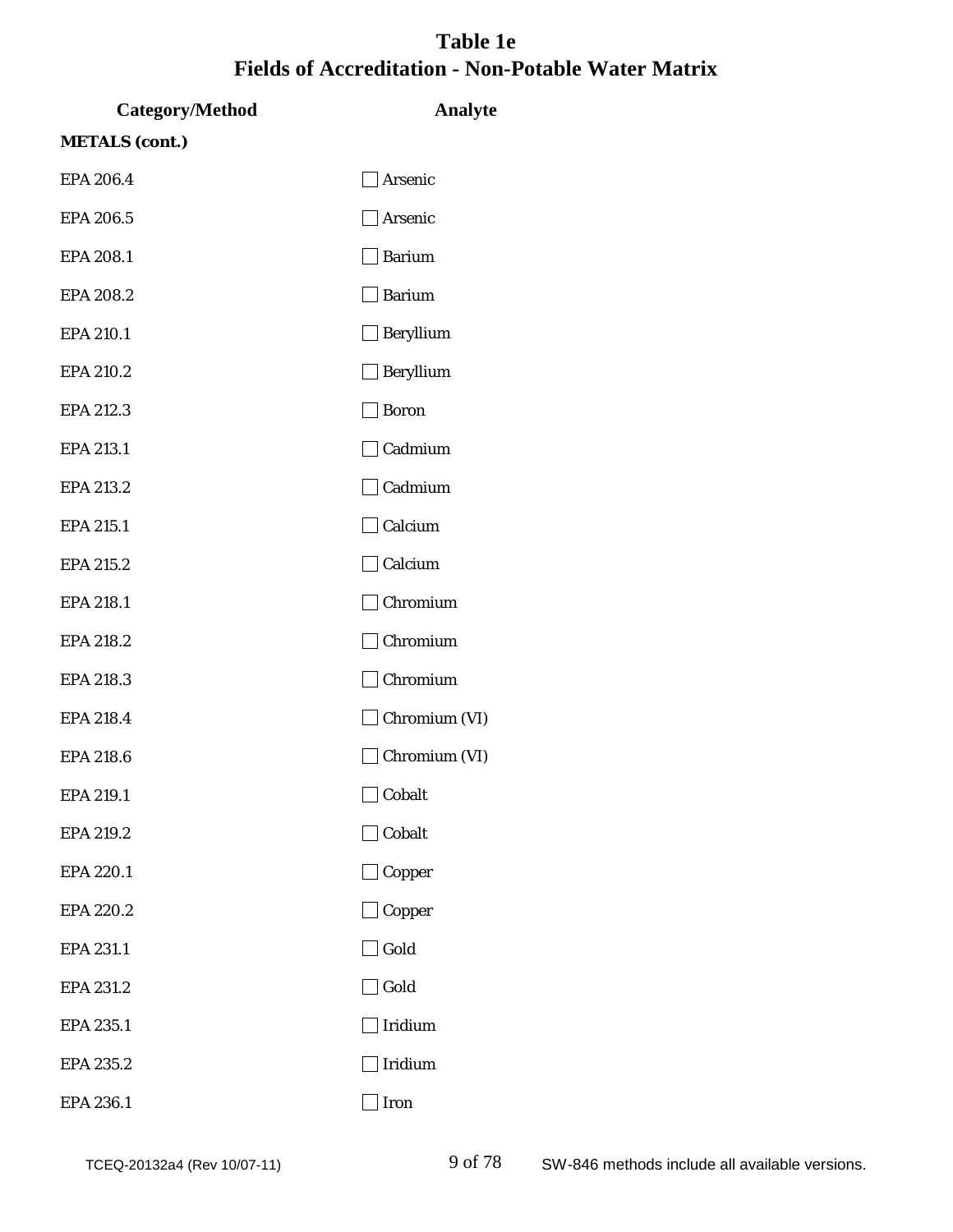| <b>Category/Method</b> | <b>Analyte</b>    |
|------------------------|-------------------|
| <b>METALS</b> (cont.)  |                   |
| EPA 236.2              | $\Box$ Iron       |
| EPA 239.1              | $\exists$ Lead    |
| EPA 239.2              | Lead              |
| EPA 242.1              | Magnesium         |
| EPA 243.1              | Manganese         |
| EPA 243.2              | Manganese         |
| EPA 245.1              | Mercury           |
| EPA 245.2              | $\Box$ Mercury    |
| EPA 245.7              | $\Box$ Mercury    |
| EPA 246.1              | $\Box$ Molybdenum |
| EPA 246.2              | $\Box$ Molybdenum |
| EPA 249.1              | $\vert$ Nickel    |
| EPA 249.2              | Nickel            |
| EPA 252.1              | Osmium            |
| EPA 252.2              | Osmium            |
| EPA 253.1              | Palladium         |
| EPA 253.2              | Palladium         |
| EPA 255.1              | $\Box$ Platinum   |
| EPA 255.2              | Platinum          |
| EPA 258.1              | Potassium         |
| EPA 265.1              | Rhodium           |
| EPA 265.2              | Rhodium           |
| EPA 267.1              | Ruthenium         |
| EPA 267.2              | Ruthenium         |
| EPA 270.2              | Selenium          |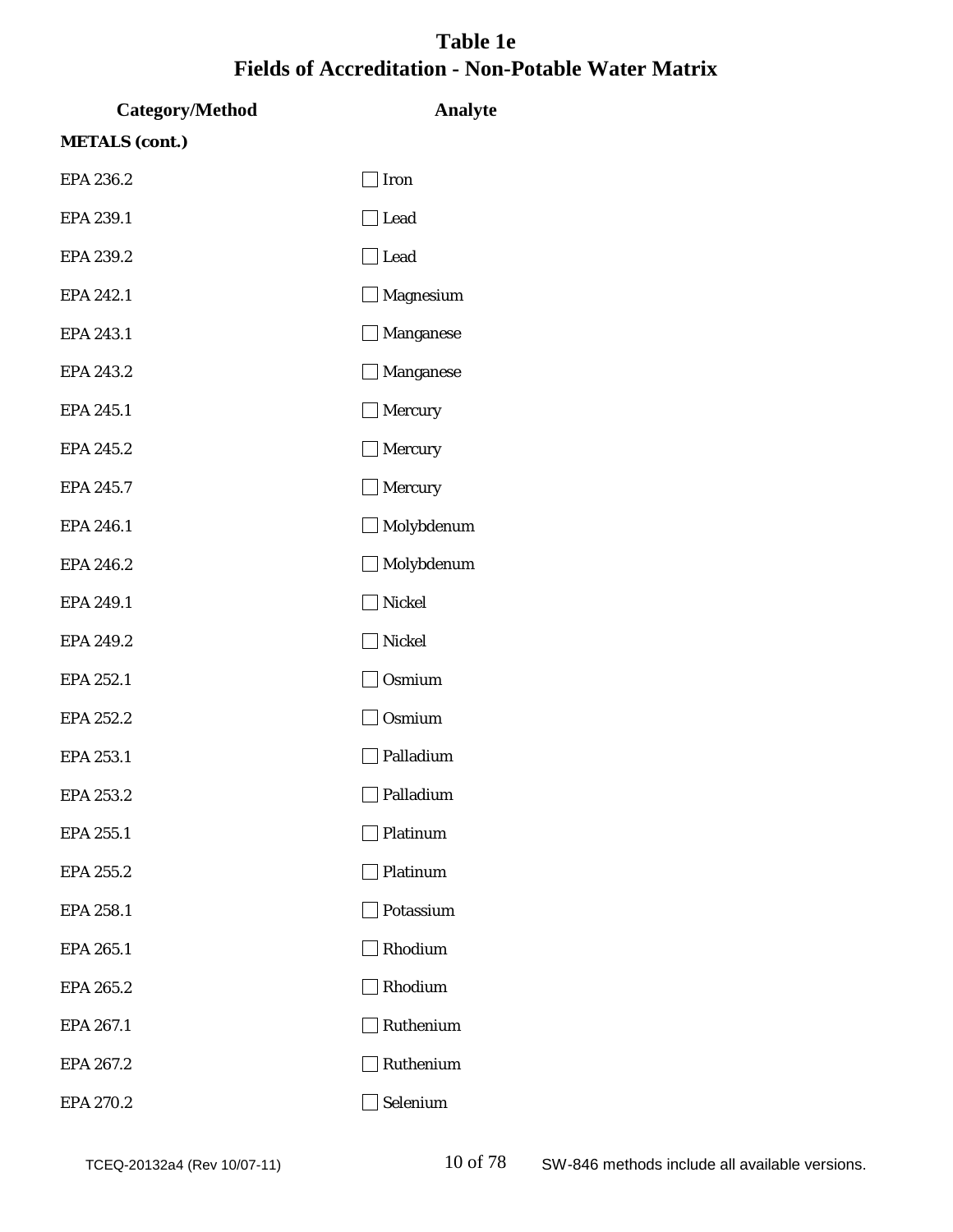| <b>Category/Method</b> | <b>Analyte</b>                                                                                                                                                                                                                                |
|------------------------|-----------------------------------------------------------------------------------------------------------------------------------------------------------------------------------------------------------------------------------------------|
| <b>METALS</b> (cont.)  |                                                                                                                                                                                                                                               |
| EPA 272.1              | Silver                                                                                                                                                                                                                                        |
| EPA 272.2              | Silver                                                                                                                                                                                                                                        |
| EPA 273.1              | Sodium                                                                                                                                                                                                                                        |
| EPA 279.1              | Thallium                                                                                                                                                                                                                                      |
| EPA 279.2              | Thallium                                                                                                                                                                                                                                      |
| EPA 282.1              | Tin                                                                                                                                                                                                                                           |
| EPA 282.2              | Tin                                                                                                                                                                                                                                           |
| EPA 283.1              | Titanium                                                                                                                                                                                                                                      |
| EPA 283.2              | Titanium                                                                                                                                                                                                                                      |
| EPA 286.1              | $\exists$ Vanadium                                                                                                                                                                                                                            |
| EPA 286.2              | Vanadium                                                                                                                                                                                                                                      |
| EPA 289.1              | Zinc                                                                                                                                                                                                                                          |
| EPA 289.2              | Zinc                                                                                                                                                                                                                                          |
| <b>EPA 1631E</b>       | Mercury                                                                                                                                                                                                                                       |
| <b>EPA 6010</b>        | Aluminum<br>Antimony<br>Arsenic<br><b>Barium</b><br><b>Beryllium</b><br><b>Boron</b><br>Cadmium<br>Calcium<br>Chromium<br>Cobalt<br>Copper<br><b>Iron</b><br>Lead<br>Lithium<br>Magnesium<br>Manganese<br>Molybdenum<br>Nickel<br>Phosphorous |
| (cont.)                | Potassium<br>Selenium                                                                                                                                                                                                                         |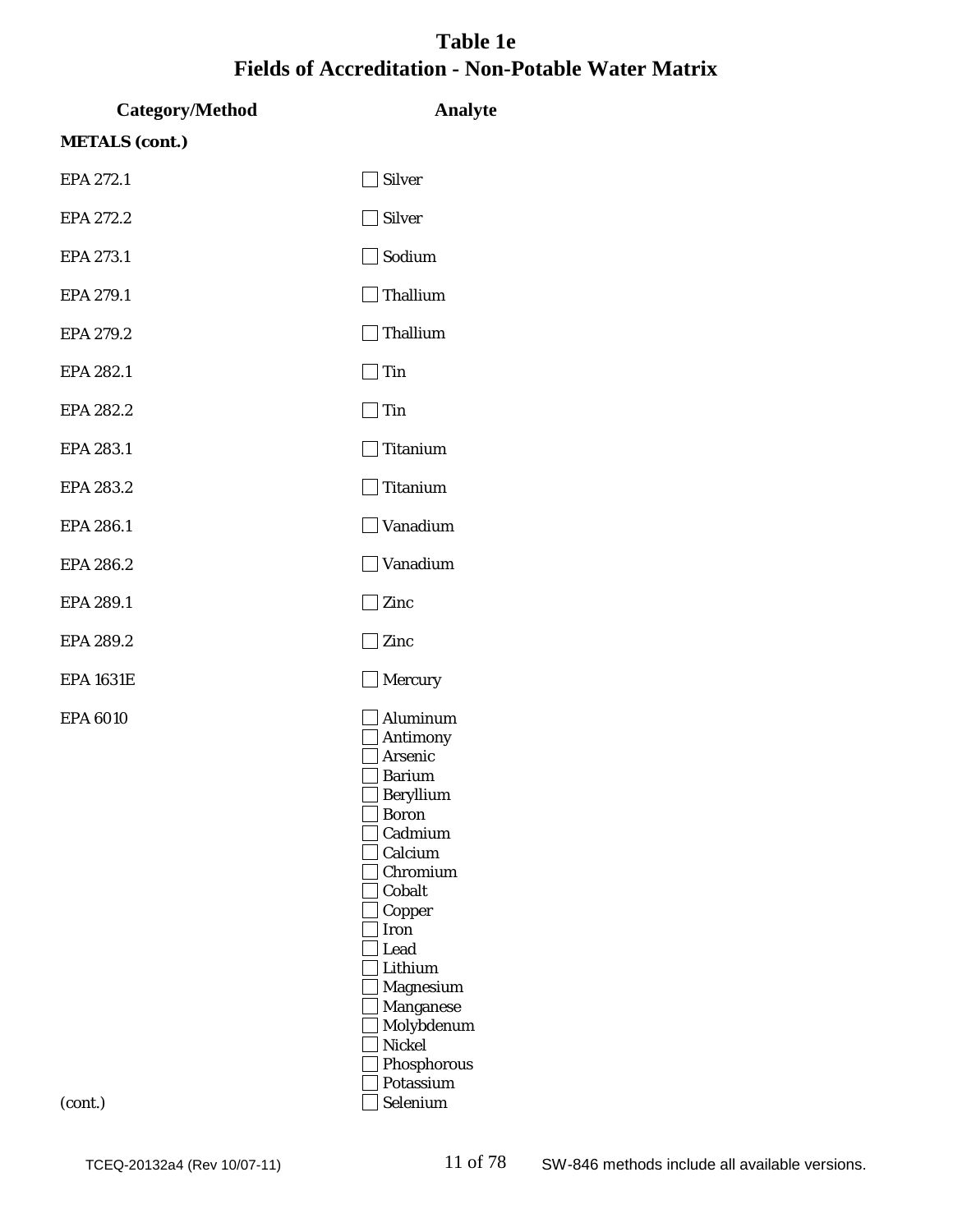| <b>Category/Method</b> | <b>Analyte</b>                                                                                                                                                                                                                                                                                                                       |
|------------------------|--------------------------------------------------------------------------------------------------------------------------------------------------------------------------------------------------------------------------------------------------------------------------------------------------------------------------------------|
| <b>METALS</b> (cont.)  |                                                                                                                                                                                                                                                                                                                                      |
| EPA 6010 (cont.)       | Silica as SiO <sub>2</sub><br><b>Silver</b><br>Sodium<br>Strontium<br>Thallium<br>Tin<br><b>Titanium</b><br>Vanadium<br>Zinc                                                                                                                                                                                                         |
| <b>EPA 6020</b>        | Aluminum<br>$\Box$ Antimony<br>Arsenic<br>Barium<br>Beryllium<br>Boron<br>Cadmium<br>Calcium<br>Chromium<br>Cobalt<br>Copper<br>Iron<br>Lead<br>Lithium<br>Magnesium<br>Manganese<br>Molybdenum<br>Nickel<br>Potassium<br>Selenium<br><b>Silver</b><br>Sodium<br>Strontium<br>Thallium<br>Tin<br><b>Titanium</b><br>Vanadium<br>Zinc |
| <b>EPA 7000</b>        | Aluminum<br>Antimony<br><b>Barium</b><br>Beryllium<br>Cadmium<br>Calcium<br>Chromium<br>Cobalt                                                                                                                                                                                                                                       |
| (cont.)                | Copper<br>Iron                                                                                                                                                                                                                                                                                                                       |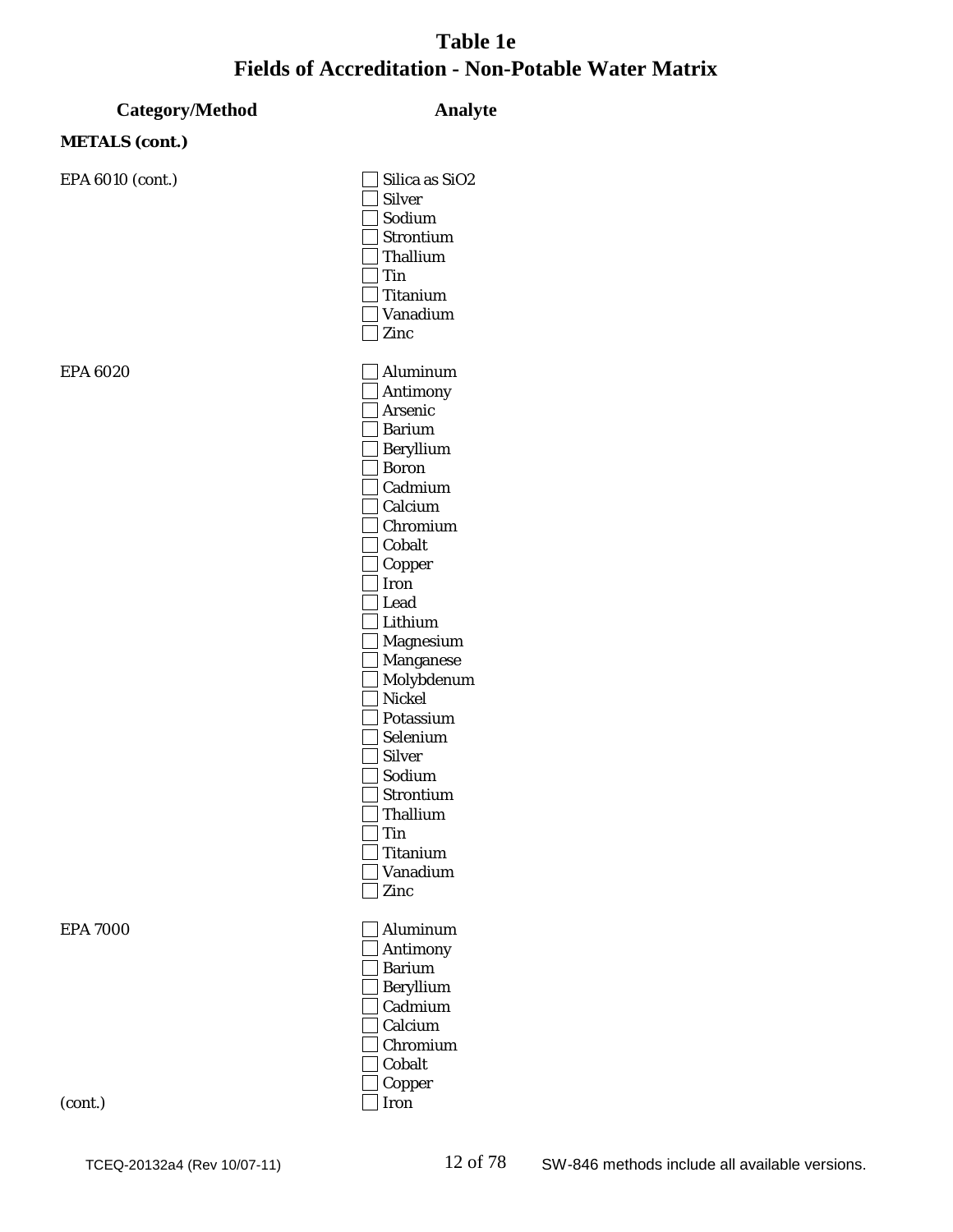| Category/Method       | Analyte                                                                                                                                                                                                                       |
|-----------------------|-------------------------------------------------------------------------------------------------------------------------------------------------------------------------------------------------------------------------------|
| <b>METALS</b> (cont.) |                                                                                                                                                                                                                               |
| EPA 7000 (cont.)      | Lead<br>Lithium<br>Magnesium<br>Manganese<br>Molybdenum<br>Nickel<br>Osmium<br>Potassium<br><b>Silver</b><br>Sodium<br>Strontium<br>Thallium<br>Tin<br>Vanadium                                                               |
| <b>EPA 7010</b>       | Zinc<br>Antimony<br><b>Arsenic</b><br>Barium<br>$\Box$ Beryllium<br>Cadmium<br>Chromium<br>Cobalt<br>Copper<br>Iron<br>Lead<br>Manganese<br>Molybdenum<br>Nickel<br>Selenium<br><b>Silver</b><br>Thallium<br>Vanadium<br>Zinc |
| <b>EPA 7020</b>       | Aluminum                                                                                                                                                                                                                      |
| <b>EPA 7040</b>       | Antimony                                                                                                                                                                                                                      |
| <b>EPA 7041</b>       | Antimony                                                                                                                                                                                                                      |
| <b>EPA 7060</b>       | Arsenic                                                                                                                                                                                                                       |
| <b>EPA 7061</b>       | Arsenic                                                                                                                                                                                                                       |
| <b>EPA 7062</b>       | Antimony<br>Arsenic                                                                                                                                                                                                           |
| <b>EPA 7063</b>       | Arsenic                                                                                                                                                                                                                       |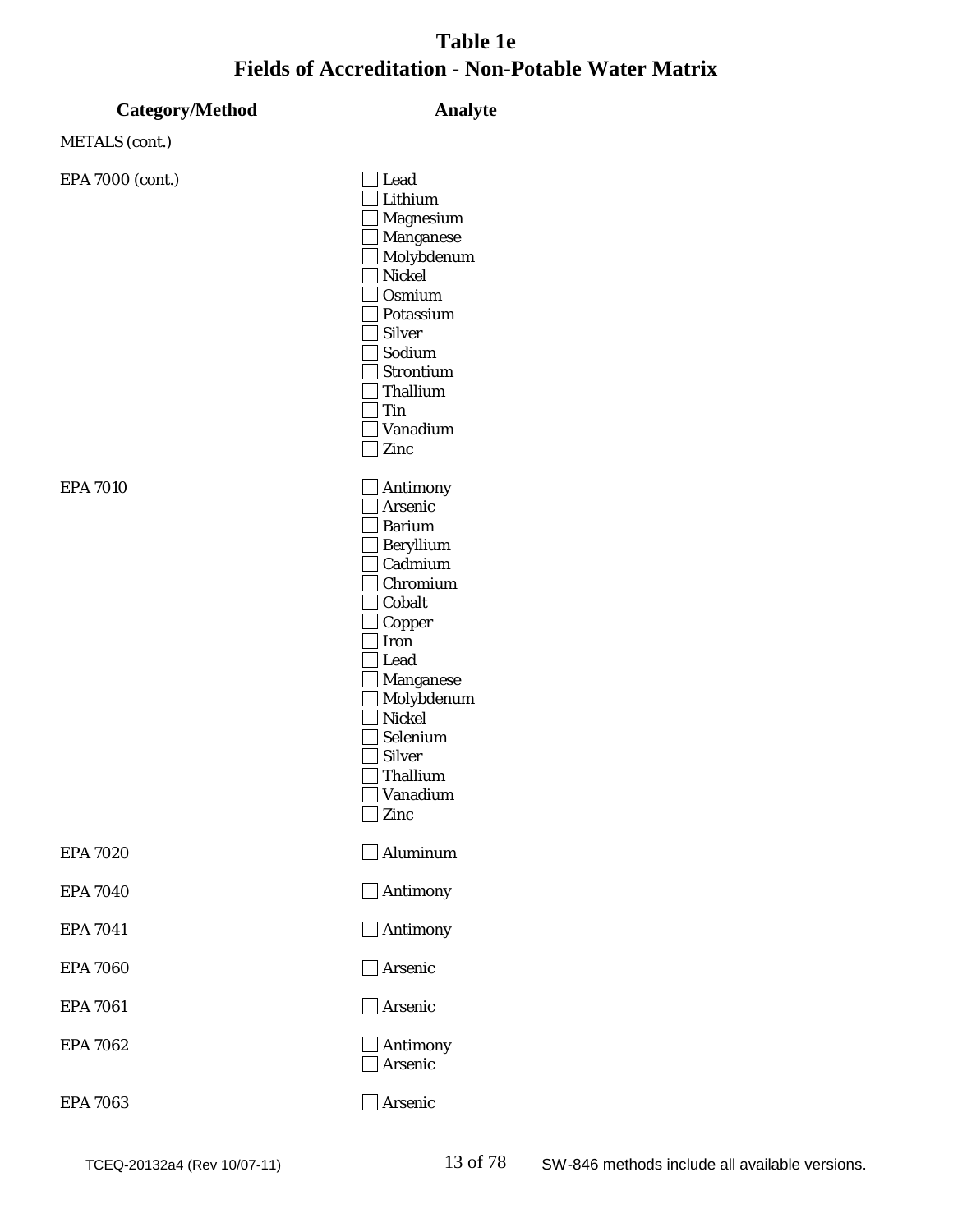| <b>Category/Method</b> | Analyte                          |
|------------------------|----------------------------------|
| <b>METALS</b> (cont.)  |                                  |
| <b>EPA 7080</b>        | Barium                           |
| <b>EPA 7081</b>        | Barium                           |
| <b>EPA 7090</b>        | Beryllium                        |
| <b>EPA 7091</b>        | Beryllium                        |
| <b>EPA 7130</b>        | Cadmium                          |
| <b>EPA 7131</b>        | Cadmium                          |
| <b>EPA 7140</b>        | Calcium                          |
| <b>EPA 7190</b>        | Chromium<br>$\Box$ Chromium (VI) |
| <b>EPA 7191</b>        | Chromium<br>$\Box$ Chromium (VI) |
| <b>EPA 7197</b>        | $\Box$ Chromium (VI)             |
| <b>EPA 7198</b>        | $\Box$ Chromium (VI)             |
| <b>EPA 7200</b>        | $\Box$ Cobalt                    |
| <b>EPA 7201</b>        | Cobalt                           |
| <b>EPA 7210</b>        | $\,$ Copper                      |
| <b>EPA 7211</b>        | Copper                           |
| <b>EPA 7380</b>        | Iron                             |
| <b>EPA 7381</b>        | Iron                             |
| <b>EPA 7420</b>        | Lead                             |
| <b>EPA 7421</b>        | Lead                             |
| <b>EPA 7430</b>        | Lithium                          |
| <b>EPA 7450</b>        | Magnesium                        |
| <b>EPA 7460</b>        | Manganese                        |
| <b>EPA 7461</b>        | Manganese                        |
| <b>EPA 7470</b>        | Mercury                          |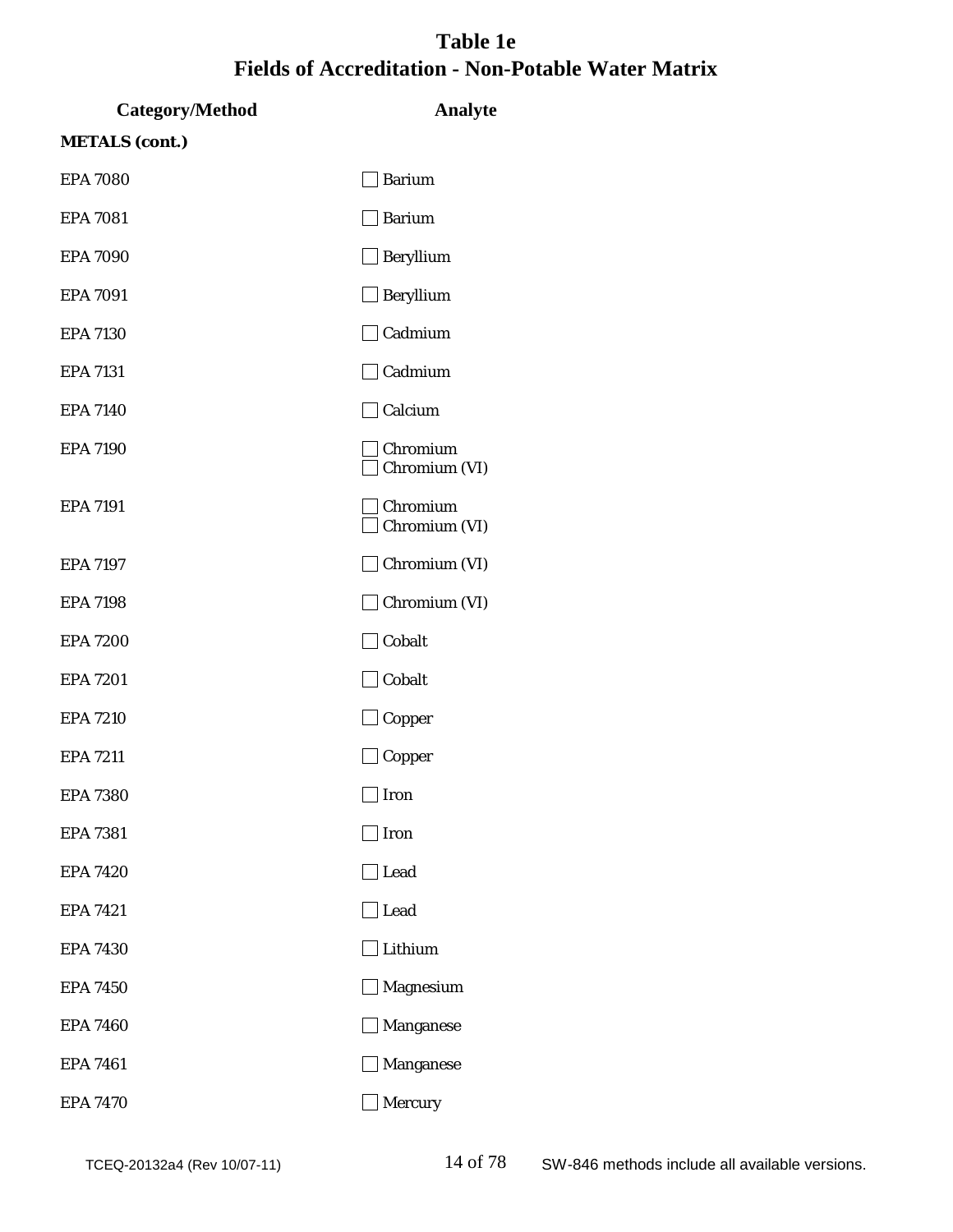| <b>Category/Method</b><br><b>METALS</b> (cont.) | Analyte                                              |
|-------------------------------------------------|------------------------------------------------------|
|                                                 |                                                      |
| <b>EPA 7471</b>                                 | Mercury                                              |
| <b>EPA 7472</b>                                 | Mercury                                              |
| <b>EPA 7480</b>                                 | $\Box$ Molybdenum                                    |
| <b>EPA 7481</b>                                 | $\Box$ Molybdenum                                    |
| <b>EPA 7520</b>                                 | Nickel                                               |
| <b>EPA 7521</b>                                 | Nickel                                               |
| <b>EPA 7550</b>                                 | Osmium                                               |
| <b>EPA 7610</b>                                 | Potassium                                            |
| <b>EPA 7740</b>                                 | $\exists$ Selenium                                   |
| <b>EPA 7741</b>                                 | Selenium                                             |
| <b>EPA 7742</b>                                 | $\Box$ Selenium                                      |
| <b>EPA 7760</b>                                 | Silver                                               |
| <b>EPA 7761</b>                                 | Silver                                               |
| <b>EPA 7770</b>                                 | Sodium                                               |
| <b>EPA 7780</b>                                 | Strontium                                            |
| <b>EPA 7840</b>                                 | Thallium                                             |
| <b>EPA 7841</b>                                 | Thallium                                             |
| <b>EPA 7870</b>                                 | Tin                                                  |
| <b>EPA 7910</b>                                 | $\Box$ Vanadium                                      |
| <b>EPA 7911</b>                                 | Vanadium                                             |
| <b>EPA 7950</b>                                 | Zinc                                                 |
| <b>EPA 7951</b>                                 | Zinc                                                 |
| <b>SM 3111 B</b><br>(cont.)                     | Antimony<br>Cadmium<br>Calcium<br>Chromium<br>Cobalt |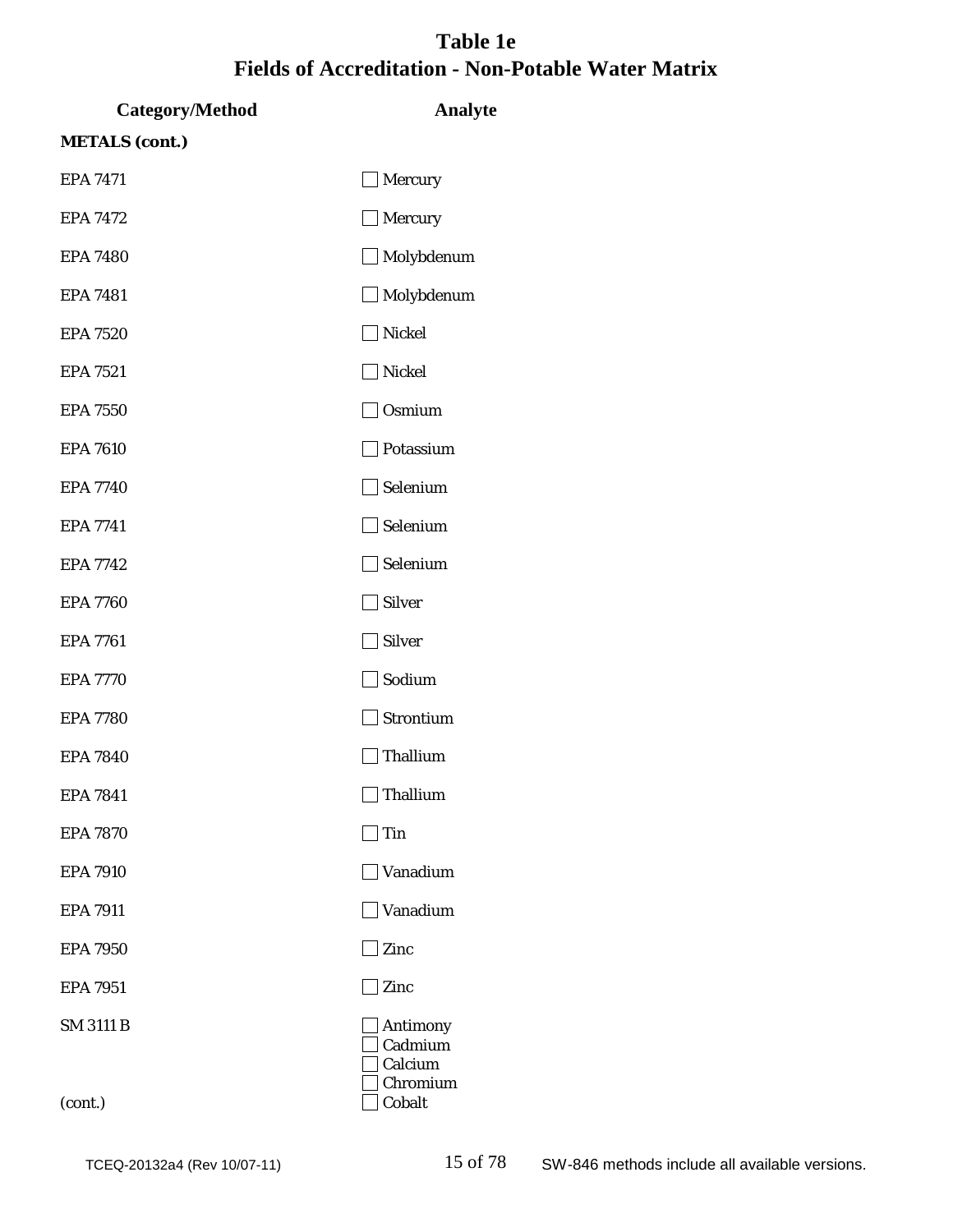| <b>Category/Method</b> | <b>Analyte</b>                                                                                                                                                                                           |
|------------------------|----------------------------------------------------------------------------------------------------------------------------------------------------------------------------------------------------------|
| <b>METALS</b> (cont.)  |                                                                                                                                                                                                          |
| SM 3111 B (cont.)      | Copper<br>Gold<br>Iridium<br><b>Iron</b><br>Lead<br>Magnesium<br>Manganese<br>Nickel<br>Palladium<br>Platinum<br>Potassium<br>Rhodium<br>Ruthenium<br><b>Silver</b><br>Sodium<br>Thallium<br>Tin<br>Zinc |
| <b>SM 3111 C</b>       | Cadmium<br>Chromium<br>Chromium (VI)<br>Cobalt<br>Copper<br>Iron<br>Lead<br>Nickel<br><b>Silver</b><br>Zinc                                                                                              |
| <b>SM 3111 D</b>       | Aluminum<br><b>Barium</b><br>Beryllium<br>Molybdenum<br>Osmium<br><b>Titanium</b><br>Vanadium                                                                                                            |
| <b>SM 3112 B</b>       | Mercury                                                                                                                                                                                                  |
| <b>SM 3113 B</b>       | Aluminum<br>Antimony<br>Arsenic<br><b>Barium</b><br><b>Beryllium</b><br>Cadmium<br>Chromium<br>Cobalt                                                                                                    |
| (cont.)                | Copper                                                                                                                                                                                                   |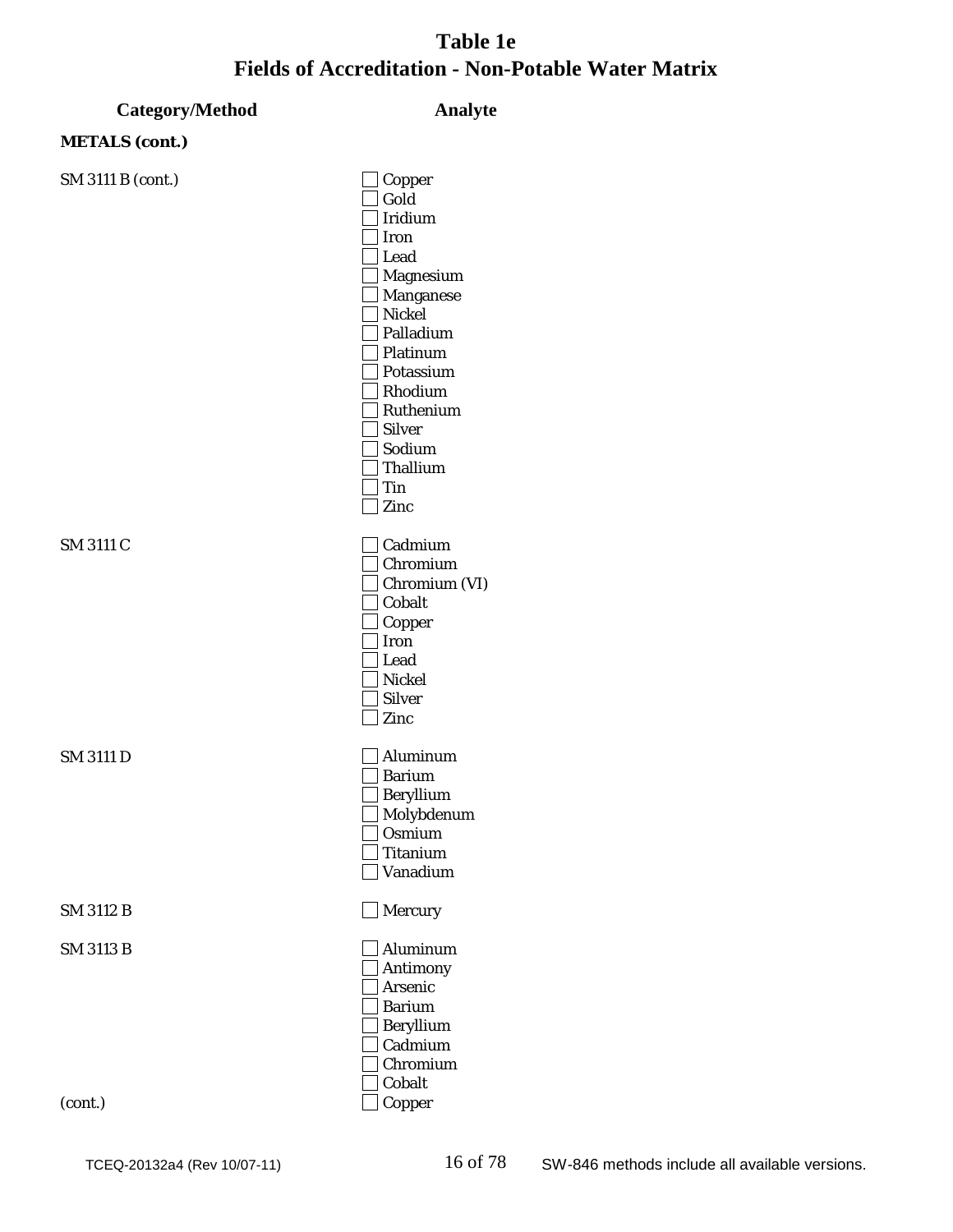| <b>Category/Method</b>           | Analyte                                                                                                                                                                                                                                                                                                                                               |
|----------------------------------|-------------------------------------------------------------------------------------------------------------------------------------------------------------------------------------------------------------------------------------------------------------------------------------------------------------------------------------------------------|
| <b>METALS</b> (cont.)            |                                                                                                                                                                                                                                                                                                                                                       |
| SM 3113 B (cont.)                | Iron<br>Lead<br><b>Manganese</b><br>Molybdenum<br>Nickel<br>Selenium<br><b>Silver</b><br>Tin                                                                                                                                                                                                                                                          |
| <b>SM 3114 B</b>                 | Selenium                                                                                                                                                                                                                                                                                                                                              |
| SM 3114 B 4.d                    | Arsenic                                                                                                                                                                                                                                                                                                                                               |
| <b>SM 3120 B</b>                 | Aluminum<br>Antimony<br>Arsenic<br><b>Barium</b><br><b>Beryllium</b><br><b>Boron</b><br>Cadmium<br>Calcium<br><b>Chromium</b><br>Cobalt<br>Copper<br><b>Iron</b><br>Lead<br>  Magnesium<br>Manganese<br>Molybdenum<br>Nickel<br>Potassium<br>Selenium<br>Silica as SiO <sub>2</sub><br><b>Silver</b><br>Sodium<br><b>Thallium</b><br>Vanadium<br>Zinc |
| <b>SM 3500-KB</b>                | Potassium                                                                                                                                                                                                                                                                                                                                             |
| SM 3500-KD                       | Potassium                                                                                                                                                                                                                                                                                                                                             |
| SM 3500-Na B                     | Sodium                                                                                                                                                                                                                                                                                                                                                |
| SM 3500-Na D                     | Sodium                                                                                                                                                                                                                                                                                                                                                |
| SM Supplement, 15th Edition p.27 | Palladium                                                                                                                                                                                                                                                                                                                                             |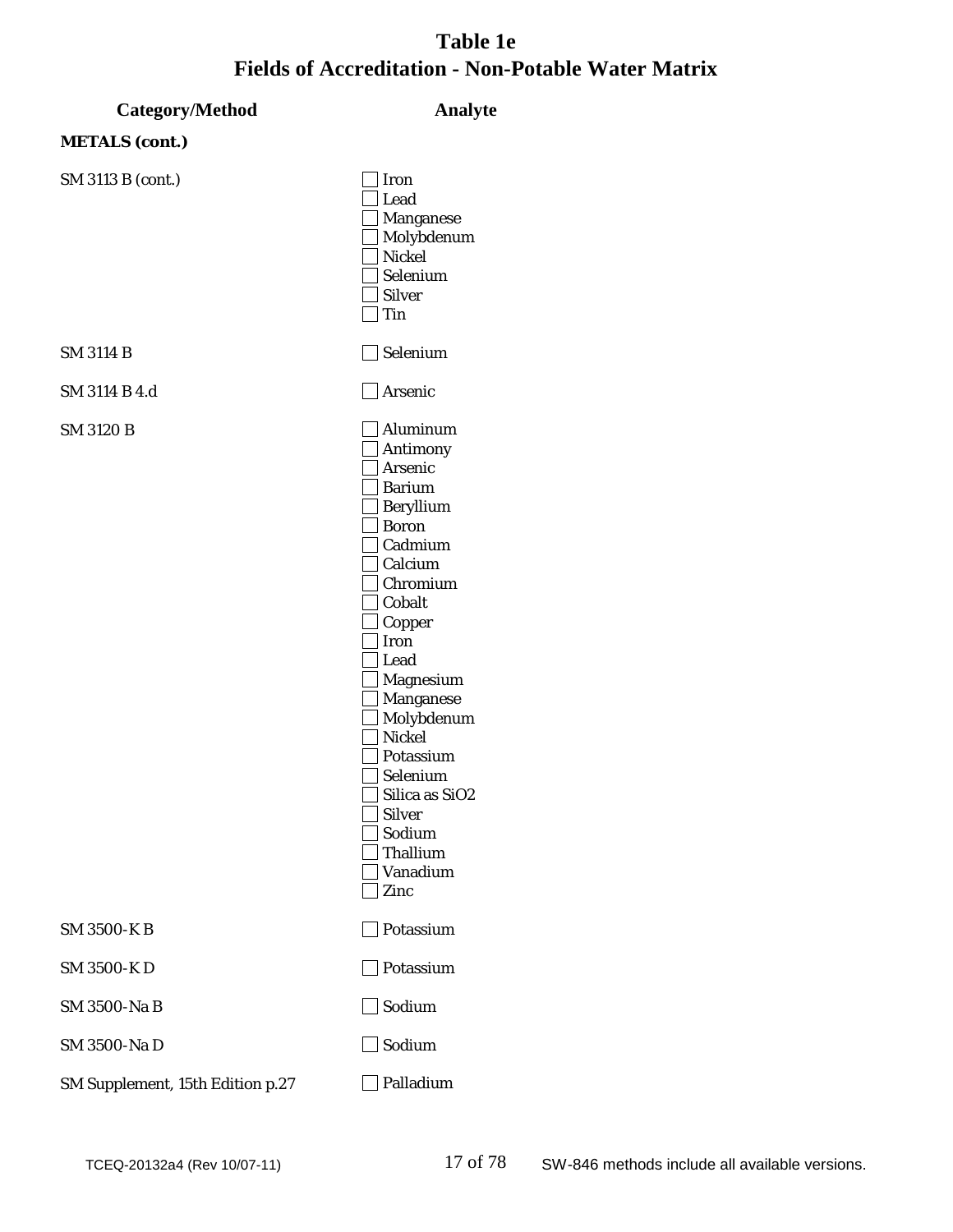| <u>ul Alect culturiuli - Twil-I utuble</u> |                                                                                                                                                                                                                                                                                   |  |
|--------------------------------------------|-----------------------------------------------------------------------------------------------------------------------------------------------------------------------------------------------------------------------------------------------------------------------------------|--|
| <b>Category/Method</b>                     | <b>Analyte</b>                                                                                                                                                                                                                                                                    |  |
| <b>METALS</b> (cont.)                      |                                                                                                                                                                                                                                                                                   |  |
| SM Supplement, 15th Edition p.28           | Palladium                                                                                                                                                                                                                                                                         |  |
| TJAC Method AES 0029                       | Aluminum<br><b>Barium</b><br>Beryllium<br><b>Boron</b><br>Cadmium<br>Calcium<br>Chromium<br>Cobalt<br>Copper<br>Gold<br>Iron<br>Lead<br>Magnesium<br>Manganese<br>Molybdenum<br>Nickel<br>Palladium<br>Platinum<br><b>Silver</b><br>Sodium<br><b>Titanium</b><br>Vanadium<br>Zinc |  |
| <b>USGS I-1232-85</b>                      | Chromium (VI)                                                                                                                                                                                                                                                                     |  |
| <b>USGS I-1472-85</b>                      | Cadmium                                                                                                                                                                                                                                                                           |  |
| <b>USGS I-3051-85</b>                      | Aluminum                                                                                                                                                                                                                                                                          |  |
| <b>USGS I-3062-85</b>                      | Arsenic                                                                                                                                                                                                                                                                           |  |
| <b>USGS I-3084-85</b>                      | <b>Barium</b>                                                                                                                                                                                                                                                                     |  |
| <b>USGS I-3095-85</b>                      | Beryllium                                                                                                                                                                                                                                                                         |  |
| <b>USGS I-3135-85</b>                      | Cadmium                                                                                                                                                                                                                                                                           |  |
| <b>USGS I-3136-85</b>                      | Cadmium                                                                                                                                                                                                                                                                           |  |
| <b>USGS I-3152-85</b>                      | Calcium                                                                                                                                                                                                                                                                           |  |
| <b>USGS I-3233-93</b>                      | Chromium                                                                                                                                                                                                                                                                          |  |
| <b>USGS I-3236-85</b>                      | Chromium                                                                                                                                                                                                                                                                          |  |
| <b>USGS I-3239-85</b>                      | Cobalt                                                                                                                                                                                                                                                                            |  |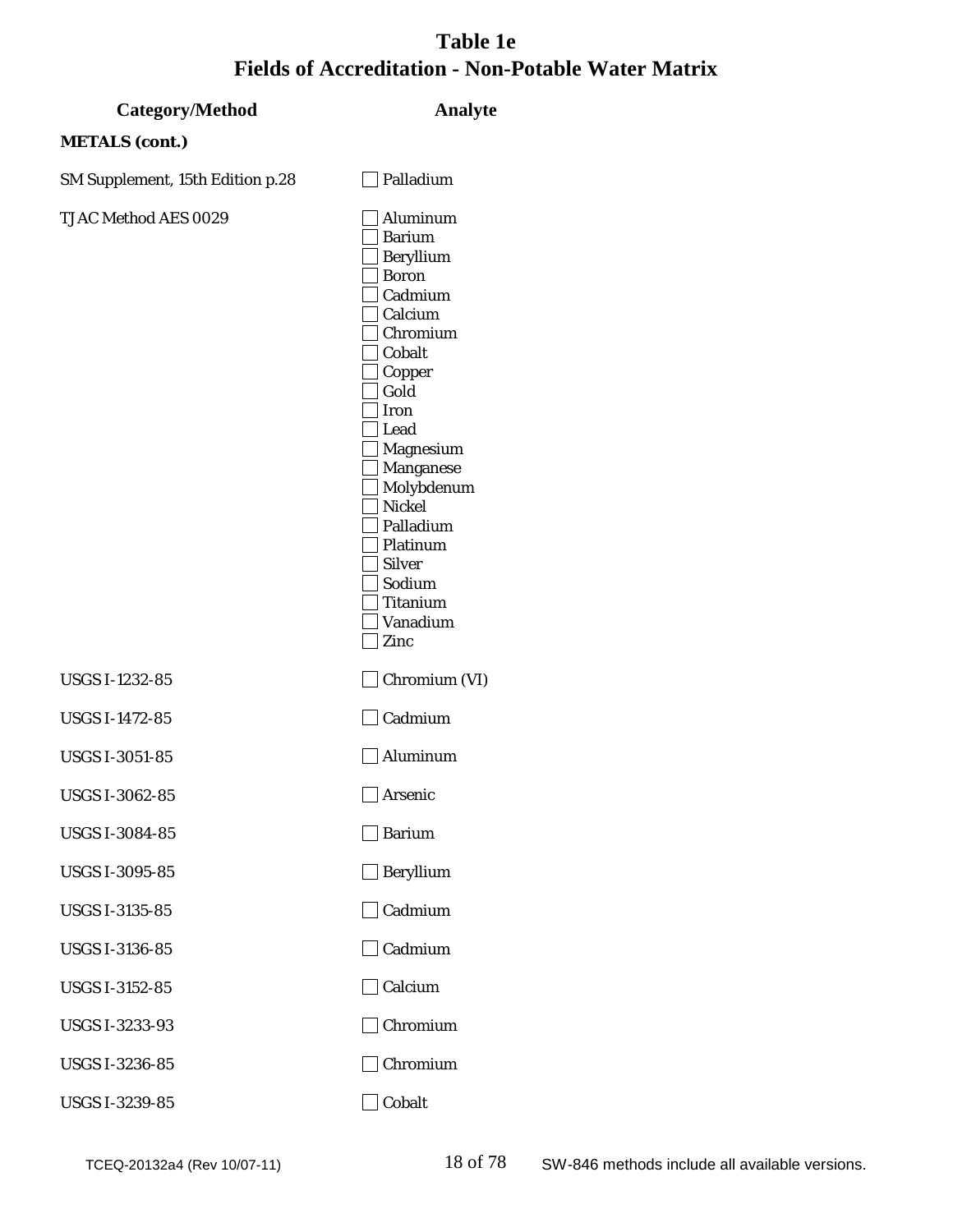| <b>Category/Method</b>           | Analyte                                                     |
|----------------------------------|-------------------------------------------------------------|
| <b>METALS</b> (cont.)            |                                                             |
| <b>USGS I-3270-85</b>            | $\bigsqcup$ Copper                                          |
| <b>USGS I-3271-85</b>            | $\Box$ Copper                                               |
| <b>USGS I-3381-85</b>            | Iron                                                        |
| <b>USGS I-3399-85</b>            | Lead                                                        |
| <b>USGS I-3447-85</b>            | $\Box$ Magnesium                                            |
| <b>USGS I-3454-85</b>            | Manganese                                                   |
| <b>USGS I-3462-85</b>            | Mercury                                                     |
| <b>USGS I-3490-85</b>            | $\Box$ Molybdenum                                           |
| <b>USGS I-3492-96</b>            | Molybdenum                                                  |
| <b>USGS I-3499-85</b>            | Nickel                                                      |
| <b>USGS I-3630-85</b>            | Potassium                                                   |
| <b>USGS I-3667-85</b>            | Selenium                                                    |
| <b>USGS I-3720-85</b>            | <b>Silver</b>                                               |
| <b>USGS I-3735-85</b>            | Sodium                                                      |
| <b>USGS I-3850-78</b>            | Tin                                                         |
| <b>USGS I-3900-85</b>            | Zinc                                                        |
| <b>USGS I-4063-98</b>            | Arsenic                                                     |
| <b>USGS I-4138-89</b>            | Cadmium                                                     |
| <b>USGS I-4243-89</b>            | Cobalt                                                      |
| <b>USGS I-4274-89</b>            | Copper                                                      |
| <b>USGS I-4403-89</b>            | Lead                                                        |
| <b>USGS I-4464-01</b>            | Mercury                                                     |
| <b>USGS I-4471-97</b><br>(cont.) | Aluminum<br>Beryllium<br><b>Boron</b><br>Cadmium<br>Calcium |
|                                  |                                                             |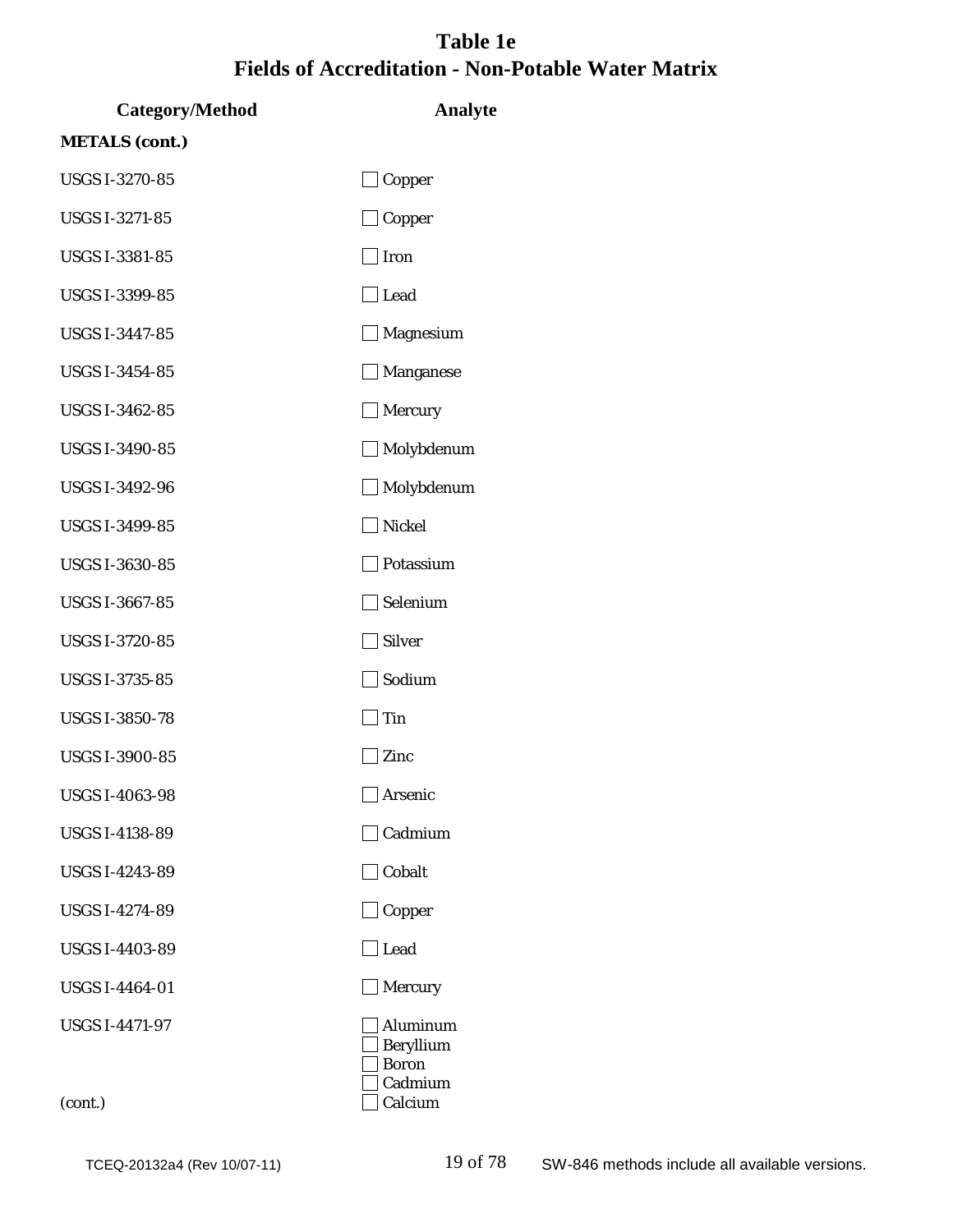| Category/Method          | Analyte                                                                                                                                                         |
|--------------------------|-----------------------------------------------------------------------------------------------------------------------------------------------------------------|
| <b>METALS</b> (cont.)    |                                                                                                                                                                 |
| USGS I-4471-97 (cont.)   | Cobalt<br>Copper<br>Iron<br>Lead<br>Magnesium<br>Manganese<br>Molybdenum<br>Nickel<br>Silica as SiO <sub>2</sub><br><b>Silver</b><br>Sodium<br>Vanadium<br>Zinc |
| <b>USGS I-4472-97</b>    | Aluminum<br>Antimony<br><b>Barium</b><br><b>Beryllium</b><br>Cadmium<br>Lead<br>Manganese<br>Molybdenum<br><b>Silver</b><br>Thallium                            |
| <b>USGS I-4503-89</b>    | Nickel                                                                                                                                                          |
| <b>USGS I-4668-98</b>    | Selenium                                                                                                                                                        |
| <b>USGS I-4724-89</b>    | <b>Silver</b>                                                                                                                                                   |
| <b>GENERAL CHEMISTRY</b> |                                                                                                                                                                 |
| <b>ANSI PH4.37-1975</b>  | Biochemical oxygen demand (BOD)<br>Chemical oxygen demand (COD)<br>Nitrate<br>Total cyanide                                                                     |
| AOAC 920.203             | Manganese                                                                                                                                                       |
| <b>AOAC 925.54</b>       | Sulfate                                                                                                                                                         |
| AOAC 973.40              | Conductivity                                                                                                                                                    |
| AOAC 973.41              | $\Box$ pH                                                                                                                                                       |
| AOAC 973.43              | Alkalinity                                                                                                                                                      |
| AOAC 973.44              | Biochemical oxygen demand (BOD)                                                                                                                                 |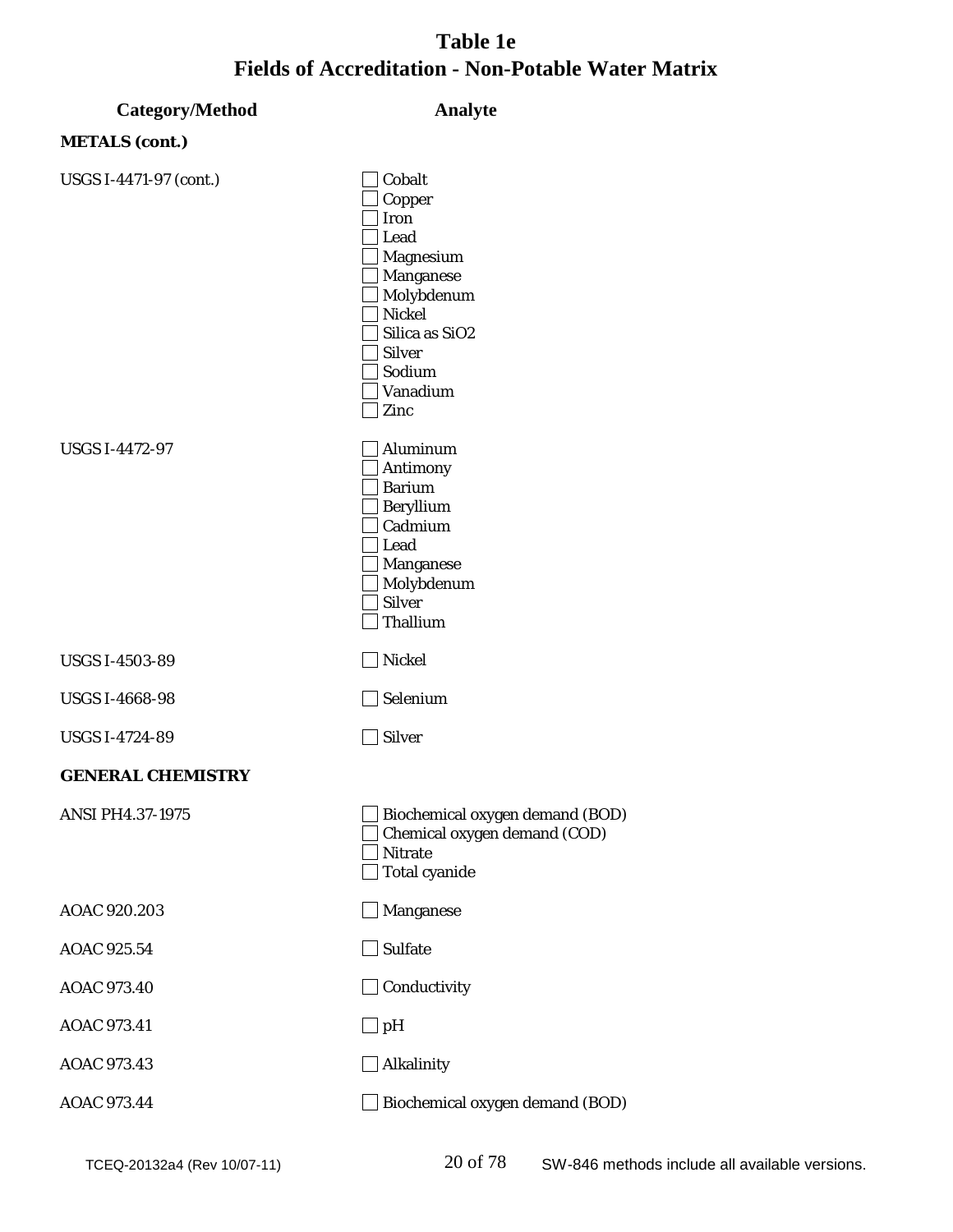| Category/Method                  | Analyte                                                                                                                                |
|----------------------------------|----------------------------------------------------------------------------------------------------------------------------------------|
| <b>GENERAL CHEMISTRY (cont.)</b> |                                                                                                                                        |
| <b>AOAC 973.45B</b>              | Oxygen, dissolved                                                                                                                      |
| AOAC 973.46                      | Chemical oxygen demand (COD)                                                                                                           |
| AOAC 973.47                      | Total Organic Carbon (TOC)                                                                                                             |
| <b>AOAC 973.48</b>               | Kjeldahl nitrogen - total (TKN)                                                                                                        |
| AOAC 973.49                      | Ammonia as N                                                                                                                           |
| AOAC 973.50                      | Nitrate as N                                                                                                                           |
| AOAC 973.51                      | Chloride                                                                                                                               |
| <b>AOAC 973.52B</b>              | <b>Total hardness as CaCO3</b>                                                                                                         |
| AOAC 973.55                      | Orthophosphate as P<br>Phosphorus                                                                                                      |
| AOAC 973.56                      | Orthophosphate as P<br>Phosphorus                                                                                                      |
| AOAC 993.23                      | Chloride<br>Chromium (VI)<br>Fluoride<br>Nitrate as N<br>Nitrate-Nitrite as N<br>Nitrite as N<br>Orthophosphate as P<br><b>Sulfate</b> |
| ASTM D512(A)                     | Chloride                                                                                                                               |
| ASTM D512(B)                     | Chloride                                                                                                                               |
| ASTM D512(C)                     | Chloride                                                                                                                               |
| ASTM D515(A)                     | Orthophosphate as P<br>Phosphorus                                                                                                      |
| ASTM D515(B)                     | Phosphorus                                                                                                                             |
| <b>ASTM D516</b>                 | <b>Sulfate</b>                                                                                                                         |
| <b>ASTM D859</b>                 | Silica as SiO <sub>2</sub>                                                                                                             |
| ASTM D888(A)                     | Oxygen, dissolved                                                                                                                      |
| ASTM D888(B)                     | Oxygen, dissolved                                                                                                                      |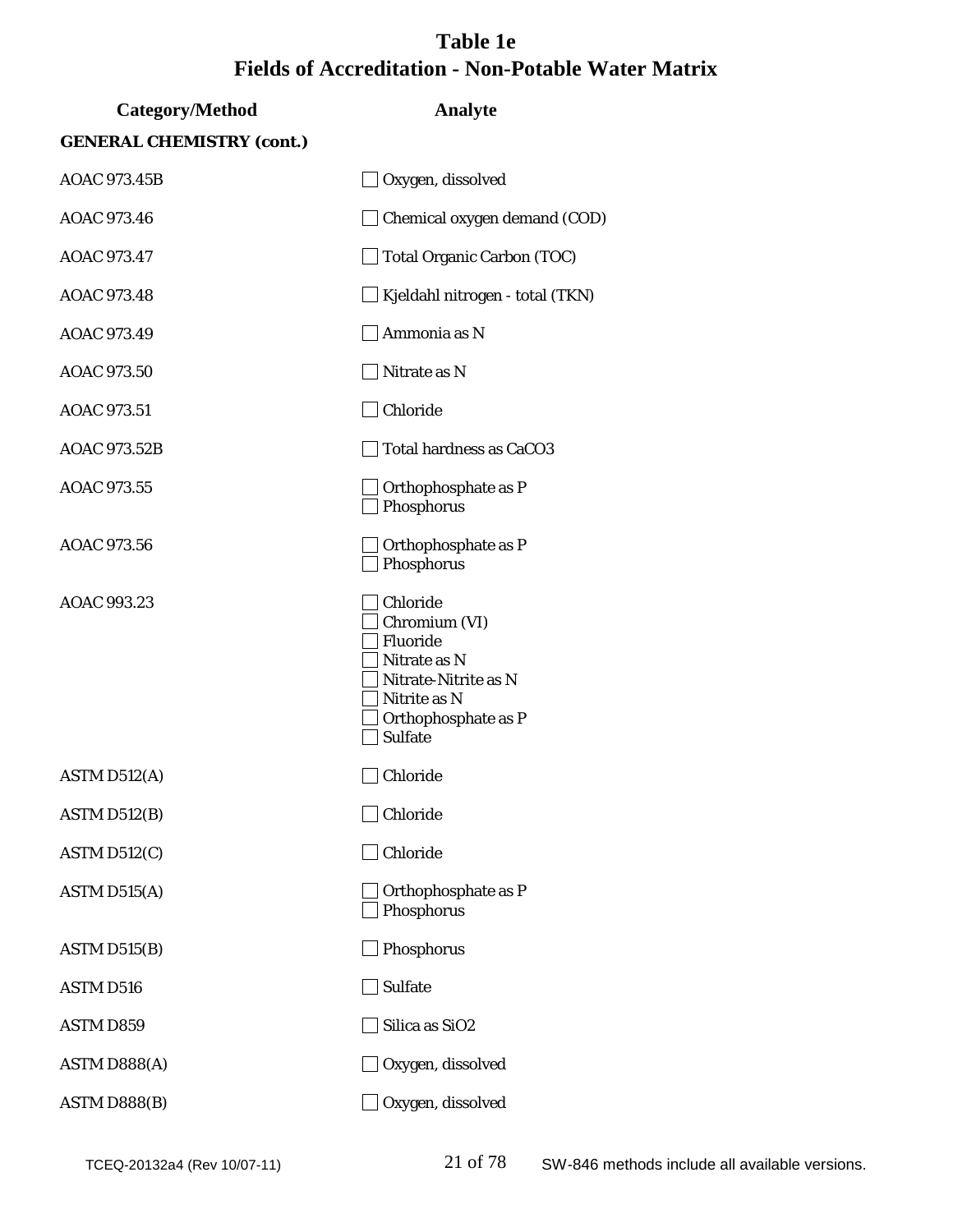| <b>Category/Method</b>           | <b>Analyte</b>                           |
|----------------------------------|------------------------------------------|
| <b>GENERAL CHEMISTRY (cont.)</b> |                                          |
| <b>ASTM D1067</b>                | Acidity, as CaCO3<br>Alkalinity as CaCO3 |
| ASTM D1125(A)                    | Conductivity                             |
| <b>ASTM D1126</b>                | Total hardness as CaCO3                  |
| ASTM D1179(A)                    | Fluoride                                 |
| ASTM D1179(B)                    | Fluoride                                 |
| ASTM D1246(C)                    | <b>Bromide</b>                           |
| ASTM D1252(A)                    | $\Box$ Chemical oxygen demand (COD)      |
| <b>ASTM D1252(B)</b>             | Chemical oxygen demand (COD)             |
| ASTM D1253                       | Total residual chlorine                  |
| ASTM D1293(A)                    | $\Box$ pH                                |
| <b>ASTM D1293(B)</b>             | $\Box$ pH                                |
| ASTM D1426(A)                    | Ammonia as N                             |
| ASTM D1426(B)                    | Ammonia as N                             |
| ASTM D1687(A)                    | Chromium (VI)                            |
| ASTM D1889(A)                    | Turbidity                                |
| ASTM D2036(A)                    | Total cyanide                            |
| ASTM D2036(B)                    | Amenable cyanide                         |
| ASTM D2330                       | <b>Surfactants - MBAS</b>                |
| ASTM D2579(A)                    | <b>Total Organic Carbon (TOC)</b>        |
| ASTM D2579(B)                    | <b>Total Organic Carbon (TOC)</b>        |
| ASTM D3590(A)                    | Kjeldahl nitrogen - total (TKN)          |
| ASTM D3590(B)                    | Kjeldahl nitrogen - total (TKN)          |
| ASTM D3867(A)                    | Nitrate-Nitrite as N<br>Nitrite as N     |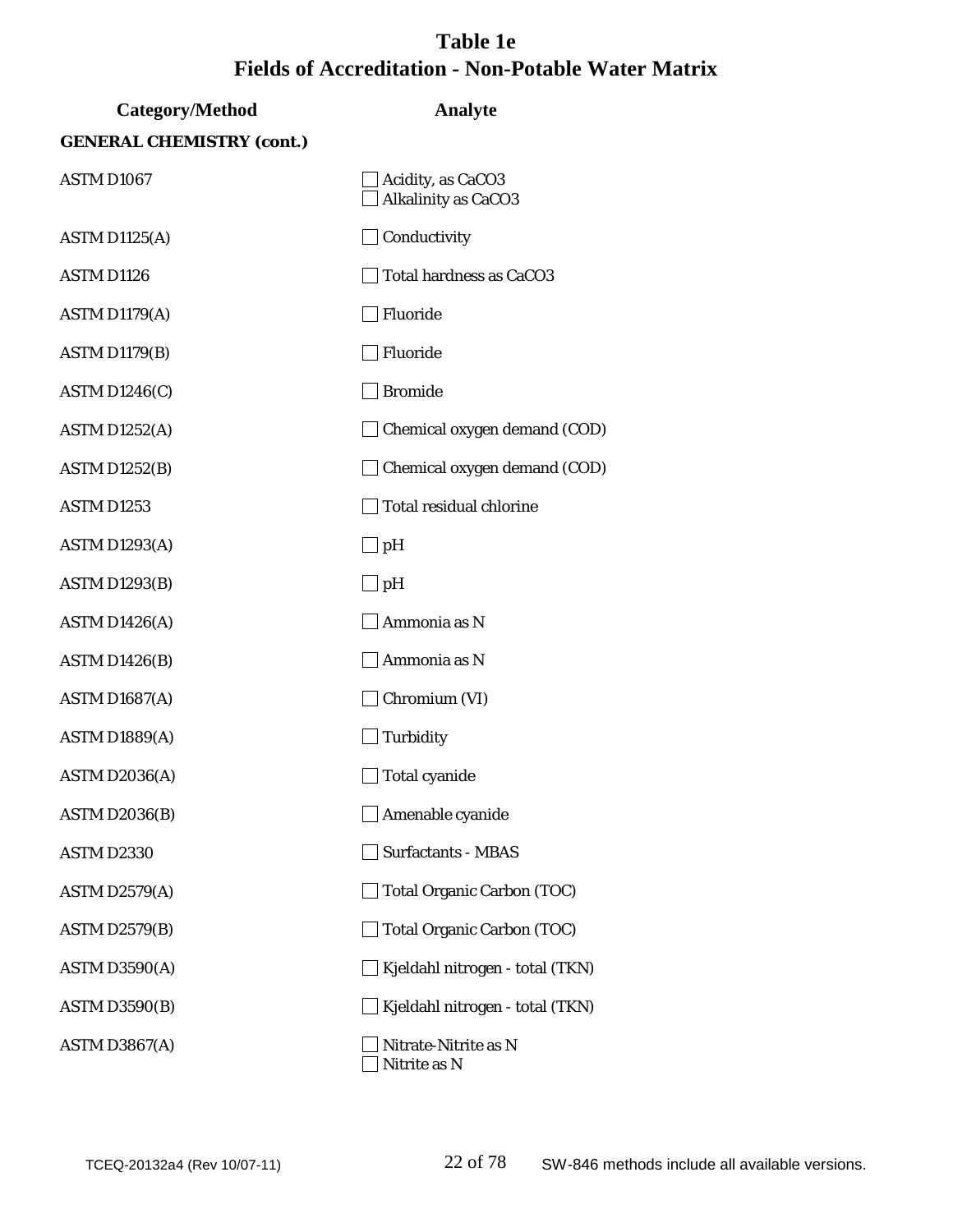| Category/Method                  | <b>Analyte</b>                                                                                                                                 |
|----------------------------------|------------------------------------------------------------------------------------------------------------------------------------------------|
| <b>GENERAL CHEMISTRY (cont.)</b> |                                                                                                                                                |
| ASTM D3867(B)                    | Nitrate-Nitrite as N<br>Nitrite as N                                                                                                           |
| <b>ASTM D4110(B)</b>             | <b>Bromide</b>                                                                                                                                 |
| ASTM D4327                       | <b>Bromide</b><br>Chloride<br>Fluoride<br>Nitrate as N<br>Nitrate-Nitrite as N<br>Nitrite as N<br>$\Box$ Orthophosphate as P<br><b>Sulfate</b> |
| ASTM D4658                       | Sulfide                                                                                                                                        |
| ASTM D4763                       | $\Box$ 4-Methyl-2-pentanone (MIBK)<br>Acetone (2-Propanone)<br><b>Benzene</b><br>Phenol<br><b>Toluene</b>                                      |
| ASTM D5257                       | Chromium (VI)                                                                                                                                  |
| ASTM D6888                       | Amenable cyanide                                                                                                                               |
| <b>ASTM D6919</b>                | Ammonia as N<br>Calcium<br>Magnesium<br>Potassium<br>Sodium                                                                                    |
| Bran & Luebbe 378-75 WA          | pH                                                                                                                                             |
| Bran & Luebbe 379-75 WE          | Ammonia as N                                                                                                                                   |
| <b>CARB 429</b>                  | Polycyclic Aromatic Hydrocarbons (PAHs)                                                                                                        |
| EPA 110.1                        | Color                                                                                                                                          |
| <b>EPA 110.2</b>                 | Color                                                                                                                                          |
| <b>EPA 110.3</b>                 | Color                                                                                                                                          |
| EPA 120.1                        | Conductivity                                                                                                                                   |
| EPA 130.1                        | <b>Total hardness as CaCO3</b>                                                                                                                 |
| EPA 130.2                        | Total hardness as CaCO3                                                                                                                        |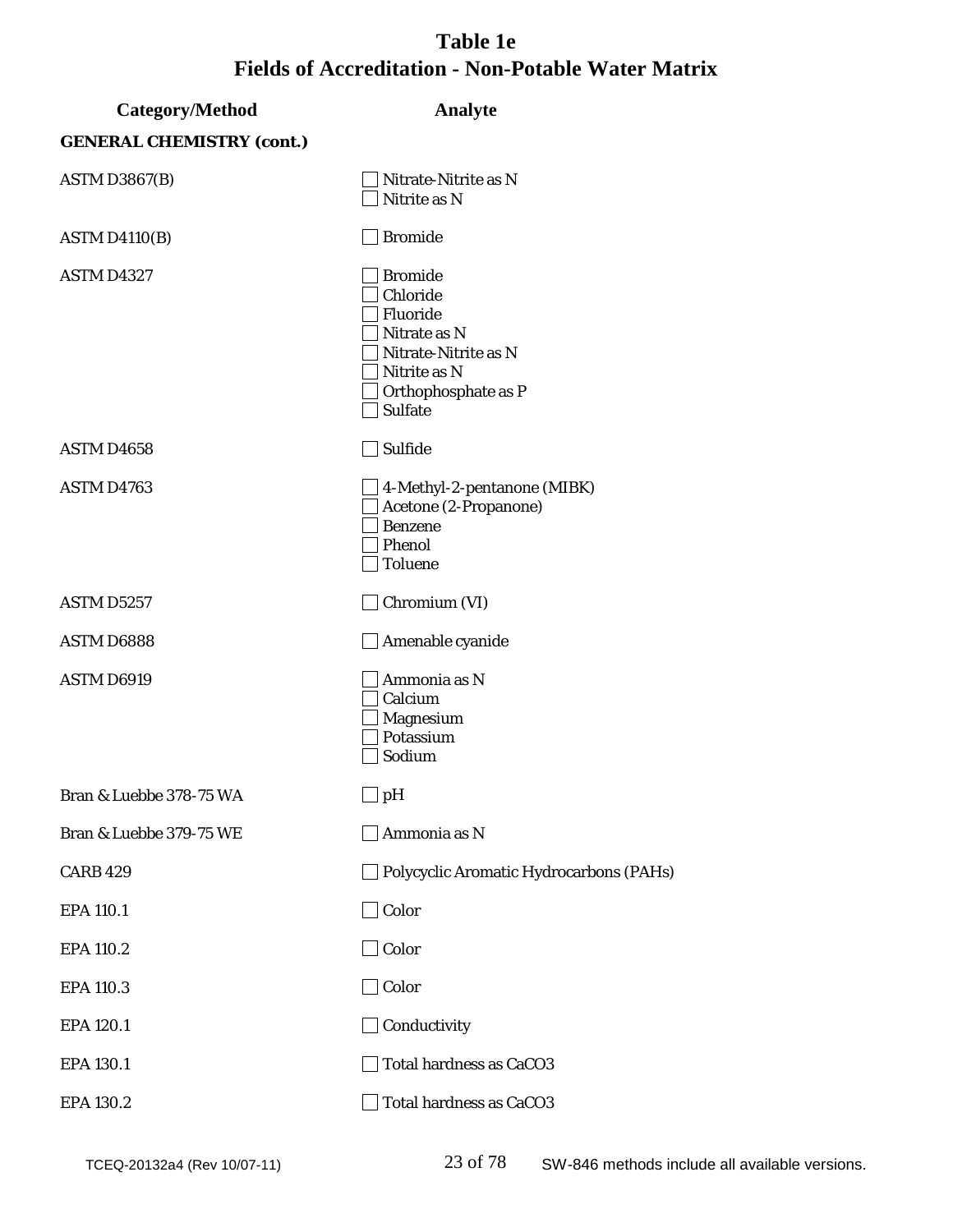| <b>Category/Method</b>           | <b>Analyte</b>                                                                                                                          |
|----------------------------------|-----------------------------------------------------------------------------------------------------------------------------------------|
| <b>GENERAL CHEMISTRY (cont.)</b> |                                                                                                                                         |
| <b>EPA 150.1</b>                 | $\vert$ pH                                                                                                                              |
| EPA 150.2                        | $\lfloor$ pH                                                                                                                            |
| EPA 160.1                        | Residue-filterable (TDS)                                                                                                                |
| EPA 160.2                        | Residue-nonfilterable (TSS)                                                                                                             |
| <b>EPA 160.3</b>                 | Residue-total (total solids)                                                                                                            |
| <b>EPA 160.4</b>                 | Residue-volatile                                                                                                                        |
| <b>EPA 160.5</b>                 | Residue-settleable                                                                                                                      |
| EPA 180.1                        | Turbidity                                                                                                                               |
| <b>EPA 300.0</b>                 | <b>Bromide</b><br>Chloride<br>Fluoride<br>Nitrate as N<br>Nitrate-Nitrite as N<br>Nitrite as N<br>Orthophosphate as P<br><b>Sulfate</b> |
| <b>EPA 300.1</b>                 | <b>Bromide</b><br>Chloride<br>Fluoride<br>Nitrate as N<br>Nitrite as N<br>Orthophosphate as P<br><b>Sulfate</b>                         |
| EPA 305.1                        | Acidity, as CaCO3                                                                                                                       |
| EPA 310.1                        | <b>Alkalinity as CaCO3</b>                                                                                                              |
| EPA 310.2                        | Alkalinity as CaCO3                                                                                                                     |
| EPA 314.0                        | <b>Perchlorate</b>                                                                                                                      |
| EPA 320.1                        | <b>Bromide</b>                                                                                                                          |
| EPA 325.1                        | Chloride                                                                                                                                |
| EPA 325.2                        | Chloride                                                                                                                                |
| EPA 325.3                        | Chloride                                                                                                                                |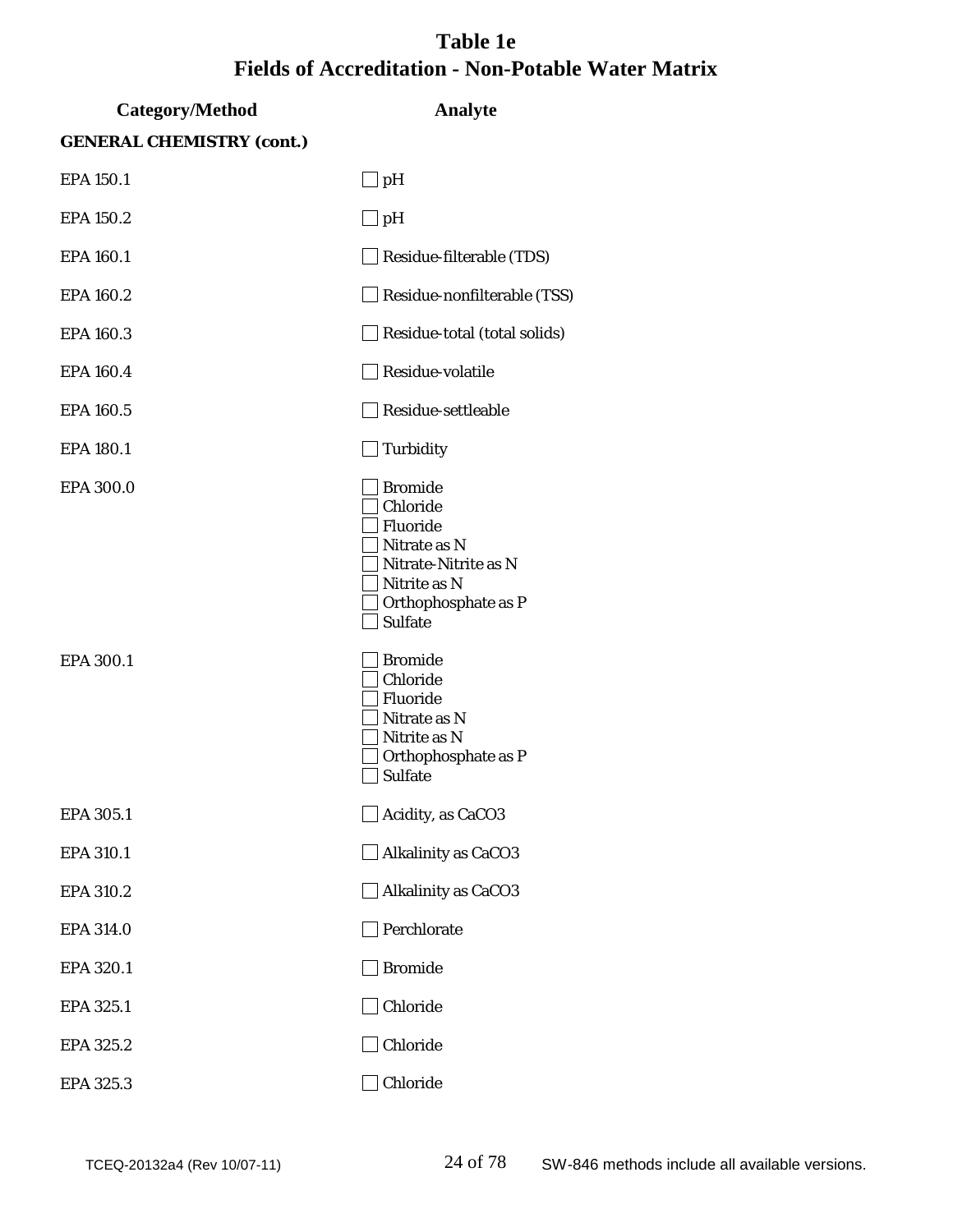| <b>Category/Method</b>           | Analyte                                              |
|----------------------------------|------------------------------------------------------|
| <b>GENERAL CHEMISTRY (cont.)</b> |                                                      |
| EPA 330.1                        | <b>Total residual chlorine</b>                       |
| EPA 330.2                        | Total residual chlorine                              |
| <b>EPA 330.3</b>                 | Total residual chlorine                              |
| EPA 330.4                        | Total residual chlorine                              |
| EPA 330.5                        | Total residual chlorine                              |
| EPA 335.1                        | $\Box$ Amenable cyanide                              |
| EPA 335.2                        | Total cyanide                                        |
| EPA 335.3                        | $\Box$ Total cyanide                                 |
| EPA 335.4                        | Total cyanide                                        |
| EPA 340.1                        | Fluoride                                             |
| EPA 340.2                        | Fluoride                                             |
| EPA 340.3                        | Fluoride                                             |
| EPA 350.1                        | Ammonia as N                                         |
| EPA 350.2                        | Ammonia as N                                         |
| EPA 350.3                        | Ammonia as N                                         |
| EPA 351.1                        | Kjeldahl nitrogen - total (TKN)                      |
| EPA 351.2                        | Kjeldahl nitrogen - total (TKN)                      |
| EPA 351.3                        | Kjeldahl nitrogen - total (TKN)                      |
| EPA 351.4                        | $\Box$ Kjeldahl nitrogen - total (TKN)               |
| EPA 352.1                        | Nitrate as N                                         |
| EPA 353.1                        | Nitrate as N<br>Nitrate-Nitrite as N<br>Nitrite as N |
| EPA 353.2                        | Nitrate as N<br>Nitrate-Nitrite as N<br>Nitrite as N |
| EPA 353.3                        | Nitrate-Nitrite as N                                 |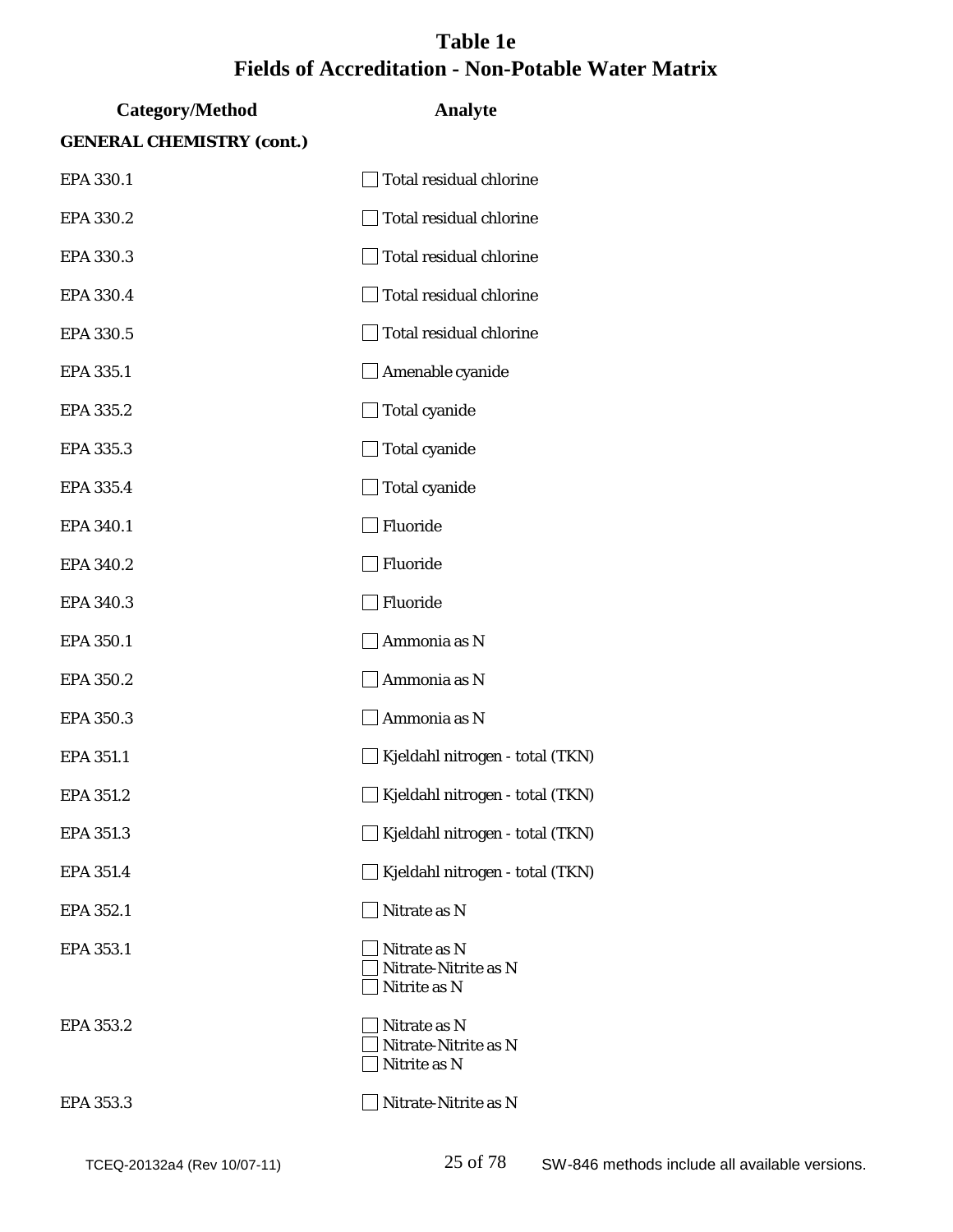| Category/Method                  | <b>Analyte</b>                                            |
|----------------------------------|-----------------------------------------------------------|
| <b>GENERAL CHEMISTRY (cont.)</b> |                                                           |
| EPA 354.1                        | Nitrite as N                                              |
| EPA 360.1                        | Oxygen, dissolved                                         |
| EPA 360.2                        | Oxygen, dissolved                                         |
| EPA 365.1                        | Orthophosphate as P<br>Phosphorus                         |
| EPA 365.2                        | Orthophosphate as P<br>Phosphorus                         |
| EPA 365.3                        | Orthophosphate as P<br>Phosphorus                         |
| EPA 365.4                        | Phosphorus                                                |
| EPA 370.1                        | Silica as SiO <sub>2</sub>                                |
| EPA 375.1                        | Sulfate                                                   |
| EPA 375.2                        | Sulfate                                                   |
| EPA 375.3                        | Sulfate                                                   |
| EPA 375.4                        | Sulfate                                                   |
| EPA 376.1                        | Sulfide                                                   |
| EPA 376.2                        | Sulfide                                                   |
| EPA 377.1                        | <b>Sulfite</b>                                            |
| EPA 405.1                        | Biochemical oxygen demand (BOD)<br>Carbonaceous BOD, CBOD |
| EPA 410.1                        | Chemical oxygen demand (COD)                              |
| EPA 410.2                        | Chemical oxygen demand (COD)                              |
| <b>EPA 410.3</b>                 | Chemical oxygen demand (COD)                              |
| EPA 410.4                        | Chemical oxygen demand (COD)                              |
| EPA 413.1                        | Oil & Grease                                              |
| EPA 415.1                        | <b>Total Organic Carbon (TOC)</b>                         |
| EPA 415.2                        | <b>Total Organic Carbon (TOC)</b>                         |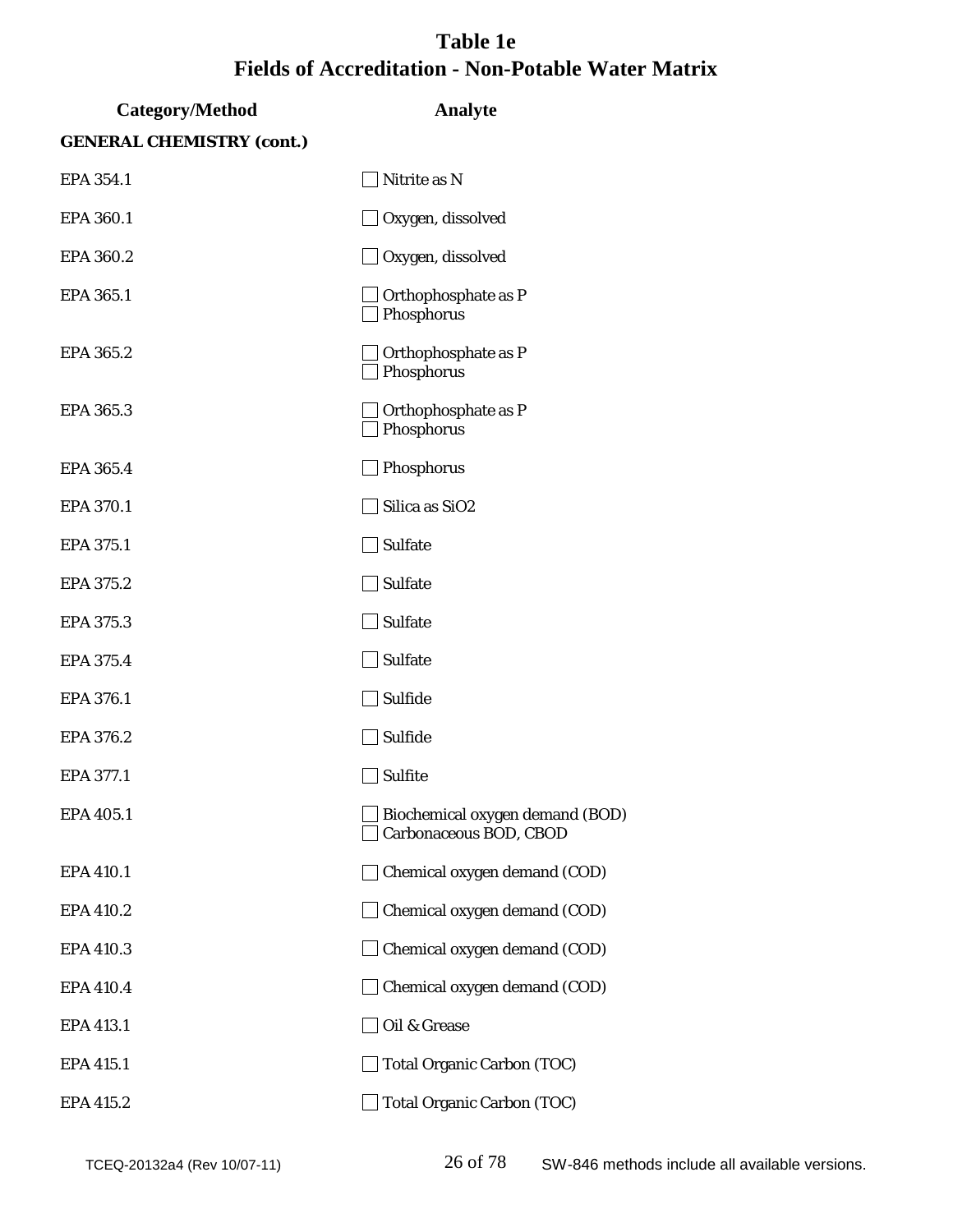| <b>Category/Method</b>           | Analyte                                                                                                          |
|----------------------------------|------------------------------------------------------------------------------------------------------------------|
| <b>GENERAL CHEMISTRY (cont.)</b> |                                                                                                                  |
| EPA 420.1                        | <b>Total Phenolics</b>                                                                                           |
| EPA 420.2                        | <b>Total Phenolics</b>                                                                                           |
| EPA 420.4                        | <b>Total Phenolics</b>                                                                                           |
| EPA 425.1                        | <b>Surfactants - MBAS</b>                                                                                        |
| <b>EPA 1010</b>                  | $\Box$ Ignitability                                                                                              |
| <b>EPA 1020</b>                  | $\Box$ Ignitability                                                                                              |
| <b>EPA 1030</b>                  | $\Box$ Ignitability                                                                                              |
| <b>EPA 1110</b>                  | $\Box$ Corrosivity                                                                                               |
| <b>EPA 1120</b>                  | Dermal corrosion                                                                                                 |
| <b>EPA 1311</b>                  | <b>TCLP</b>                                                                                                      |
| <b>EPA 1312</b>                  | <b>SPLP</b>                                                                                                      |
| <b>EPA 1664</b>                  | n-Hexane Extractable Material (HEM) (Oil & Grease)<br>Silica Gel Treated n-Hexane Extractable Material (SGT-HEM) |
| <b>EPA 4050</b>                  | Trinitrotoluene                                                                                                  |
| <b>EPA 4051</b>                  | RDX (hexahydro-1,3,5-trinitro-1,3,5-triazine)                                                                    |
| <b>EPA 7196</b>                  | Chromium (VI)                                                                                                    |
| <b>EPA 7199</b>                  | Chromium (VI)                                                                                                    |
| <b>EPA 8440</b>                  | Total recoverable petroleum hydrocarbons (TRPH)                                                                  |
| <b>EPA 9012</b>                  | Amenable cyanide<br>Total cyanide                                                                                |
| <b>EPA 9014</b>                  | Amenable cyanide<br><b>Total cyanide</b>                                                                         |
| <b>EPA 9020</b>                  | $\Box$ Total organic halides (TOX)                                                                               |
| <b>EPA 9021</b>                  | $\Box$ Purgeable Organic Halides (POX)                                                                           |
| <b>EPA 9022</b>                  | Total organic halides (TOX)                                                                                      |
| <b>EPA 9023</b>                  | Extractable organics halides (EOX)                                                                               |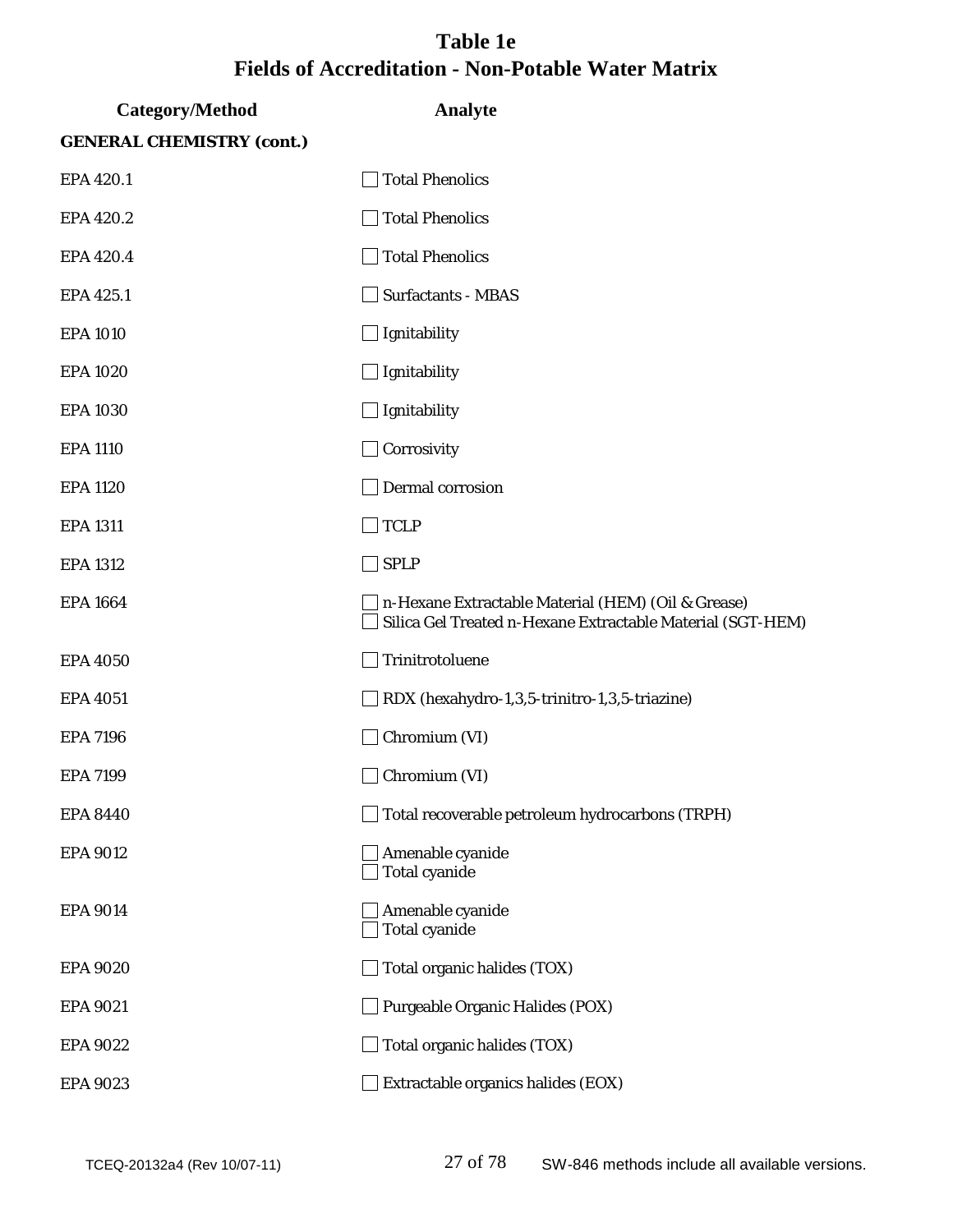| <b>Category/Method</b>           | Analyte                                                                                                                                 |
|----------------------------------|-----------------------------------------------------------------------------------------------------------------------------------------|
| <b>GENERAL CHEMISTRY (cont.)</b> |                                                                                                                                         |
| <b>EPA 9031</b>                  | <b>Extractable Sulfides</b>                                                                                                             |
| <b>EPA 9034</b>                  | Sulfide                                                                                                                                 |
| <b>EPA 9035</b>                  | Sulfate                                                                                                                                 |
| <b>EPA 9036</b>                  | Sulfate                                                                                                                                 |
| <b>EPA 9038</b>                  | $\Box$ Sulfate                                                                                                                          |
| <b>EPA 9040</b>                  | $\Box$ pH                                                                                                                               |
| <b>EPA 9041</b>                  | $\Box$ pH                                                                                                                               |
| <b>EPA 9050</b>                  | Conductivity                                                                                                                            |
| <b>EPA 9056</b>                  | <b>Bromide</b><br>Chloride<br>Fluoride<br>Nitrate as N<br>Nitrate-Nitrite as N<br>Nitrite as N<br>Orthophosphate as P<br><b>Sulfate</b> |
| <b>EPA 9060</b>                  | Total Organic Carbon (TOC)                                                                                                              |
| <b>EPA 9065</b>                  | <b>Total Phenolics</b>                                                                                                                  |
| <b>EPA 9066</b>                  | <b>Total Phenolics</b>                                                                                                                  |
| <b>EPA 9067</b>                  | <b>Total Phenolics</b>                                                                                                                  |
| <b>EPA 9070</b>                  | n-Hexane Extractable Material (HEM) (Oil & Grease)<br>Silica Gel Treated n-Hexane Extractable Material (SGT-HEM)                        |
| <b>EPA 9071</b>                  | n-Hexane Extractable Material (HEM) (Oil & Grease)<br>Silica Gel Treated n-Hexane Extractable Material (SGT-HEM)                        |
| <b>EPA 9075</b>                  | Total chlorine                                                                                                                          |
| <b>EPA 9076</b>                  | $\Box$ Total chlorine                                                                                                                   |
| <b>EPA 9210</b>                  | Nitrate as N                                                                                                                            |
| <b>EPA 9211</b>                  | <b>Bromide</b>                                                                                                                          |
| <b>EPA 9212</b>                  | Chloride                                                                                                                                |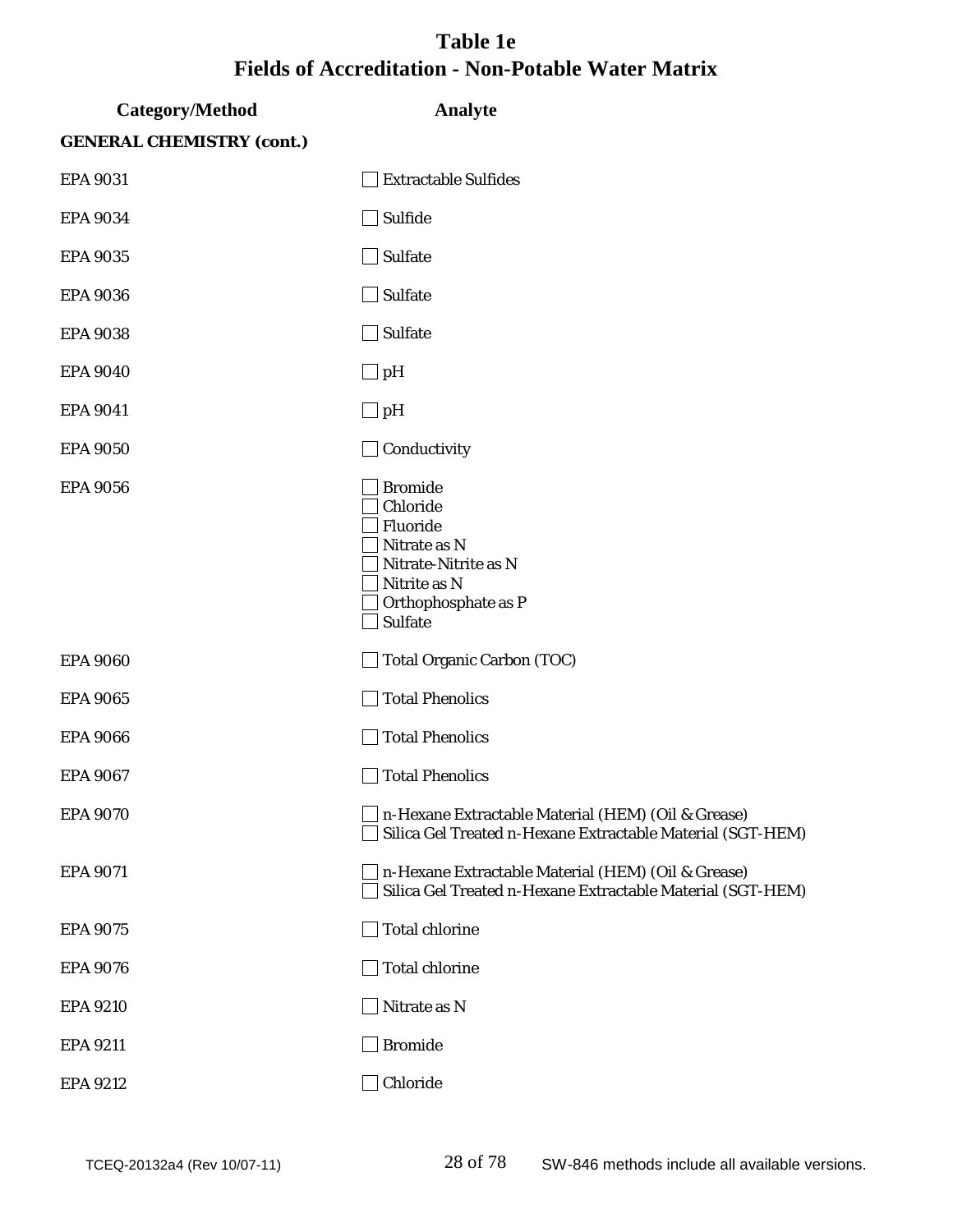| <b>Category/Method</b>                                                     | <b>Analyte</b>                                 |
|----------------------------------------------------------------------------|------------------------------------------------|
| <b>GENERAL CHEMISTRY (cont.)</b>                                           |                                                |
| <b>EPA 9213</b>                                                            | <b>Total Cyanide</b>                           |
| <b>EPA 9214</b>                                                            | Fluoride                                       |
| <b>EPA 9215</b>                                                            | <b>Sulfide</b>                                 |
| <b>EPA 9250</b>                                                            | Chloride                                       |
| <b>EPA 9251</b>                                                            | <b>Chloride</b>                                |
| <b>EPA 9253</b>                                                            | Chloride                                       |
| <b>Hach 8000</b>                                                           | Chemical oxygen demand (COD)<br>$\blacksquare$ |
| <b>Hach 8008</b>                                                           | $\sqrt{\frac{1}{1}}$ Iron                      |
| <b>Hach 8009</b>                                                           | Zinc                                           |
| <b>Hach 8034</b>                                                           | Manganese                                      |
| <b>Hach 8506</b>                                                           | Copper                                         |
| <b>Hach 8507</b>                                                           | Nitrite as N                                   |
| JOC Vol. 47, No. 3, pp. 421-426                                            | Elemental phosphorus (White phosphorus)        |
| Kelada 01                                                                  | Amenable cyanide<br><b>Total cyanide</b>       |
| Lachat 10-204-00-1-X (QuickChem)                                           | <b>Total cyanide</b>                           |
| Nat'l. Council-Paper Industry, Tech.<br><b>Bulletin 253</b>                | Color                                          |
| <b>OIA 1677</b>                                                            | Amenable cyanide                               |
| OIA PAI-DK01                                                               | Kjeldahl nitrogen - total (TKN)                |
| OIA PAI-DK02                                                               | $\Box$ Kjeldahl nitrogen - total (TKN)         |
| OIA PAI-DK03                                                               | $\Box$ Kjeldahl nitrogen - total (TKN)         |
| OIC COD Method                                                             | $\Box$ Chemical oxygen demand (COD)            |
| <b>Orion Research Instruction Manual,</b><br>Res.Cl. Electrode Model 97-70 | Total residual chlorine                        |
| SM 317 B (14)                                                              | Potassium                                      |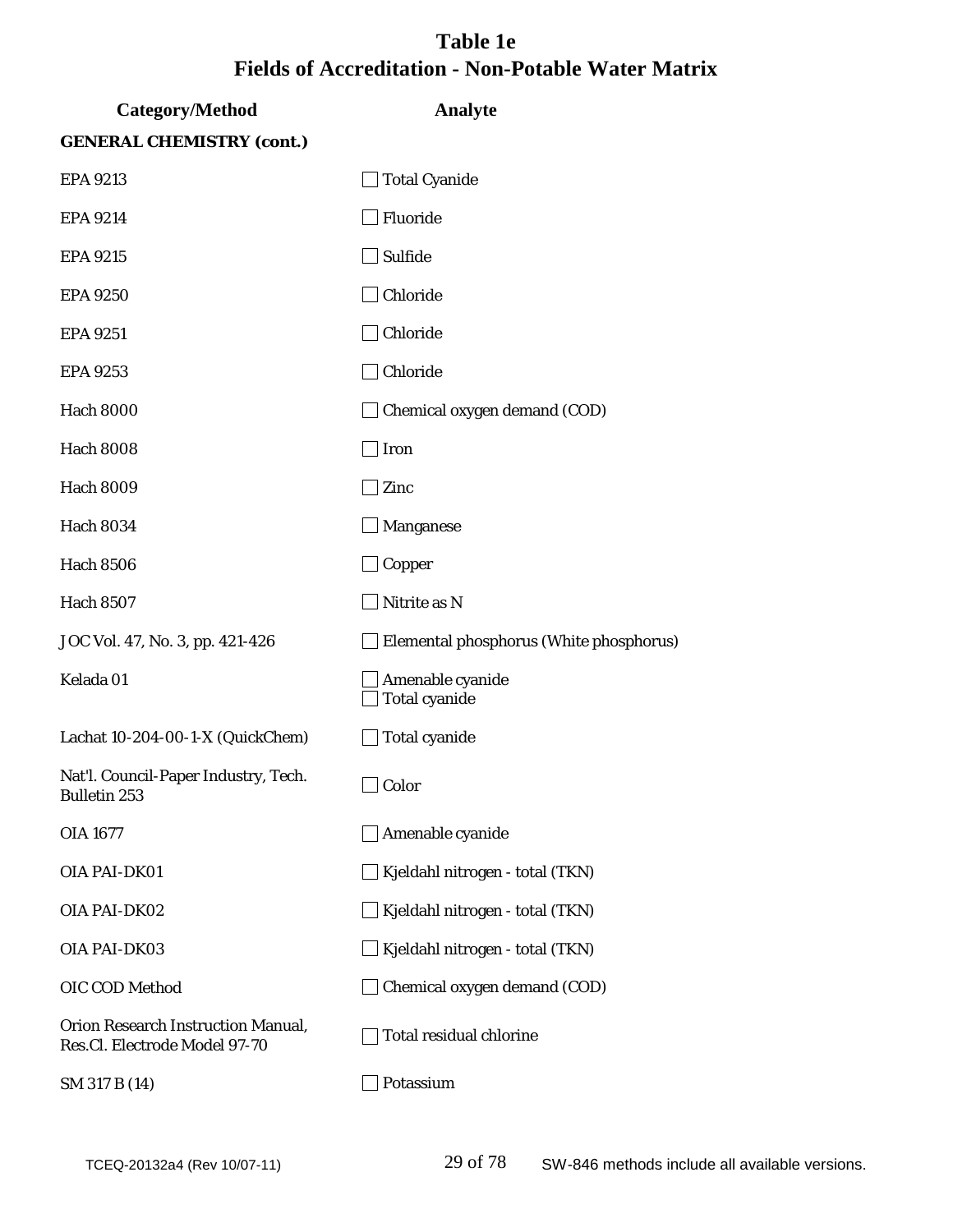| Category/Method                  | <b>Analyte</b>               |
|----------------------------------|------------------------------|
| <b>GENERAL CHEMISTRY (cont.)</b> |                              |
| SM 419 D (14)                    | Nitrate as N                 |
| SM 426 C (15)                    | Sulfate                      |
| SM 510 B (14)                    | <b>Total Phenolics</b>       |
| SM 510 C (14)                    | <b>Total Phenolics</b>       |
| SM 2120 B                        | Color                        |
| SM 2120 C                        | Color                        |
| <b>SM 2120 E</b>                 | Color                        |
| <b>SM 2130 B</b>                 | $\Box$ Turbidity             |
| SM 2310 B (4a)                   | Acidity, as CaCO3            |
| <b>SM 2320 B</b>                 | <b>Alkalinity as CaCO3</b>   |
| <b>SM 2340 B</b>                 | Total hardness as CaCO3      |
| SM 2340 C                        | Total hardness as CaCO3      |
| <b>SM 2510 B</b>                 | Conductivity                 |
| SM 2540 B                        | Residue-total (total solids) |
| SM 2540 C                        | Residue-filterable (TDS)     |
| SM 2540 D                        | Residue-nonfilterable (TSS)  |
| SM 2540 F                        | $\fbox{Residue-set}$         |
| <b>SM 3500-Al B</b>              | Aluminum                     |
| <b>SM 3500-Al D</b>              | Aluminum                     |
| <b>SM 3500-As B</b>              | Arsenic                      |
| SM 3500-As C                     | Arsenic                      |
| SM 3500-Be D                     | <b>Beryllium</b>             |
| SM 3500-Ca B                     | Calcium                      |
| SM 3500-Ca D                     | Calcium                      |
| SM 3500-Cd D                     | Cadmium                      |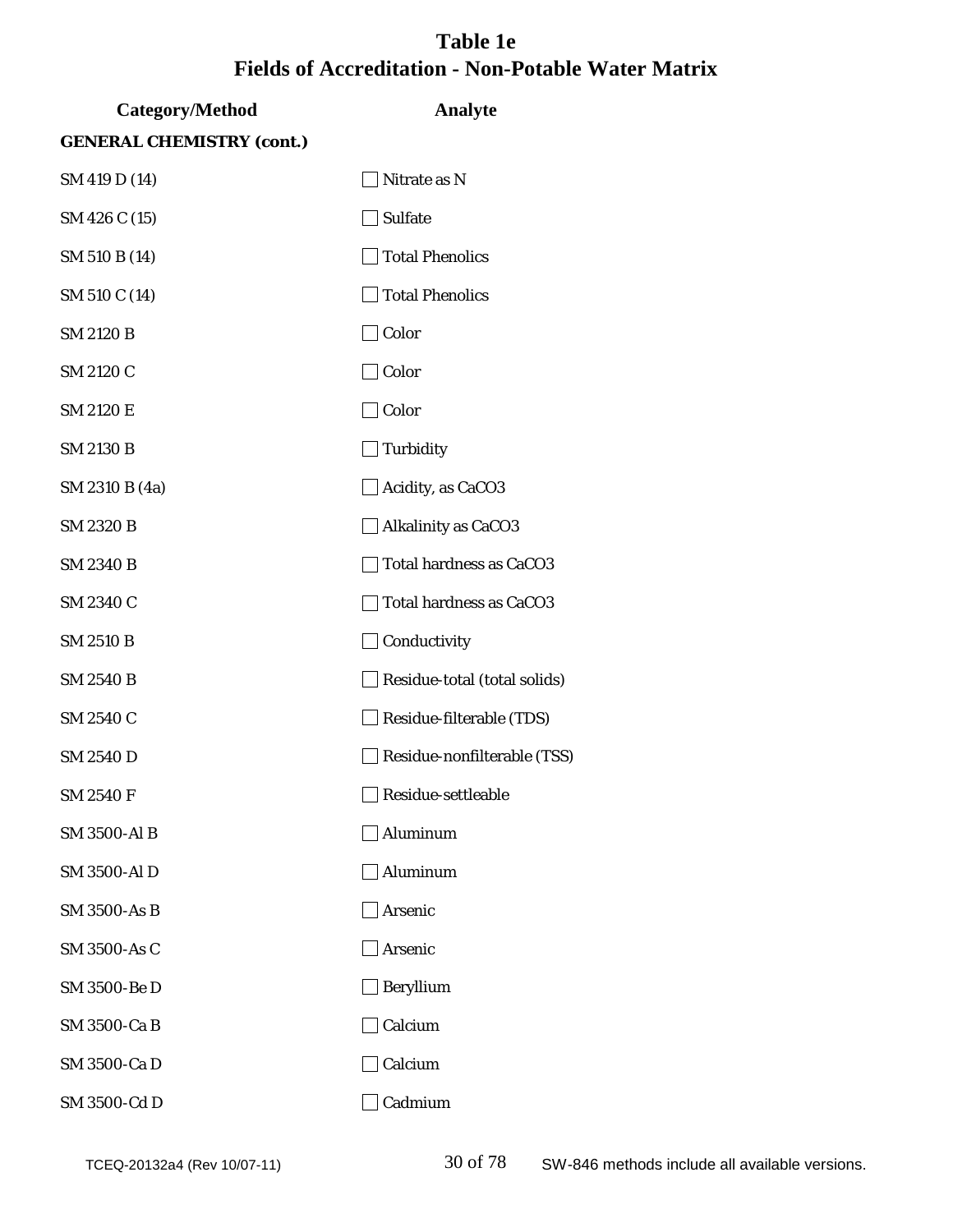| <b>Category/Method</b>           | <b>Analyte</b>                                                                                      |
|----------------------------------|-----------------------------------------------------------------------------------------------------|
| <b>GENERAL CHEMISTRY (cont.)</b> |                                                                                                     |
| SM 3500-Cr B                     | Chromium<br>Chromium (VI)                                                                           |
| SM 3500-Cr C                     | $\Box$ Chromium (VI)                                                                                |
| SM 3500-Cr D                     | Chromium<br>$\Box$ Chromium (VI)                                                                    |
| SM 3500-Cu B                     | $\lfloor$ Copper                                                                                    |
| SM 3500-Cu C                     | Scopper                                                                                             |
| <b>SM 3500-CuD</b>               | Scopper                                                                                             |
| <b>SM 3500-Cu E</b>              | $\lfloor$ Copper                                                                                    |
| <b>SM 3500-Fe B</b>              | Iron                                                                                                |
| <b>SM 3500-Fe D</b>              | Iron                                                                                                |
| <b>SM 3500-Mg D</b>              | Magnesium                                                                                           |
| SM 3500-Mn B                     | Manganese                                                                                           |
| SM 3500-Mn D                     | Manganese                                                                                           |
| SM 3500-Ni D (17)                | Nickel                                                                                              |
| <b>SM 3500-Pb B</b>              | Lead                                                                                                |
| SM 3500-Pb D                     | Lead                                                                                                |
| <b>SM 3500-V B</b>               | Vanadium                                                                                            |
| <b>SM 3500-V D</b>               | Vanadium                                                                                            |
| SM 3500-Zn B                     | Zinc                                                                                                |
| SM 3500-Zn E                     | Zinc                                                                                                |
| SM 3500-Zn F                     | Zinc                                                                                                |
| <b>SM 4110 B</b><br>(cont.)      | Chloride<br>Fluoride<br>Nitrate as N<br>Nitrate-Nitrite as N<br>Nitrite as N<br>Orthophosphate as P |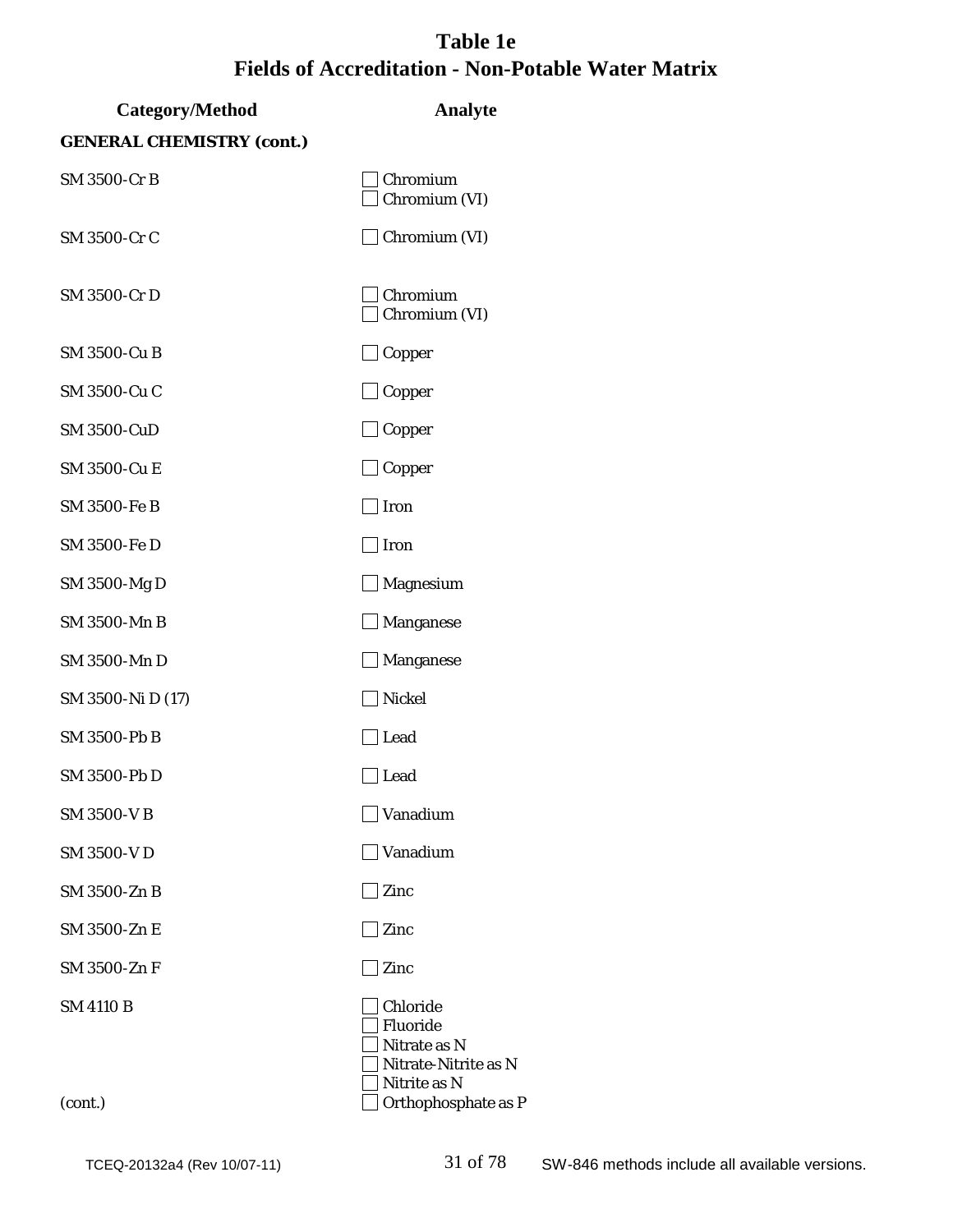| <b>Category/Method</b><br><b>GENERAL CHEMISTRY (cont.)</b> | <b>Analyte</b>                                  |
|------------------------------------------------------------|-------------------------------------------------|
| SM 4110 B (cont.)                                          | <b>Sulfate</b>                                  |
| <b>SM 4500-B B</b>                                         | <b>Boron</b>                                    |
| <b>SM 4500-Cl B</b>                                        | Total residual chlorine                         |
| SM 4500-Cl C                                               | Total residual chlorine                         |
| SM 4500-Cl D                                               | Total residual chlorine                         |
| <b>SM 4500-Cl E</b>                                        | Total residual chlorine                         |
| <b>SM 4500-Cl F</b>                                        | Total residual chlorine                         |
| SM 4500-Cl G                                               | Total residual chlorine                         |
| SM 4500-Cl <sup>-</sup> B                                  | Chloride                                        |
| SM 4500-Cl <sup>-</sup> C                                  | Chloride                                        |
| SM 4500-Cl <sup>-</sup> D                                  | Chloride                                        |
| SM 4500-Cl <sup>-</sup> E                                  | Chloride                                        |
| SM 4500-CN <sup>-</sup> C                                  | Total cyanide                                   |
| SM 4500-CN <sup>-</sup> D                                  | Total cyanide                                   |
| SM 4500-CN <sup>-</sup> E                                  | Total cyanide                                   |
| SM 4500-CN <sup>-</sup> F                                  | Total cyanide                                   |
| SM 4500-CN <sup>-</sup> G                                  | Amenable cyanide                                |
| SM 4500-F <sup>-</sup> C                                   | Fluoride                                        |
| SM 4500-F <sup>-</sup> D                                   | Fluoride                                        |
| SM 4500-F <sup>-</sup> E                                   | Fluoride                                        |
| SM 4500-H+B                                                | $\Box$ pH                                       |
| <b>SM 4500-NH3 B</b>                                       | Ammonia as N                                    |
| SM 4500-NH3 C                                              | Ammonia as N<br>Kjeldahl nitrogen - total (TKN) |
| SM 4500-NH3 D                                              | Ammonia as N<br>Kjeldahl nitrogen - total (TKN) |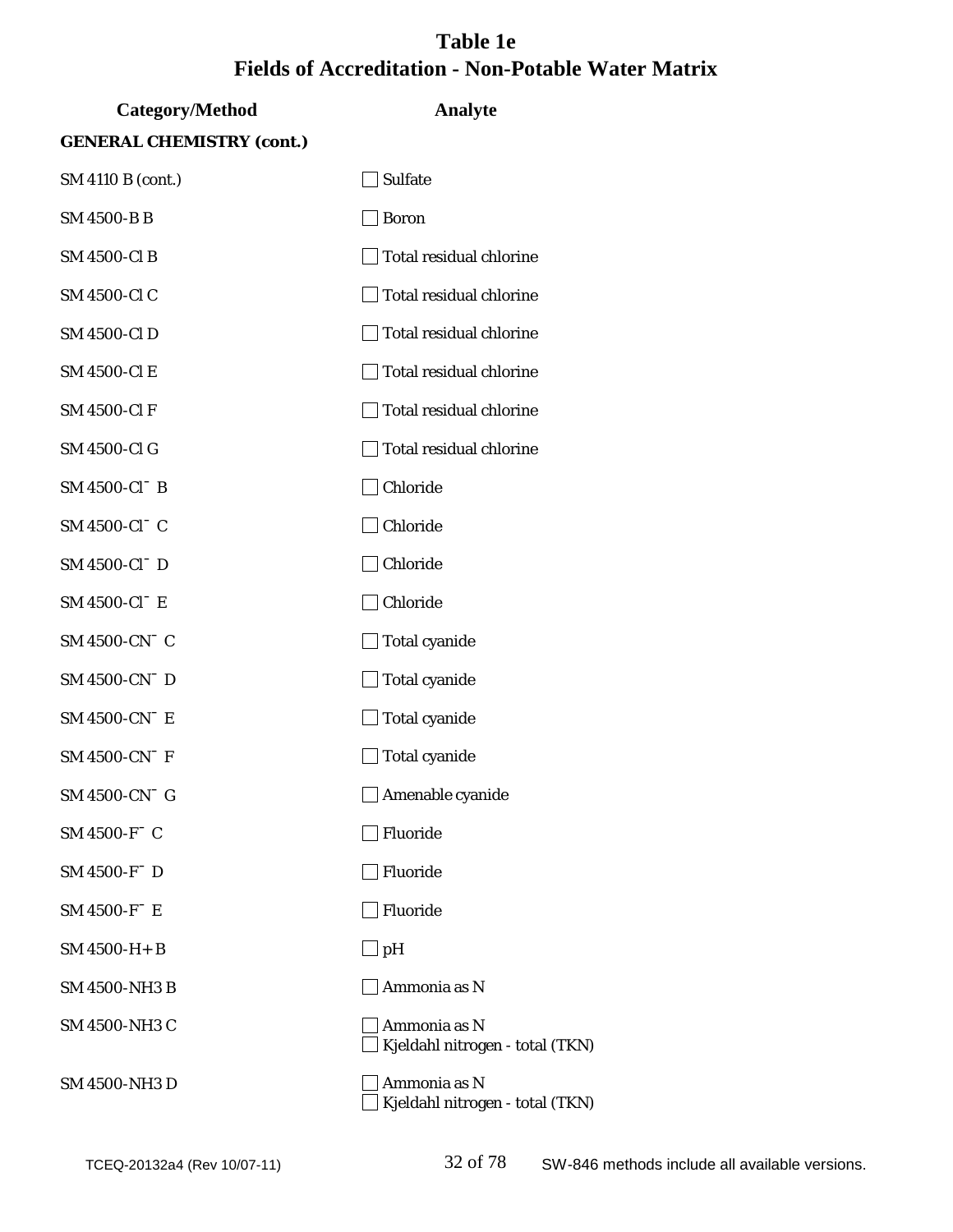| Category/Method                  | <b>Analyte</b>                                       |
|----------------------------------|------------------------------------------------------|
| <b>GENERAL CHEMISTRY (cont.)</b> |                                                      |
| <b>SM 4500-NH3 E</b>             | Ammonia as N<br>Kjeldahl nitrogen - total (TKN)      |
| <b>SM 4500-NH3 F</b>             | Ammonia as N<br>Kjeldahl nitrogen - total (TKN)      |
| SM 4500-NH3 G                    | Ammonia as N<br>Kjeldahl nitrogen - total (TKN)      |
| <b>SM 4500-NH3 H</b>             | Ammonia as N                                         |
| SM 4500-NO2 <sup>-</sup> B       | Nitrite as N                                         |
| SM 4500-NO3 <sup>-</sup> E       | Nitrate as N<br>Nitrate-Nitrite as N<br>Nitrite as N |
| SM 4500-NO3 <sup>-</sup> F       | Nitrate as N<br>Nitrate-Nitrite as N<br>Nitrite as N |
| SM 4500-NO3 <sup>-</sup> H       | Nitrate-Nitrite as N                                 |
| SM 4500-O C                      | Oxygen, dissolved                                    |
| <b>SM 4500-OG</b>                | Oxygen, dissolved                                    |
| <b>SM 4500-P E</b>               | Orthophosphate as P<br>Phosphorus                    |
| <b>SM 4500-PF</b>                | Orthophosphate as P<br>Phosphorus                    |
| SM 4500-S2 <sup>-</sup> D        | Sulfide                                              |
| SM 4500-S2 <sup>-</sup> E        | Sulfide                                              |
| SM 4500-S2 <sup>-</sup> F        | Sulfide                                              |
| SM 4500-S2 <sup>-</sup> G        | Sulfide                                              |
| SM 4500-SiO2 C                   | Silica as SiO <sub>2</sub>                           |
| SM 4500-SiO2 D                   | Silica as SiO <sub>2</sub>                           |
| SM 4500-SiO2 F                   | Silica as SiO <sub>2</sub>                           |
| SM 4500-SO3 <sup>-</sup> B       | Sulfite                                              |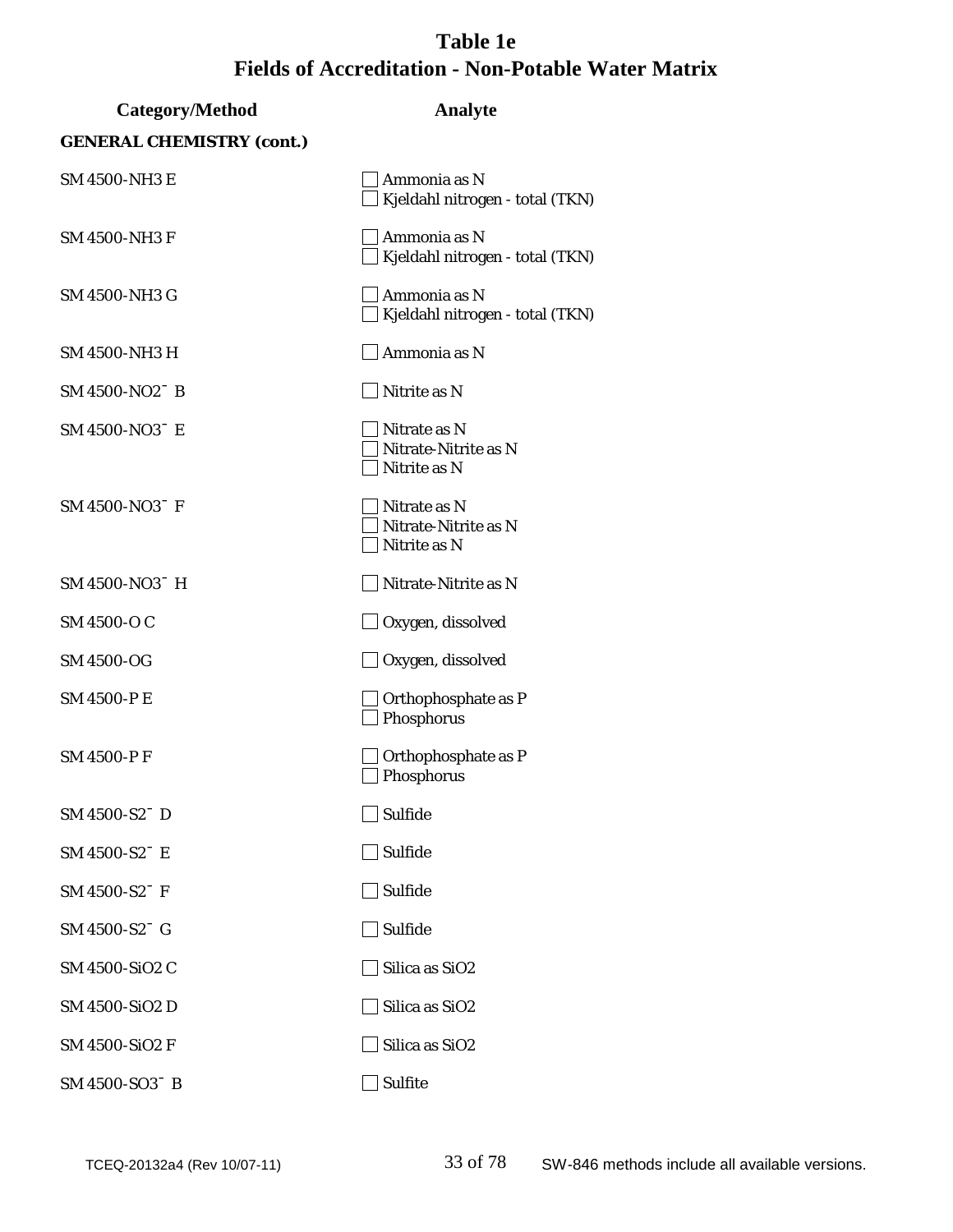| <b>Category/Method</b>           | Analyte                                                                                                          |
|----------------------------------|------------------------------------------------------------------------------------------------------------------|
| <b>GENERAL CHEMISTRY (cont.)</b> |                                                                                                                  |
| SM 4500-SO4 <sup>-</sup> C       | Sulfate                                                                                                          |
| SM 4500-SO4 <sup>-</sup> D       | Sulfate                                                                                                          |
| <b>SM 5210 B</b>                 | Biochemical oxygen demand (BOD)<br>Carbonaceous BOD, CBOD                                                        |
| SM 5220 C                        | Chemical oxygen demand (COD)                                                                                     |
| <b>SM 5220 D</b>                 | Chemical oxygen demand (COD)                                                                                     |
| <b>SM 5310 B</b>                 | <b>Total Organic Carbon (TOC)</b>                                                                                |
| SM 5310 C                        | Total Organic Carbon (TOC)                                                                                       |
| <b>SM 5310 D</b>                 | Total Organic Carbon (TOC)                                                                                       |
| <b>SM 5520 B</b>                 | n-Hexane Extractable Material (HEM) (Oil & Grease)<br>Silica Gel Treated n-Hexane Extractable Material (SGT-HEM) |
| SM 5540 C                        | <b>Surfactants - MBAS</b>                                                                                        |
| <b>SM 5540 D</b>                 | Cobalt Thiocyanate Active Substances (CTAS)                                                                      |
| USGS Book 5, Chapter A3, p.14    | <b>Total Organic Carbon (TOC)</b>                                                                                |
| <b>USGS I-1020-85</b>            | $\Box$ Acidity, as CaCO3                                                                                         |
| <b>USGS I-1030-85</b>            | Alkalinity as CaCO3                                                                                              |
| <b>USGS I-1125-85</b>            | <b>Bromide</b>                                                                                                   |
| <b>USGS I-1183-85</b>            | Chloride                                                                                                         |
| <b>USGS I-1184-85</b>            | Chloride                                                                                                         |
| <b>USGS I-1187-85</b>            | Chloride                                                                                                         |
| <b>USGS I-1230-85</b>            | Chromium (VI)                                                                                                    |
| <b>USGS I-1250-85</b>            | $\Box$ Color                                                                                                     |
| <b>USGS I-1338-85</b>            | Total hardness as CaCO3                                                                                          |
| <b>USGS I-1575-78</b>            | Oxygen, dissolved                                                                                                |
| <b>USGS I-1576-78</b>            | Oxygen, dissolved                                                                                                |
| <b>USGS I-1578-78</b>            | Biochemical oxygen demand (BOD)                                                                                  |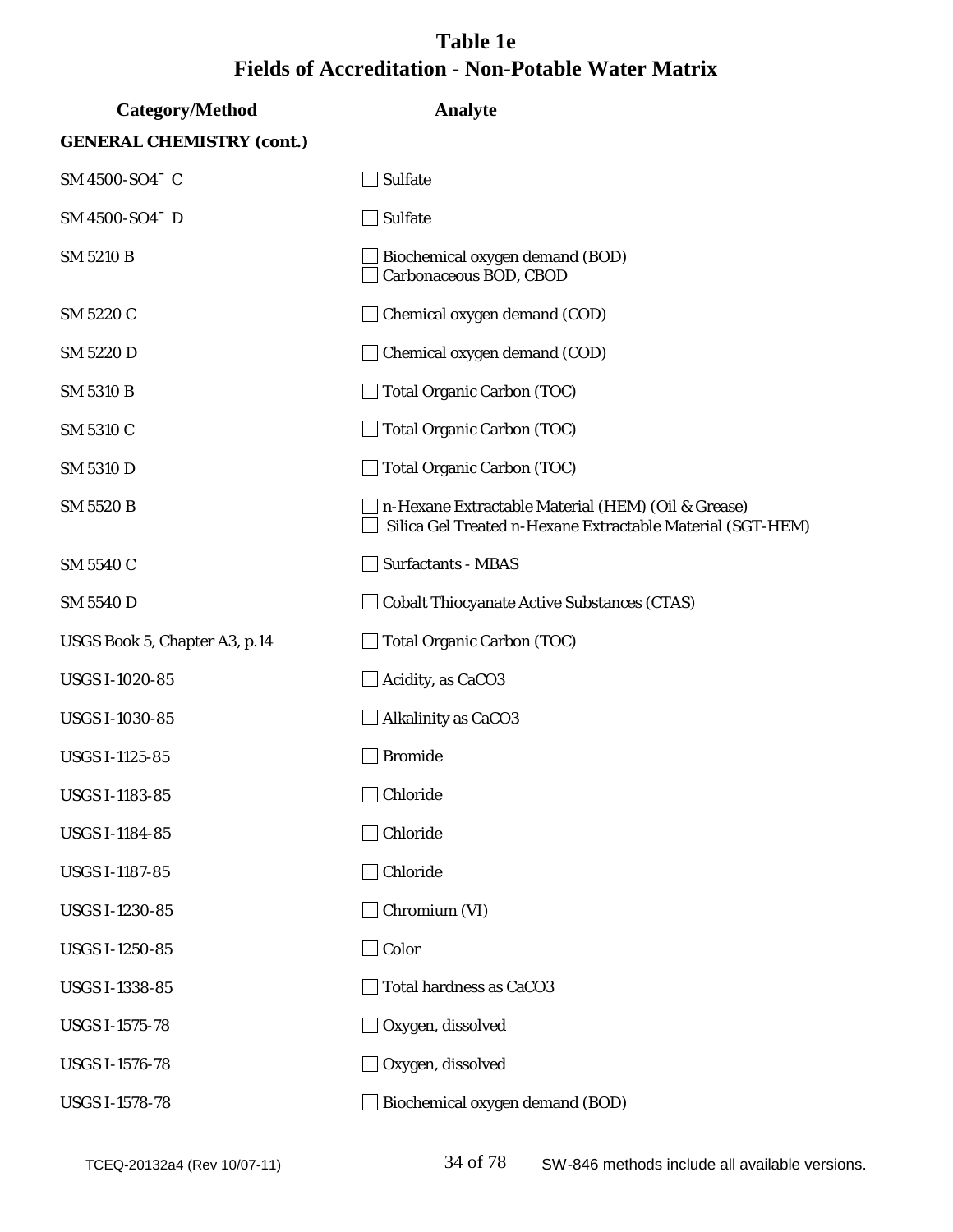| Category/Method                  | Analyte                                  |
|----------------------------------|------------------------------------------|
| <b>GENERAL CHEMISTRY (cont.)</b> |                                          |
| <b>USGS I-1586-85</b>            | pH                                       |
| <b>USGS I-1700-85</b>            | Silica as SiO <sub>2</sub>               |
| <b>USGS I-1750-85</b>            | Residue-filterable (TDS)                 |
| <b>USGS I-2030-85</b>            | Acidity, as CaCO3<br>Alkalinity as CaCO3 |
| <b>USGS I-2057-85</b>            | Chloride<br><b>Sulfate</b>               |
| <b>USGS I-2187-85</b>            | Chloride                                 |
| <b>USGS I-2545-90</b>            | Nitrate as N                             |
| <b>USGS I-2587-85</b>            | pH                                       |
| <b>USGS I-2601-90</b>            | Orthophosphate as P                      |
| <b>USGS I-2700-85</b>            | Silica as SiO <sub>2</sub>               |
| <b>USGS I-2781-85</b>            | Conductivity                             |
| <b>USGS I-3060-85</b>            | Arsenic                                  |
| <b>USGS I-3112-85</b>            | <b>Boron</b>                             |
| <b>USGS I-3300-85</b>            | Total cyanide                            |
| <b>USGS I-3520-85</b>            | Ammonia as N                             |
| <b>USGS I-3560-85</b>            | Chemical oxygen demand (COD)             |
| <b>USGS I-3561-85</b>            | Chemical oxygen demand (COD)             |
| <b>USGS I-3562-85</b>            | Chemical oxygen demand (COD)             |
| <b>USGS I-3750-85</b>            | Residue-total (total solids)             |
| <b>USGS I-3753-85</b>            | Residue-volatile                         |
| <b>USGS I-3765-85</b>            | Residue-nonfilterable (TSS)              |
| <b>USGS I-3840-85</b>            | Sulfide                                  |
| <b>USGS I-3860-85</b>            | Turbidity                                |
| <b>USGS I-4302-85</b>            | Total cyanide                            |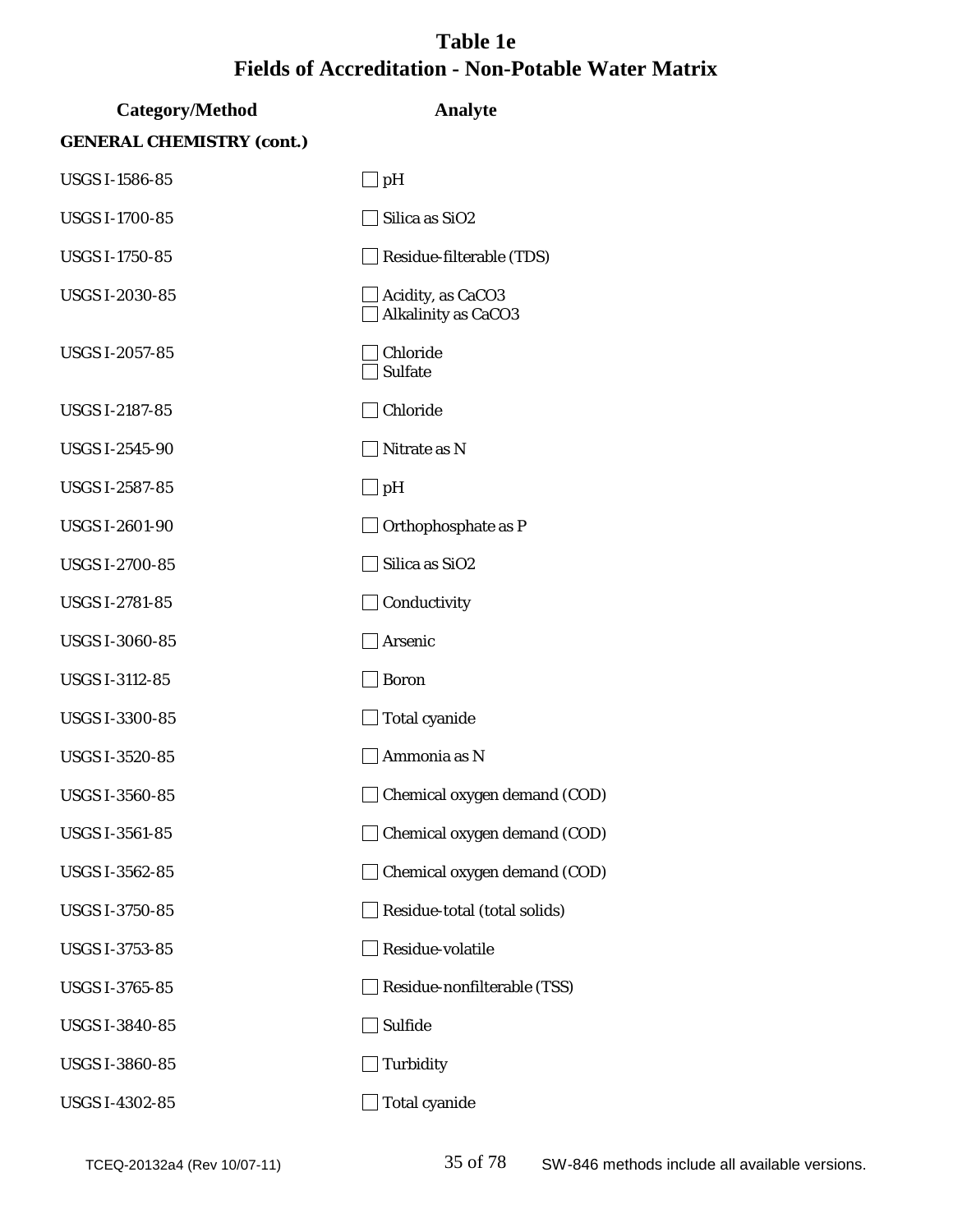| Category/Method                   | Analyte                                                                                                                                                                                                                                                                                       |
|-----------------------------------|-----------------------------------------------------------------------------------------------------------------------------------------------------------------------------------------------------------------------------------------------------------------------------------------------|
| <b>GENERAL CHEMISTRY (cont.)</b>  |                                                                                                                                                                                                                                                                                               |
| <b>USGS I-4327-85</b>             | Fluoride                                                                                                                                                                                                                                                                                      |
| <b>USGS I-4515-91</b>             | Kjeldahl nitrogen - total (TKN)                                                                                                                                                                                                                                                               |
| <b>USGS I-4523-85</b>             | Ammonia as N                                                                                                                                                                                                                                                                                  |
| <b>USGS I-4540-85</b>             | Nitrite as N                                                                                                                                                                                                                                                                                  |
| <b>USGS I-4545-85</b>             | Nitrate-Nitrite as N<br>Nitrite as N                                                                                                                                                                                                                                                          |
| <b>USGS I-4551-78</b>             | Kjeldahl nitrogen - total (TKN)                                                                                                                                                                                                                                                               |
| <b>USGS I-4600-85</b>             | Phosphorus                                                                                                                                                                                                                                                                                    |
| <b>USGS I-4601-85</b>             | Orthophosphate as P                                                                                                                                                                                                                                                                           |
| <b>USGS I-4610-91</b>             | Phosphorus                                                                                                                                                                                                                                                                                    |
| Waters Corp. method D6508, Rev. 2 | <b>Bromide</b><br>Chloride<br>Fluoride<br>Nitrate as N<br>Nitrate-Nitrite as N<br>Nitrite as N<br>Orthophosphate as P<br><b>Sulfate</b>                                                                                                                                                       |
| <b>VOCs by GC/MS</b>              |                                                                                                                                                                                                                                                                                               |
| EPA 524.2                         | 1,2-Dichlorobenzene<br>1,2-Dichloroethane (Ethylene dichloride)<br>4-Methyl-2-pentanone (MIBK)<br>Acetone (2-Propanone)<br><b>Benzene</b><br>Chlorobenzene<br>Chloroform<br>Methyl tert-butyl ether (MTBE)<br>Methylene chloride (Dichloromethane)<br>Tetrahydrofuran (THF)<br><b>Toluene</b> |
| <b>EPA 624</b>                    | 1,1,1-Trichloroethane<br>1,1,2,2-Tetrachloroethane<br>1,1,2-Trichloroethane<br>1,1-Dichloroethane<br>1,1-Dichloroethylene<br>1,2-Dibromoethane (EDB, Ethylene dibromide)                                                                                                                      |
| (cont.)                           | 1,2-Dichlorobenzene                                                                                                                                                                                                                                                                           |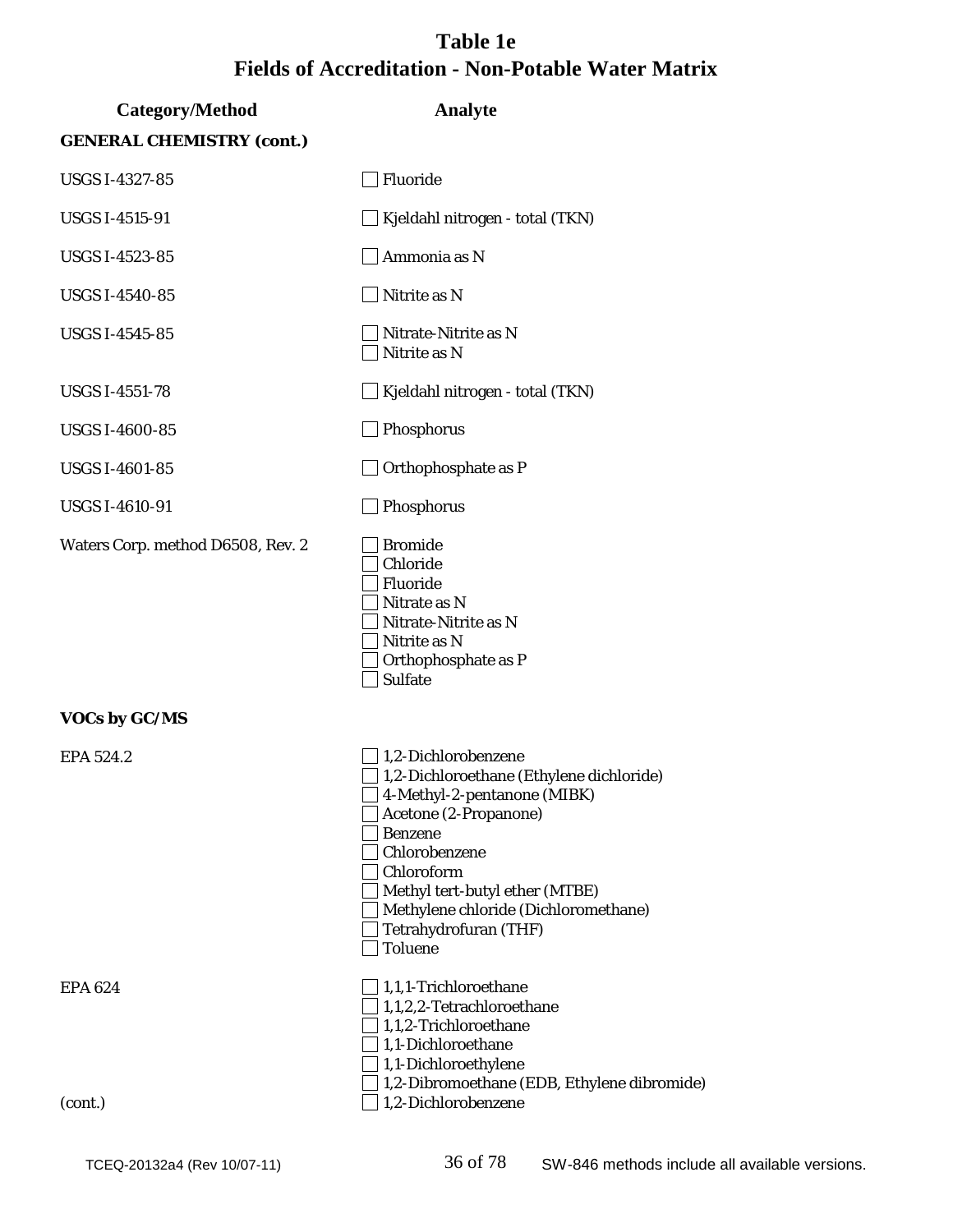#### **Category/Method Analyte VOCs by GC/MS (cont.)** EPA 624 (cont.) 1,2-Dichloroethane (Ethylene dichloride) 1,2-Dichloropropane 1,3-Dichlorobenzene 1,4-Dichlorobenzene 2-Butanone (Methyl ethyl ketone, MEK) 2-Chloroethyl vinyl ether Acetone (2-Propanone) Acrolein (Propenal) Acrylonitrile Benzene Bromodichloromethane Bromoform Carbon tetrachloride Chlorobenzene Chlorodibromomethane Chloroethane (Ethyl chloride) Chloroform cis-1,2-Dichloroethylene cis-1,3-Dichloropropene Ethylbenzene  $\Box$  m+p-xylene Methyl bromide (Bromomethane) Methyl chloride (Chloromethane) Methyl tert-butyl ether (MTBE) Methylene chloride (Dichloromethane) Naphthalene  $\Box$  o-Xylene Tetrachloroethylene (Perchloroethylene)  $\Box$  Toluene Total trihalomethanes (THM)  $\Box$  trans-1,2-Dichloroethylene trans-1,3-Dichloropropylene Trichloroethene (Trichloroethylene) Trichlorofluoromethane (Fluorotrichloromethane, Freon 11) Vinyl chloride  $\Box$  Xylene (total)  $EPA$  1624  $1,1,1$ -Trichloroethane 1,1,2,2-Tetrachloroethane 1,1,2-Trichloroethane  $\Box$  1.1-Dichloroethane 1,1-Dichloroethylene 1,2-Dichloroethane (Ethylene dichloride)  $\Box$  1,2-Dichloropropane

□ 2-Chloroethyl vinyl ether 4-Methyl-2-pentanone (MIBK)

Acrolein (Propenal) Acrylonitrile

(cont.) Benzene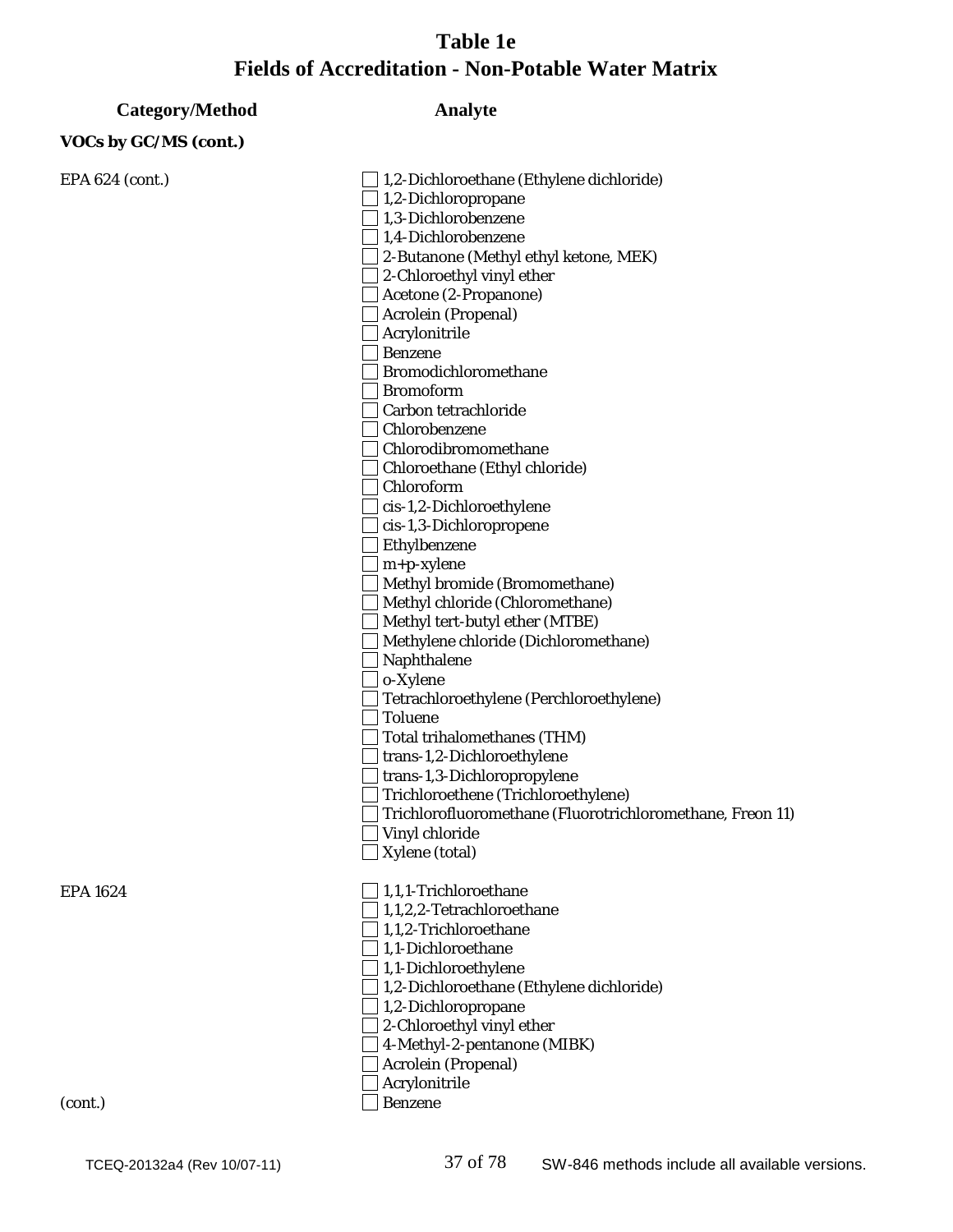| Category/Method       | <b>Analyte</b>                              |
|-----------------------|---------------------------------------------|
| VOCs by GC/MS (cont.) |                                             |
| EPA 1624 (cont.)      | Bromodichloromethane                        |
|                       | <b>Bromoform</b>                            |
|                       | Carbon tetrachloride                        |
|                       | Chlorobenzene                               |
|                       | Chlorodibromomethane                        |
|                       | Chloroethane (Ethyl chloride)               |
|                       | Chloroform                                  |
|                       | cis-1,3-Dichloropropene                     |
|                       | Ethylbenzene                                |
|                       | $m+p$ -xylene                               |
|                       | Methyl bromide (Bromomethane)               |
|                       | Methyl chloride (Chloromethane)             |
|                       | Methylene chloride (Dichloromethane)        |
|                       | o-Xylene                                    |
|                       | Tetrachloroethylene (Perchloroethylene)     |
|                       | <b>Toluene</b>                              |
|                       | trans-1,2-Dichloroethylene                  |
|                       | trans-1,3-Dichloropropylene                 |
|                       | Trichloroethene (Trichloroethylene)         |
|                       | $\Box$ Vinyl chloride                       |
|                       | Xylene (total)                              |
|                       |                                             |
| <b>EPA 1666</b>       | 2-Methoxyethanol (Methyl cellosolve)        |
|                       | 4-Methyl-2-pentanone (MIBK)                 |
|                       | Acetonitrile                                |
|                       | <b>Butyl</b> acetate                        |
|                       | Diethylamine                                |
|                       | Di-isopropylether (DIPE)                    |
|                       | Dimethyl sulfoxide                          |
|                       | Ethanol                                     |
|                       | <b>Ethyl</b> acetate                        |
|                       | Isobutyraldehyde                            |
|                       | <b>Isopropyl</b> acetate                    |
|                       | Isopropyl alcohol (2-Propanol, Isopropanol) |
|                       | $m+p$ -xylene                               |
|                       | Methanol                                    |
|                       | <b>Methyl</b> formate                       |
|                       | n-Amyl acetate                              |
|                       | n-Amyl alcohol                              |
|                       | n-Heptane                                   |
|                       | n-Hexane                                    |
|                       | n-Propanol (1-Propanol)                     |
|                       | o-Xylene                                    |
|                       | tert-Butyl alcohol                          |
|                       | Tetrahydrofuran (THF)                       |
|                       | Triethylamine                               |
|                       | Xylene (total)                              |
|                       |                                             |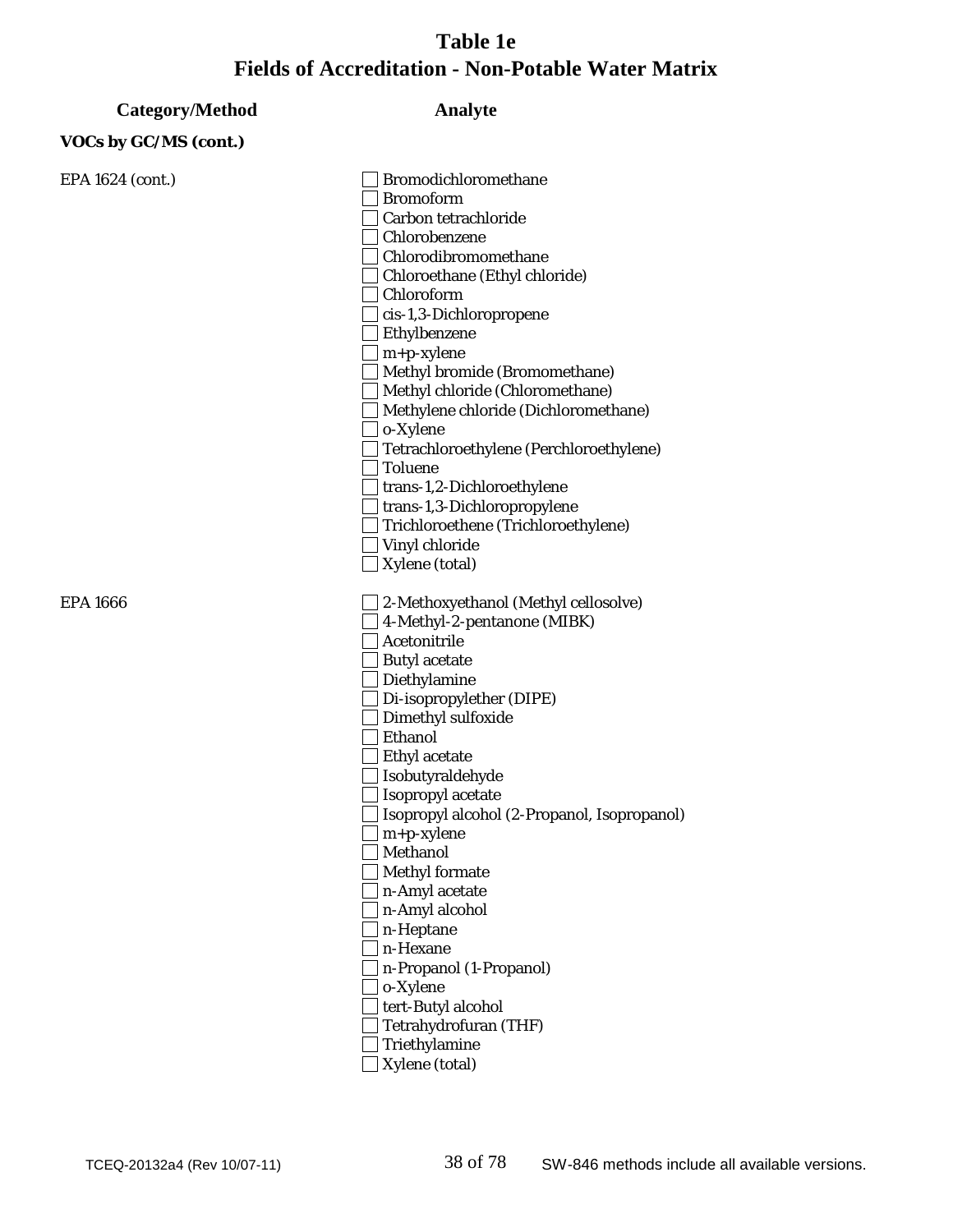#### **VOCs by GC/MS (cont.)**

 **Category/Method Analyte** EPA 8260  $\Box$  1.1.1.2-Tetrachloroethane 1,1,1-Trichloroethane 1,1,2,2-Tetrachloroethane 1,1,2-Trichloro-1,2,2-trifluoroethane (Freon 113)  $\Box$  1.1.2-Trichloroethane □ 1.1-Dichloroethane 1,1-Dichloroethylene 1,1-Dichloropropene  $\Box$  1,2,3,4-Diepoxybutane 1,2,3-Trichlorobenzene  $\Box$  1,2,3-Trichloropropane 1,2,4-Trichlorobenzene 1,2,4-Trimethylbenzene 1,2-Dibromo-3-chloropropane (DBCP) 1,2-Dibromoethane (EDB, Ethylene dibromide) 1,2-Dichlorobenzene 1,2-Dichloroethane (Ethylene dichloride)  $\Box$  1,2-Dichloropropane  $\Box$  1,3,5-Trimethylbenzene 1,3-Dichloro-2-propanol 1,3-Dichlorobenzene 1,3-Dichloropropane 1,4-Dichlorobenzene 1,4-Dioxane (1,4-Diethyleneoxide)  $\Box$  1-Chlorobutane 1-Chlorohexane 2,2-Dichloropropane 2-Butanone (Methyl ethyl ketone, MEK) □ 2-Chloroethanol  $\Box$  2-Chloroethyl vinyl ether 2-Chlorotoluene 2-Hexanone (MBK) 2-Hydroxypropionitrile 2-Methylaniline (o-Toluidine)  $\Box$  2-Nitropropane 2-Pentanone 2-Picoline (2-Methylpyridine) 3-Chloropropionitrile 4-Chlorotoluene 4-Isopropyltoluene (p-Cymene) 4-Methyl-2-pentanone (MIBK) Acetone (2-Propanone) Acetonitrile Acrolein (Propenal) Acrylonitrile Allyl alcohol

Allyl chloride (3-Chloropropene)

Benzene

(cont.) Benzyl chloride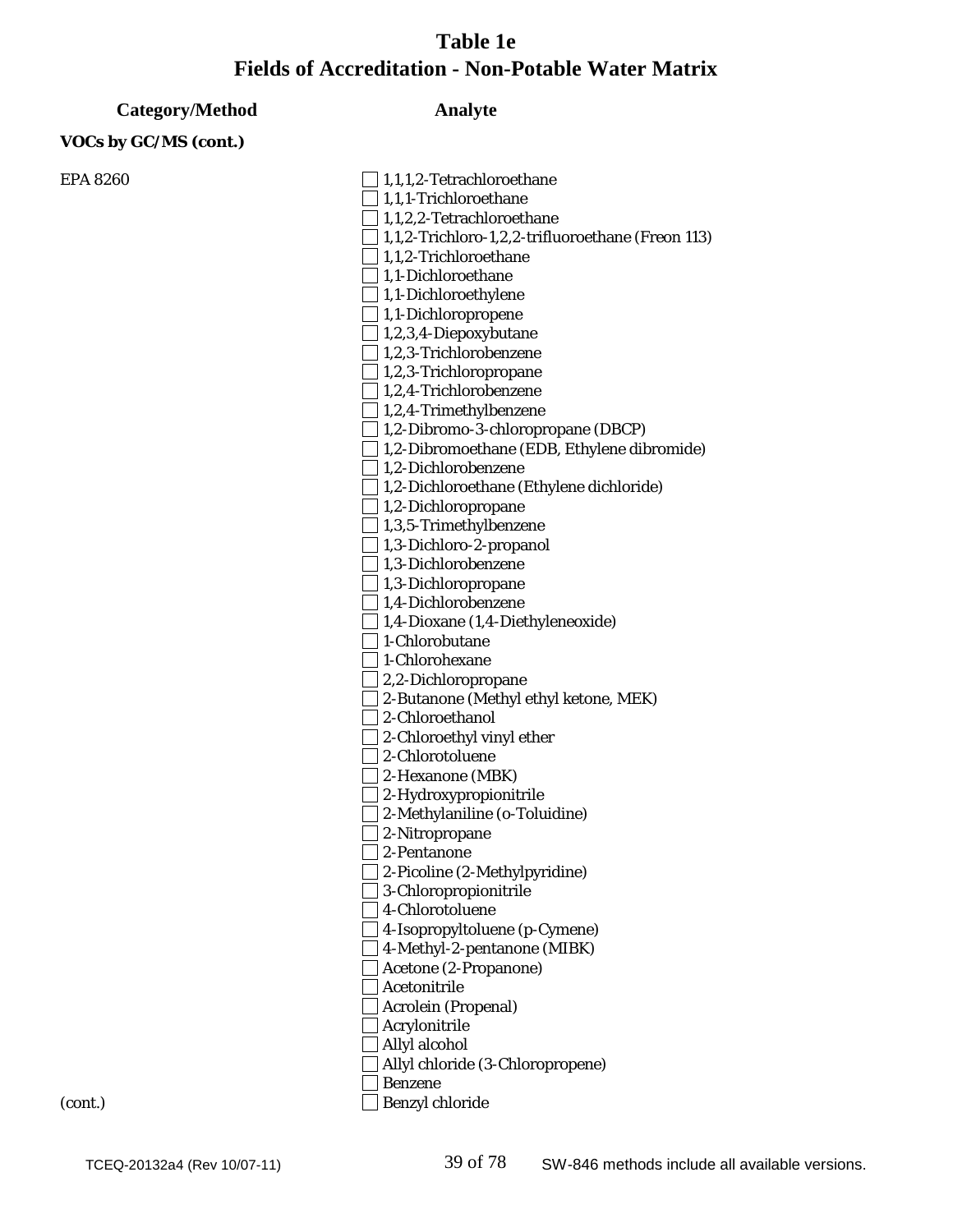#### **Category/Method Analyte**

#### **VOCs by GC/MS (cont.)**

EPA 8260 (cont.) and a propiolactone bis(2-Chloroethyl) sulfide Bromoacetone  $\Box$ Bromobenzene Bromochloromethane Bromodichloromethane  $\Box$ Bromoform  $\Box$  Carbon disulfide Carbon tetrachloride Chloral hydrate Chloroacetonitrile Chlorobenzene Chlorodibromomethane Chloroethane (Ethyl chloride) Chloroform Chloroprene (2-Chloro-1,3-butadiene) cis-1,2-Dichloroethylene cis-1,3-Dichloropropene cis-1,4-Dichloro-2-butene Crotonaldehyde Dibromochloropropane Dibromofluoromethane Dibromomethane (Methylene bromide) Dichlorodifluoromethane (Freon-12) Diethyl ether Di-isopropylether (DIPE) Epichlorohydrin (1-Chloro-2,3-epoxypropane)  $\Box$  Ethanol  $\Box$  Ethyl acetate  $\Box$  Ethyl methacrylate Ethylbenzene Ethylene oxide Ethyl-t-butylether (ETBE) (2-Ethoxy-2-methylpropane)  $\Box$  Hexachlorobutadiene Hexachloroethane Iodomethane (Methyl iodide) Isobutyl alcohol (2-Methyl-1-propanol) Isopropyl alcohol (2-Propanol, Isopropanol) Isopropylbenzene (Cumene)  $\Box$  m+p-xylene Malononitrile  $\Box$  Methacrylonitrile Methanol Methyl acetate  $\Box$  Methyl acrylate Methyl bromide (Bromomethane) Methyl chloride (Chloromethane) Methyl methacrylate (cont.) Methyl tert-butyl ether (MTBE)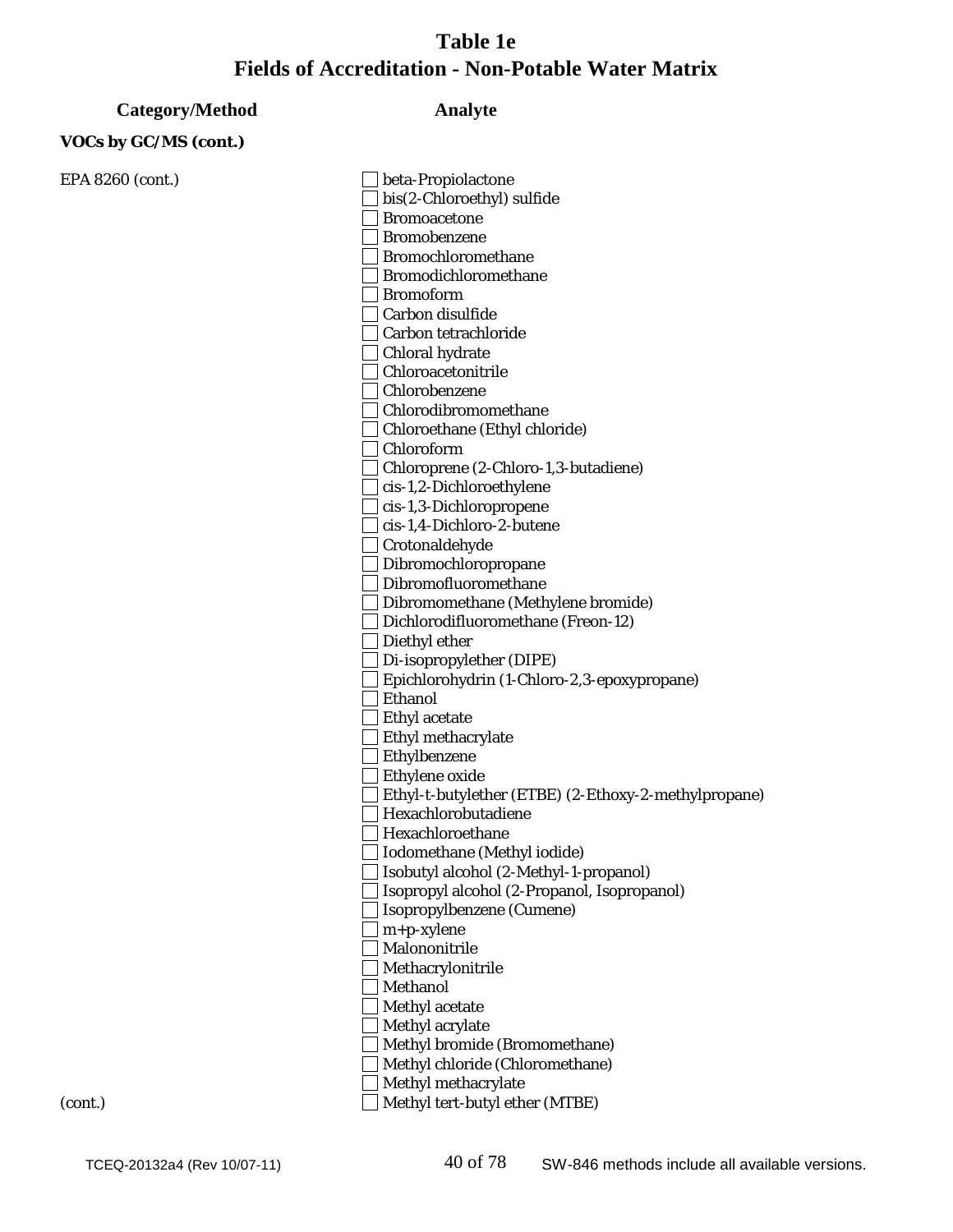#### **Category/Method Analyte**

# **VOCs by GC/MS (cont.)**

| EPA 8260 (cont.) | Methylcyclohexane                                         |
|------------------|-----------------------------------------------------------|
|                  | Methylene chloride (Dichloromethane)                      |
|                  | Naphthalene                                               |
|                  | n-Butyl alcohol (1-Butanol, n-Butanol)                    |
|                  | n-Butylbenzene                                            |
|                  | Nitrobenzene                                              |
|                  | n-Nitrosodi-n-butylamine                                  |
|                  | n-Propanol (1-Propanol)                                   |
|                  | n-Propylamine                                             |
|                  | n-Propylbenzene                                           |
|                  | o-Xylene                                                  |
|                  | Paraldehyde                                               |
|                  | Pentachloroethane                                         |
|                  | Pentafluorobenzene                                        |
|                  | Propargyl alcohol                                         |
|                  | Propionitrile (Ethyl cyanide)                             |
|                  | Pyridine                                                  |
|                  | sec-Butylbenzene                                          |
|                  | <b>Styrene</b>                                            |
|                  | T-amylmethylether (TAME)                                  |
|                  | tert-Butyl alcohol                                        |
|                  | tert-Butylbenzene                                         |
|                  | Tetrachloroethylene (Perchloroethylene)                   |
|                  | Toluene                                                   |
|                  | <b>Total trihalomethanes (THM)</b>                        |
|                  | trans-1,2-Dichloroethylene                                |
|                  | trans-1,3-Dichloropropylene                               |
|                  | trans-1,4-Dichloro-2-butene                               |
|                  | Trichloroethene (Trichloroethylene)                       |
|                  | Trichlorofluoromethane (Fluorotrichloromethane, Freon 11) |
|                  | Vinyl acetate                                             |
|                  | Vinyl chloride                                            |
|                  | Xylene (total)                                            |
|                  |                                                           |
| <b>SM 6200 B</b> | 1,1,1-Trichloroethane                                     |
|                  | 1,1,2,2-Tetrachloroethane                                 |
|                  | 1,1,2-Trichloroethane                                     |
|                  | 1,1-Dichloroethane                                        |
|                  | 1,1-Dichloroethylene                                      |
|                  | 1,2-Dichlorobenzene                                       |
|                  | 1,2-Dichloroethane (Ethylene dichloride)                  |
|                  | 1,2-Dichloropropane                                       |
|                  | 1,3-Dichlorobenzene                                       |
|                  | 1,4-Dichlorobenzene                                       |
|                  | 2-Chloroethyl vinyl ether                                 |
|                  | <b>Benzene</b>                                            |
|                  | Bromodichloromethane                                      |
|                  | <b>Bromoform</b>                                          |
|                  |                                                           |
| (cont.)          | Chlorobenzene                                             |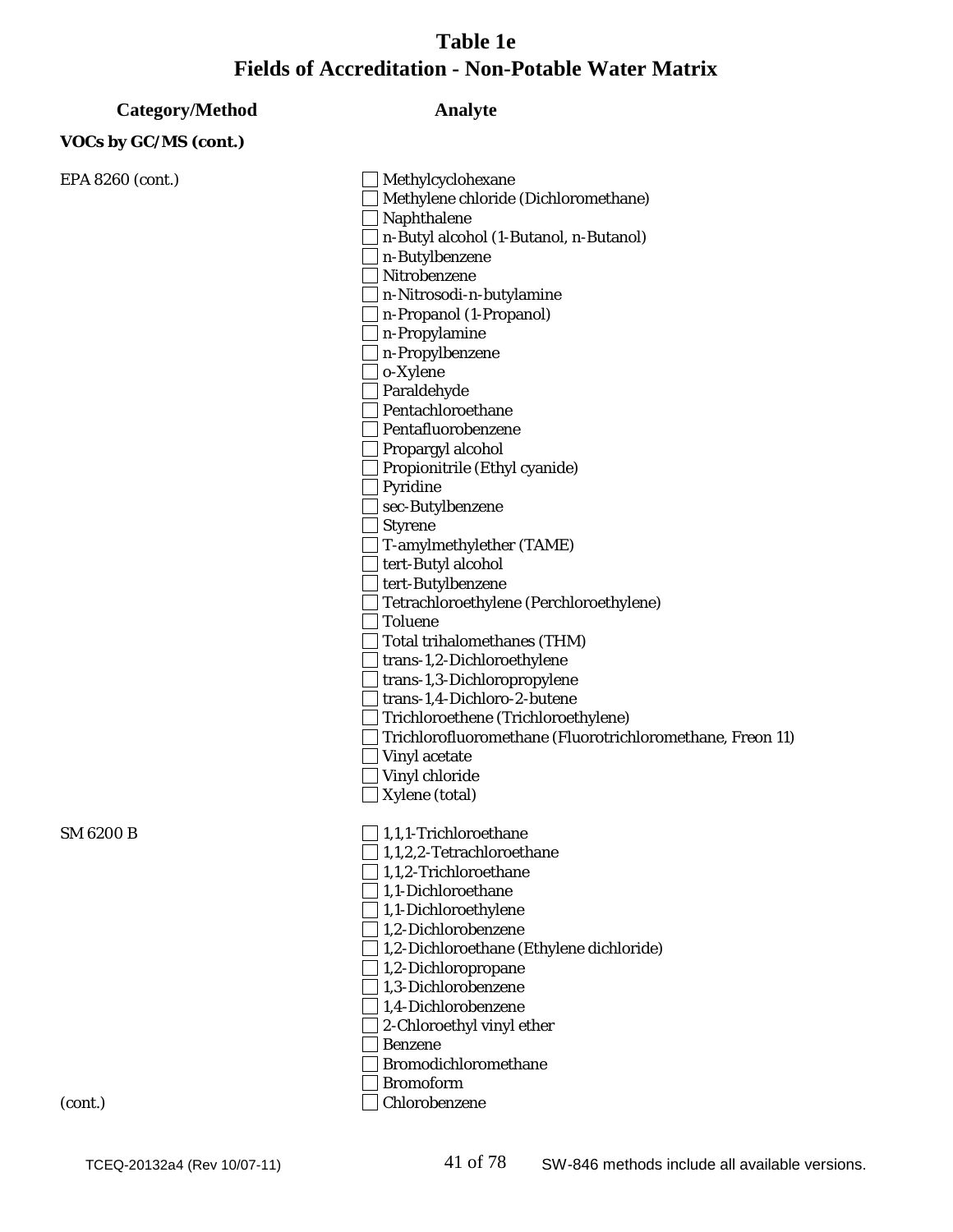| Category/Method       | Analyte                                                                                                                                                                                                                                                                                                                                                                                                                                                                                                                                                                                                                                                                                                                                                             |
|-----------------------|---------------------------------------------------------------------------------------------------------------------------------------------------------------------------------------------------------------------------------------------------------------------------------------------------------------------------------------------------------------------------------------------------------------------------------------------------------------------------------------------------------------------------------------------------------------------------------------------------------------------------------------------------------------------------------------------------------------------------------------------------------------------|
| VOCs by GC/MS (cont.) |                                                                                                                                                                                                                                                                                                                                                                                                                                                                                                                                                                                                                                                                                                                                                                     |
| SM 6200 B (cont.)     | Chlorodibromomethane<br>Chloroethane (Ethyl chloride)<br>Chloroform<br>cis-1,3-Dichloropropene<br>Ethylbenzene<br>Methyl bromide (Bromomethane)<br>Methyl chloride (Chloromethane)<br>Tetrachloroethylene (Perchloroethylene)<br><b>Toluene</b><br>trans-1,2-Dichloroethylene<br>trans-1,3-Dichloropropylene<br>Trichloroethene (Trichloroethylene)<br>Trichlorofluoromethane (Fluorotrichloromethane, Freon 11)<br>Vinyl chloride                                                                                                                                                                                                                                                                                                                                  |
| <b>SM 6210 B</b>      | 1,1,1-Trichloroethane<br>1,1,2,2-Tetrachloroethane<br>1,1,2-Trichloroethane<br>1,1-Dichloroethane<br>$\Box$ 1,1-Dichloroethylene<br>$\Box$ 1,2-Dichloroethane (Ethylene dichloride)<br>$\Box$ 1,2-Dichloropropane<br>2-Chloroethyl vinyl ether<br><b>Benzene</b><br>Bromodichloromethane<br><b>Bromoform</b><br>Chlorobenzene<br>Chlorodibromomethane<br>Chloroethane (Ethyl chloride)<br>Chloroform<br>cis-1,3-Dichloropropene<br>Ethylbenzene<br>Methyl bromide (Bromomethane)<br>Methyl chloride (Chloromethane)<br>Tetrachloroethylene (Perchloroethylene)<br><b>Toluene</b><br>trans-1,2-Dichloroethylene<br>trans-1,3-Dichloropropylene<br>Trichloroethene (Trichloroethylene)<br>Trichlorofluoromethane (Fluorotrichloromethane, Freon 11)<br>Vinyl chloride |
| <b>USGS O-4127-96</b> | 1,1,1-Trichloroethane<br>1,1,2,2-Tetrachloroethane<br>1,1,2-Trichloroethane<br>1,1-Dichloroethane<br>1,1-Dichloroethylene<br>1,2-Dichlorobenzene                                                                                                                                                                                                                                                                                                                                                                                                                                                                                                                                                                                                                    |
| (cont.)               | 1,2-Dichloroethane (Ethylene dichloride)                                                                                                                                                                                                                                                                                                                                                                                                                                                                                                                                                                                                                                                                                                                            |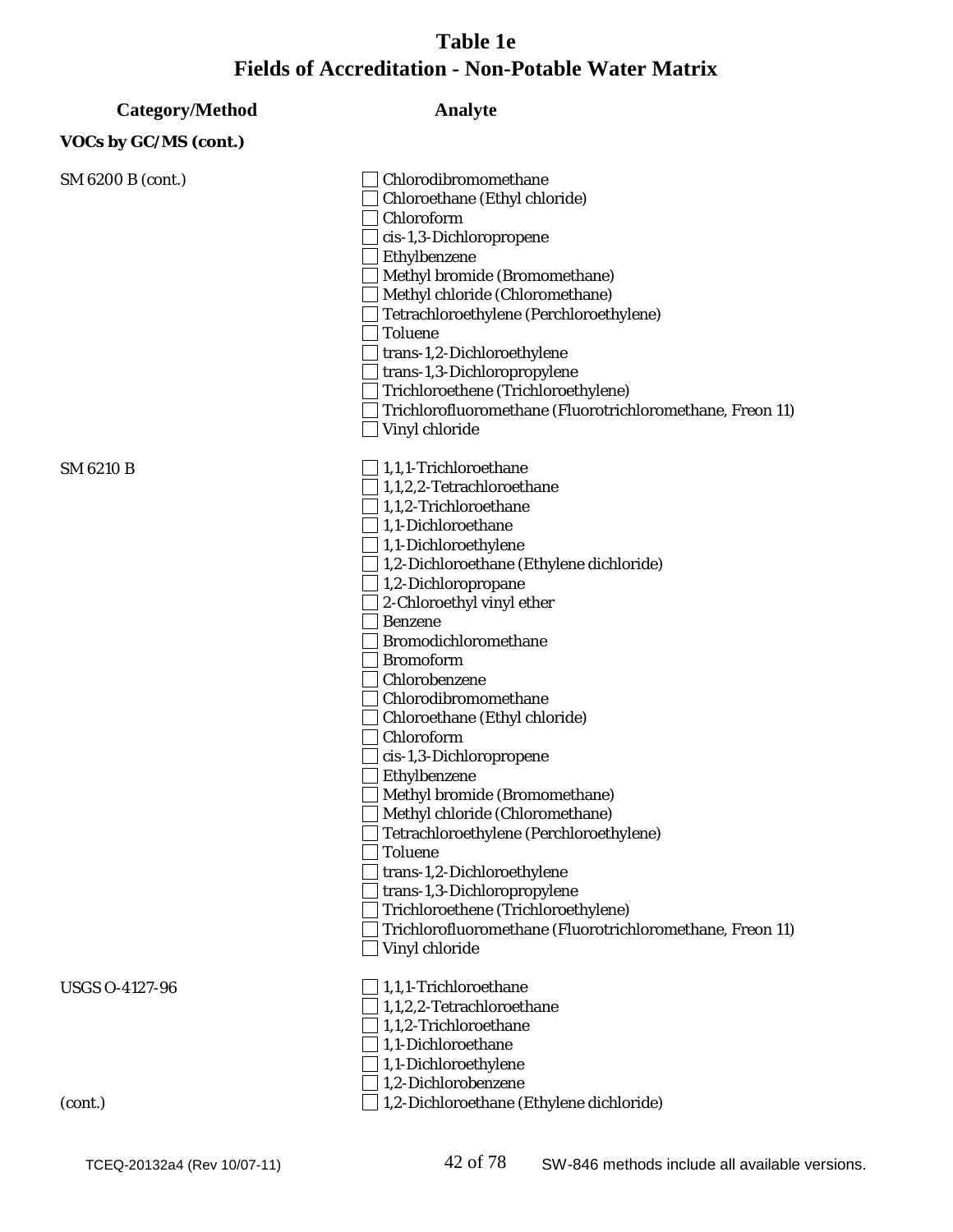#### **Category/Method Analyte**

| <b>VOCs by GC/MS (cont.)</b> |  |  |
|------------------------------|--|--|
|------------------------------|--|--|

- USGS O-4127-96 (cont.)  $\qquad \qquad \Box$  1,2-Dichloropropane 1,3-Dichlorobenzene 1,4-Dichlorobenzene Benzene Bromodichloromethane Bromoform Carbon tetrachloride Chlorobenzene Chlorodibromomethane Chloroethane (Ethyl chloride) Chloroform cis-1,3-Dichloropropene Ethylbenzene Methylene chloride (Dichloromethane) Tetrachloroethylene (Perchloroethylene)  $\Box$ Toluene trans-1,3-Dichloropropylene Trichlorofluoromethane (Fluorotrichloromethane, Freon 11)
- **SVOCs by GC/MS**

- EPA 625 1,2,4,5-Tetrachlorobenzene
	- 1,2,4-Trichlorobenzene

Vinyl chloride  $\Box$  Xylene (total)

- 1,2-Dichlorobenzene
- $\Box$  1,2-Diphenylhydrazine
- 1,3-Dichlorobenzene
- 1,4-Dichlorobenzene
- 2,3,4,6-Tetrachlorophenol
- $\Box$  2,4,5-Trichlorophenol
- 2,4,6-Trichlorophenol
- 2,4-Dichlorophenol
- $\Box$  2,4-Dimethylphenol
- 2,4-Dinitrophenol
- 2,4-Dinitrotoluene (2,4-DNT)
- 2,6-Dinitrotoluene (2,6-DNT)
- 2-Chloronaphthalene
- 2-Chlorophenol
- 2-Methyl-4,6-dinitrophenol (4,6-Dinitro-2-methylphenol)
- 2-Methylphenol (o-Cresol)
- $\Box$  2-Nitrophenol
- 3,3'-Dichlorobenzidine
- $\Box$  4.4'-DDD
- $\Box$  4,4'-DDE
- $\Box$  4,4'-DDT
- 4-Bromophenyl phenyl ether (BDE-3)
- □ 4-Chloro-3-methylphenol
- (cont.) 4-Chlorophenyl phenylether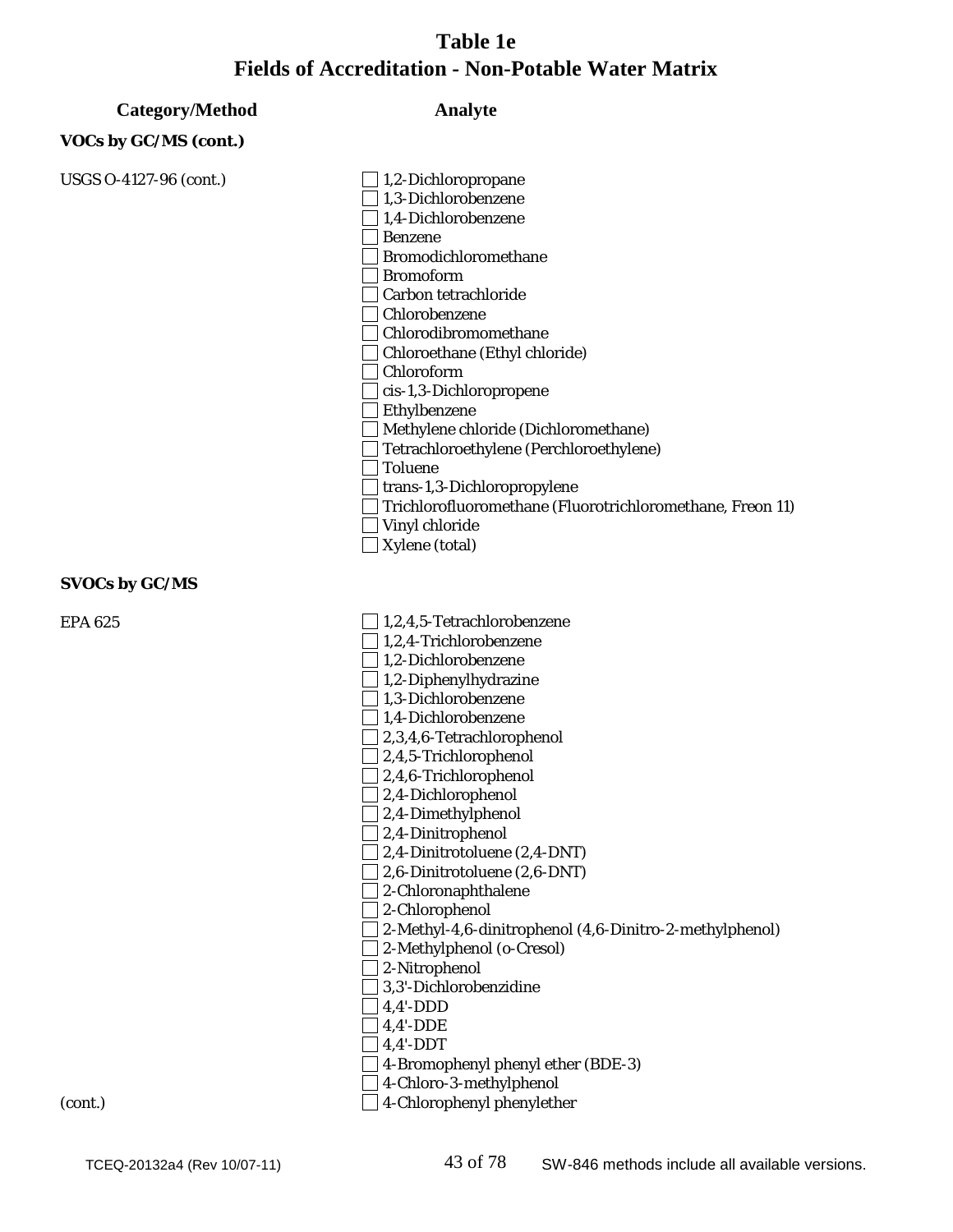#### **Category/Method Analyte**

| SVOCs by GC/MS (cont.) |  |
|------------------------|--|
|------------------------|--|

EPA 625 (cont.)  $\Box$  4-Methylphenol (p-Cresol) 4-Nitrophenol  $\Box$  Acenaphthene  $\Box$  Acenaphthylene Aldrin alpha-BHC (alpha-Hexachlorocyclohexane) alpha-Chlordane Anthracene Aroclor-1016 (PCB-1016) Aroclor-1221 (PCB-1221) Aroclor-1232 (PCB-1232) Aroclor-1242 (PCB-1242) Aroclor-1248 (PCB-1248) Aroclor-1254 (PCB-1254) Aroclor-1260 (PCB-1260)  $\Box$  Benzidine Benzo(a)anthracene  $\Box$  Benzo(a) pyrene Benzo(b)fluoranthene  $\Box$  Benzo(g,h,i) perylene  $\Box$  Benzo(k)fluoranthene beta-BHC (beta-Hexachlorocyclohexane) bis(2-Chloroethoxy)methane bis(2-Chloroethyl) ether  $\Box$  bis(2-Chloroisopropyl) ether bis(2-Ethylhexyl) phthalate (DEHP)  $\Box$  Butyl benzyl phthalate Chrysene delta-BHC (delta-Hexachlorocyclohexane)  $\Box$ Dibenz(a,h) anthracene Dieldrin Diethyl phthalate Dimethyl phthalate Di-n-butyl phthalate Di-n-octyl phthalate Endosulfan I Endosulfan II  $\Box$  Endosulfan sulfate  $\Box$  Endrin Endrin aldehyde  $\Box$  Fluoranthene  $\Box$  Fluorene gamma-BHC (Lindane, gamma-Hexachlorocyclohexane) gamma-Chlordane □ Heptachlor Heptachlor epoxide Hexachlorobenzene

Hexachlorobutadiene

(cont.) Hexachlorocyclopentadiene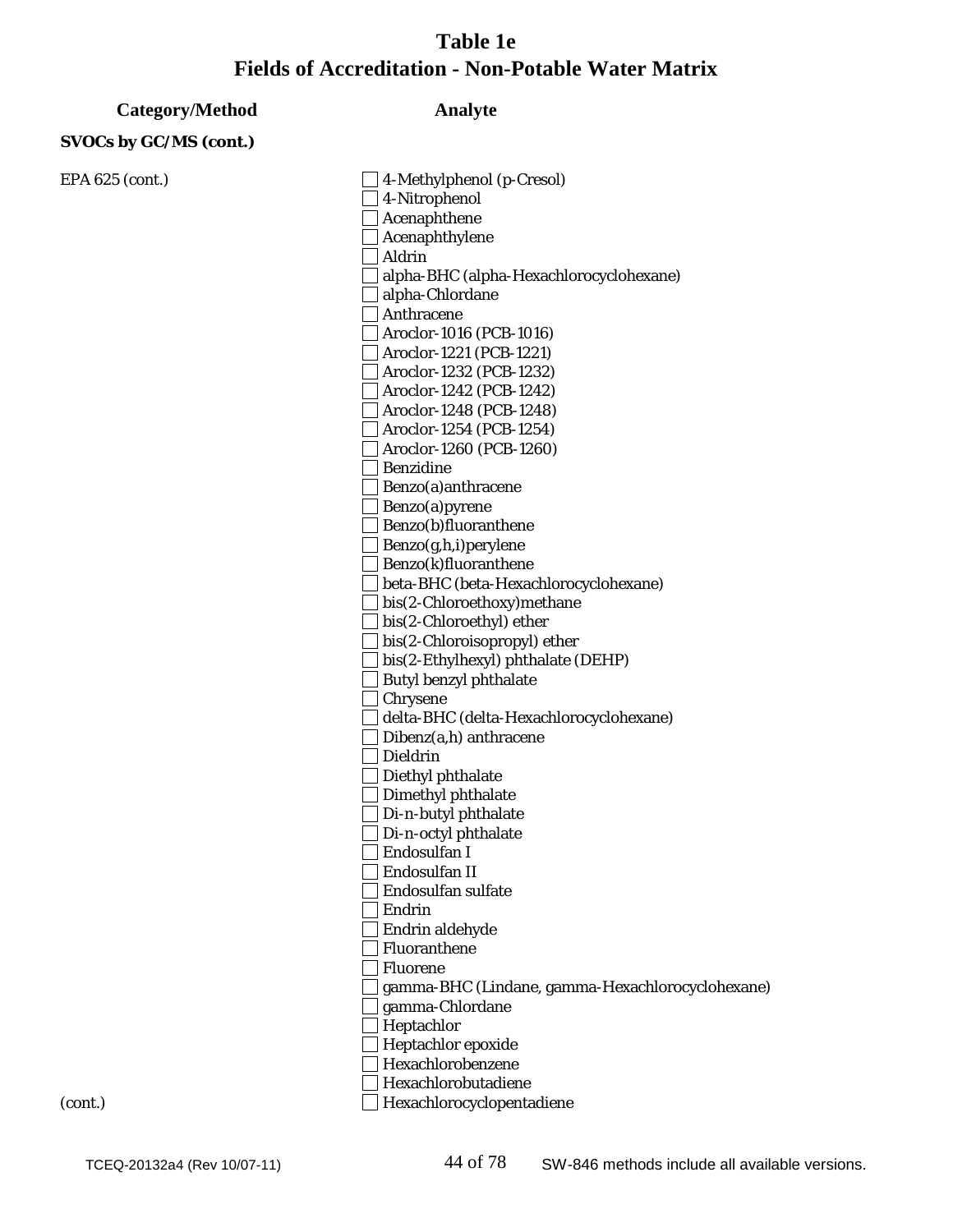| Category/Method        | Analyte                                                                                                                                                                                                                                                                                                                                                                                                                                                                                                              |
|------------------------|----------------------------------------------------------------------------------------------------------------------------------------------------------------------------------------------------------------------------------------------------------------------------------------------------------------------------------------------------------------------------------------------------------------------------------------------------------------------------------------------------------------------|
| SVOCs by GC/MS (cont.) |                                                                                                                                                                                                                                                                                                                                                                                                                                                                                                                      |
| EPA 625 (cont.)        | Hexachloroethane<br>Indeno $(1,2,3-cd)$ pyrene<br>Isophorone<br>Naphthalene<br>Nitrobenzene<br>n-Nitrosodiethylamine<br>n-Nitrosodimethylamine<br>n-Nitrosodi-n-butylamine<br>n-Nitrosodi-n-propylamine<br>n-Nitrosodiphenylamine<br>Pentachlorobenzene<br>Pentachlorophenol<br>Phenanthrene<br>Phenol<br>Pyrene<br>Pyridine<br><b>Toxaphene (Chlorinated camphene)</b>                                                                                                                                              |
| <b>EPA 680</b>         | Decachlorobiphenyls<br>Dichlorobiphenyls<br>Heptachlorobiphenyls<br>Hexachlorobiphenyls<br>Monochlorobiphenyls<br>Nonachlorobiphenyls<br>Octachlorobiphenyls<br>Pentachlorobiphenyls<br>Tetrachlorobiphenyls<br>Trichlorobiphenyls                                                                                                                                                                                                                                                                                   |
| <b>EPA 1625</b>        | 1,2,4-Trichlorobenzene<br>1,2-Dichlorobenzene<br>1,3-Dichlorobenzene<br>1,4-Dichlorobenzene<br>2,4,6-Trichlorophenol<br>2,4-Dichlorophenol<br>2,4-Dimethylphenol<br>2,4-Dinitrophenol<br>2,4-Dinitrotoluene (2,4-DNT)<br>2,6-Dinitrotoluene (2,6-DNT)<br>2-Chloronaphthalene<br>2-Chlorophenol<br>2-Methyl-4,6-dinitrophenol (4,6-Dinitro-2-methylphenol)<br>2-Nitrophenol<br>3,3'-Dichlorobenzidine<br>4-Bromophenyl phenyl ether (BDE-3)<br>4-Chloro-3-methylphenol<br>4-Chlorophenyl phenylether<br>4-Nitrophenol |
| (cont.)                | Acenaphthene                                                                                                                                                                                                                                                                                                                                                                                                                                                                                                         |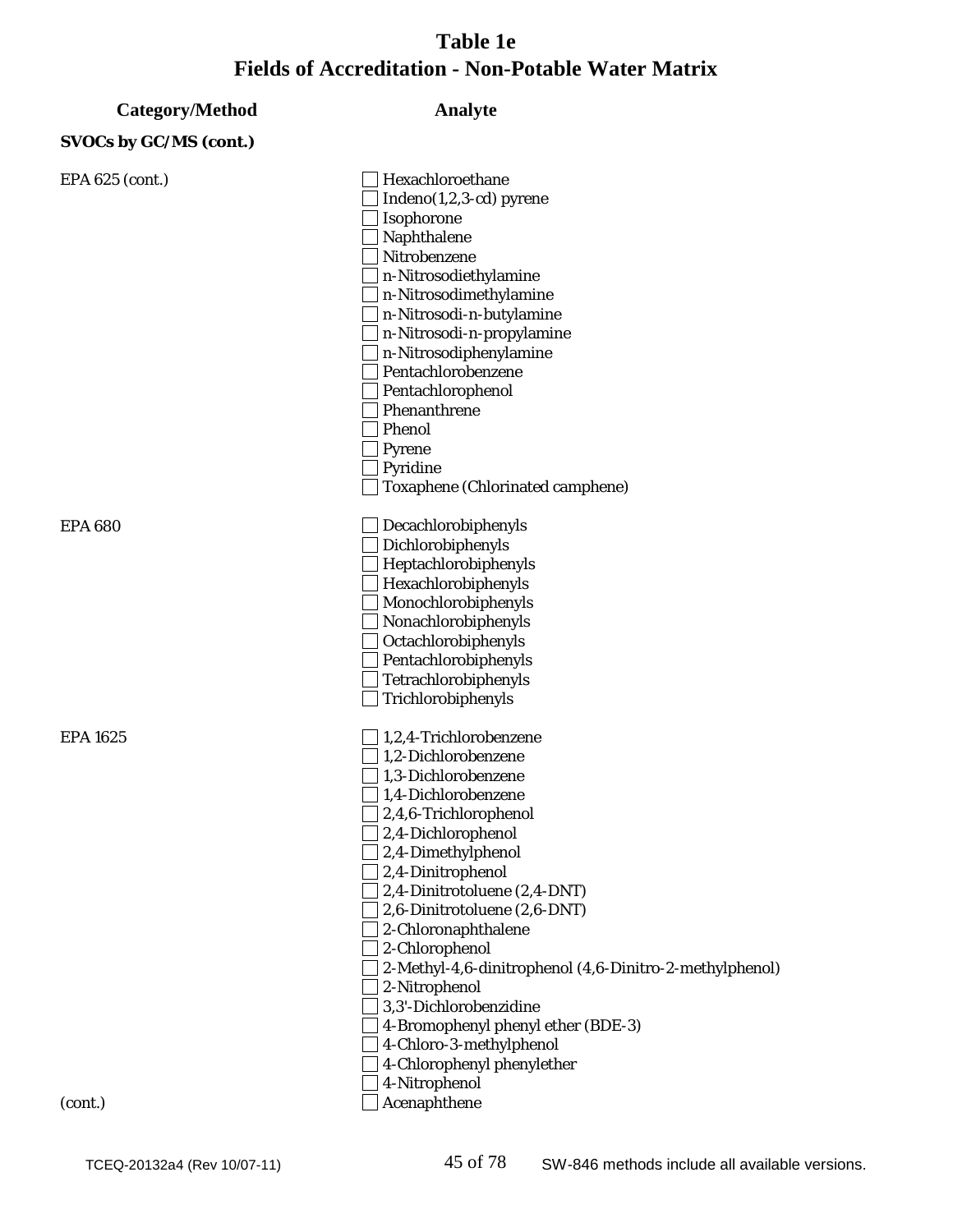#### **Category/Method Analyte**

| SVOCs by GC/MS (cont.) |  |
|------------------------|--|
|------------------------|--|

 $EPA 1625$  (cont.)

| ∫Acenaphthylene                                      |
|------------------------------------------------------|
| <b>Anthracene</b>                                    |
| <b>Benzidine</b>                                     |
| Benzo(a)anthracene                                   |
| Benzo(a)pyrene_                                      |
| Benzo(b)fluoranthene                                 |
| Benzo(g,h,i)perylene                                 |
| Benzo(k)fluoranthene [                               |
| bis(2-Chloroethoxy)methane                           |
| ] bis(2-Chloroethyl) ether                           |
| [bis(2-Chloroisopropyl) ether                        |
| bis(2-Ethylhexyl) phthalate (DEHP)                   |
| Butyl benzyl phthalate                               |
| $\Box$ Chrysene                                      |
| $\Box$ Dibenz(a,h) anthracene                        |
| Diethyl phthalate                                    |
| Dimethyl phthalate                                   |
| Di-n-butyl phthalate                                 |
| Di-n-octyl phthalate                                 |
| Fluoranthene                                         |
| Fluorene                                             |
| Hexachlorobenzene                                    |
| Hexachlorobutadiene                                  |
| Hexachlorocyclopentadiene                            |
| Hexachloroethane                                     |
| $\perp$ Indeno(1,2,3-cd) pyrene                      |
| $\Box$ Isophorone                                    |
| Naphthalene                                          |
| Nitrobenzene                                         |
| ⊿n-Nitrosodimethylamine<br>n-Nitrosodi-n-propylamine |
| ∫n-Nitrosodiphenylamine                              |
| Pentachlorophenol                                    |
| Phenanthrene                                         |
| Phenol                                               |
| $\Box$ Pyrene                                        |
|                                                      |
| 1,2,4,5-Tetrachlorobenzene                           |
| 1,2,4-Trichlorobenzene                               |
| 1,2-Dibromo-3-chloropropane (DBCP)                   |
| 1,2-Dichlorobenzene                                  |
| $\vert$ 1,2-Dinitrobenzene                           |
| 1,2-Diphenylhydrazine                                |
| $\vert$ 1,3,5-Trinitrobenzene (1,3,5-TNB)            |
| $\lceil 1, 3 - Dichlorobenzene \rceil$               |
| 1,3-Dinitrobenzene (1,3-DNB)                         |
|                                                      |

1,4-Dichlorobenzene

- $\overline{\Box}$  1,4-Dinitrobenzene
- (cont.) 1,4-Naphthoquinone

EPA 8270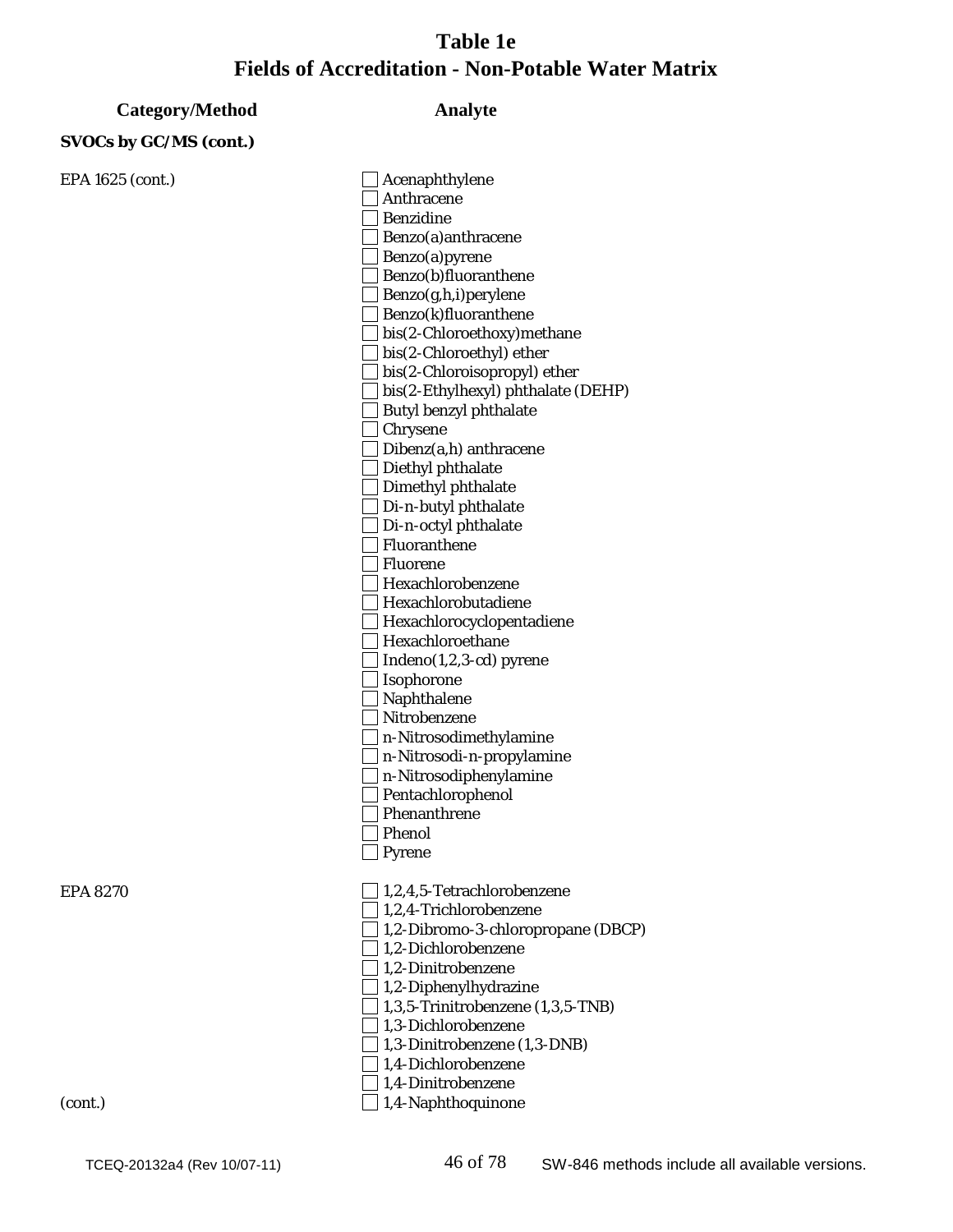#### **Category/Method Analyte**

**SVOCs by GC/MS (cont.)**

EPA 8270 (cont.)  $\Box$  1,4-Phenylenediamine 1-Acetyl-2-thiourea □ 1-Chloronaphthalene  $\Box$  1-Naphthylamine 2,3,4,6-Tetrachlorophenol 2,4,5-Trichlorophenol 2,4,5-Trimethylaniline 2,4,6-Trichlorophenol  $\Box$  2.4-Diaminotoluene 2,4-Dichlorophenol 2,4-Dimethylphenol 2,4-Dinitrophenol 2,4-Dinitrotoluene (2,4-DNT)  $\Box$  2,4-Toluene diisocyanate 2,6-Dichlorophenol 2,6-Dinitrotoluene (2,6-DNT) 2-Acetylaminofluorene 2-Aminoanthraquinone 2-Chloronaphthalene 2-Chlorophenol 2-Cyclohexyl-4,6-dinitrophenol 2-Methyl-4,6-dinitrophenol (4,6-Dinitro-2-methylphenol) 2-Methylaniline (o-Toluidine) 2-Methylnaphthalene 2-Methylphenol (o-Cresol)  $\Box$  2-Naphthylamine  $\Box$  2-Nitroaniline 2-Nitrophenol 2-Picoline (2-Methylpyridine) 3-(Chloromethyl) pyridine hydrochloride 3,3'-Dichlorobenzidine 3,3'-Dimethoxybenzidine 3,3'-Dimethylbenzidine 3-Amino-9-ethylcarbazole 3-Methylcholanthrene 3-Methylphenol (m-Cresol) 3-Nitroaniline  $\Box$  4.4'-DDD  $\Box$  4.4'-DDE  $\Box$  4,4'-DDT 4,4'-Methylenebis(2-chloroaniline)  $\Box$  4,4'-Methylenebis(n,n-dimethylaniline)  $\Box$  4,4'-Oxydianiline 4-Aminobiphenyl  $\Box$  4-Bromophenyl phenyl ether (BDE-3) 4-Chloro-1,2-phenylenediamine 4-Chloro-1,3-phenylenediamine 4-Chloro-3-methylphenol (cont.) 4-Chloroaniline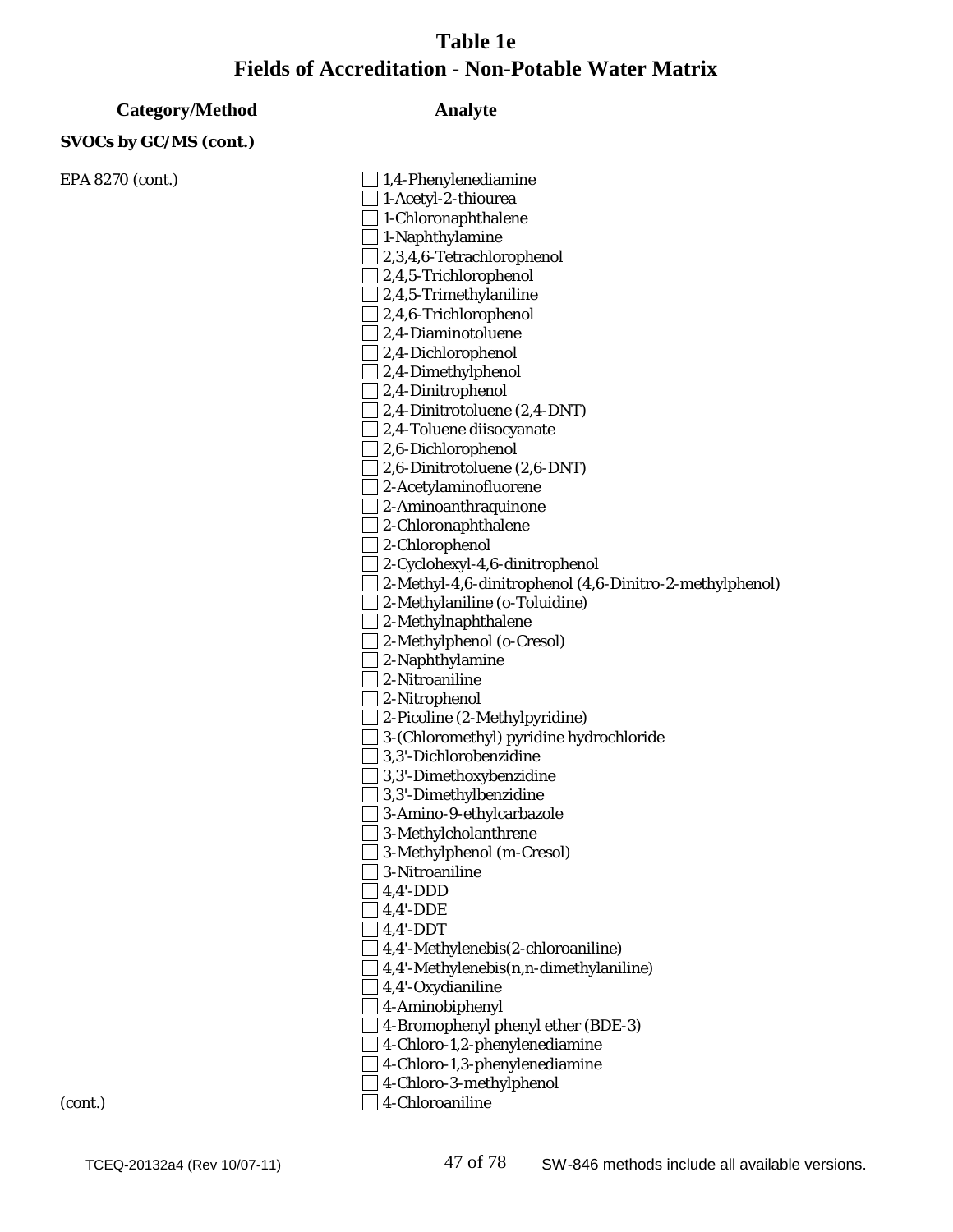#### **Category/Method Analyte**

| SVOCs by GC/MS (cont.) |  |  |  |
|------------------------|--|--|--|
|------------------------|--|--|--|

EPA 8270 (cont.)  $\Box$  4-Chlorophenyl phenylether 4-Dimethyl aminoazobenzene 4-Methylphenol (p-Cresol)  $\Box$  4-Nitroaniline  $\Box$  4-Nitrobiphenyl 4-Nitrophenol 4-Nitroquinoline-1-oxide  $\Box$  5,5-Diphenylhydantoin 5-Chloro-2-methylaniline 5-Nitroacenaphthene 5-Nitro-o-anisidine 5-Nitro-o-toluidine 7,12-Dimethylbenz(a) anthracene a-a-Dimethylphenethylamine Acenaphthene Acenaphthylene Acetophenone Aldrin alpha-BHC (alpha-Hexachlorocyclohexane) alpha-Chlordane Aminoazobenzene Anilazine  $\Box$  Aniline Anthracene **Namite** Aroclor-1016 (PCB-1016) Aroclor-1221 (PCB-1221) Aroclor-1232 (PCB-1232) Aroclor-1242 (PCB-1242) Aroclor-1248 (PCB-1248)  $\Box$  Aroclor-1254 (PCB-1254) Aroclor-1260 (PCB-1260) Atrazine Azinphos-methyl (Guthion) Azobenzene  $\Box$  Barban Benzenethiol (Thiophenol)  $\Box$  Benzidine Benzo(a)anthracene Benzo(a) pyrene Benzo(b)fluoranthene  $\Box$  Benzo(e) pyrene  $\Box$  Benzo(g,h,i) perylene  $\Box$  Benzo(k)fluoranthene Benzoic acid Benzyl alcohol beta-BHC (beta-Hexachlorocyclohexane) Biphenyl (cont.) bis(2-Chloroethoxy)methane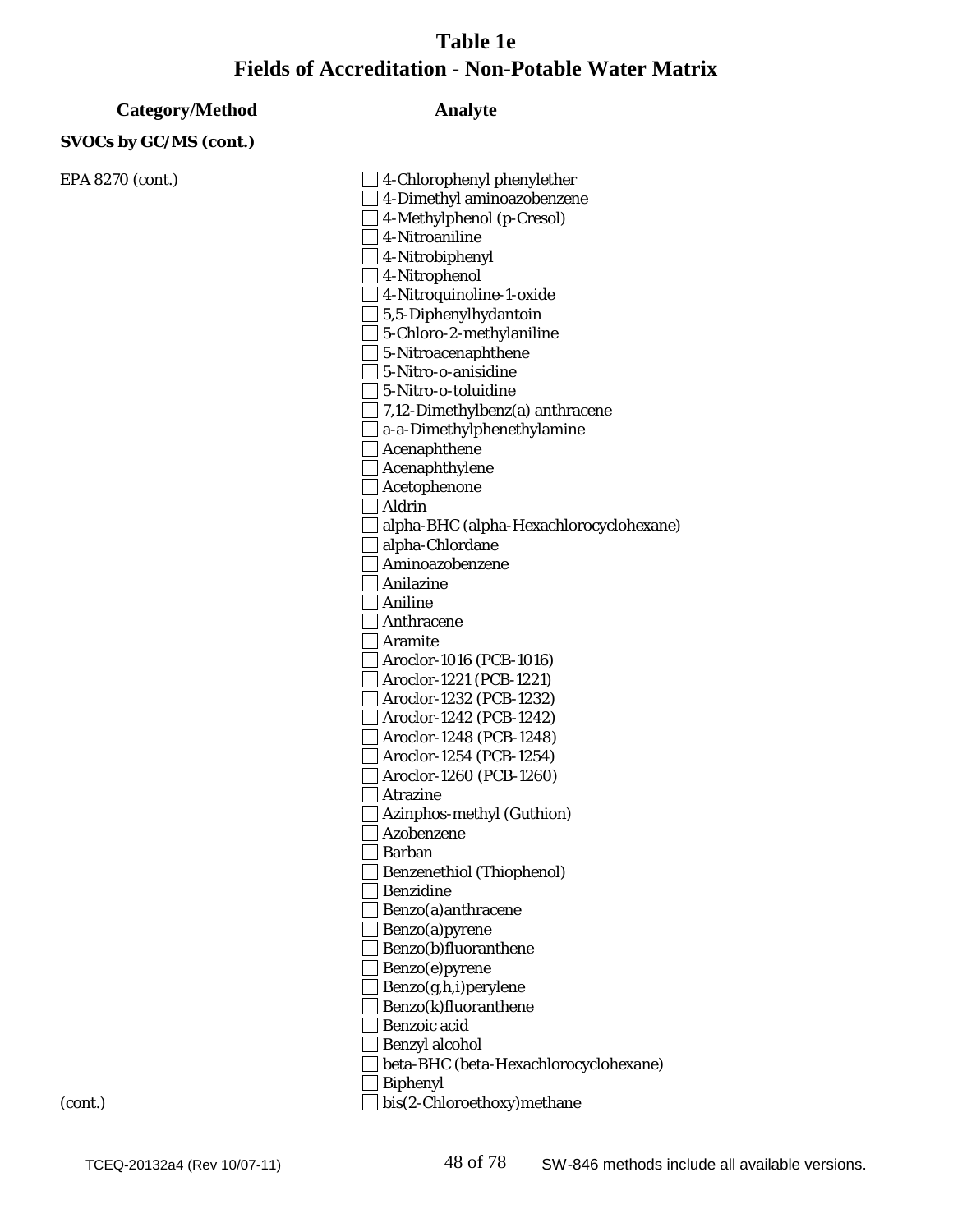#### **Category/Method Analyte**

#### **SVOCs by GC/MS (cont.)**

EPA 8270 (cont.)  $\Box$  bis(2-Chloroethyl) ether  $\Box$  bis(2-Chloroisopropyl) ether bis(2-Ethylhexyl) phthalate (DEHP) Brominal (Bromoxynil)  $\Box$  Butyl benzyl phthalate Caprolactam  $\Box$  $\Box$  Captafol  $\Box$  Captan Carbaryl (Sevin) Carbazole Carbofuran (Furaden) Carbophenothion Chlordane (tech.) Chlorfenvinphos Chlorobenzilate Chrysene Coumaphos  $\Box$  Crotoxyphos delta-BHC (delta-Hexachlorocyclohexane) Demeton Demeton-o Demeton-s  $\Box$  Diallate  $\Box$  Dibenz(a,h) anthracene  $\Box$  Dibenz(a,j) acridine  $\Box$  Dibenzo(a,e) pyrene Dibenzofuran  $\Box$ Dichlone Dichlorovos (DDVP, Dichlorvos) Dicrotophos  $\Box$ Dieldrin Diethyl phthalate  $\Box$  Diethyl sulfate Diethylstilbestrol Dihydrosafrole  $\Box$  Dimethoate Dimethyl phthalate Di-n-butyl phthalate Dinocap Di-n-octyl phthalate Dinoseb (2-sec-butyl-4,6-dinitrophenol, DNBP) Dioxathion Diphenylamine  $\Box$  Disulfoton Endosulfan I Endosulfan II  $\Box$  Endosulfan sulfate Endrin (cont.) Endrin aldehyde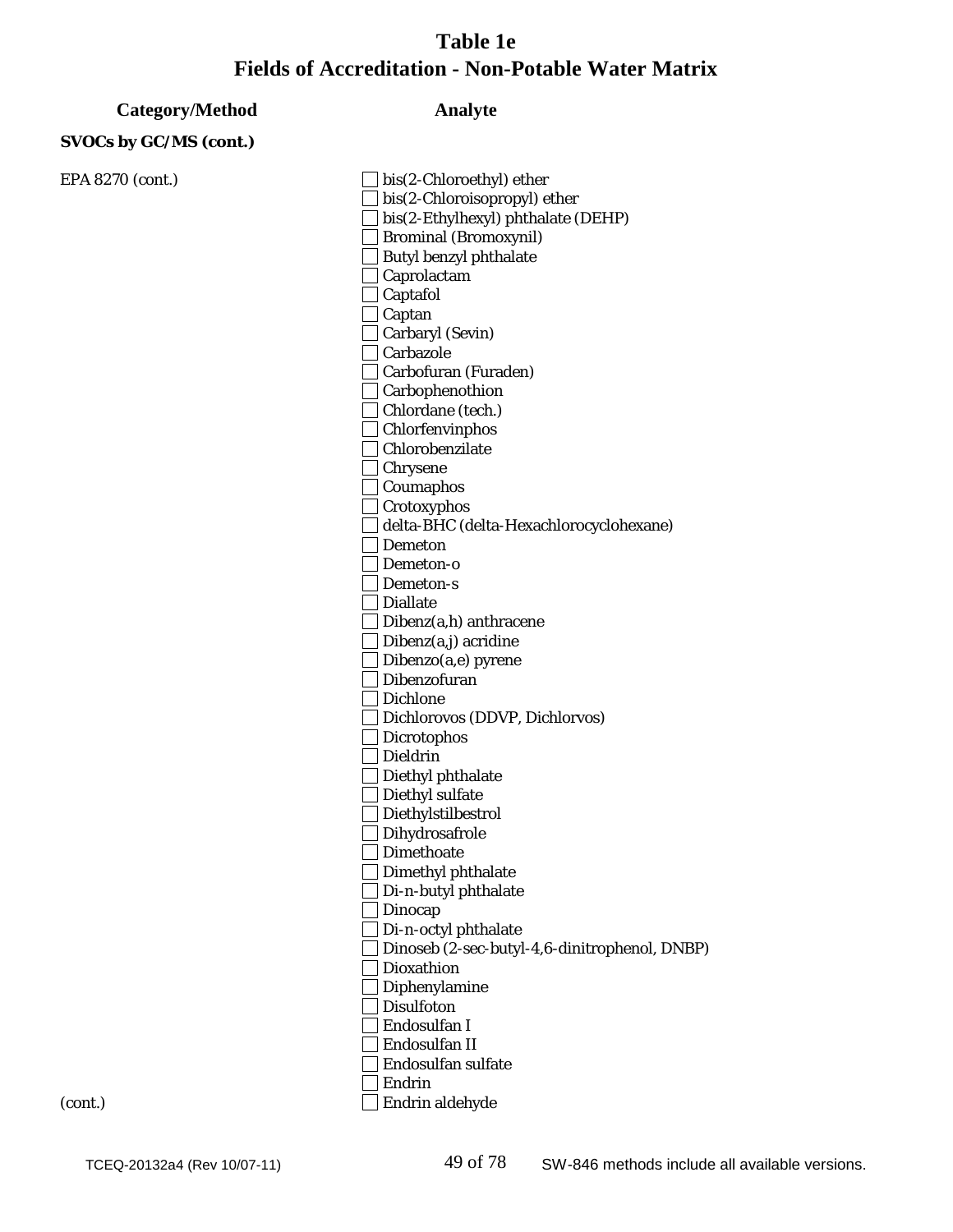#### **Category/Method Analyte**

#### **SVOCs by GC/MS (cont.)**

EPA 8270 (cont.) Endrin ketone EPN (Phosphonothioic acid, phenyl-, O-ethyl O-(p-nitrophenyl) ester)  $\Box$  Ethion Ethyl carbamate (Urethane) Ethyl methanesulfonate Famphur  $\Box$  $\Box$  Fensulfothion  $\Box$  Fenthion  $\Box$  Fluchloralin  $\Box$  Fluoranthene  $\Box$  Fluorene gamma-BHC (Lindane, gamma-Hexachlorocyclohexane) gamma-Chlordane **□ Heptachlor** Heptachlor epoxide  $\Box$  Hexachlorobenzene Hexachlorobutadiene Hexachlorocyclopentadiene  $\Box$  Hexachloroethane Hexachlorophene Hexachloropropene  $\Box$  Hexamethylphosphoramide (HMPA) Hydroquinone  $\Box$  Indeno(1,2,3-cd) pyrene  $\Box$  Isodrin  $\Box$ Isophorone  $\Box$  Isosafrole **■Kepone** Leptophos **Malathion** Maleic anhydride Mestranol  $\Box$  Methapyrilene Methoxychlor Methyl methanesulfonate Methyl parathion (Parathion, methyl)  $\Box$  Mevinphos Mexacarbate **Mirex** Monocrotophos Naled  $\Box$  Naphthalene **□**Nicotine Nitrobenzene Nitrofen n-Nitrosodiethylamine n-Nitrosodimethylamine n-Nitrosodi-n-butylamine (cont.) n-Nitrosodi-n-propylamine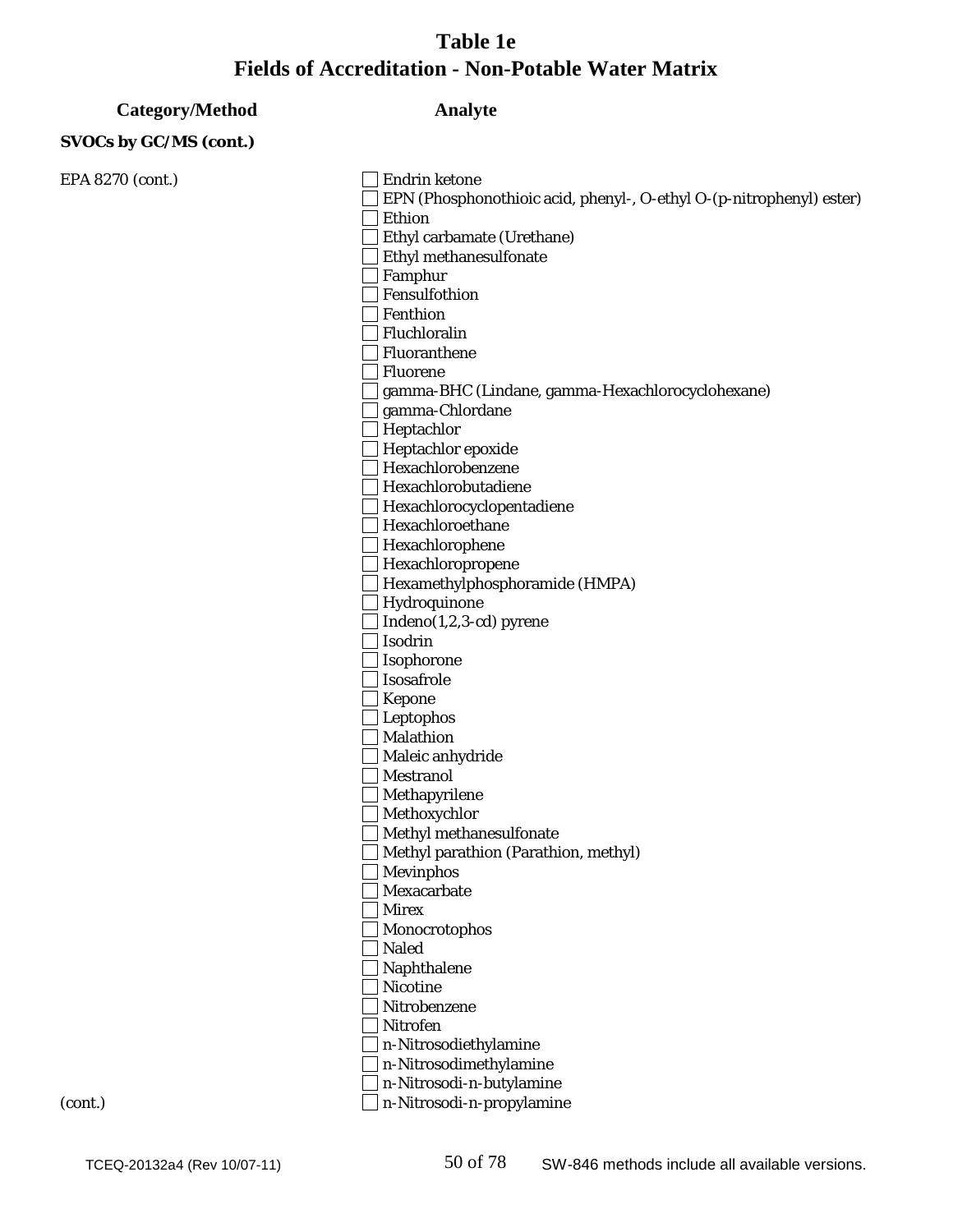#### **Category/Method Analyte**

|  | SVOCs by GC/MS (cont.) |  |
|--|------------------------|--|
|  |                        |  |

EPA 8270 (cont.)

| n-Nitrosodiphenylamine                                 |
|--------------------------------------------------------|
| n-Nitrosomethylethylamine]                             |
| n-Nitrosomorpholine                                    |
| n-Nitrosopiperidine                                    |
| n-Nitrosopyrrolidine                                   |
| o,o,o-Triethyl phosphorothioate                        |
| l o-Anisidine                                          |
| Octamethyl pyrophosphoramide                           |
| Parathion, ethyl                                       |
| p-Benzoquinone (Quinone)                               |
| <b>p-Cresidine</b>                                     |
| Pentachlorobenzene                                     |
| Pentachloronitrobenzene (PCNB)                         |
| Pentachlorophenol                                      |
| Phenacetin                                             |
| Phenanthrene                                           |
| Phenobarbital                                          |
| Phenol                                                 |
| Phorate                                                |
| Phosalone                                              |
| Phosmet (Imidan)                                       |
| <b>] Phosphamidon</b>                                  |
| Phthalic anhydride                                     |
| Piperonyl sulfoxide                                    |
| Pronamide (Kerb)                                       |
| Propylthiouracil                                       |
| Pyrene                                                 |
| Pyridine                                               |
| <b>Quinoline</b>                                       |
| Resorcinol                                             |
| <b>Safrole</b>                                         |
| Strychnine                                             |
| <b>Sulfallate</b>                                      |
| Sulfotepp                                              |
| <b>Terbufos</b>                                        |
| Tetrachlorvinphos (Stirophos, Gardona)                 |
| Tetraethyl pyrophosphate (TEPP)                        |
| Thionazin (Zinophos)                                   |
| Toxaphene (Chlorinated camphene)                       |
| trans-Nanochlor                                        |
| Trifluralin (Treflan)                                  |
| Trimethyl phosphate                                    |
| Tri-p-tolyl phosphate                                  |
| $\exists$ tris-(2,3-Dibromopropyl) phosphate (tris-BP) |
|                                                        |
| 1,2,4-Trichlorobenzene                                 |
| 1-Chloronaphthalene                                    |
| 4-Bromophenyl phenyl ether (BDE-3)                     |

(cont.) and a set of  $\Box$  Acenaphthene

EPA 8275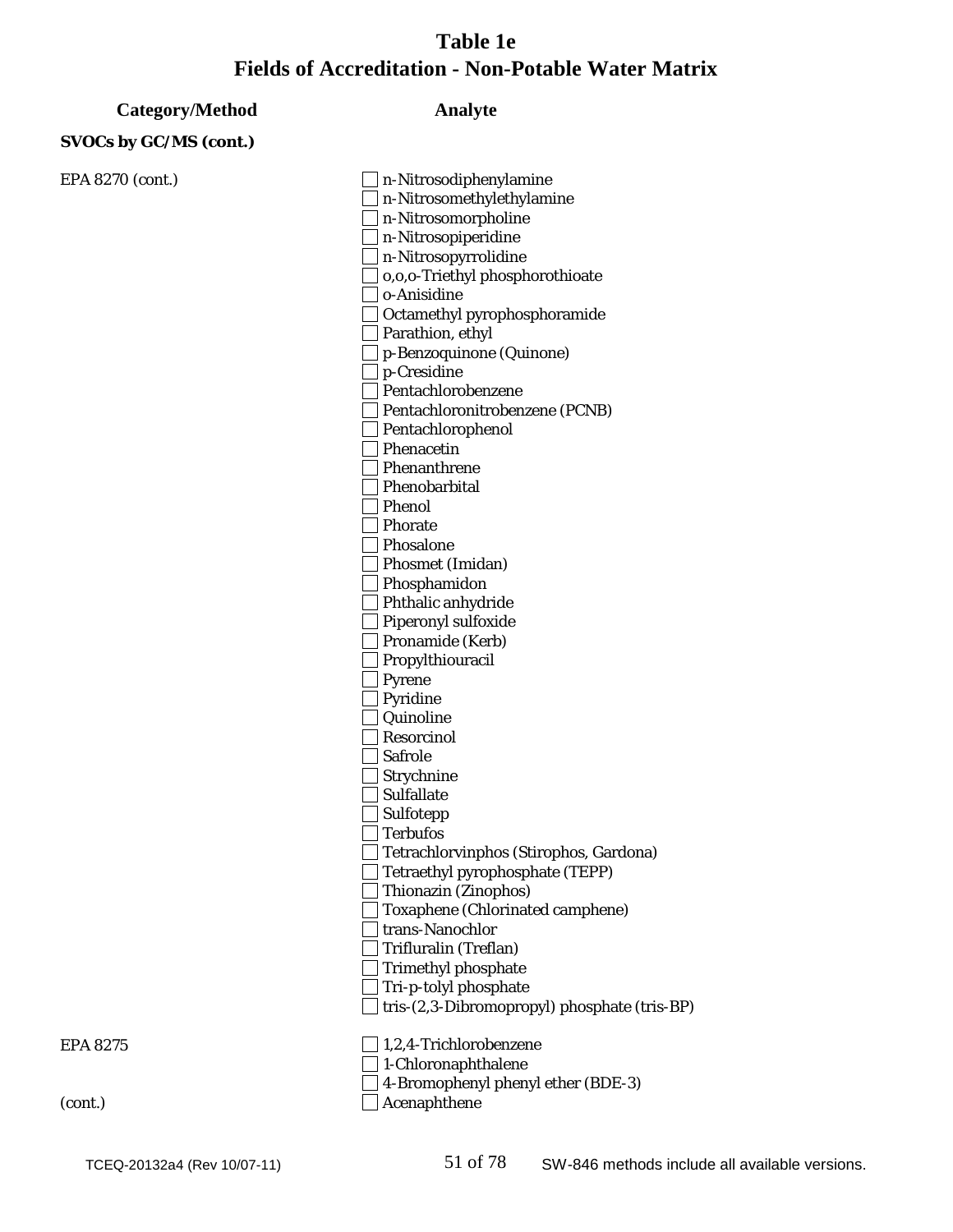| <b>Category/Method</b> | Analyte                                                 |
|------------------------|---------------------------------------------------------|
| SVOCs by GC/MS (cont.) |                                                         |
| EPA 8275 (cont.)       | Acenaphthylene                                          |
|                        | Anthracene                                              |
|                        | Benzo(a)anthracene                                      |
|                        | Benzo(a)pyrene                                          |
|                        | Benzo(b)fluoranthene                                    |
|                        | Benzo(g,h,i) perylene                                   |
|                        | Benzo(k)fluoranthene                                    |
|                        | Chrysene                                                |
|                        | Dibenz(a,h) anthracene                                  |
|                        | Dibenzofuran                                            |
|                        | Dibenzothiophene                                        |
|                        | Fluoranthene                                            |
|                        | Fluorene                                                |
|                        | Hexachlorobenzene                                       |
|                        | Indeno(1,2,3-cd) pyrene                                 |
|                        | Naphthalene                                             |
|                        | Phenanthrene                                            |
|                        | Pyrene                                                  |
| <b>SM 6410 B</b>       | 1,2,4-Trichlorobenzene                                  |
|                        | 1,2-Dichlorobenzene                                     |
|                        | 1,3-Dichlorobenzene                                     |
|                        | 1,4-Dichlorobenzene                                     |
|                        | 2,4,6-Trichlorophenol                                   |
|                        | 2,4-Dichlorophenol                                      |
|                        | 2,4-Dimethylphenol                                      |
|                        | 2,4-Dinitrophenol                                       |
|                        | 2,4-Dinitrotoluene (2,4-DNT)                            |
|                        | 2,6-Dinitrotoluene (2,6-DNT)                            |
|                        | 2-Chloronaphthalene                                     |
|                        | 2-Chlorophenol                                          |
|                        | 2-Methyl-4,6-dinitrophenol (4,6-Dinitro-2-methylphenol) |
|                        | $\Box$ 2-Nitrophenol                                    |
|                        | 3,3'-Dichlorobenzidine                                  |
|                        | $4,4'-DDD$                                              |
|                        | $4,4'$ -DDE                                             |
|                        | $4,4'-DDT$                                              |
|                        | 4-Bromophenyl phenyl ether (BDE-3)                      |
|                        | 4-Chloro-3-methylphenol                                 |
|                        | 4-Chlorophenyl phenylether                              |
|                        | 4-Nitrophenol                                           |
|                        | Acenaphthylene                                          |
|                        | Aldrin                                                  |
|                        | alpha-BHC (alpha-Hexachlorocyclohexane)                 |
|                        | Anthracene                                              |
|                        | Aroclor-1016 (PCB-1016)                                 |
|                        | Aroclor-1221 (PCB-1221)                                 |
|                        | Aroclor-1232 (PCB-1232)                                 |
| (cont.)                | Aroclor-1242 (PCB-1242)                                 |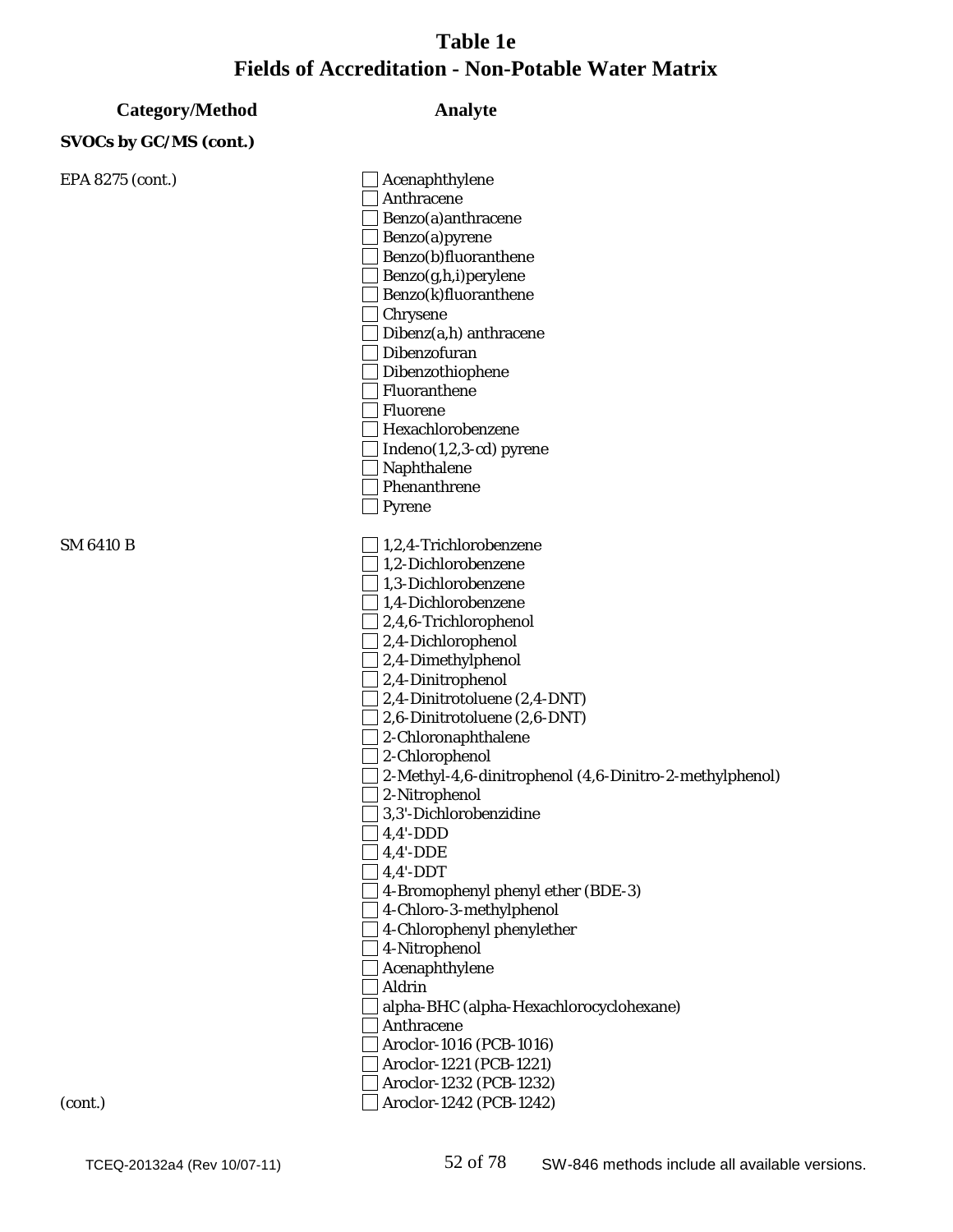#### **Category/Method Analyte**

| SVOCs by GC/MS (cont.) |  |
|------------------------|--|
|------------------------|--|

SM 6410 B (cont.)

| Aroclor-1248 (PCB-1248)                          |
|--------------------------------------------------|
| $\Box$ Aroclor-1254 (PCB-1254)                   |
| Aroclor-1260 (PCB-1260)                          |
| Benzo(a)anthracene                               |
| Benzo(a)pyrene                                   |
| Benzo(b)fluoranthene                             |
| Benzo(g,h,i)perylene [                           |
| Benzo(k)fluoranthene                             |
| beta-BHC (beta-Hexachlorocyclohexane)            |
| bis(2-Chloroethoxy)methane                       |
| bis(2-Chloroethyl) ether                         |
| bis(2-Chloroisopropyl) ether                     |
| bis(2-Ethylhexyl) phthalate (DEHP)               |
| Butyl benzyl phthalate                           |
| Chlordane (tech.)                                |
| Chrysene                                         |
| delta-BHC (delta-Hexachlorocyclohexane)_         |
| Dibenz $(a,h)$ anthracene                        |
| Dieldrin                                         |
| Diethyl phthalate                                |
| Dimethyl phthalate                               |
| Di-n-butyl phthalate                             |
| Di-n-octyl phthalate                             |
| Endosulfan I                                     |
| Endosulfan II                                    |
| <b>Endosulfan sulfate</b>                        |
| Endrin                                           |
| Fluoranthene                                     |
| Fluorene                                         |
| gamma-BHC (Lindane, gamma-Hexachlorocyclohexane) |
| Heptachlor                                       |
| Heptachlor epoxide                               |
| Hexachlorobenzene                                |
| Hexachlorobutadiene                              |
| Hexachlorocyclopentadiene                        |
| Hexachloroethane                                 |
| Indeno $(1,2,3$ -cd) pyrene                      |
| Isophorone                                       |
| Naphthalene                                      |
| Nitrobenzene                                     |
| n-Nitrosodimethylamine                           |
| n-Nitrosodi-n-propylamine                        |
| n-Nitrosodiphenylamine                           |
| Pentachlorophenol                                |
| Phenanthrene                                     |
| Phenol                                           |
| Pyrene                                           |
| Tetrachloroethylene (Perchloroethylene)          |
| Toxaphene (Chlorinated camphene)                 |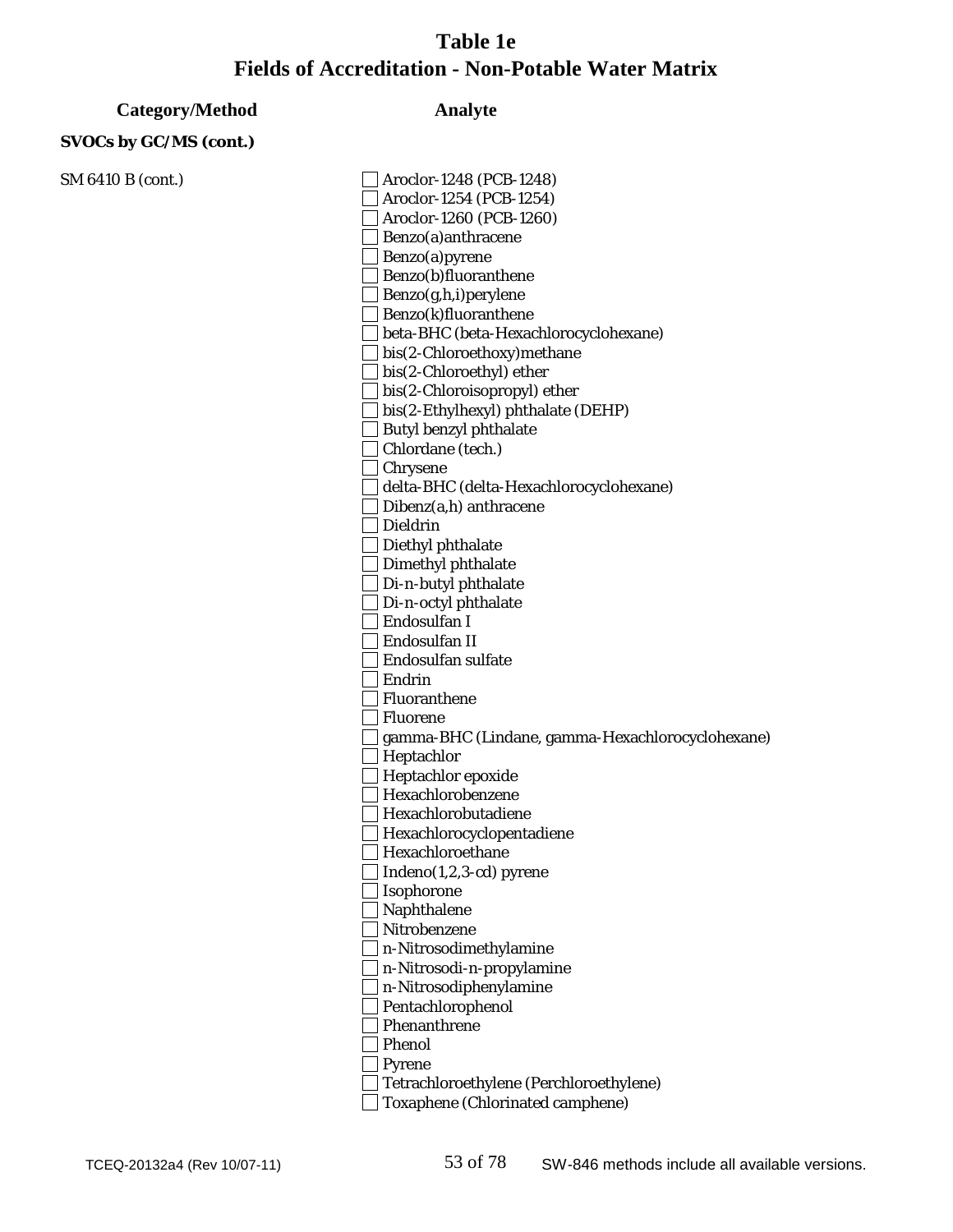| <b>Category/Method</b> | Analyte                                                                                                                                                                                                                                                                                                                                                                                                                                                                                                                                                                                                                                                                                                                                                                                                                                                                                                                       |
|------------------------|-------------------------------------------------------------------------------------------------------------------------------------------------------------------------------------------------------------------------------------------------------------------------------------------------------------------------------------------------------------------------------------------------------------------------------------------------------------------------------------------------------------------------------------------------------------------------------------------------------------------------------------------------------------------------------------------------------------------------------------------------------------------------------------------------------------------------------------------------------------------------------------------------------------------------------|
| SVOCs by GC/MS (cont.) |                                                                                                                                                                                                                                                                                                                                                                                                                                                                                                                                                                                                                                                                                                                                                                                                                                                                                                                               |
| <b>USGS 0-1126-95</b>  | $4,4'$ -DDE<br>alpha-BHC (alpha-Hexachlorocyclohexane)<br>Azinphos-methyl (Guthion)<br><b>Diazinon</b><br><b>Disulfoton</b><br>Malathion<br>Methyl parathion (Parathion, methyl)<br>Parathion, ethyl                                                                                                                                                                                                                                                                                                                                                                                                                                                                                                                                                                                                                                                                                                                          |
| <b>USGS 0-3116-87</b>  | 1,2,4-Trichlorobenzene<br>2,4,6-Trichlorophenol<br>2,4-Dichlorophenol<br>2,4-Dimethylphenol<br>2,4-Dinitrophenol<br>2,4-Dinitrotoluene (2,4-DNT)<br>2,6-Dinitrotoluene (2,6-DNT)<br>2-Chloronaphthalene<br>2-Chlorophenol<br>2-Nitrophenol<br>4-Bromophenyl phenyl ether (BDE-3)<br>4-Chloro-3-methylphenol<br>4-Chlorophenyl phenylether<br>Acenaphthene<br>Acenaphthylene<br>Anthracene<br>Benzo(a)anthracene<br>Benzo(a)pyrene<br>Benzo(b)fluoranthene<br>Benzo(g,h,i) perylene<br>Benzo(k)fluoranthene<br>bis(2-Chloroethoxy)methane<br>bis(2-Chloroethyl) ether<br>bis(2-Chloroisopropyl) ether<br>bis(2-Ethylhexyl) phthalate (DEHP)<br><b>Butyl benzyl phthalate</b><br>Chrysene<br>Dibenz(a,h) anthracene<br>Diethyl phthalate<br>Dimethyl phthalate<br>Di-n-butyl phthalate<br>Di-n-octyl phthalate<br>Fluoranthene<br>Hexachlorobenzene<br>Indeno $(1,2,3$ -cd) pyrene<br>Isophorone<br>Naphthalene<br>Nitrobenzene |
| (cont.)                | n-Nitrosodimethylamine<br>n-Nitrosodi-n-propylamine                                                                                                                                                                                                                                                                                                                                                                                                                                                                                                                                                                                                                                                                                                                                                                                                                                                                           |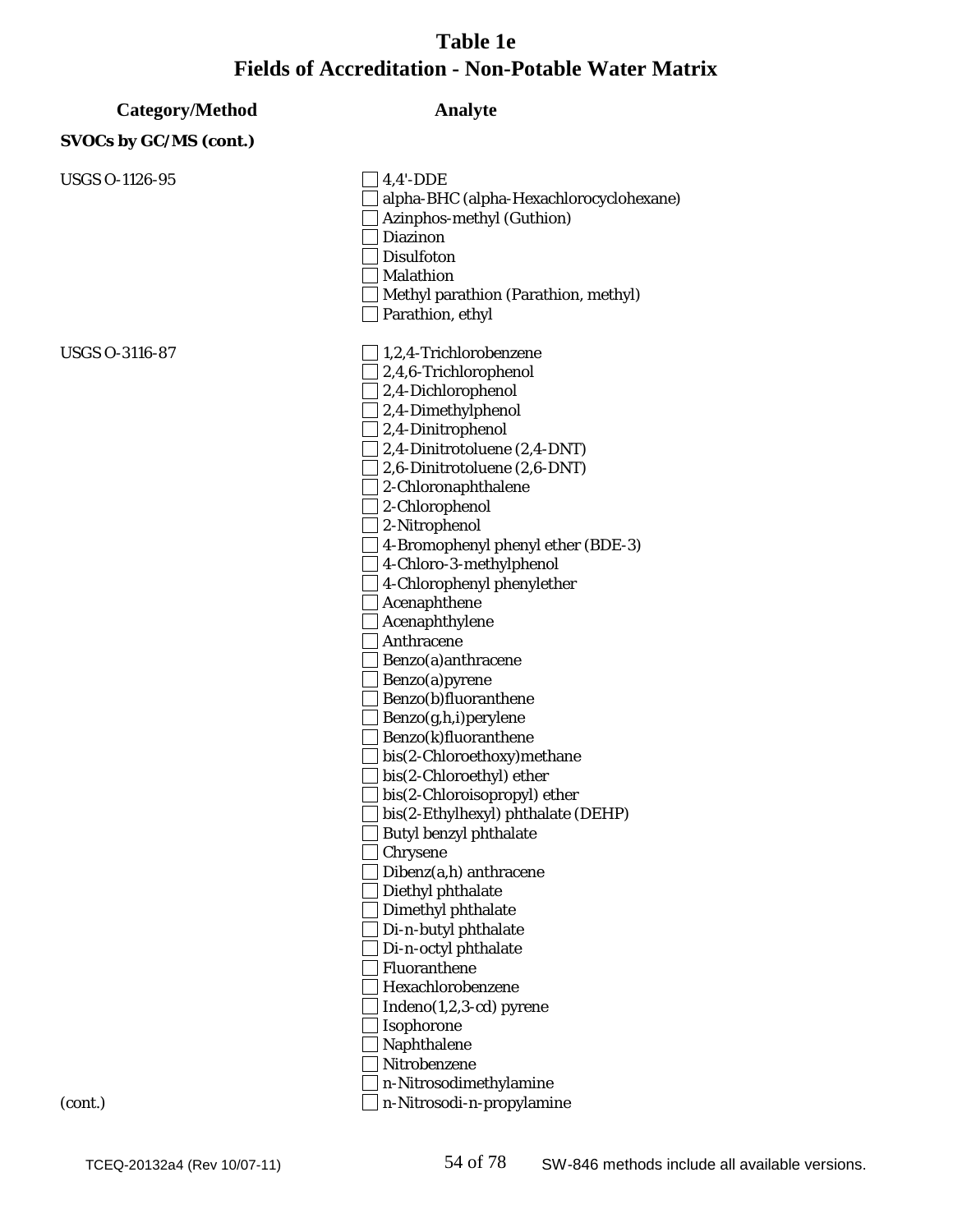| Category/Method              | Analyte                                                                                                                                                                                                                                                                                                                                                                                                                                                 |
|------------------------------|---------------------------------------------------------------------------------------------------------------------------------------------------------------------------------------------------------------------------------------------------------------------------------------------------------------------------------------------------------------------------------------------------------------------------------------------------------|
| SVOCs by GC/MS (cont.)       |                                                                                                                                                                                                                                                                                                                                                                                                                                                         |
| USGS O-3116-87 (cont.)       | Phenanthrene<br>Phenol<br>Pyrene                                                                                                                                                                                                                                                                                                                                                                                                                        |
| <b>ORGANICS By GC</b>        |                                                                                                                                                                                                                                                                                                                                                                                                                                                         |
| <b>By Agency Method 1005</b> |                                                                                                                                                                                                                                                                                                                                                                                                                                                         |
| <b>TCEQ 1005</b>             | Total Petroleum Hydrocarbons                                                                                                                                                                                                                                                                                                                                                                                                                            |
| <b>All other Compounds</b>   |                                                                                                                                                                                                                                                                                                                                                                                                                                                         |
| <b>ASTM D3086</b>            | $4,4'-DDD$<br>$4,4'$ -DDE<br>$4,4'-DDT$<br>Aldrin<br>alpha-BHC (alpha-Hexachlorocyclohexane)<br>$\Box$ beta-BHC (beta-Hexachlorocyclohexane)<br>$\Box$ Captan<br>Chlordane (tech.)<br>delta-BHC (delta-Hexachlorocyclohexane)_<br>Dicofol (Kelthane)<br>Endosulfan I<br>Endosulfan II<br>Endrin<br>gamma-BHC (Lindane, gamma-Hexachlorocyclohexane)<br>Heptachlor<br>Heptachlor epoxide<br>Methoxychlor<br>Perthane<br>Toxaphene (Chlorinated camphene) |
| ASTM D3371                   | Acetonitrile                                                                                                                                                                                                                                                                                                                                                                                                                                            |
| <b>ASTM D3695</b>            | 1,2-Dichloroethane (Ethylene dichloride)<br>4-Methyl-2-pentanone (MIBK)<br>Acetone (2-Propanone)<br>Acetonitrile<br><b>Benzene</b><br><b>Butyl</b> acetate<br>Di-isopropylether (DIPE)<br>Ethanol<br><b>Ethyl</b> acetate<br><b>Isopropyl</b> acetate<br>Isopropyl alcohol (2-Propanol, Isopropanol)<br>Methanol<br>n-Amyl acetate<br>n-Amyl alcohol                                                                                                    |
| (cont.)                      | n-Heptane                                                                                                                                                                                                                                                                                                                                                                                                                                               |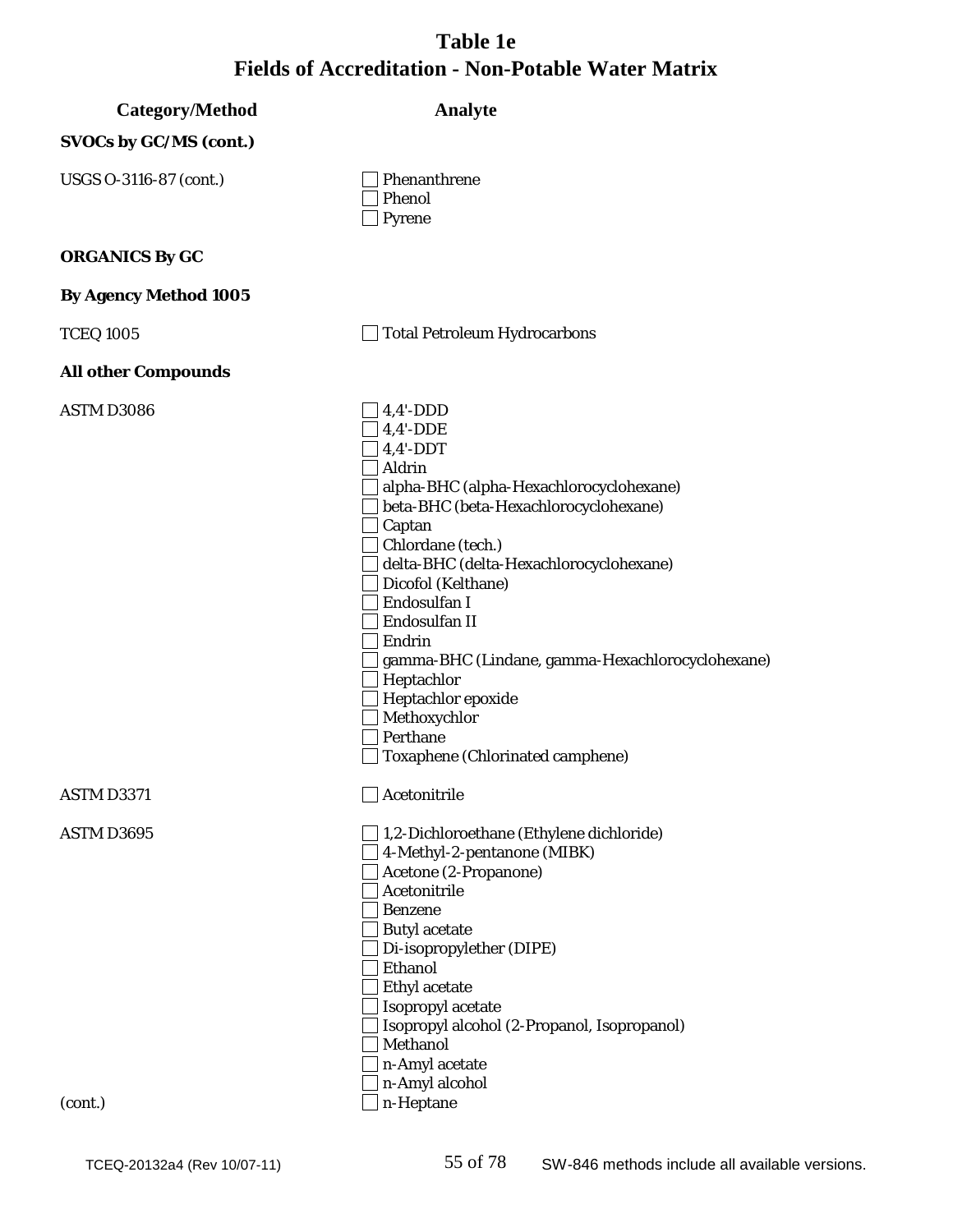| Category/Method               | Analyte                                                                                                                                                                                                                                                                                                                                                                                                                                                                                                                                                                                                                                                                                                                                                                                                                                                                                                                                         |
|-------------------------------|-------------------------------------------------------------------------------------------------------------------------------------------------------------------------------------------------------------------------------------------------------------------------------------------------------------------------------------------------------------------------------------------------------------------------------------------------------------------------------------------------------------------------------------------------------------------------------------------------------------------------------------------------------------------------------------------------------------------------------------------------------------------------------------------------------------------------------------------------------------------------------------------------------------------------------------------------|
| <b>ORGANICS By GC (cont.)</b> |                                                                                                                                                                                                                                                                                                                                                                                                                                                                                                                                                                                                                                                                                                                                                                                                                                                                                                                                                 |
| ASTM D3695 (cont.)            | n-Hexane<br>n-Propanol (1-Propanol)<br><b>Toluene</b>                                                                                                                                                                                                                                                                                                                                                                                                                                                                                                                                                                                                                                                                                                                                                                                                                                                                                           |
| EPA 502.2                     | 1,2-Dichlorobenzene<br>1,2-Dichloroethane (Ethylene dichloride)<br><b>Benzene</b><br>Chlorobenzene<br>Chloroform<br>Methylene chloride (Dichloromethane)<br><b>Toluene</b>                                                                                                                                                                                                                                                                                                                                                                                                                                                                                                                                                                                                                                                                                                                                                                      |
| <b>EPA 551</b>                | Chloroform                                                                                                                                                                                                                                                                                                                                                                                                                                                                                                                                                                                                                                                                                                                                                                                                                                                                                                                                      |
| <b>EPA 601</b>                | $\vert$ 1,1,1-Trichloroethane<br>$\Box$ 1,1,2,2-Tetrachloroethane<br>$\Box$ 1,1,2-Trichloroethane<br>1,1-Dichloroethane<br>$\Box$ 1,1-Dichloroethylene<br>$\Box$ 1,2-Dichlorobenzene<br>$\Box$ 1,2-Dichloroethane (Ethylene dichloride)<br>$\Box$ 1,2-Dichloropropane<br>$\Box$ 1,3-Dichlorobenzene<br>$\Box$ 1,4-Dichlorobenzene<br>2-Chloroethyl vinyl ether<br>Bromodichloromethane<br><b>Bromoform</b><br>Carbon tetrachloride<br>Chlorobenzene<br>Chlorodibromomethane<br>Chloroethane (Ethyl chloride)<br>Chloroform<br>$\exists$ cis-1,3-Dichloropropene<br>Dichlorodifluoromethane (Freon-12)<br>Methyl bromide (Bromomethane)<br>Methyl chloride (Chloromethane)<br>Methylene chloride (Dichloromethane)<br>Tetrachloroethylene (Perchloroethylene)<br>trans-1,2-Dichloroethylene<br>trans-1,3-Dichloropropylene<br>Trichloroethene (Trichloroethylene)<br>Trichlorofluoromethane (Fluorotrichloromethane, Freon 11)<br>Vinyl chloride |
| <b>EPA 602</b>                | 1,2-Dichlorobenzene<br>1,3-Dichlorobenzene<br>1,4-Dichlorobenzene                                                                                                                                                                                                                                                                                                                                                                                                                                                                                                                                                                                                                                                                                                                                                                                                                                                                               |
| (cont.)                       | <b>Benzene</b><br>Chlorobenzene                                                                                                                                                                                                                                                                                                                                                                                                                                                                                                                                                                                                                                                                                                                                                                                                                                                                                                                 |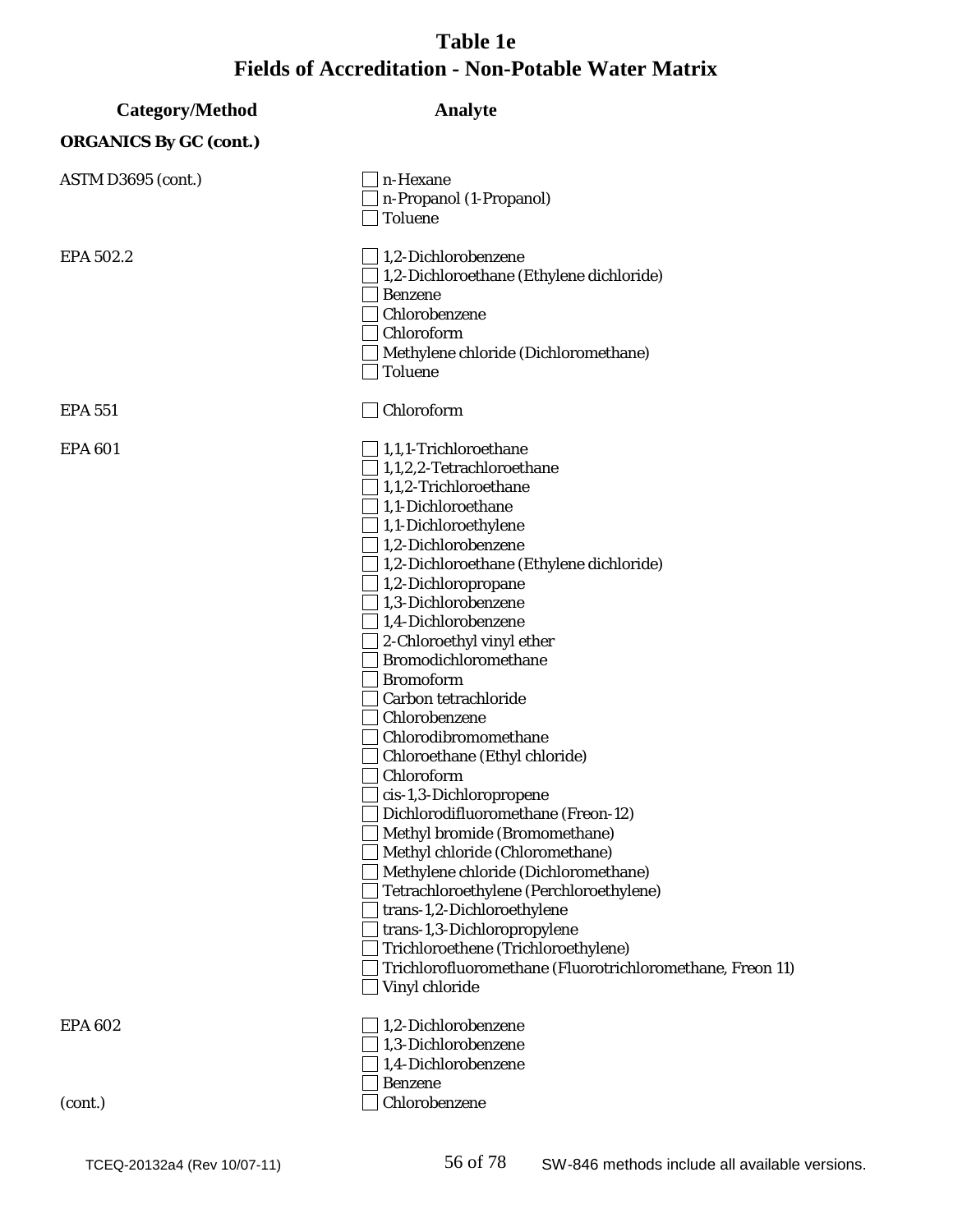| Category/Method               | Analyte                                                                                                                                                                                                                                                                                                                                                                    |
|-------------------------------|----------------------------------------------------------------------------------------------------------------------------------------------------------------------------------------------------------------------------------------------------------------------------------------------------------------------------------------------------------------------------|
| <b>ORGANICS By GC (cont.)</b> |                                                                                                                                                                                                                                                                                                                                                                            |
| EPA 602 (cont.)               | Ethylbenzene<br>$m+p$ -xylene<br>Methyl tert-butyl ether (MTBE)<br>o-Xylene<br><b>Toluene</b><br>Xylene (total)                                                                                                                                                                                                                                                            |
| <b>EPA 603</b>                | Acrolein (Propenal)<br>Acrylonitrile                                                                                                                                                                                                                                                                                                                                       |
| <b>EPA 604</b>                | 2,4,6-Trichlorophenol<br>2,4-Dichlorophenol<br>2,4-Dimethylphenol<br>2,4-Dinitrophenol<br>2-Chlorophenol<br>2-Methyl-4,6-dinitrophenol (4,6-Dinitro-2-methylphenol)<br>2-Nitrophenol<br>4-Chloro-3-methylphenol<br>4-Nitrophenol<br>Pentachlorophenol<br>Phenol                                                                                                            |
| <b>EPA 606</b>                | bis(2-Ethylhexyl) phthalate (DEHP)<br><b>Butyl benzyl phthalate</b><br>Diethyl phthalate<br>Dimethyl phthalate<br>Di-n-butyl phthalate<br>Di-n-octyl phthalate                                                                                                                                                                                                             |
| <b>EPA 607</b>                | n-Nitrosodimethylamine<br>n-Nitrosodi-n-propylamine<br>n-Nitrosodiphenylamine                                                                                                                                                                                                                                                                                              |
| <b>EPA 608</b>                | $4,4'-DDD$<br>$4,4'$ -DDE<br>$4,4'-DDT$<br>Aldrin<br>alpha-BHC (alpha-Hexachlorocyclohexane)<br>alpha-Chlordane<br>Aroclor-1016 (PCB-1016)<br>Aroclor-1221 (PCB-1221)<br>Aroclor-1232 (PCB-1232)<br>Aroclor-1242 (PCB-1242)<br>Aroclor-1248 (PCB-1248)<br>Aroclor-1254 (PCB-1254)<br>Aroclor-1260 (PCB-1260)<br>beta-BHC (beta-Hexachlorocyclohexane)<br>Chlordane (tech.) |
| (cont.)                       | delta-BHC (delta-Hexachlorocyclohexane)                                                                                                                                                                                                                                                                                                                                    |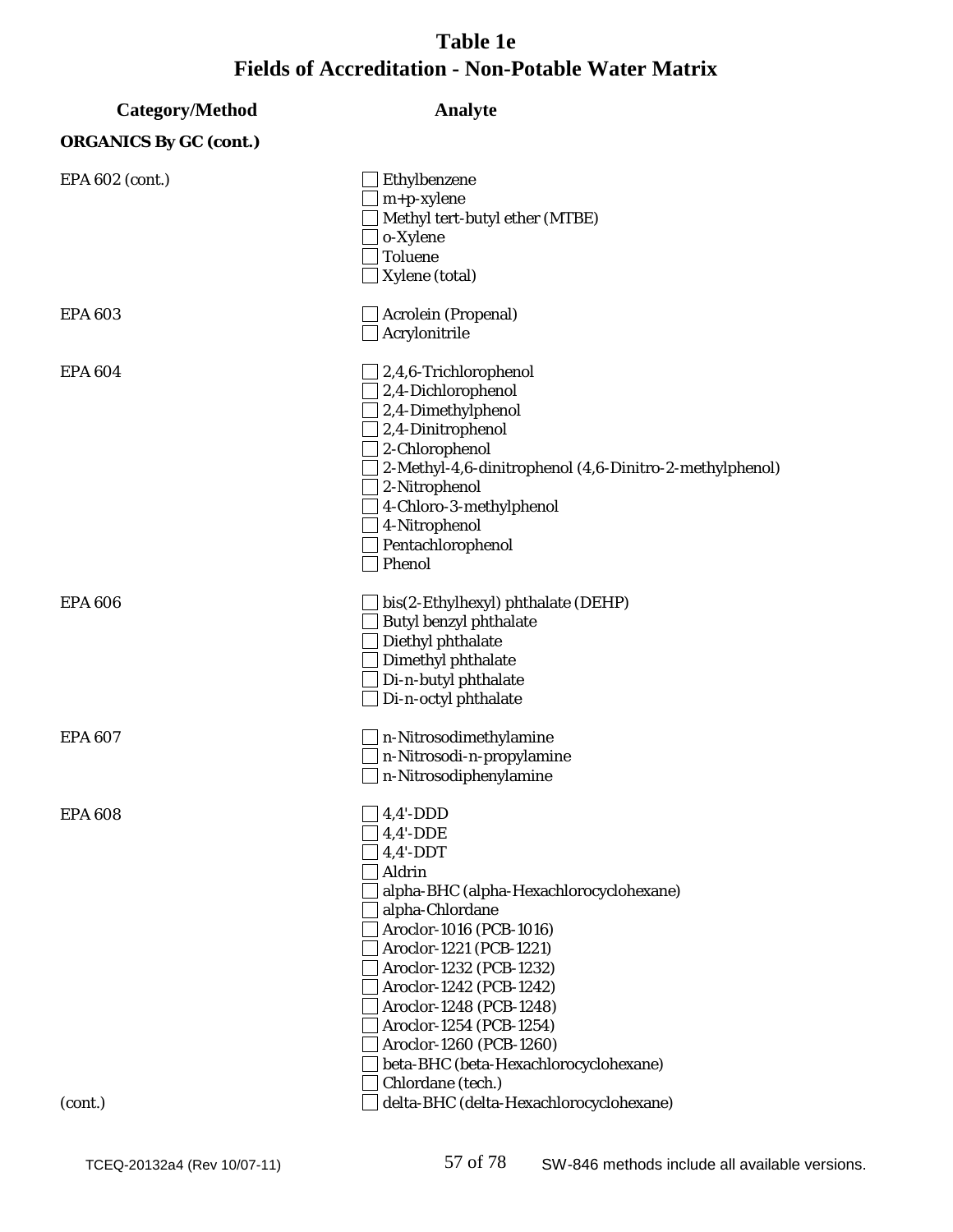| Category/Method               | Analyte                                                                                                                                                                                                                                                                                                |
|-------------------------------|--------------------------------------------------------------------------------------------------------------------------------------------------------------------------------------------------------------------------------------------------------------------------------------------------------|
| <b>ORGANICS By GC (cont.)</b> |                                                                                                                                                                                                                                                                                                        |
| EPA 608 (cont.)               | <b>Dieldrin</b><br>Endosulfan I<br>Endosulfan II<br>Endosulfan sulfate<br>Endrin<br>Endrin aldehyde<br><b>Endrin ketone</b><br>gamma-BHC (Lindane, gamma-Hexachlorocyclohexane)<br>gamma-Chlordane<br>Heptachlor<br>Heptachlor epoxide<br>Isodrin<br>Methoxychlor<br>Toxaphene (Chlorinated camphene)  |
| <b>EPA 609</b>                | 2,4-Dinitrotoluene (2,4-DNT)<br>2,6-Dinitrotoluene (2,6-DNT)<br>Isophorone<br>Nitrobenzene                                                                                                                                                                                                             |
| <b>EPA 610</b>                | Acenaphthene<br>Acenaphthylene<br>Anthracene<br>Benzo(a)anthracene<br>Benzo(a)pyrene<br>Benzo(b)fluoranthene<br>Benzo(g,h,i) perylene<br>Benzo(k)fluoranthene<br>Chrysene<br>Dibenz(a,h) anthracene<br>Fluoranthene<br>Fluorene<br>Indeno $(1,2,3-cd)$ pyrene<br>Naphthalene<br>Phenanthrene<br>Pyrene |
| <b>EPA 611</b>                | 4-Bromophenyl phenyl ether (BDE-3)<br>4-Chlorophenyl phenylether<br>bis(2-Chloroethoxy)methane<br>bis(2-Chloroethyl) ether<br>bis(2-Chloroisopropyl) ether                                                                                                                                             |
| <b>EPA 612</b>                | 1,2,4-Trichlorobenzene<br>1,2-Dichlorobenzene<br>1,3-Dichlorobenzene<br>1,4-Dichlorobenzene<br>2-Chloronaphthalene                                                                                                                                                                                     |
| (cont.)                       | Hexachlorobenzene                                                                                                                                                                                                                                                                                      |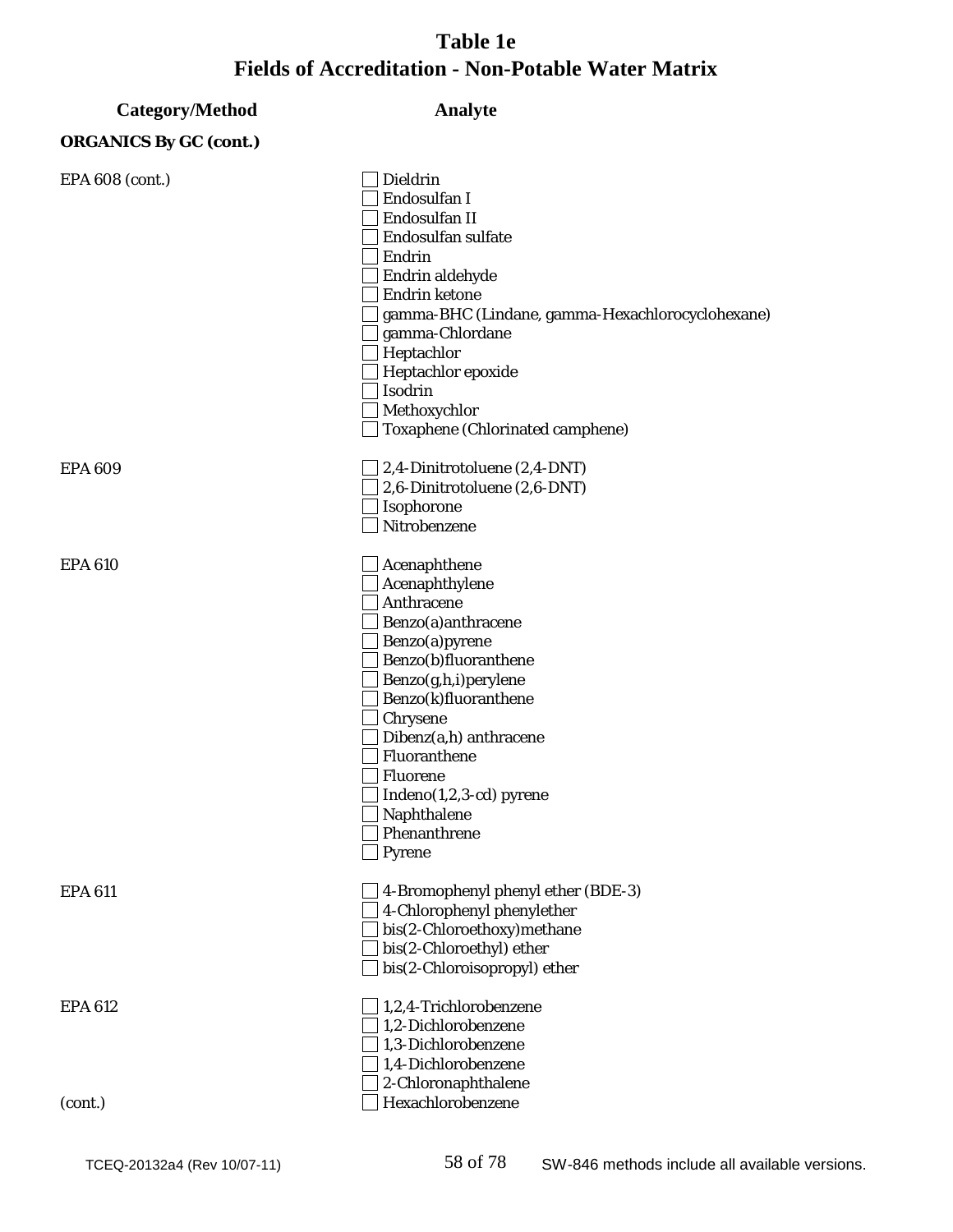| Category/Method               | Analyte                                                                                                                                                                                                                                                                                                                                                                                                                                                                                   |
|-------------------------------|-------------------------------------------------------------------------------------------------------------------------------------------------------------------------------------------------------------------------------------------------------------------------------------------------------------------------------------------------------------------------------------------------------------------------------------------------------------------------------------------|
| <b>ORGANICS By GC (cont.)</b> |                                                                                                                                                                                                                                                                                                                                                                                                                                                                                           |
| EPA 612 (cont.)               | Hexachlorobutadiene<br>Hexachlorocyclopentadiene<br>Hexachloroethane                                                                                                                                                                                                                                                                                                                                                                                                                      |
| <b>EPA 615</b>                | $2,4,5-T$<br>$2,4-D$<br>$2,4$ -DB<br>Dalapon<br>Dicamba<br>Dichloroprop (Dichlorprop, Weedone)<br>Dinoseb (2-sec-butyl-4,6-dinitrophenol, DNBP)<br><b>MCPA</b><br><b>MCPP</b><br>Silvex $(2,4,5-TP)$                                                                                                                                                                                                                                                                                      |
| <b>EPA 1671</b>               | 2-Methoxyethanol (Methyl cellosolve)<br>Acetonitrile<br>$\Box$ Diethylamine<br>Dimethyl sulfoxide<br>$\exists$ Ethanol<br>$\Box$ Methanol<br>$\Box$ n-Propanol (1-Propanol)<br>$\Box$ Triethylamine                                                                                                                                                                                                                                                                                       |
| <b>EPA 8011</b>               | $\Box$ 1,2,3-Trichloropropane<br>$\Box$ 1,2-Dibromo-3-chloropropane (DBCP)<br>$\Box$ 1,2-Dibromoethane (EDB, Ethylene dibromide)                                                                                                                                                                                                                                                                                                                                                          |
| <b>EPA 8015</b>               | $\Box$ 1,4-Dioxane (1,4-Diethyleneoxide)<br>2-Butanone (Methyl ethyl ketone, MEK)<br>2-Methylaniline (o-Toluidine)<br>2-Pentanone<br>2-Picoline (2-Methylpyridine)<br>Acetone (2-Propanone)<br>Acetonitrile<br>Acrolein (Propenal)<br>Acrylonitrile<br>Allyl alcohol<br>Crotonaldehyde<br>Diesel range organics (DRO)<br>Diethyl ether<br>Ethanol<br><b>Ethyl</b> acetate<br>Ethylene glycol<br>Ethylene oxide<br>Gasoline range organics (GRO)<br>Isobutyl alcohol (2-Methyl-1-propanol) |
| (cont.)                       | Isopropyl alcohol (2-Propanol, Isopropanol)<br>Methanol                                                                                                                                                                                                                                                                                                                                                                                                                                   |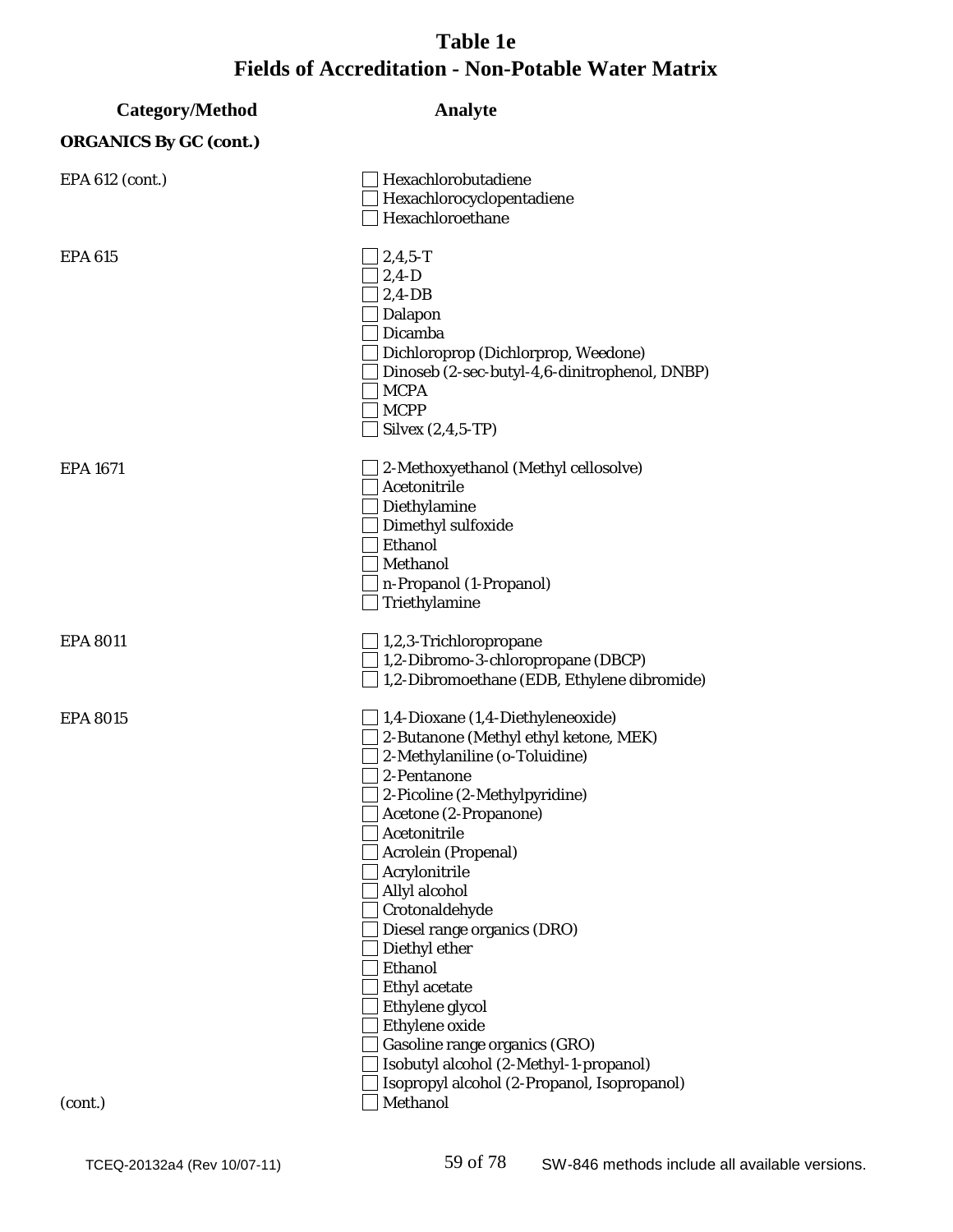| <b>Category/Method</b>        | Analyte                                                                                                                                                                                                                                                                                                                                                                                                                                                                                                                                                                                                                                                                                                                                                                                                                                                                                                                                                                                              |
|-------------------------------|------------------------------------------------------------------------------------------------------------------------------------------------------------------------------------------------------------------------------------------------------------------------------------------------------------------------------------------------------------------------------------------------------------------------------------------------------------------------------------------------------------------------------------------------------------------------------------------------------------------------------------------------------------------------------------------------------------------------------------------------------------------------------------------------------------------------------------------------------------------------------------------------------------------------------------------------------------------------------------------------------|
| <b>ORGANICS By GC (cont.)</b> |                                                                                                                                                                                                                                                                                                                                                                                                                                                                                                                                                                                                                                                                                                                                                                                                                                                                                                                                                                                                      |
| EPA 8015 (cont.)              | Methyl isobutyl ketone (Hexone) (MIBK)<br>n-Butyl alcohol (1-Butanol, n-Butanol)<br>n-Nitrosodi-n-butylamine<br>n-Propanol (1-Propanol)<br>Paraldehyde<br>Propionitrile (Ethyl cyanide)<br>Propylene Glycol<br>Pyridine<br>tert-Butyl alcohol                                                                                                                                                                                                                                                                                                                                                                                                                                                                                                                                                                                                                                                                                                                                                        |
| <b>EPA 8021</b>               | 1,1,1,2-Tetrachloroethane<br>1,1,1-Trichloroethane<br>1,1,2,2-Tetrachloroethane<br>1,1,2-Trichloroethane<br>1,1-Dichloroethane<br>1,1-Dichloroethylene<br>1,1-Dichloropropene<br>1,2,3-Trichlorobenzene<br>1,2,3-Trichloropropane<br>1,2,4-Trichlorobenzene<br>1,2,4-Trimethylbenzene<br>1,2-Dibromo-3-chloropropane (DBCP)<br>1,2-Dibromoethane (EDB, Ethylene dibromide)<br>1,2-Dichlorobenzene<br>1,2-Dichloroethane (Ethylene dichloride)<br>1,2-Dichloropropane<br>1,3,5-Trimethylbenzene<br>1,3-Dichloro-2-propanol<br>1,3-Dichlorobenzene<br>1,3-Dichloropropane<br>1,4-Dichlorobenzene<br>2,2-Dichloropropane<br>2-Chloroethanol<br>2-Chloroethyl vinyl ether<br>2-Chlorotoluene<br>4-Chlorotoluene<br>4-Isopropyltoluene (p-Cymene)<br>Allyl chloride (3-Chloropropene)<br><b>Benzene</b><br><b>Benzyl</b> chloride<br>bis(2-Chloroisopropyl) ether<br><b>Bromoacetone</b><br><b>Bromobenzene</b><br>Bromochloromethane<br>Bromodichloromethane<br><b>Bromoform</b><br>Carbon tetrachloride |
| (cont.)                       | Chlorobenzene<br>Chlorodibromomethane                                                                                                                                                                                                                                                                                                                                                                                                                                                                                                                                                                                                                                                                                                                                                                                                                                                                                                                                                                |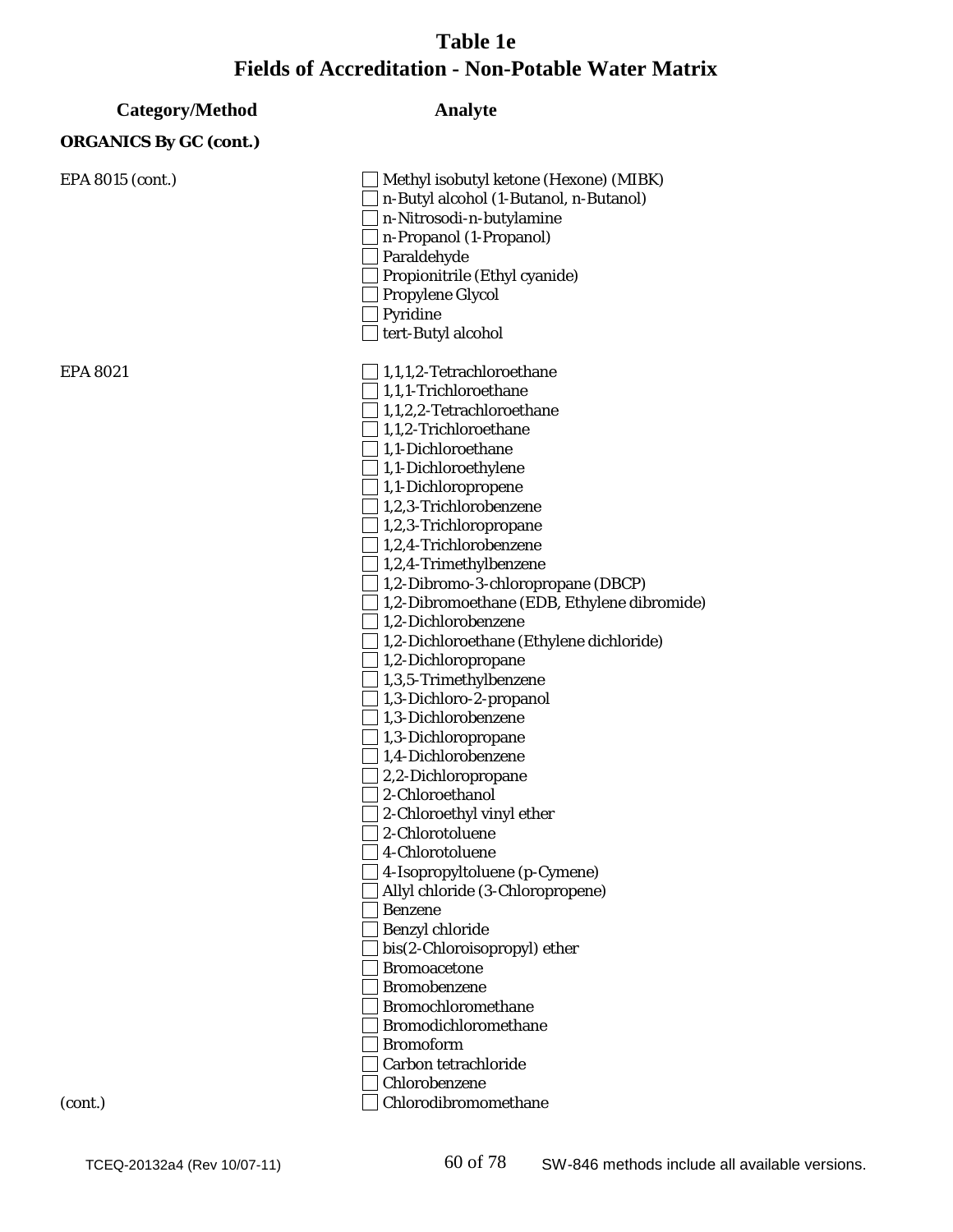| Category/Method               | Analyte                                                                                                                                                                                                                                                                                                                                                                                                                                                                                                                                                                                                                                                                                                                                                                                                                                                                                                                                      |
|-------------------------------|----------------------------------------------------------------------------------------------------------------------------------------------------------------------------------------------------------------------------------------------------------------------------------------------------------------------------------------------------------------------------------------------------------------------------------------------------------------------------------------------------------------------------------------------------------------------------------------------------------------------------------------------------------------------------------------------------------------------------------------------------------------------------------------------------------------------------------------------------------------------------------------------------------------------------------------------|
| <b>ORGANICS By GC (cont.)</b> |                                                                                                                                                                                                                                                                                                                                                                                                                                                                                                                                                                                                                                                                                                                                                                                                                                                                                                                                              |
| EPA 8021 (cont.)              | Chloroethane (Ethyl chloride)<br>Chloroform<br>Chloromethyl methyl ether<br>Chloroprene (2-Chloro-1,3-butadiene)<br>cis-1,2-Dichloroethylene<br>cis-1,3-Dichloropropene<br>Dibromomethane (Methylene bromide)<br>Dichlorodifluoromethane (Freon-12)<br>Epichlorohydrin (1-Chloro-2,3-epoxypropane)<br>Ethylbenzene<br>Hexachlorobutadiene<br>Isopropylbenzene (Cumene)<br>$m+p$ -xylene<br>Methyl bromide (Bromomethane)<br>Methyl chloride (Chloromethane)<br>Methyl tert-butyl ether (MTBE)<br>Methylene chloride (Dichloromethane)<br>Naphthalene<br>n-Butylbenzene<br>n-Propylbenzene<br>o-Xylene<br>sec-Butylbenzene<br><b>Styrene</b><br>tert-Butylbenzene<br>Tetrachloroethylene (Perchloroethylene)<br><b>Toluene</b><br>trans-1,2-Dichloroethylene<br>trans-1,3-Dichloropropylene<br>Trichloroethene (Trichloroethylene)<br>Trichlorofluoromethane (Fluorotrichloromethane, Freon 11)<br>Vinyl chloride<br>$\exists$ Xylene (total) |
| <b>EPA 8031</b>               | Acrylonitrile                                                                                                                                                                                                                                                                                                                                                                                                                                                                                                                                                                                                                                                                                                                                                                                                                                                                                                                                |
| <b>EPA 8032</b>               | Acrylamide                                                                                                                                                                                                                                                                                                                                                                                                                                                                                                                                                                                                                                                                                                                                                                                                                                                                                                                                   |
| <b>EPA 8033</b>               | Acetonitrile                                                                                                                                                                                                                                                                                                                                                                                                                                                                                                                                                                                                                                                                                                                                                                                                                                                                                                                                 |
| <b>EPA 8041</b>               | 2,3,4,5-Tetrachlorophenol<br>2,3,4,6-Tetrachlorophenol<br>2,3,5,6-Tetrachlorophenol<br>2,4,5-Trichlorophenol<br>2,4,6-Trichlorophenol<br>2,4-Dichlorophenol<br>2,4-Dimethylphenol<br>2,4-Dinitrophenol<br>2,6-Dichlorophenol                                                                                                                                                                                                                                                                                                                                                                                                                                                                                                                                                                                                                                                                                                                 |
| (cont.)                       | 2-Chlorophenol                                                                                                                                                                                                                                                                                                                                                                                                                                                                                                                                                                                                                                                                                                                                                                                                                                                                                                                               |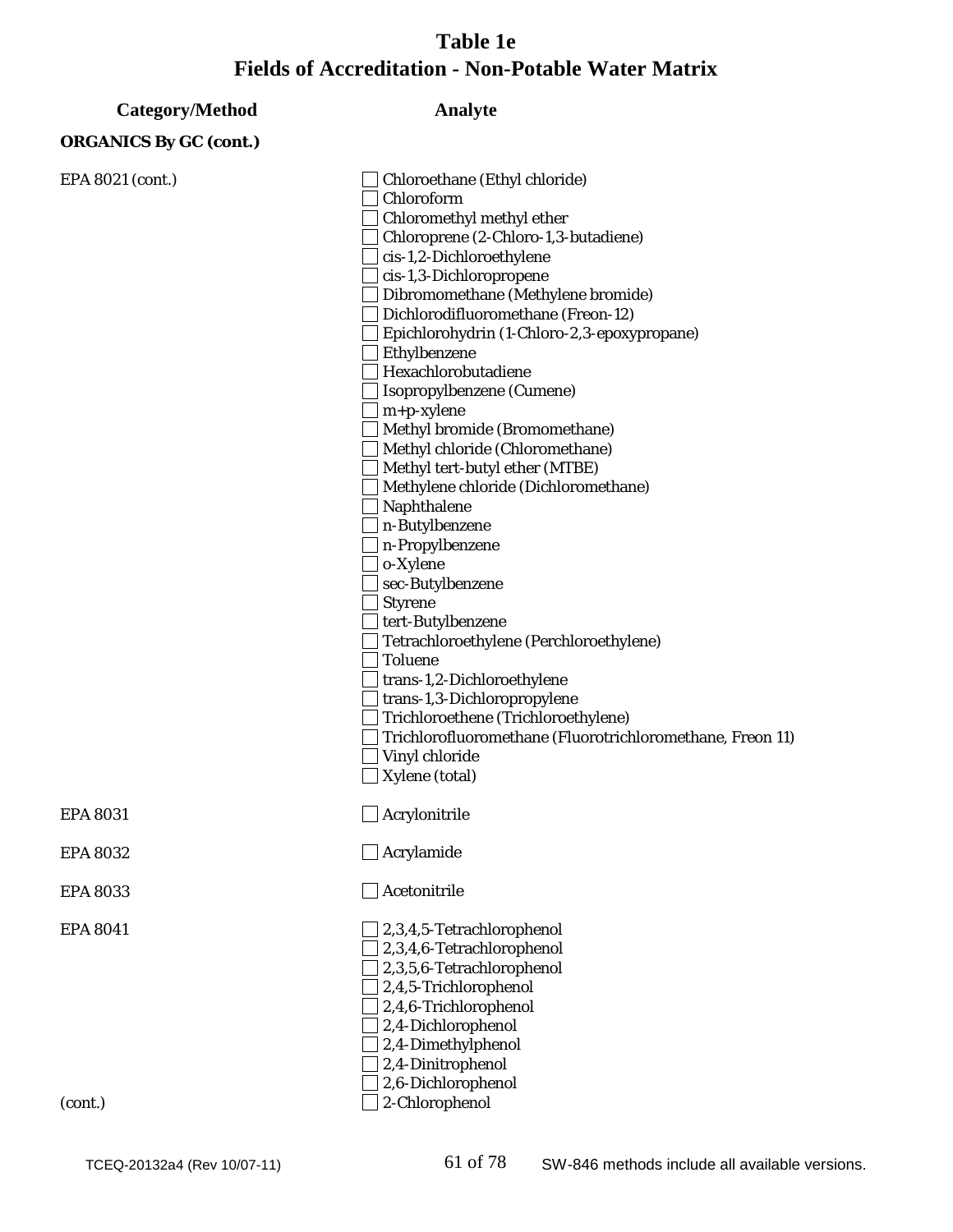| Category/Method               | <b>Analyte</b>                                                                                                                                                                                                                                                                                                                                                                                                                                                                                                                  |
|-------------------------------|---------------------------------------------------------------------------------------------------------------------------------------------------------------------------------------------------------------------------------------------------------------------------------------------------------------------------------------------------------------------------------------------------------------------------------------------------------------------------------------------------------------------------------|
| <b>ORGANICS By GC (cont.)</b> |                                                                                                                                                                                                                                                                                                                                                                                                                                                                                                                                 |
| EPA 8041 (cont.)              | 2-Cyclohexyl-4,6-dinitrophenol<br>2-Methyl-4,6-dinitrophenol (4,6-Dinitro-2-methylphenol)<br>2-Methylphenol (o-Cresol)<br>2-Nitrophenol<br>3-Methylphenol (m-Cresol)<br>4-Chloro-3-methylphenol<br>4-Methylphenol (p-Cresol)<br>4-Nitrophenol<br>Dinoseb (2-sec-butyl-4,6-dinitrophenol, DNBP)<br>Pentachlorophenol<br>Phenol                                                                                                                                                                                                   |
| <b>EPA 8061</b>               | bis(2-Ethylhexyl) phthalate (DEHP)<br><b>Butyl benzyl phthalate</b><br>Diethyl phthalate<br>Dimethyl phthalate<br>Di-n-butyl phthalate<br>Di-n-octyl phthalate                                                                                                                                                                                                                                                                                                                                                                  |
| <b>EPA 8070</b>               | n-Nitrosodimethylamine<br>n-Nitrosodi-n-propylamine<br>n-Nitrosodiphenylamine                                                                                                                                                                                                                                                                                                                                                                                                                                                   |
| <b>EPA 8081</b>               | 1,2-Dibromo-3-chloropropane (DBCP)<br>$4,4'-DDD$<br>$4,4'$ -DDE<br>$4,4'-DDT$<br>Alachlor<br>Aldrin<br>alpha-BHC (alpha-Hexachlorocyclohexane)<br>alpha-Chlordane<br>beta-BHC (beta-Hexachlorocyclohexane)<br>Captafol<br>Chlordane (tech.)<br>Chlorobenzilate<br>Chloroneb<br>Chloropropylate<br>Chlorthalonil (Daconil)<br>Dacthal (DCPA)<br>delta-BHC (delta-Hexachlorocyclohexane)<br><b>Diallate</b><br><b>Dichlone</b><br>Dicofol (Kelthane)<br>Dieldrin<br>Endosulfan I<br>Endosulfan II<br>Endosulfan sulfate<br>Endrin |
| (cont.)                       | Endrin aldehyde                                                                                                                                                                                                                                                                                                                                                                                                                                                                                                                 |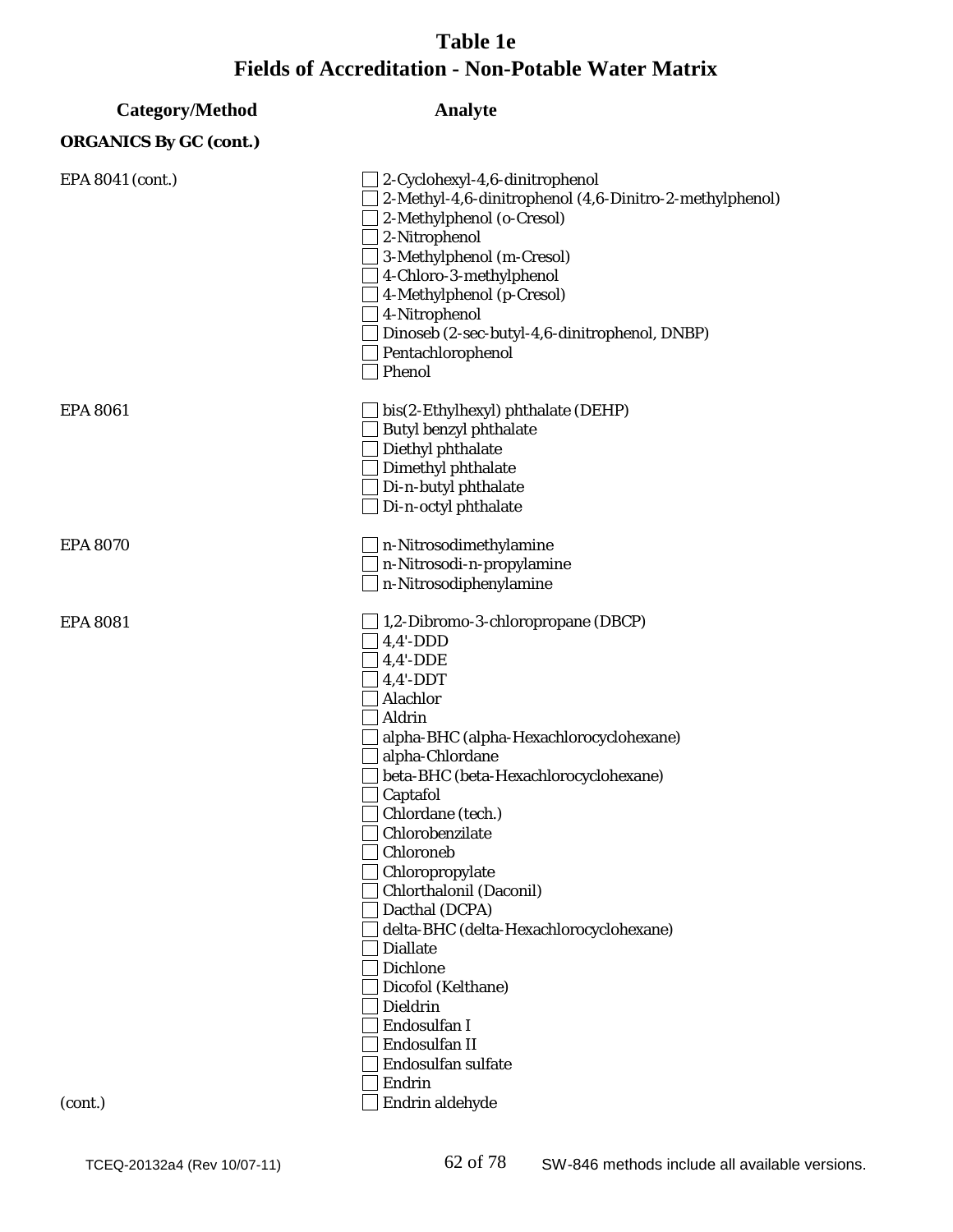| Category/Method               | Analyte                                                                                                                                                                                                                                                                                                                                                                                                                                                                                                                                                                                                                                                                                                                                                                                                                                                                |
|-------------------------------|------------------------------------------------------------------------------------------------------------------------------------------------------------------------------------------------------------------------------------------------------------------------------------------------------------------------------------------------------------------------------------------------------------------------------------------------------------------------------------------------------------------------------------------------------------------------------------------------------------------------------------------------------------------------------------------------------------------------------------------------------------------------------------------------------------------------------------------------------------------------|
| <b>ORGANICS By GC (cont.)</b> |                                                                                                                                                                                                                                                                                                                                                                                                                                                                                                                                                                                                                                                                                                                                                                                                                                                                        |
| EPA 8081 (cont.)              | <b>Endrin ketone</b><br>Etridiazole<br>gamma-BHC (Lindane, gamma-Hexachlorocyclohexane)<br>gamma-Chlordane<br>Halowax-1000<br>Halowax-1001<br>Halowax-1013<br>Halowax-1014<br>Halowax-1051<br>Halowax-1099<br>Heptachlor<br>Heptachlor epoxide<br>Hexachlorobenzene<br>Hexachlorocyclopentadiene<br>Isodrin<br>Methoxychlor<br><b>Mirex</b><br>Nitrofen<br>Pentachloronitrobenzene (PCNB)<br>Permethrin (total)<br>Perthane<br>Propachlor (Ramrod)<br><b>Strobane</b><br>Toxaphene (Chlorinated camphene)<br>trans-Nanochlor<br>Trifluralin (Treflan)                                                                                                                                                                                                                                                                                                                  |
| <b>EPA 8082</b>               | Aroclor-1016 (PCB-1016)<br>Aroclor-1221 (PCB-1221)<br>Aroclor-1232 (PCB-1232)<br>Aroclor-1242 (PCB-1242)<br>Aroclor-1248 (PCB-1248)<br>Aroclor-1254 (PCB-1254)<br>Aroclor-1260 (PCB-1260)<br>PCBs (total)<br>2,2',3,3',4,4',5,5',6-Nonachlorobiphenyl (BZ-206)<br>2,2',3,3',4,4',5,5'-Octachlorobiphenyl (BZ-194)<br>2,2',3,3',4,4',5,6-Octachlorobiphenyl (BZ-195)<br>2,2',3,3',4,4',5-Heptachlorobiphenyl (BZ-170)<br>2,2',3,3',4,4'-Hexachlorobiphenyl (BZ-128)<br>2,2',3,3',4,5,5',6-Octachlorobiphenyl (BZ-198)<br>2,2',3,3',4,5,6'-Heptachlorobiphenyl (BZ-174)<br>2,2',3,3',4',5,6-Heptachlorobiphenyl (BZ-177)<br>2,2',3,3',6-Pentachlorobiphenyl (BZ-84)<br>2,2',3,4,4',5,5',6-Octachlorobiphenyl (BZ-203)<br>2,2',3,4,4',5,5'-Heptachlorobiphenyl (BZ-180)<br>2,2',3,4,4',5,6'-Heptachlorobiphenyl (BZ-182)<br>2,2',3,4,4',5',6-Heptachlorobiphenyl (BZ-183) |
| (cont.)                       | 2,2',3,4,4',5'-Hexachlorobiphenyl (BZ-138)                                                                                                                                                                                                                                                                                                                                                                                                                                                                                                                                                                                                                                                                                                                                                                                                                             |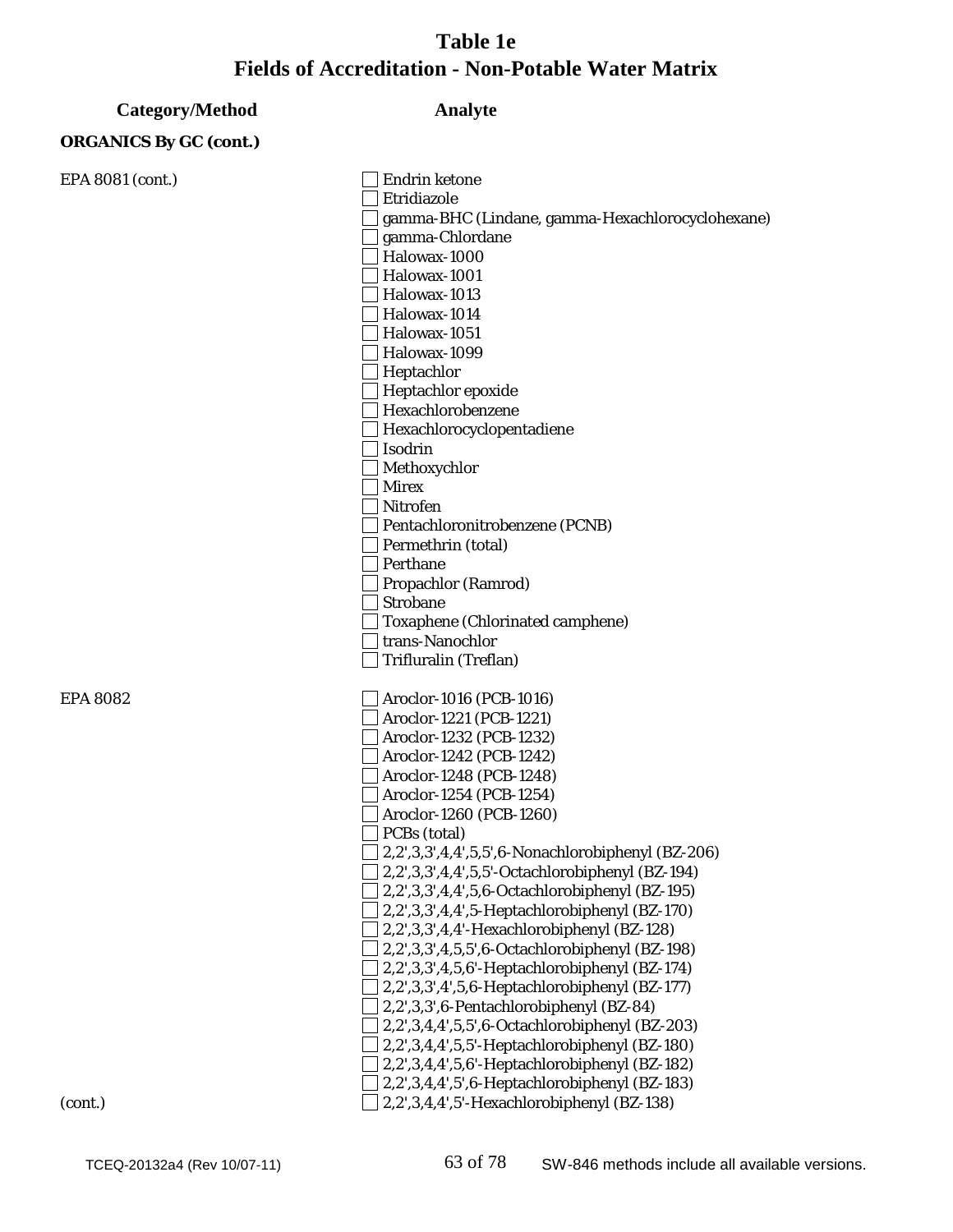#### **Category/Method Analyte**

**ORGANICS By GC (cont.)**

EPA 8082 (cont.)

| $\Box$ 2,2',3,4,4'-Pentachlorobiphenyl (BZ-85)       |
|------------------------------------------------------|
| $\Box$ 2,2',3,4',5,5',6-Heptachlorobiphenyl (BZ-187) |
|                                                      |
| $\Box$ 2,2',3,4,5,5'-Hexachlorobiphenyl (BZ-141)     |
| $\Box$ 2,2',3,4',5',6-Hexachlorobiphenyl (BZ-149)    |
| $\Box$ 2,2',3,4,5'-Pentachlorobiphenyl (BZ-87)       |
| $\Box$ 2,2',3',4,5-Pentachlorobiphenyl (BZ-97)       |
| $\Box$ 2,2',3,5,5',6-Hexachlorobiphenyl (BZ-151)     |
|                                                      |
| $\Box$ 2,2',3,5',6-Pentachlorobiphenyl (BZ-95)       |
| $\Box$ 2,2',3,5'-Tetrachlorobiphenyl (BZ-44)         |
| $\Box$ 2,2',4,4',5,5'-Hexachlorobiphenyl (BZ-153)    |
| $\Box$ 2,2',4,4',5-Pentachlorobiphenyl (BZ-99)       |
| $\Box$ 2,2',4,5,5'-Pentachlorobiphenyl (BZ-101)      |
|                                                      |
| $\Box$ 2,2',4,5'-Tetrachlorobiphenyl (BZ-49)         |
| $\Box$ 2,2',5,5'-Tetrachlorobiphenyl (BZ-52)         |
| 2,2',5-Trichlorobiphenyl (BZ-18)                     |
| $\Box$ 2,3,3',4,4',5,5'-Heptachlorobiphenyl (BZ-189) |
| $\exists$ 2,3,3',4,4',5-Hexachlorobiphenyl (BZ-156)  |
|                                                      |
| $\Box$ 2,3,3',4,4',5'-Hexachlorobiphenyl (BZ-157)    |
| $\Box$ 2,3,3',4,4',6-Hexachlorobiphenyl (BZ-158)     |
| $\Box$ 2,3,3',4,4'-Pentachlorobiphenyl (BZ-105)      |
| $\Box$ 2,3,3',4,5,5'-Hexachlorobiphenyl (BZ-159)     |
| $\Box$ 2,3,3',4',5,6-Hexachlorobiphenyl (BZ-163)     |
|                                                      |
| $\Box$ 2,3,3',4',5',6-Hexachlorobiphenyl (BZ-164)    |
| $\Box$ 2,3,3',4',6-Pentachlorobiphenyl (BZ-110)      |
| $\Box$ 2,3',4,4',5,5'-Hexachlorobiphenyl (BZ-167)    |
| $\Box$ 2,3,4,4',5-Pentachlorobiphenyl (BZ-114)       |
| $\exists$ 2,3',4,4',5-Pentachlorobiphenyl (BZ-118)   |
| $\exists$ 2',3,4,4',5-Pentachlorobiphenyl (BZ-123)   |
|                                                      |
| $\exists$ 2,3',4,4'-Tetrachlorobiphenyl (BZ-66)      |
| 2,3',4',5-Tetrachlorobiphenyl (BZ-70)                |
| 3,3-Dichlorobiphenyl (BZ-5)                          |
| $\exists$ 2,4,4',5-Tetrachlorobiphenyl (BZ-74)       |
| $\Box$ 2,4,4'-Trichlorobiphenyl (BZ-28)              |
| $\Box$ 2,4',5-Trichlorobiphenyl (BZ-31)              |
|                                                      |
| $\Box$ 2,4'-Dichlorobiphenyl (BZ-8)                  |
| 2-Chlorobiphenyl (BZ-1)                              |
| Decachlorobiphenyl (BZ-209)                          |
|                                                      |
| 1,2-Dinitrobenzene                                   |
| 1,3-Dinitrobenzene (1,3-DNB)                         |
|                                                      |
| 1,4-Dinitrobenzene                                   |
| 1,4-Naphthoquinone                                   |
| 2,3-Dichloronitrobenzene                             |
| 2,4,6-Trichloronitrobenzene                          |
| 2,4-Dinitrotoluene (2,4-DNT)                         |
| 2,6-Dinitrotoluene (2,6-DNT)                         |
| 2-Nitrotoluene                                       |
|                                                      |
| 3-Nitrotoluene                                       |

EPA 8091

(cont.) 4-Nitrotoluene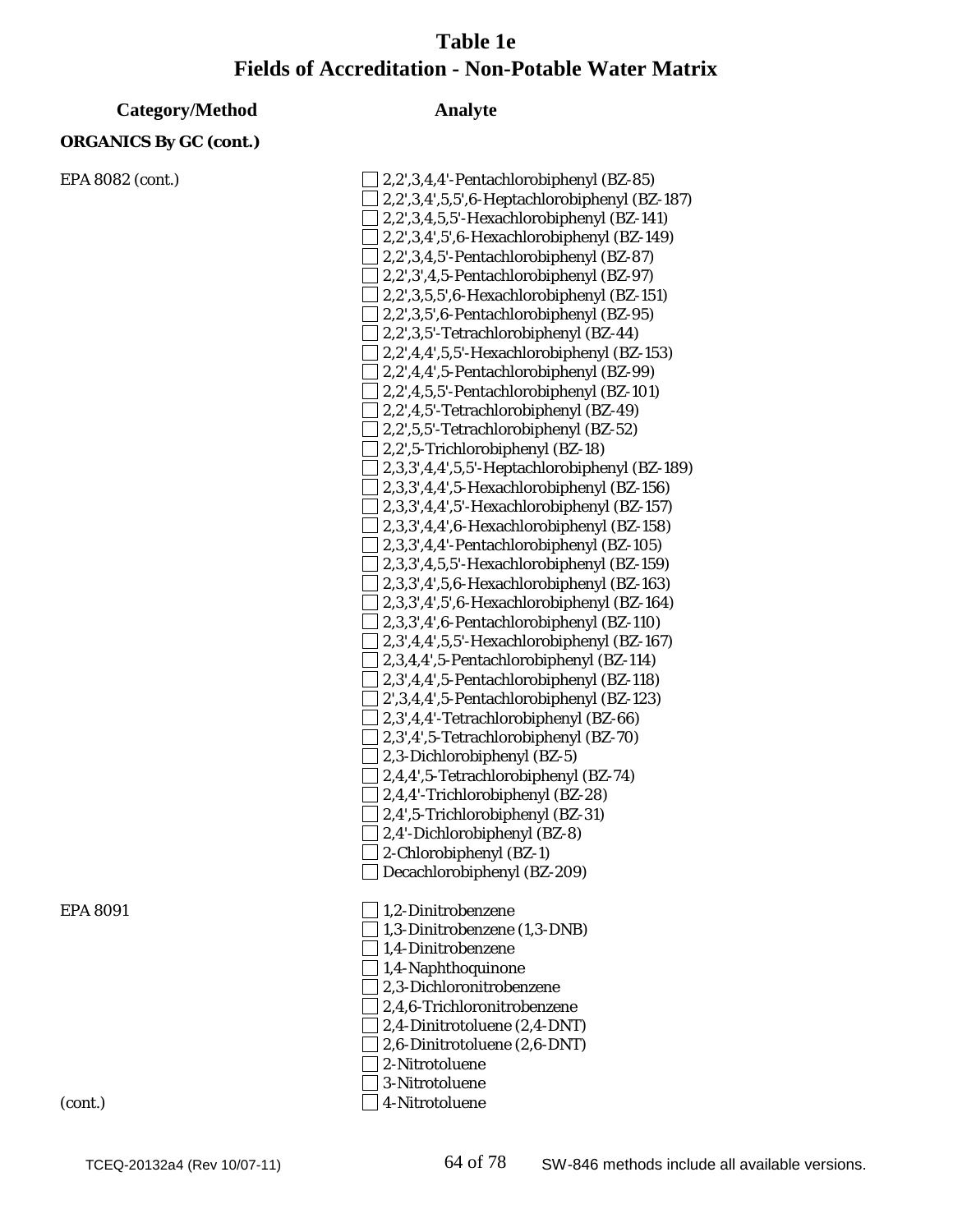| Category/Method               | Analyte                                                                                                                                                                                                                                                                                                                                                                                                                                                                                        |
|-------------------------------|------------------------------------------------------------------------------------------------------------------------------------------------------------------------------------------------------------------------------------------------------------------------------------------------------------------------------------------------------------------------------------------------------------------------------------------------------------------------------------------------|
| <b>ORGANICS By GC (cont.)</b> |                                                                                                                                                                                                                                                                                                                                                                                                                                                                                                |
| EPA 8091 (cont.)              | Benfluralin (Benefin)<br>Nitrobenzene<br>Pentachloronitrobenzene (PCNB)<br>Profluralin<br>Trifluralin (Treflan)                                                                                                                                                                                                                                                                                                                                                                                |
| <b>EPA 8100</b>               | 3-Methylcholanthrene<br>7h-Dibenzo(c,g) carbazole<br>Acenaphthene<br>Acenaphthylene<br>Anthracene<br>Benzo(a)anthracene<br>Benzo(a) pyrene<br>Benzo(b)fluoranthene<br>Benzo(g,h,i) perylene<br>Benzo(j)fluoranthene<br>Benzo(k)fluoranthene<br>Chrysene<br>Dibenz(a,h) acridine<br>Dibenz(a,h) anthracene<br>Dibenz(a,j) acridine<br>Dibenzo(a,e) pyrene<br>Dibenzo(a,h) pyrene<br>Dibenzo(a,i) pyrene<br>Fluoranthene<br>Fluorene<br>$Indeno(1,2,3-cd)$ pyrene<br>Naphthalene<br>Phenanthrene |
| <b>EPA 8111</b>               | Pyrene                                                                                                                                                                                                                                                                                                                                                                                                                                                                                         |
|                               | 4-Bromophenyl phenyl ether (BDE-3)<br>4-Chlorophenyl phenylether<br>bis(2-Chloroethoxy)methane<br>bis(2-Chloroethyl) ether<br>bis(2-Chloroisopropyl) ether                                                                                                                                                                                                                                                                                                                                     |
| <b>EPA 8121</b>               | 1,2,3,4-Tetrachlorobenzene<br>1,2,3,5-Tetrachlorobenzene<br>1,2,3-Trichlorobenzene<br>1,2,4,5-Tetrachlorobenzene<br>1,2,4-Trichlorobenzene<br>1,2-Dichlorobenzene<br>1,3,5-Trichlorobenzene<br>1,3-Dichlorobenzene<br>1,4-Dichlorobenzene<br>2-Chloronaphthalene                                                                                                                                                                                                                               |
| (cont.)                       | alpha-BHC (alpha-Hexachlorocyclohexane)<br><b>Benzal chloride</b>                                                                                                                                                                                                                                                                                                                                                                                                                              |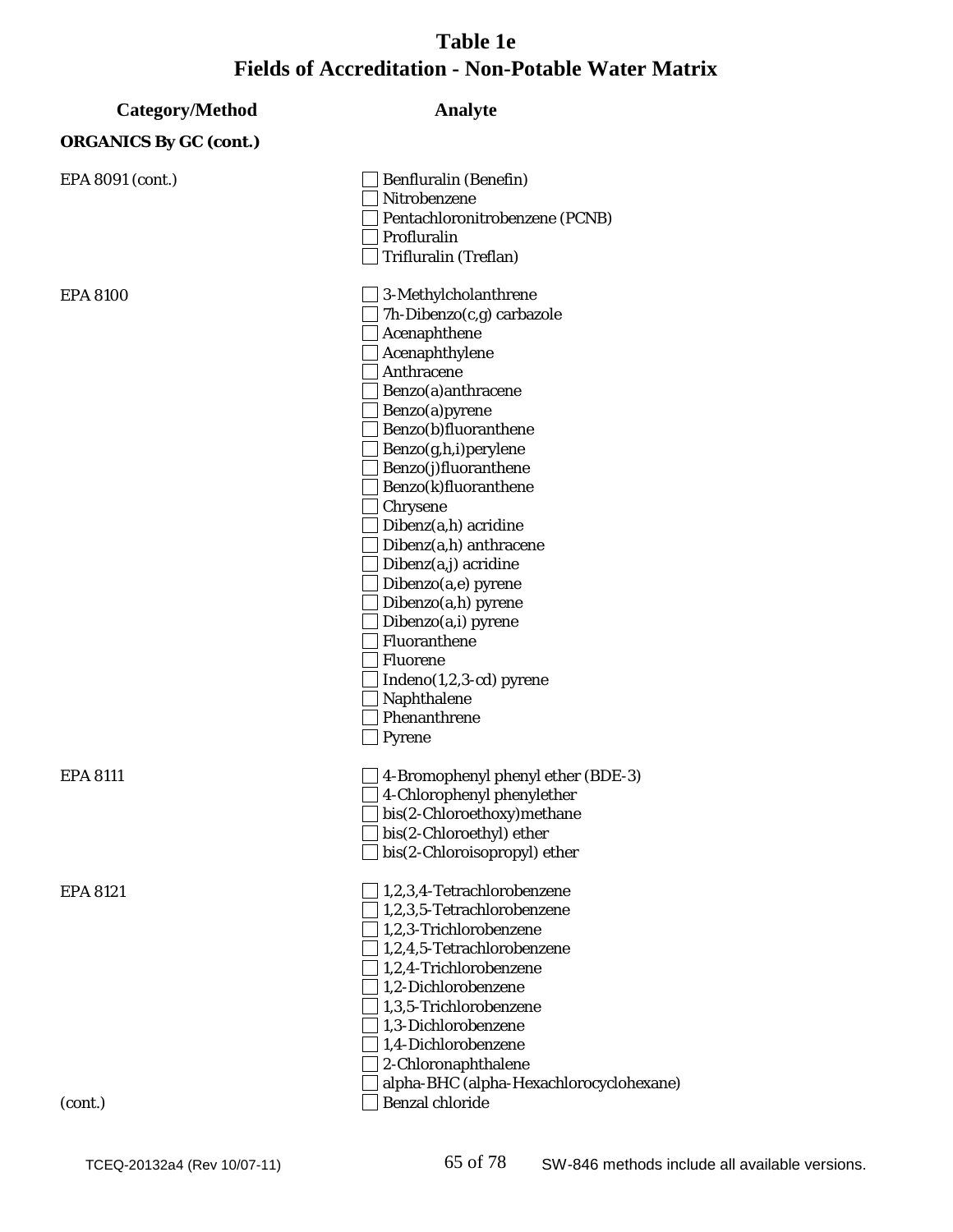| Category/Method               | <b>Analyte</b>                                                                                                                                                                                                                                                                                                                                                                                                                                                           |
|-------------------------------|--------------------------------------------------------------------------------------------------------------------------------------------------------------------------------------------------------------------------------------------------------------------------------------------------------------------------------------------------------------------------------------------------------------------------------------------------------------------------|
| <b>ORGANICS By GC (cont.)</b> |                                                                                                                                                                                                                                                                                                                                                                                                                                                                          |
| EPA 8121 (cont.)              | Benzotrichloride<br>Benzyl chloride<br>beta-BHC (beta-Hexachlorocyclohexane)<br>delta-BHC (delta-Hexachlorocyclohexane)<br>gamma-BHC (Lindane, gamma-Hexachlorocyclohexane)<br>Hexachlorobenzene<br>Hexachlorobutadiene<br>Hexachlorocyclopentadiene<br>Hexachloroethane<br>Pentachlorobenzene                                                                                                                                                                           |
| <b>EPA 8131</b>               | 2,4,5-Trichloroaniline<br>2,4,6-Trichloroaniline<br>2,4-Dinitroaniline<br>2,6-Dibromo-4-nitroaniline<br>2-Bromo-4,6-dinitroaniline<br>2-Bromo-6-chloro-4-nitroaniline<br>2-Chloro-4,6-dinitroaniline<br>2-Chloro-4-nitroaniline<br>2-Chloroaniline<br>2-Nitroaniline<br>3,4-Dichloroaniline<br>3-Chloroaniline<br>3-Nitroaniline<br>4-Bromoaniline<br>4-Chloro-2-nitroaniline<br>4-Chloroaniline<br>4-Nitroaniline<br>Aniline<br>Dichloran (2,6-Dichloro-4-nitroaniline) |
| <b>EPA 8141</b>               | Aspon<br><b>Atrazine</b><br>Azinphos-ethyl (Ethyl guthion)<br>Azinphos-methyl (Guthion)<br><b>Bolstar (Sulprofos)</b><br>Carbophenothion<br>Chlorfenvinphos<br>Chlorpyrifos (Dursban)<br>Chlorpyrifos-methyl<br>Coumaphos<br>Crotoxyphos<br>Demeton<br>Demeton-o<br>Demeton-s<br>Diazinon<br>Dichlorofenthion<br>Dichlorovos (DDVP, Dichlorvos)                                                                                                                          |
| (cont.)                       | Dicrotophos                                                                                                                                                                                                                                                                                                                                                                                                                                                              |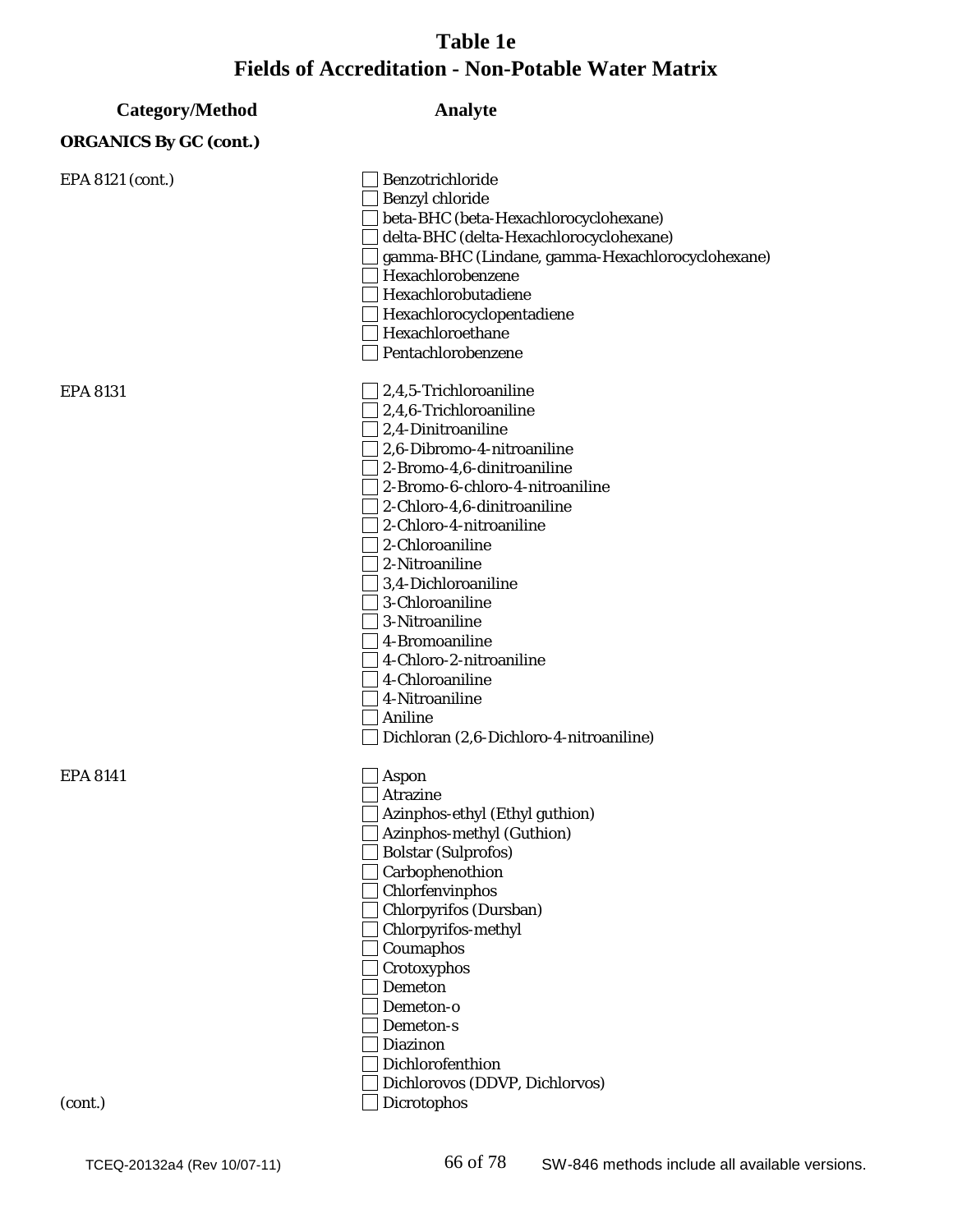#### **Category/Method Analyte**

#### **ORGANICS By GC (cont.)**

| EPA 8141 (cont.) | Dimethoate                                                           |
|------------------|----------------------------------------------------------------------|
|                  | Dioxathion                                                           |
|                  | Disulfoton                                                           |
|                  | EPN (Phosphonothioic acid, phenyl-, O-ethyl O-(p-nitrophenyl) ester) |
|                  | Ethion                                                               |
|                  | Ethoprop                                                             |
|                  | Famphur                                                              |
|                  | Fenitrothion                                                         |
|                  | Fensulfothion                                                        |
|                  | Fenthion                                                             |
|                  | Fonophos (Fonofos, Dyfonate)                                         |
|                  | Hexamethylphosphoramide (HMPA)                                       |
|                  | Leptophos                                                            |
|                  | Malathion                                                            |
|                  | <b>Merphos</b>                                                       |
|                  | Methyl parathion (Parathion, methyl)                                 |
|                  | <b>Mevinphos</b>                                                     |
|                  | Monocrotophos                                                        |
|                  | <b>Naled</b>                                                         |
|                  | Parathion, ethyl                                                     |
|                  | Phorate                                                              |
|                  | Phosmet (Imidan)                                                     |
|                  | Phosphamidon                                                         |
|                  | Ronnel                                                               |
|                  | Simazine                                                             |
|                  | Sulfotepp                                                            |
|                  | <b>Terbufos</b>                                                      |
|                  | Tetrachlorvinphos (Stirophos, Gardona)                               |
|                  | Tetraethyl pyrophosphate (TEPP)                                      |
|                  | Thionazin (Zinophos)                                                 |
|                  | <b>Tokuthion (Prothiophos)</b>                                       |
|                  | Trichlorfon                                                          |
|                  | Trichloronate                                                        |
|                  | Tri-o-cresylphosphate (TOCP)                                         |
|                  |                                                                      |
| <b>EPA 8151</b>  | $ 2,4,5-T$                                                           |
|                  | $2,4-D$                                                              |
|                  | $2,4$ -DB                                                            |
|                  | 3,5-Dichlorobenzoic acid                                             |
|                  | 4-Nitrophenol                                                        |
|                  |                                                                      |
|                  | 5-Hydroxydicamba<br>$\Box$ Acifluorfen                               |
|                  |                                                                      |
|                  | <b>Bentazon</b><br>Chloramben                                        |
|                  |                                                                      |
|                  | Dacthal (DCPA)                                                       |
|                  | Dalapon                                                              |
|                  | Dicamba                                                              |
|                  | Dichloroprop (Dichlorprop, Weedone)                                  |
| (cont.)          | Dinoseb (2-sec-butyl-4,6-dinitrophenol, DNBP)                        |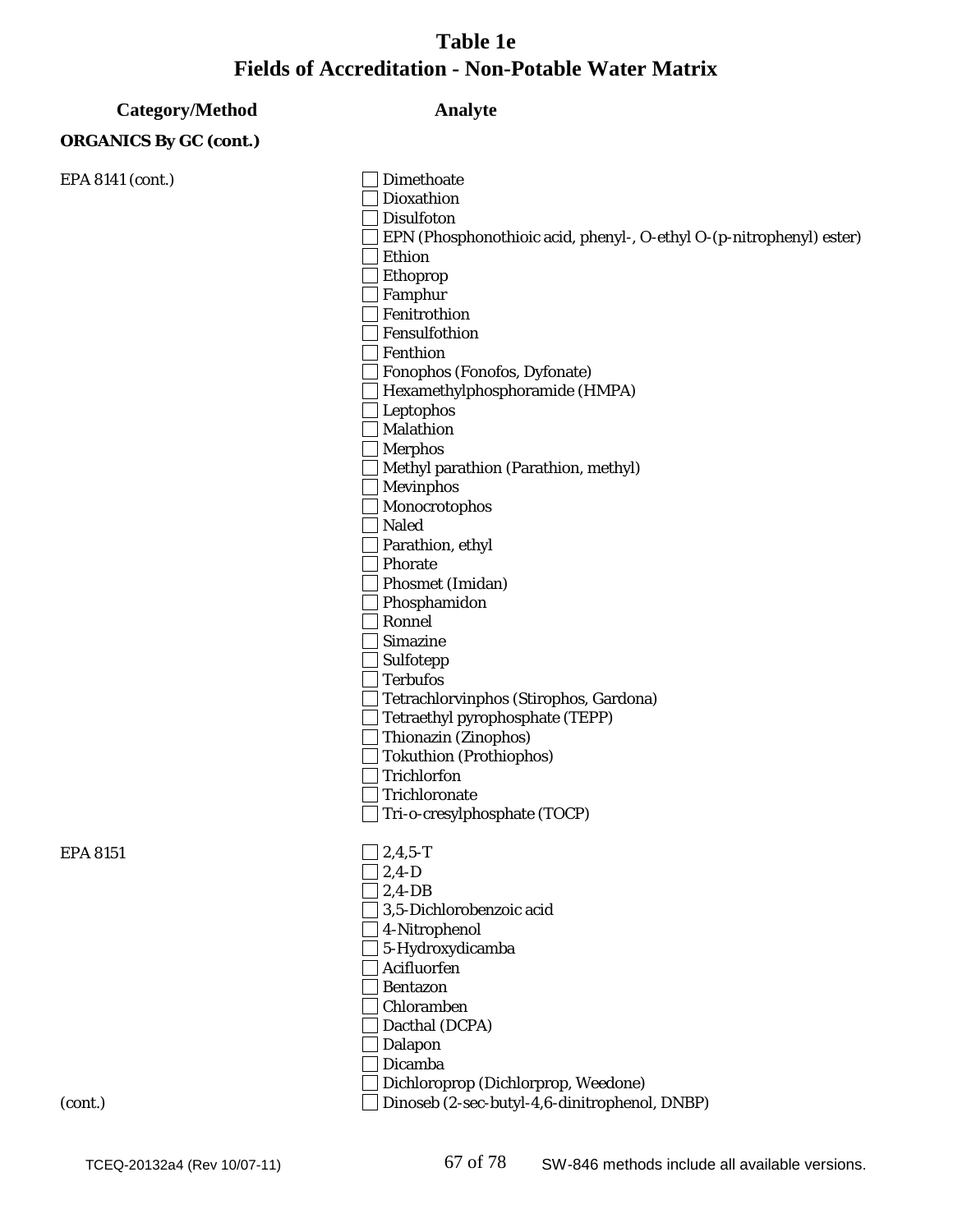| Category/Method               | Analyte                                                                                                                                                                                                                                                                                                                                                                                                                                                                                                                                       |
|-------------------------------|-----------------------------------------------------------------------------------------------------------------------------------------------------------------------------------------------------------------------------------------------------------------------------------------------------------------------------------------------------------------------------------------------------------------------------------------------------------------------------------------------------------------------------------------------|
| <b>ORGANICS By GC (cont.)</b> |                                                                                                                                                                                                                                                                                                                                                                                                                                                                                                                                               |
| EPA 8151 (cont.)              | <b>MCPA</b><br><b>MCPP</b><br>Pentachlorophenol<br>Picloram<br>Silvex (2,4,5-TP)                                                                                                                                                                                                                                                                                                                                                                                                                                                              |
| <b>EPA 8430</b>               | 2-(2-Chloroethoxy) ethanol<br>2-Chloroethanol<br>bis(2-Chloroethyl) ether<br>Diethylene glycol<br>Ethylene glycol                                                                                                                                                                                                                                                                                                                                                                                                                             |
| EPA RSK 175                   | 2-methylpropane (Isobutane)<br>Carbon dioxide<br><b>Ethane</b><br>Ethene<br>Methane<br>n-Butane<br>n-Propane                                                                                                                                                                                                                                                                                                                                                                                                                                  |
| <b>IDNR OA-1; GRO</b>         | Volatile Petroleum Hydrocarbons (Gasoline)                                                                                                                                                                                                                                                                                                                                                                                                                                                                                                    |
| <b>IDNR OA-2; DRO</b>         | Extractable Petroleum Hydrocarbons (EPH)                                                                                                                                                                                                                                                                                                                                                                                                                                                                                                      |
| NJ OQA QAM 025                | Semi-Volatile Petroleum Products                                                                                                                                                                                                                                                                                                                                                                                                                                                                                                              |
| SM 6200 C                     | 1,1,1-Trichloroethane<br>1,1,2,2-Tetrachloroethane<br>1,1,2-Trichloroethane<br>1,1-Dichloroethane<br>1,1-Dichloroethylene<br>1,2-Dichlorobenzene<br>1,2-Dichloroethane (Ethylene dichloride)<br>1,2-Dichloropropane<br>1,3-Dichlorobenzene<br>1,4-Dichlorobenzene<br>2-Chloroethyl vinyl ether<br><b>Benzene</b><br>Bromodichloromethane<br><b>Bromoform</b><br>Carbon tetrachloride<br>Chlorobenzene<br>Chlorodibromomethane<br>Chloroethane (Ethyl chloride)<br>Chloroform<br>cis-1,3-Dichloropropene<br>Dichlorodifluoromethane (Freon-12) |
| (cont.)                       | Ethylbenzene<br>Methyl bromide (Bromomethane)                                                                                                                                                                                                                                                                                                                                                                                                                                                                                                 |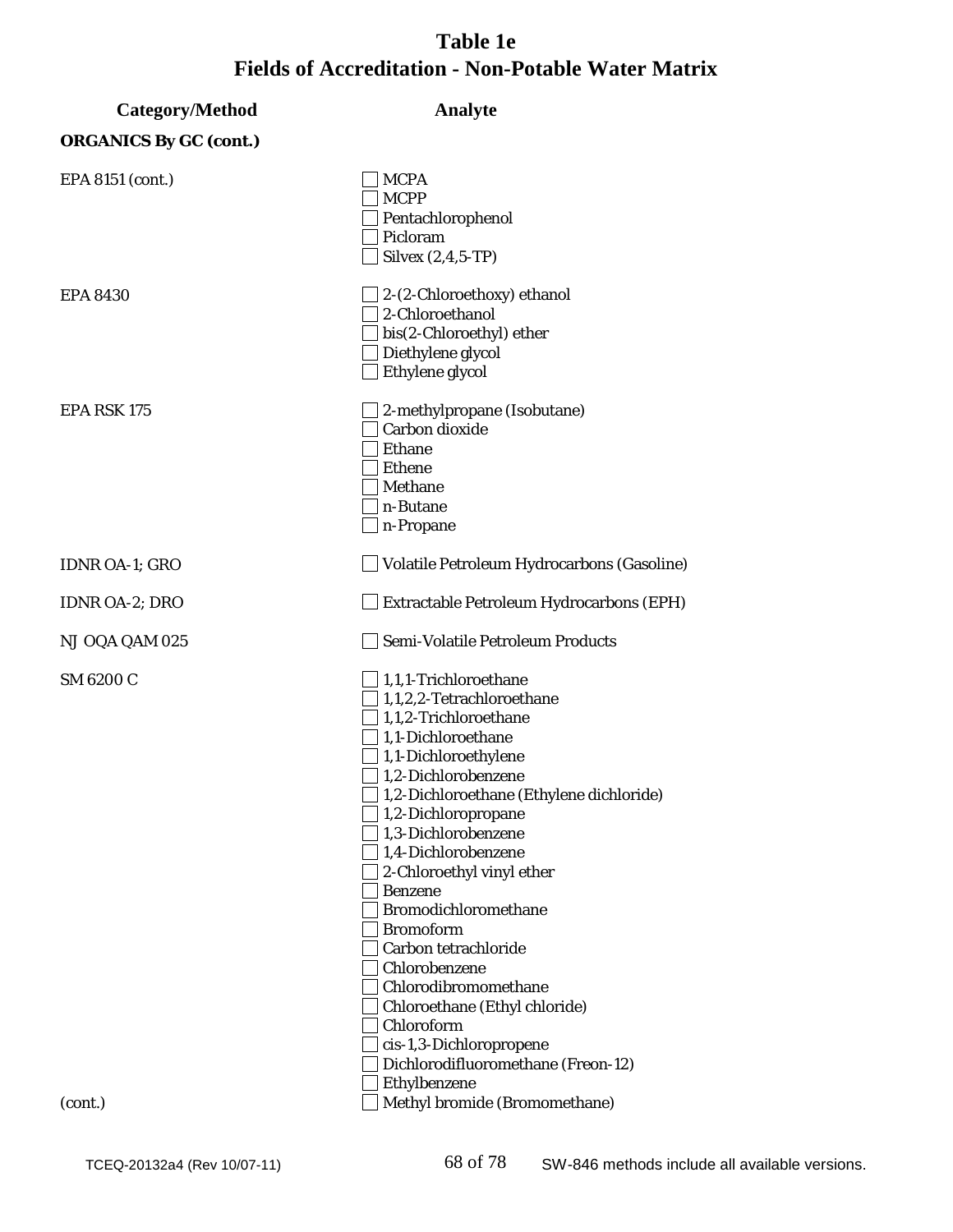| Category/Method               | Analyte                                                                                                                                                                                                                                                                                                                                                                                                                                                                                                                                                                                                                                                                                                                                                                                                                                                                       |
|-------------------------------|-------------------------------------------------------------------------------------------------------------------------------------------------------------------------------------------------------------------------------------------------------------------------------------------------------------------------------------------------------------------------------------------------------------------------------------------------------------------------------------------------------------------------------------------------------------------------------------------------------------------------------------------------------------------------------------------------------------------------------------------------------------------------------------------------------------------------------------------------------------------------------|
| <b>ORGANICS By GC (cont.)</b> |                                                                                                                                                                                                                                                                                                                                                                                                                                                                                                                                                                                                                                                                                                                                                                                                                                                                               |
| SM 6200 C (cont.)             | Methyl chloride (Chloromethane)<br>Methylene chloride (Dichloromethane)<br>Tetrachloroethylene (Perchloroethylene)<br><b>Toluene</b><br>trans-1,2-Dichloroethylene<br>trans-1,3-Dichloropropylene<br>Trichloroethene (Trichloroethylene)<br>Trichlorofluoromethane (Fluorotrichloromethane, Freon 11)<br>Vinyl chloride                                                                                                                                                                                                                                                                                                                                                                                                                                                                                                                                                       |
| <b>SM 6220 B</b>              | 1,2-Dichlorobenzene<br>1,3-Dichlorobenzene<br>1,4-Dichlorobenzene<br><b>Benzene</b><br>Chlorobenzene<br>Ethylbenzene<br><b>Toluene</b>                                                                                                                                                                                                                                                                                                                                                                                                                                                                                                                                                                                                                                                                                                                                        |
| <b>SM 6230 B</b>              | 1,1,1-Trichloroethane<br>$\left]$ 1,1,2,2-Tetrachloroethane<br>$\left]$ 1,1,2-Trichloroethane<br>1,1-Dichloroethane<br>1,1-Dichloroethylene<br>1,2-Dichlorobenzene<br>1,2-Dichloroethane (Ethylene dichloride)<br>$\perp$ 1,2-Dichloropropane<br>1,3-Dichlorobenzene<br>1,4-Dichlorobenzene<br>2-Chloroethyl vinyl ether<br>Bromodichloromethane<br><b>Bromoform</b><br>Carbon tetrachloride<br>Chlorobenzene<br>Chlorodibromomethane<br>Chloroethane (Ethyl chloride)<br>Chloroform<br>cis-1,3-Dichloropropene<br>Dichlorodifluoromethane (Freon-12)<br>Methyl bromide (Bromomethane)<br>Methyl chloride (Chloromethane)<br>Methylene chloride (Dichloromethane)<br>Tetrachloroethylene (Perchloroethylene)<br>trans-1,2-Dichloroethylene<br>trans-1,3-Dichloropropylene<br>Trichloroethene (Trichloroethylene)<br>Trichlorofluoromethane (Fluorotrichloromethane, Freon 11) |

Vinyl chloride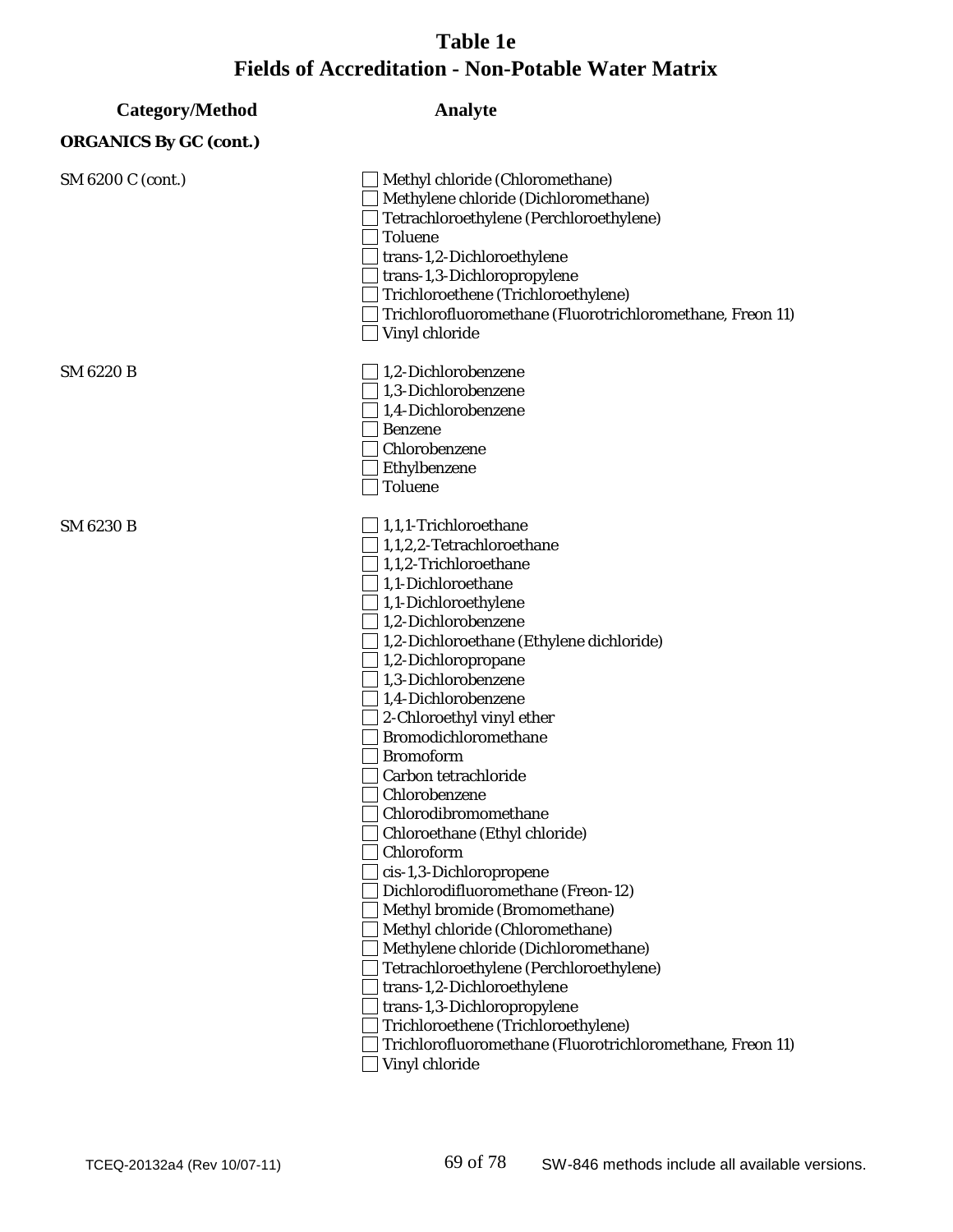| <b>Category/Method</b>        | Analyte                                                                                                                                                                                                                                                                                                                                                                                                                                                                  |
|-------------------------------|--------------------------------------------------------------------------------------------------------------------------------------------------------------------------------------------------------------------------------------------------------------------------------------------------------------------------------------------------------------------------------------------------------------------------------------------------------------------------|
| <b>ORGANICS By GC (cont.)</b> |                                                                                                                                                                                                                                                                                                                                                                                                                                                                          |
| <b>SM 6420 B</b>              | 2,4,6-Trichlorophenol<br>2,4-Dichlorophenol<br>2,4-Dimethylphenol<br>2,4-Dinitrophenol<br>2-Chlorophenol<br>2-Methyl-4,6-dinitrophenol (4,6-Dinitro-2-methylphenol)<br>2-Nitrophenol<br>4-Chloro-3-methylphenol<br>4-Nitrophenol<br>Phenol                                                                                                                                                                                                                               |
| <b>SM 6440 B</b>              | Acenaphthene<br>Acenaphthylene<br>Anthracene<br>Benzo(a)anthracene<br>Benzo(a)pyrene<br>Benzo(b)fluoranthene<br>Benzo(g,h,i) perylene<br>Benzo(k)fluoranthene<br>Chrysene<br>Dibenz(a,h) anthracene<br>Fluoranthene<br><b>Fluorene</b><br>Indeno(1,2,3-cd) pyrene<br>Naphthalene<br>Phenanthrene<br>Pyrene                                                                                                                                                               |
| <b>SM 6630 B</b>              | $4,4'-DDD$<br>4,4'-DDE<br>$4,4'-DDT$<br>Aldrin<br>alpha-BHC (alpha-Hexachlorocyclohexane)<br>beta-BHC (beta-Hexachlorocyclohexane)<br>Captan<br>Chlordane (tech.)<br>delta-BHC (delta-Hexachlorocyclohexane)<br>Dichloran (2,6-Dichloro-4-nitroaniline)<br>Dieldrin<br>Endosulfan I<br>Endosulfan II<br>Endrin<br>gamma-BHC (Lindane, gamma-Hexachlorocyclohexane)<br>Heptachlor<br>Heptachlor epoxide<br>Methoxychlor<br><b>Mirex</b><br>Pentachloronitrobenzene (PCNB) |
| (cont.)                       | <b>Strobane</b>                                                                                                                                                                                                                                                                                                                                                                                                                                                          |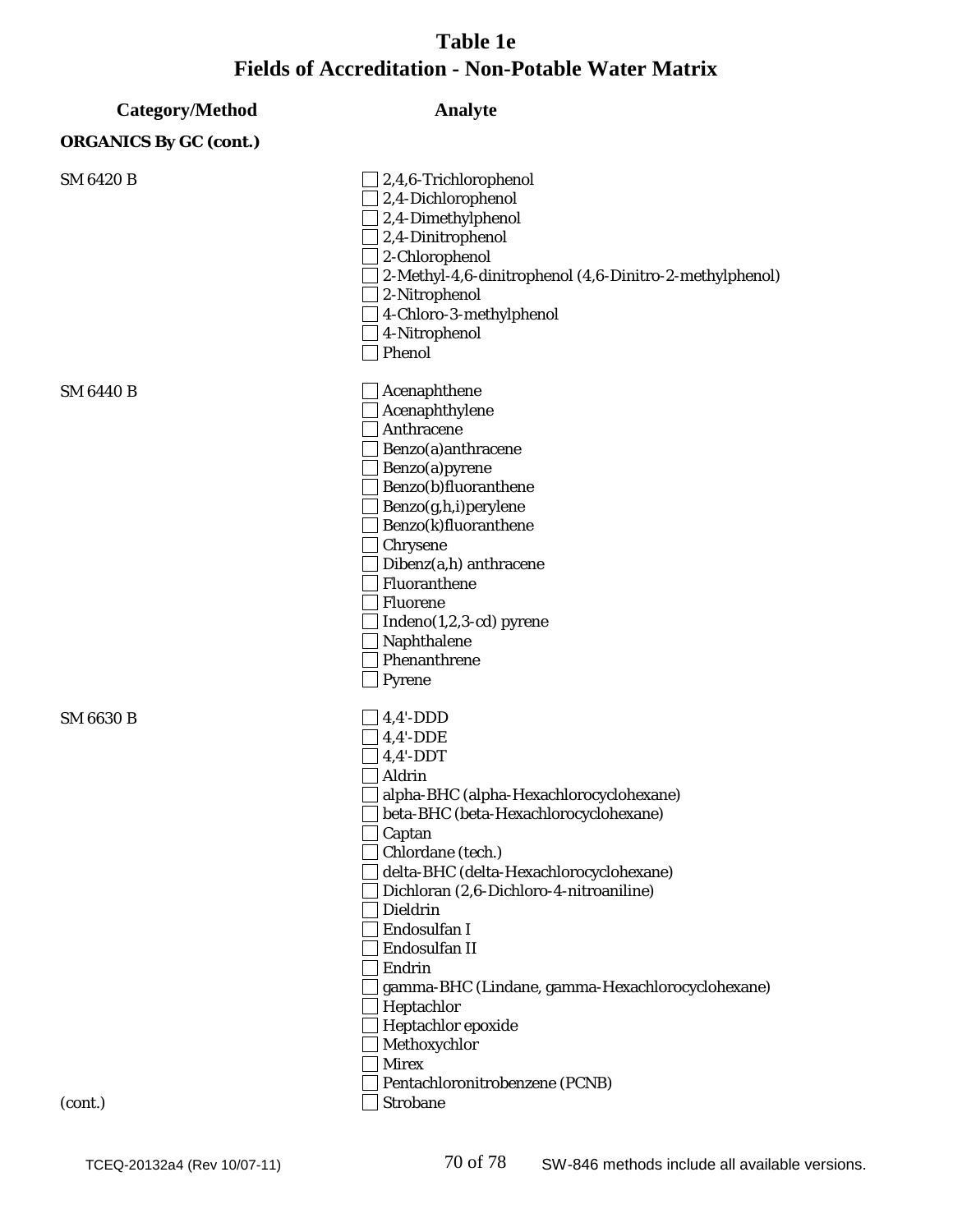| Category/Method               | Analyte                                                                                                                                                                                                                                                                                                                                                                                                                                                                                                                                                                                                                                                                                                                                                                                                                                 |
|-------------------------------|-----------------------------------------------------------------------------------------------------------------------------------------------------------------------------------------------------------------------------------------------------------------------------------------------------------------------------------------------------------------------------------------------------------------------------------------------------------------------------------------------------------------------------------------------------------------------------------------------------------------------------------------------------------------------------------------------------------------------------------------------------------------------------------------------------------------------------------------|
| <b>ORGANICS By GC (cont.)</b> |                                                                                                                                                                                                                                                                                                                                                                                                                                                                                                                                                                                                                                                                                                                                                                                                                                         |
| SM 6630 B (cont.)             | Toxaphene (Chlorinated camphene)<br>Trifluralin (Treflan)                                                                                                                                                                                                                                                                                                                                                                                                                                                                                                                                                                                                                                                                                                                                                                               |
| SM 6630 C                     | $4,4'-DDD$<br>$4,4'$ -DDE<br>$4,4'-DDT$<br>Aldrin<br>alpha-BHC (alpha-Hexachlorocyclohexane)<br>Aroclor-1016 (PCB-1016)<br>Aroclor-1221 (PCB-1221)<br>Aroclor-1232 (PCB-1232)<br>Aroclor-1242 (PCB-1242)<br>Aroclor-1248 (PCB-1248)<br>Aroclor-1254 (PCB-1254)<br>Aroclor-1260 (PCB-1260)<br>beta-BHC (beta-Hexachlorocyclohexane)<br>Chlordane (tech.)<br>delta-BHC (delta-Hexachlorocyclohexane)<br>Dichloran (2,6-Dichloro-4-nitroaniline)<br>Dieldrin<br>Endosulfan I<br>Endosulfan II<br>Endosulfan sulfate<br>Endrin<br>Endrin aldehyde<br>gamma-BHC (Lindane, gamma-Hexachlorocyclohexane)<br>Heptachlor<br>Heptachlor epoxide<br>Malathion<br>Methoxychlor<br>Methyl parathion (Parathion, methyl)<br><b>Mirex</b><br>Parathion, ethyl<br>Pentachloronitrobenzene (PCNB)<br><b>Strobane</b><br>Toxaphene (Chlorinated camphene) |
| <b>SM 6640 B</b>              | $2,4,5-T$<br>$2,4-D$<br>Silvex (2,4,5-TP)                                                                                                                                                                                                                                                                                                                                                                                                                                                                                                                                                                                                                                                                                                                                                                                               |
| Tennessee-EPH                 | Extractable Petroleum Hydrocarbons (EPH)                                                                                                                                                                                                                                                                                                                                                                                                                                                                                                                                                                                                                                                                                                                                                                                                |
| Tennessee-GRO                 | <b>Gasoline Range Organics (GRO)</b>                                                                                                                                                                                                                                                                                                                                                                                                                                                                                                                                                                                                                                                                                                                                                                                                    |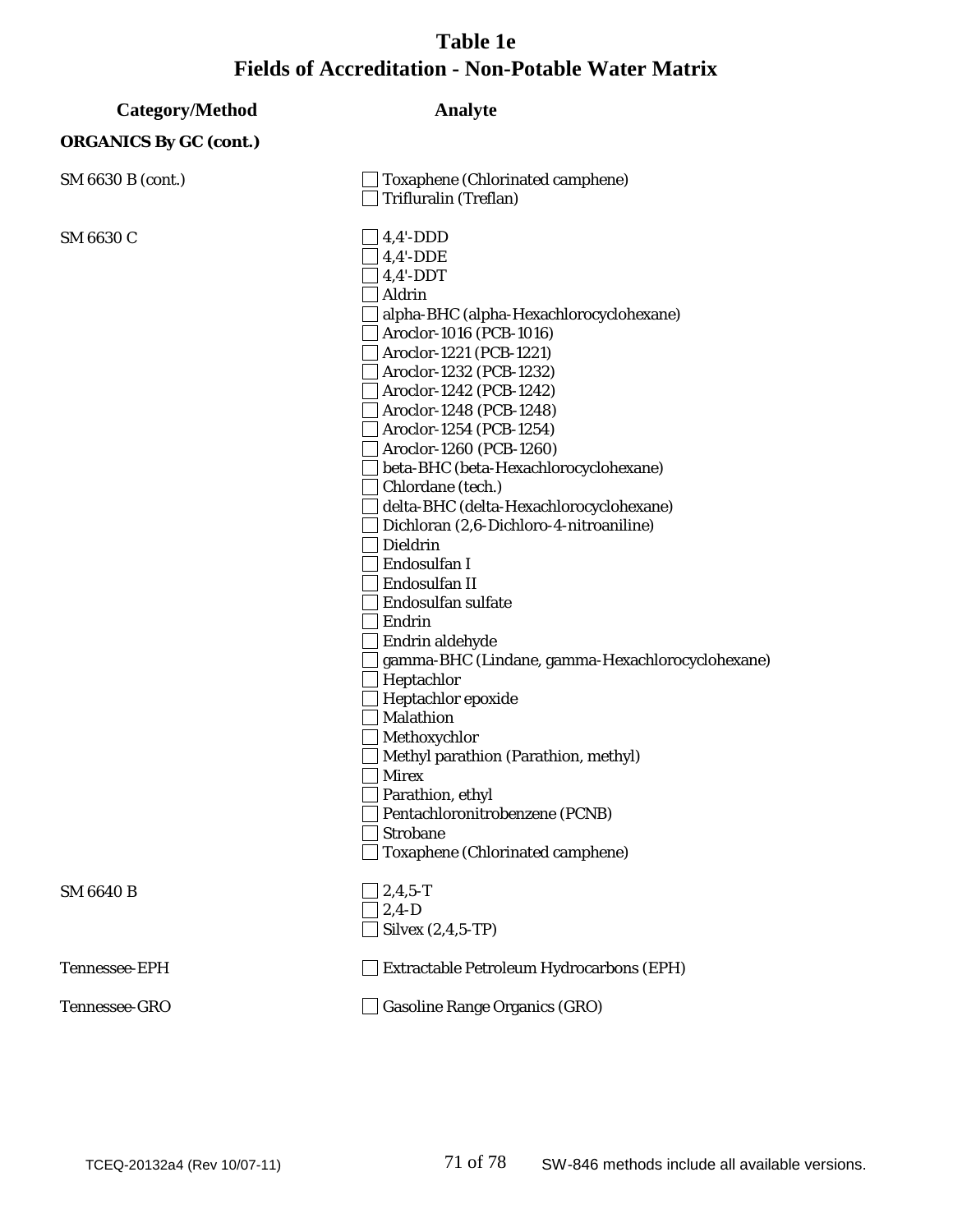| <b>Category/Method</b>  | Analyte                                                                                                                                                                                                                                                                                                    |  |
|-------------------------|------------------------------------------------------------------------------------------------------------------------------------------------------------------------------------------------------------------------------------------------------------------------------------------------------------|--|
| <b>ORGANICS By HPLC</b> |                                                                                                                                                                                                                                                                                                            |  |
| <b>ASTM D4657</b>       | Acenaphthene<br>Acenaphthylene<br>Anthracene<br>Benzo(a)anthracene<br>Benzo(a) pyrene<br>Benzo(b)fluoranthene<br>Benzo(g,h,i)perylene<br>Benzo(k)fluoranthene<br>Chrysene<br>Dibenz(a,h) anthracene<br>Fluoranthene<br>Fluorene<br>Indeno(1,2,3-cd) pyrene<br>Naphthalene<br>Phenanthrene<br><b>Pyrene</b> |  |
| <b>EPA 605</b>          | 3,3-Dichlorobenzidine<br><b>Benzidine</b>                                                                                                                                                                                                                                                                  |  |
| <b>EPA 610</b>          | Acenaphthene<br>Acenaphthylene<br>Anthracene<br>Benzo(a)anthracene<br>Benzo(a)pyrene<br>Benzo(b)fluoranthene<br>Benzo(g,h,i) perylene<br>Benzo(k)fluoranthene<br>Chrysene<br>Dibenz(a,h) anthracene<br>Fluoranthene<br><b>Fluorene</b><br>Indeno(1,2,3-cd) pyrene<br>Naphthalene<br>Phenanthrene<br>Pyrene |  |
| <b>EPA 632</b>          | Carbaryl (Sevin)                                                                                                                                                                                                                                                                                           |  |
| <b>EPA 1667</b>         | Isobutyraldehyde                                                                                                                                                                                                                                                                                           |  |
| <b>EPA 8310</b>         | Acenaphthene<br>Acenaphthylene<br>Anthracene<br>Benzo(a)anthracene<br>Benzo(a)pyrene<br>Benzo(b)fluoranthene<br>Benzo(g,h,i) perylene                                                                                                                                                                      |  |
| (cont.)                 | Benzo(k)fluoranthene                                                                                                                                                                                                                                                                                       |  |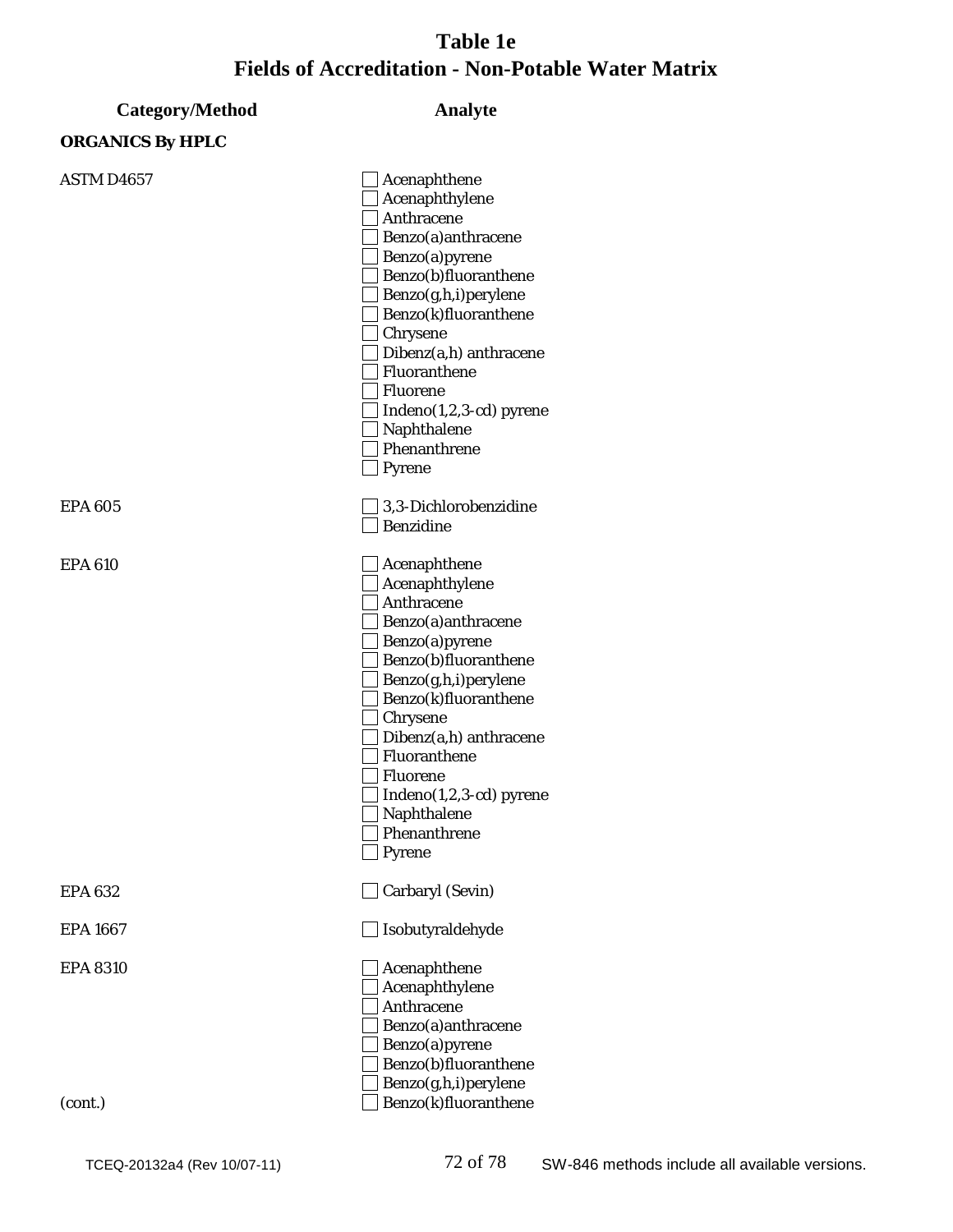| Category/Method                 | Analyte                                                                                                                                                                                                                                                                                                                                                                                                                                                                                                   |
|---------------------------------|-----------------------------------------------------------------------------------------------------------------------------------------------------------------------------------------------------------------------------------------------------------------------------------------------------------------------------------------------------------------------------------------------------------------------------------------------------------------------------------------------------------|
| <b>ORGANICS By HPLC (cont.)</b> |                                                                                                                                                                                                                                                                                                                                                                                                                                                                                                           |
| EPA 8310 (cont.)                | Chrysene<br>Dibenz(a,h) anthracene<br>Fluoranthene<br><b>Fluorene</b><br>Indeno $(1,2,3-cd)$ pyrene<br>Naphthalene<br>Phenanthrene<br>Pyrene                                                                                                                                                                                                                                                                                                                                                              |
| <b>EPA 8315</b>                 | 2,5-Dimethylbenzaldehyde<br>Acetaldehyde<br>Acetone (2-Propanone)<br>Acrolein (Propenal)<br>Benzaldehyde<br><b>Butylaldehyde (Butanal)</b><br>Crotonaldehyde<br>Cyclohexanone<br>Decanal<br>Formaldehyde<br>Heptanal<br>Hexanaldehyde (Hexanal)<br>$\Box$ Isovaleraldehyde<br>m-Tolualdehyde (1,3-Tolualdehyde)<br>n-Octaldehyde (Octanal)<br>Nonanal<br>o-Tolualdehyde (1,2-Tolualdehyde)<br>Propionaldehyde (Propanal)<br>p-Tolualdehyde (1,4-Tolualdehyde)<br>Valeraldehyde (Pentanal, Pentanaldehyde) |
| <b>EPA 8316</b>                 | Acrolein (Propenal)<br>Acrylamide<br>$\Box$ Acrylonitrile                                                                                                                                                                                                                                                                                                                                                                                                                                                 |
| <b>EPA 8318</b>                 | 3-Hydroxycarbofuran<br>Aldicarb (Temik)<br>Aldicarb sulfone<br>Carbaryl (Sevin)<br>Carbofuran (Furaden)<br><b>Dioxacarb</b><br>Methiocarb (Mesurol)<br>Methomyl (Lannate)<br>Promecarb<br>Propoxur (Baygon)                                                                                                                                                                                                                                                                                               |
| <b>EPA 8321</b><br>(cont.)      | $2,4,5-T$<br>2,4,5-T, butoxyethanol ester<br>2,4,5-T, butyl ester<br>$2,4-D$                                                                                                                                                                                                                                                                                                                                                                                                                              |
|                                 |                                                                                                                                                                                                                                                                                                                                                                                                                                                                                                           |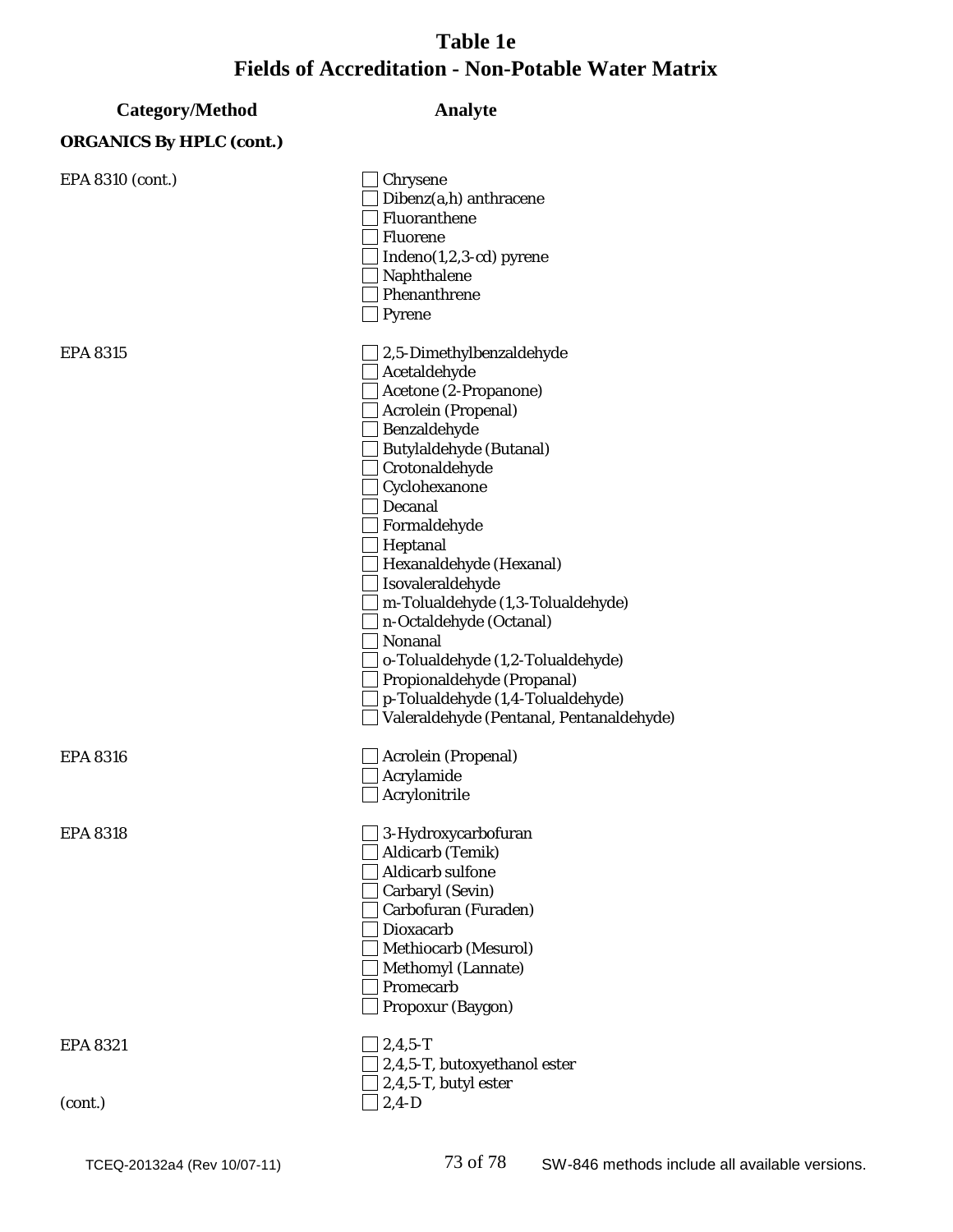#### **Category/Method Analyte**

**ORGANICS By HPLC (cont.)**

EPA 8321 (cont.)  $\Box$  2.4-D, Butoxyethanol ester  $\Box$  2,4-D, ethyhexyl ester  $\Box$  2.4-DB 3-Hydroxycarbofuran Aldicarb (Temik)  $\Box$  Aldicarb sulfone Aldicarb sulfoxide Aminocarb  $\Box$  Asulam Barban Bendiocarb  $\Box$  Benomyl Bromacil  $\Box$  Carbaryl (Sevin)  $\Box$  Carbendazim Carbofuran (Furaden) Chloropropham Chloroxuron Coumarin dyes Dalapon Dicamba Dichloroprop (Dichlorprop, Weedone) Dichlorovos (DDVP, Dichlorvos)  $\Box$  Dimethoate Dinoseb (2-sec-butyl-4,6-dinitrophenol, DNBP) Disperse blue 14 Disperse blue 3 Disperse brown 1 Disperse orange 3 Disperse orange 30 Disperse red 1 Disperse red 13  $\Box$  Disperse red 5 Disperse red 60  $\Box$  Disperse yellow 5  $\Box$ Disulfoton Diuron  $\Box$  Famphur  $\Box$  Fensulfothion  $\Box$  Fenuron  $\Box$  Fluometuron Fluorescent brightener 236 Fluorescent brightener 61 Linuron (Lorox)  $\Box$ MCPA  $\Box$  MCPP Merphos Methiocarb (Mesurol) (cont.) Methomyl (Lannate)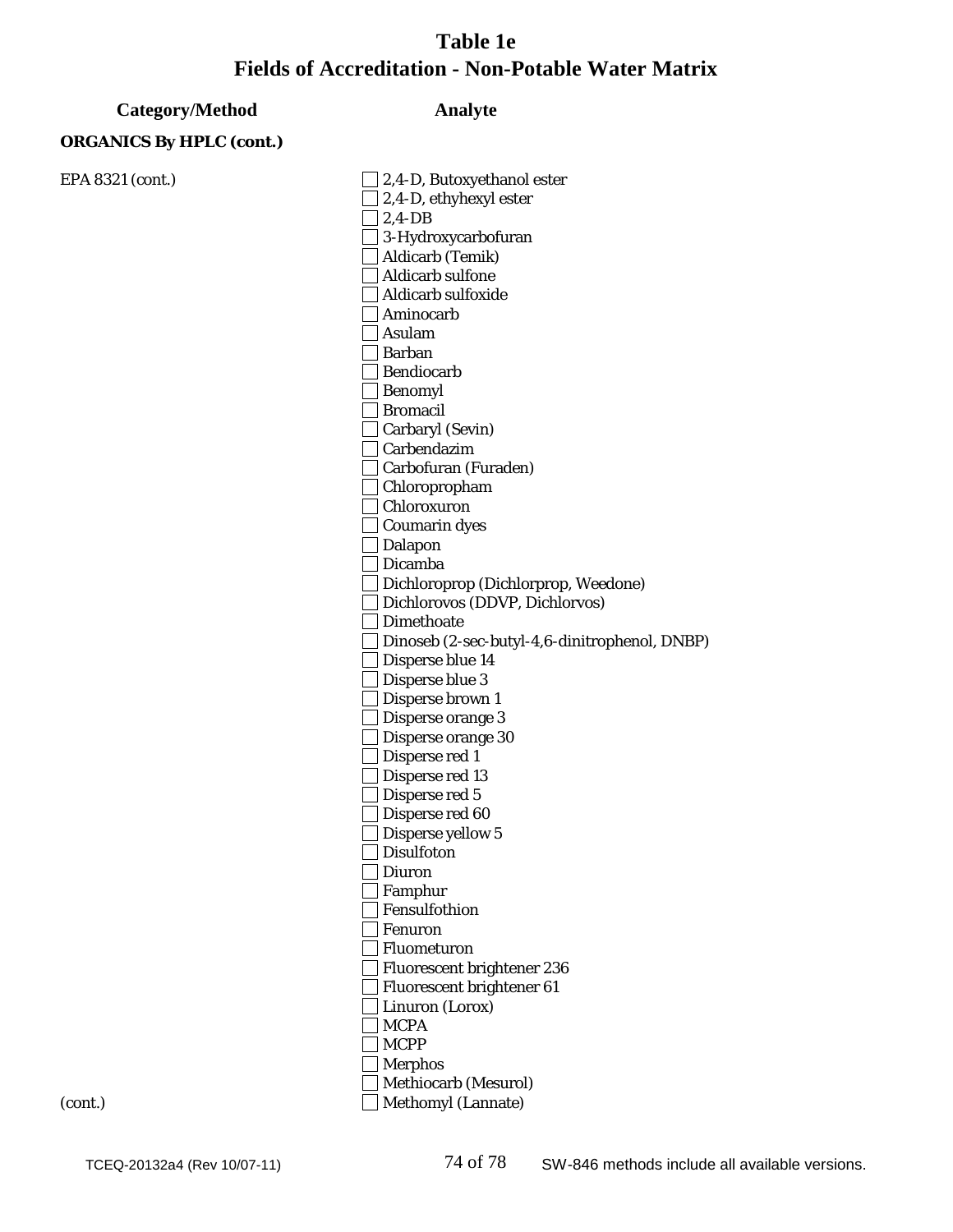| <b>Category/Method</b>          | <b>Analyte</b>                                                                                                                                                                                                                                                                                                                                                                                                                                                                                                                                           |
|---------------------------------|----------------------------------------------------------------------------------------------------------------------------------------------------------------------------------------------------------------------------------------------------------------------------------------------------------------------------------------------------------------------------------------------------------------------------------------------------------------------------------------------------------------------------------------------------------|
| <b>ORGANICS By HPLC (cont.)</b> |                                                                                                                                                                                                                                                                                                                                                                                                                                                                                                                                                          |
| EPA 8321 (cont.)                | Methyl parathion (Parathion, methyl)<br>Mexacarbate<br>Monocrotophos<br>Monuron<br>Naled<br>Neburon<br>Oxamyl (Vydate)<br>Phorate<br>Propachlor (Ramrod)<br>Propham<br>Propoxur (Baygon)<br>Siduron<br>Silvex (2,4,5-TP)<br>Solvent red 23<br>Solvent red 3<br>Tebuthiuron<br>Thiofanox<br>Trichlorfon<br>tris-(2,3-Dibromopropyl) phosphate (tris-BP)                                                                                                                                                                                                   |
| <b>EPA 8325</b>                 | 3,3'-Dichlorobenzidine<br>3,3'-Dimethoxybenzidine<br>3,3'-Dimethylbenzidine<br><b>Benzidine</b><br>Benzoylprop ethyl<br>Carbaryl (Sevin)<br>Diuron<br>Linuron (Lorox)<br>Monuron<br>o-Chlorophenyl thiourea<br>Rotenone<br>Siduron                                                                                                                                                                                                                                                                                                                       |
| <b>EPA 8330</b>                 | 1,3,5-Trinitrobenzene (1,3,5-TNB)<br>$\Box$ 1,3-Dinitrobenzene (1,3-DNB)<br>2,4,6-Trinitrotoluene (2,4,6-TNT)<br>2,4-Dinitrotoluene (2,4-DNT)<br>2,6-Dinitrotoluene (2,6-DNT)<br>2-Amino-4,6-dinitrotoluene (2-am-dnt)<br>2-Nitrotoluene<br>3-Nitrotoluene<br>4-Amino-2,6-dinitrotoluene (4-am-dnt)<br>4-Nitrotoluene<br>Methyl-2,4,6-trinitrophenylnitramine (tetryl)<br>Nitrobenzene<br>Nitroglycerin<br>Octahydro-1,3,5,7-tetranitro-1,3,5,7-tetrazocine (HMX)<br>Pentaerythritoltetranitrate (PETN)<br>RDX (hexahydro-1,3,5-trinitro-1,3,5-triazine) |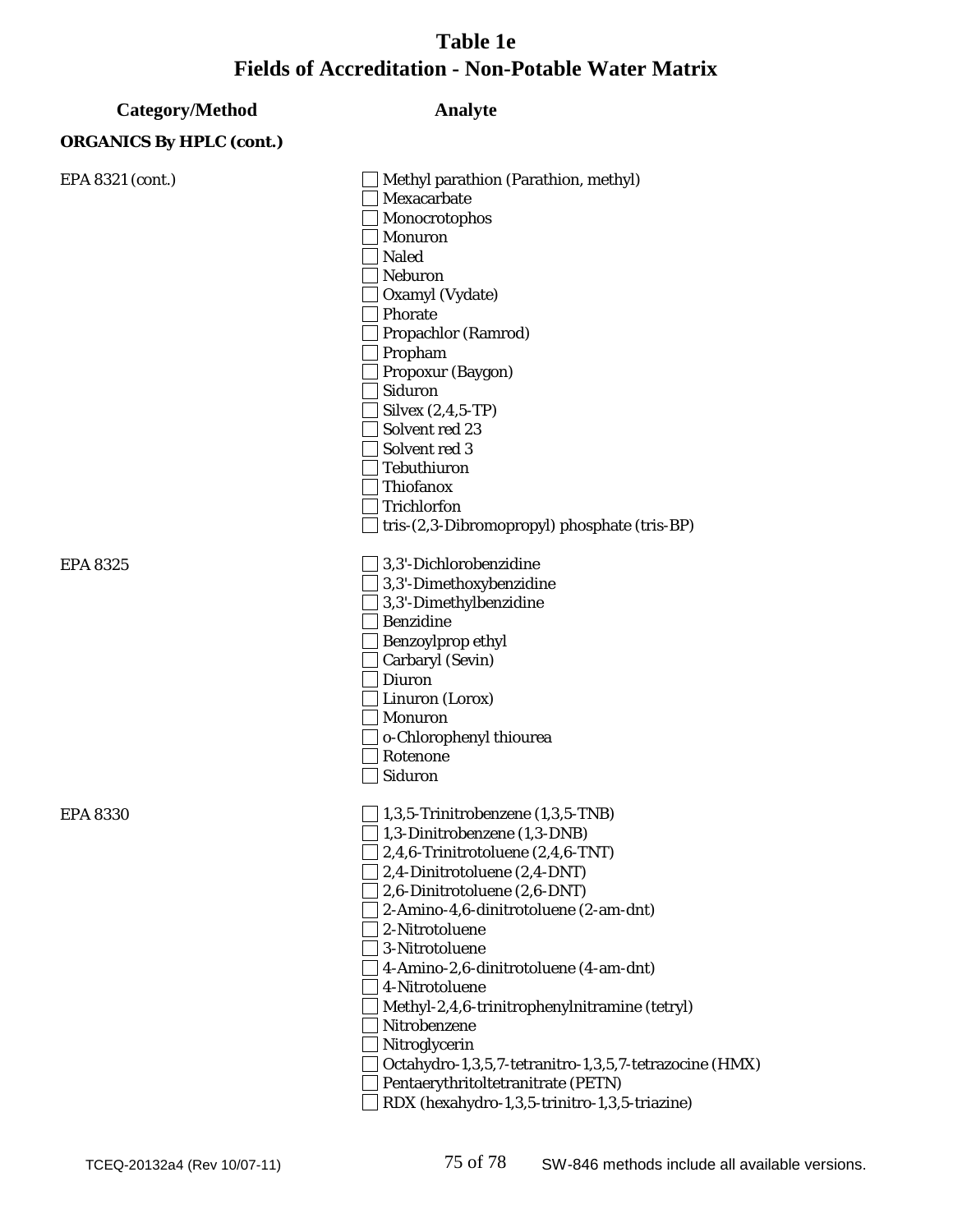| Category/Method                 | Analyte                                                                                                                                                                                                                                                                                                                                                                                                                                                                                                                                                                                                                                                                                                                                                                                                                                                                                                                                                                                                                                                                                                                                                                                                                                                                                                                                                                                                                                                                                                                 |
|---------------------------------|-------------------------------------------------------------------------------------------------------------------------------------------------------------------------------------------------------------------------------------------------------------------------------------------------------------------------------------------------------------------------------------------------------------------------------------------------------------------------------------------------------------------------------------------------------------------------------------------------------------------------------------------------------------------------------------------------------------------------------------------------------------------------------------------------------------------------------------------------------------------------------------------------------------------------------------------------------------------------------------------------------------------------------------------------------------------------------------------------------------------------------------------------------------------------------------------------------------------------------------------------------------------------------------------------------------------------------------------------------------------------------------------------------------------------------------------------------------------------------------------------------------------------|
| <b>ORGANICS By HPLC (cont.)</b> |                                                                                                                                                                                                                                                                                                                                                                                                                                                                                                                                                                                                                                                                                                                                                                                                                                                                                                                                                                                                                                                                                                                                                                                                                                                                                                                                                                                                                                                                                                                         |
| <b>EPA 8331</b>                 | Tetrazene                                                                                                                                                                                                                                                                                                                                                                                                                                                                                                                                                                                                                                                                                                                                                                                                                                                                                                                                                                                                                                                                                                                                                                                                                                                                                                                                                                                                                                                                                                               |
| <b>EPA 8332</b>                 | Nitroglycerin                                                                                                                                                                                                                                                                                                                                                                                                                                                                                                                                                                                                                                                                                                                                                                                                                                                                                                                                                                                                                                                                                                                                                                                                                                                                                                                                                                                                                                                                                                           |
| <b>USGS O-2060-01</b>           | $2,4-D$<br>Dicamba                                                                                                                                                                                                                                                                                                                                                                                                                                                                                                                                                                                                                                                                                                                                                                                                                                                                                                                                                                                                                                                                                                                                                                                                                                                                                                                                                                                                                                                                                                      |
| <b>PCDDs/PCDFs</b>              |                                                                                                                                                                                                                                                                                                                                                                                                                                                                                                                                                                                                                                                                                                                                                                                                                                                                                                                                                                                                                                                                                                                                                                                                                                                                                                                                                                                                                                                                                                                         |
| <b>EPA 613</b>                  | 2,3,7,8-Tetrachlorodibenzo-p-dioxin (2,3,7,8-TCDD)                                                                                                                                                                                                                                                                                                                                                                                                                                                                                                                                                                                                                                                                                                                                                                                                                                                                                                                                                                                                                                                                                                                                                                                                                                                                                                                                                                                                                                                                      |
| <b>EPA 1613</b>                 | $\left[1,2,3,4,6,7,8,9\right]$ -Octachlorodibenzofuran (OCDF)<br>1,2,3,4,6,7,8,9-Octachlorodibenzo-p-dioxin (OCDD)<br>$\left]$ 1,2,3,4,6,7,8-Heptachlorodibenzofuran (1,2,3,4,6,7,8-HpCDF)<br>$(1,2,3,4,6,7,8$ -Heptachlorodibenzo-p-dioxin $(1,2,3,4,6,7,8$ -HpCDD)<br>$(1,2,3,4,7,8,9)$ -Heptachlorodibenzofuran $(1,2,3,4,7,8,9)$ -HpCDF)<br>$\left[1,2,3,4,7,8\right]$ -Hexachlorodibenzofuran (1,2,3,4,7,8-HxCDF)<br>$(1,2,3,4,7,8$ -Hexachlorodibenzo-p-dioxin $(1,2,3,4,7,8$ -HxCDD)<br>$(1,2,3,6,7,8$ -Hexachlorodibenzofuran $(1,2,3,6,7,8$ -HxCDF)<br>$(1,2,3,6,7,8$ -Hexachlorodibenzo-p-dioxin $(1,2,3,6,7,8$ -HxCDD)<br>$\left[1,2,3,7,8,9\right]$ -Hexachlorodibenzofuran (1,2,3,7,8,9-HxCDF)<br>1,2,3,7,8,9-Hexachlorodibenzo-p-dioxin (1,2,3,7,8,9-HxCDD)<br>1,2,3,7,8-Pentachlorodibenzofuran (1,2,3,7,8-PeCDF)<br>1,2,3,7,8-Pentachlorodibenzo-p-dioxin (1,2,3,7,8-PeCDD)<br>2,3,4,6,7,8-Hexachlorodibenzofuran (2,3,4,6,7,8-HxCDF)<br>2,3,4,7,8-Pentachlorodibenzofuran (2,3,4,7,8-PeCDF<br>2,3,7,8-Tetrachlorodibenzofuran (2,3,7,8-TCDF)<br>2,3,7,8-Tetrachlorodibenzo-p-dioxin (2,3,7,8-TCDD)<br>Total Heptachlorodibenzofuran (Total HpCDF)<br>Total Heptachlorodibenzo-p-dioxin (Total HpCDD)<br>Total Hexachlorodibenzofuran (Total HxCDF)<br>Total Hexachlorodibenzo-p-dioxin (Total HxCDD)<br>Total Pentachlorodibenzofuran (Total PeCDF)<br>Total Pentachlorodibenzo-p-dioxin (Total PeCDD)<br>Total Tetrachlorodibenzofuran (Total TCDF)<br>Total Tetrachlorodibenzo-p-dioxin (Total TCDD) |
| <b>EPA 8280</b>                 | $\left[1,2,3,4,6,7,8,9\right]$ -Octachlorodibenzofuran (OCDF)<br>1,2,3,4,6,7,8,9-Octachlorodibenzo-p-dioxin (OCDD)<br>$1,2,3,4,6,7,8$ -Heptachlorodibenzofuran $(1,2,3,4,6,7,8$ -HpCDF)<br>$(1,2,3,4,6,7,8$ -Heptachlorodibenzo-p-dioxin $(1,2,3,4,6,7,8$ -HpCDD)<br>$\left[1,2,3,4,7,8,9\right]$ -Heptachlorodibenzofuran (1,2,3,4,7,8,9-HpCDF)<br>$(1,2,3,4,7,8$ -Hexachlorodibenzofuran $(1,2,3,4,7,8$ -HxCDF)<br>1,2,3,4,7,8-Hexachlorodibenzo-p-dioxin (1,2,3,4,7,8-HxCDD)<br>1,2,3,6,7,8-Hexachlorodibenzofuran (1,2,3,6,7,8-HxCDF)<br>1,2,3,6,7,8-Hexachlorodibenzo-p-dioxin(1,2,3,6,7,8-HxCDD)<br>1,2,3,7,8,9-Hexachlorodibenzofuran (1,2,3,7,8,9-HxCDF)                                                                                                                                                                                                                                                                                                                                                                                                                                                                                                                                                                                                                                                                                                                                                                                                                                                        |
| (cont.)                         | 1,2,3,7,8,9-Hexachlorodibenzo-p-dioxin (1,2,3,7,8,9-HxCDD)<br>1,2,3,7,8-Pentachlorodibenzofuran (1,2,3,7,8-PeCDF)                                                                                                                                                                                                                                                                                                                                                                                                                                                                                                                                                                                                                                                                                                                                                                                                                                                                                                                                                                                                                                                                                                                                                                                                                                                                                                                                                                                                       |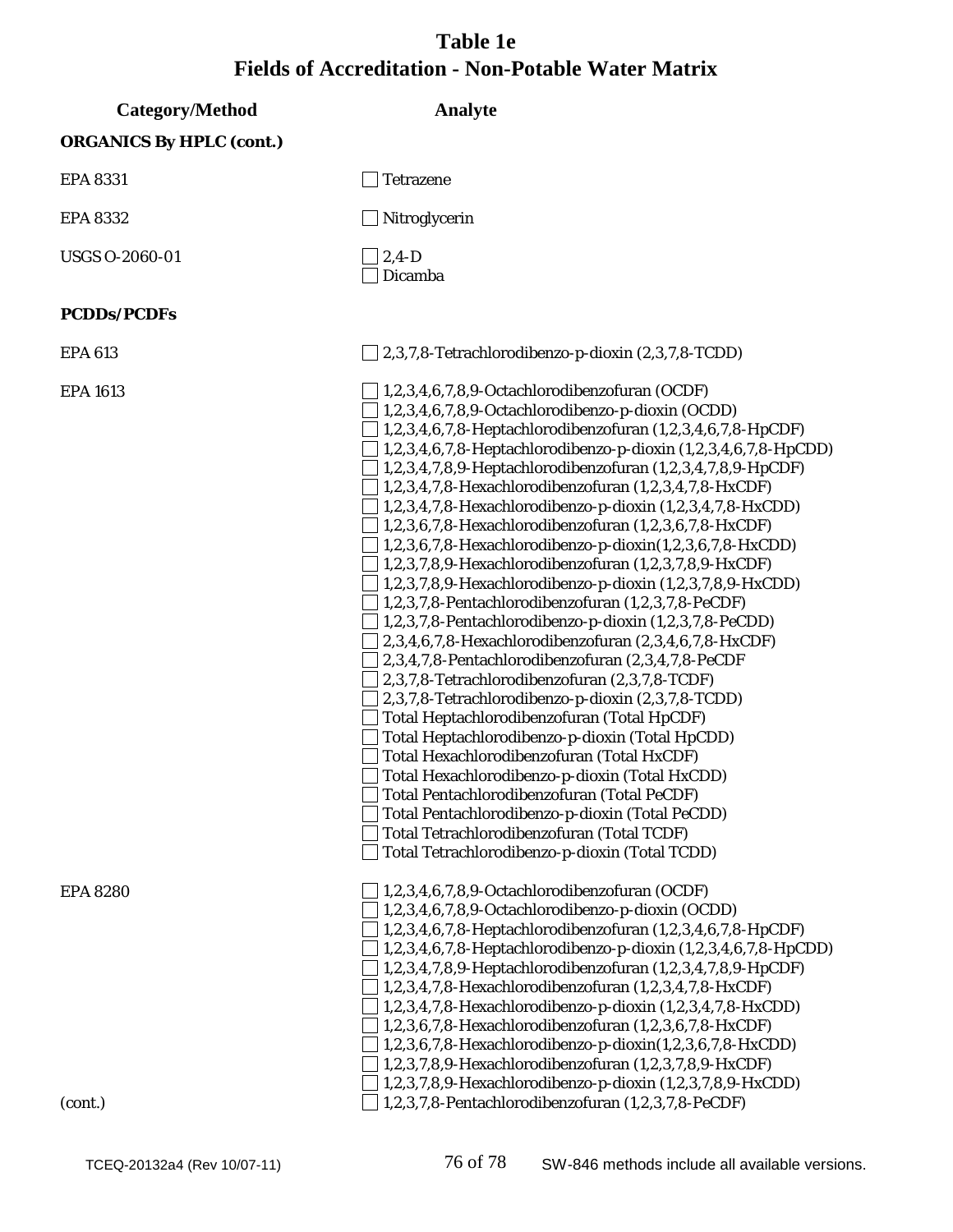## **Table 1e Fields of Accreditation - Non-Potable Water Matrix**

| <b>Category/Method</b>     | <b>Analyte</b>                                                                                                                                                                                                                                                                                                                                                                                                                                                                                                                                                                                                                    |
|----------------------------|-----------------------------------------------------------------------------------------------------------------------------------------------------------------------------------------------------------------------------------------------------------------------------------------------------------------------------------------------------------------------------------------------------------------------------------------------------------------------------------------------------------------------------------------------------------------------------------------------------------------------------------|
| <b>PCDDs/PCDFs (cont.)</b> |                                                                                                                                                                                                                                                                                                                                                                                                                                                                                                                                                                                                                                   |
| EPA 8280 (cont.)           | 1,2,3,7,8-Pentachlorodibenzo-p-dioxin (1,2,3,7,8-PeCDD)<br>2,3,4,6,7,8-Hexachlorodibenzofuran (2,3,4,6,7,8-HxCDF)<br>2,3,4,7,8-Pentachlorodibenzofuran (2,3,4,7,8-PeCDF<br>2,3,7,8-Tetrachlorodibenzofuran (2,3,7,8-TCDF)<br>2,3,7,8-Tetrachlorodibenzo-p-dioxin (2,3,7,8-TCDD)<br>Total Heptachlorodibenzofuran (Total HpCDF)<br>Total Heptachlorodibenzo-p-dioxin (Total HpCDD)<br>Total Hexachlorodibenzofuran (Total HxCDF)<br>Total Hexachlorodibenzo-p-dioxin (Total HxCDD)<br>Total Pentachlorodibenzofuran (Total PeCDF)<br>Total Pentachlorodibenzo-p-dioxin (Total PeCDD)<br>Total Tetrachlorodibenzofuran (Total TCDF) |
|                            | Total Tetrachlorodibenzo-p-dioxin (Total TCDD)                                                                                                                                                                                                                                                                                                                                                                                                                                                                                                                                                                                    |
| <b>EPA 8290</b>            | 1,2,3,4,6,7,8,9-Octachlorodibenzofuran (OCDF)<br>1,2,3,4,6,7,8,9-Octachlorodibenzo-p-dioxin (OCDD)<br>$1,2,3,4,6,7,8$ -Heptachlorodibenzofuran $(1,2,3,4,6,7,8$ -HpCDF)<br>1,2,3,4,6,7,8-Heptachlorodibenzo-p-dioxin (1,2,3,4,6,7,8-HpCDD)<br>1,2,3,4,7,8,9-Heptachlorodibenzofuran (1,2,3,4,7,8,9-HpCDF)<br>1,2,3,4,7,8-Hexachlorodibenzofuran (1,2,3,4,7,8-HxCDF)<br>1,2,3,4,7,8-Hexachlorodibenzo-p-dioxin (1,2,3,4,7,8-HxCDD)                                                                                                                                                                                                 |
|                            | 1,2,3,6,7,8-Hexachlorodibenzofuran (1,2,3,6,7,8-HxCDF)<br>1,2,3,6,7,8-Hexachlorodibenzo-p-dioxin(1,2,3,6,7,8-HxCDD)<br>1,2,3,7,8,9-Hexachlorodibenzofuran (1,2,3,7,8,9-HxCDF)<br>1,2,3,7,8,9-Hexachlorodibenzo-p-dioxin (1,2,3,7,8,9-HxCDD)<br>1,2,3,7,8-Pentachlorodibenzofuran (1,2,3,7,8-PeCDF)<br>1,2,3,7,8-Pentachlorodibenzo-p-dioxin (1,2,3,7,8-PeCDD)<br>2,3,4,6,7,8-Hexachlorodibenzofuran (2,3,4,6,7,8-HxCDF)                                                                                                                                                                                                           |
|                            | 2,3,4,7,8-Pentachlorodibenzofuran (2,3,4,7,8-PeCDF<br>2,3,7,8-Tetrachlorodibenzofuran (2,3,7,8-TCDF)<br>2,3,7,8-Tetrachlorodibenzo-p-dioxin (2,3,7,8-TCDD)<br>Total Heptachlorodibenzofuran (Total HpCDF)<br>Total Heptachlorodibenzo-p-dioxin (Total HpCDD)<br>Total Hexachlorodibenzofuran (Total HxCDF)<br>Total Hexachlorodibenzo-p-dioxin (Total HxCDD)<br>Total Pentachlorodibenzofuran (Total PeCDF)                                                                                                                                                                                                                       |

Total Tetrachlorodibenzofuran (Total TCDF)

Total Tetrachlorodibenzo-p-dioxin (Total TCDD)

Total Pentachlorodibenzo-p-dioxin (Total PeCDD)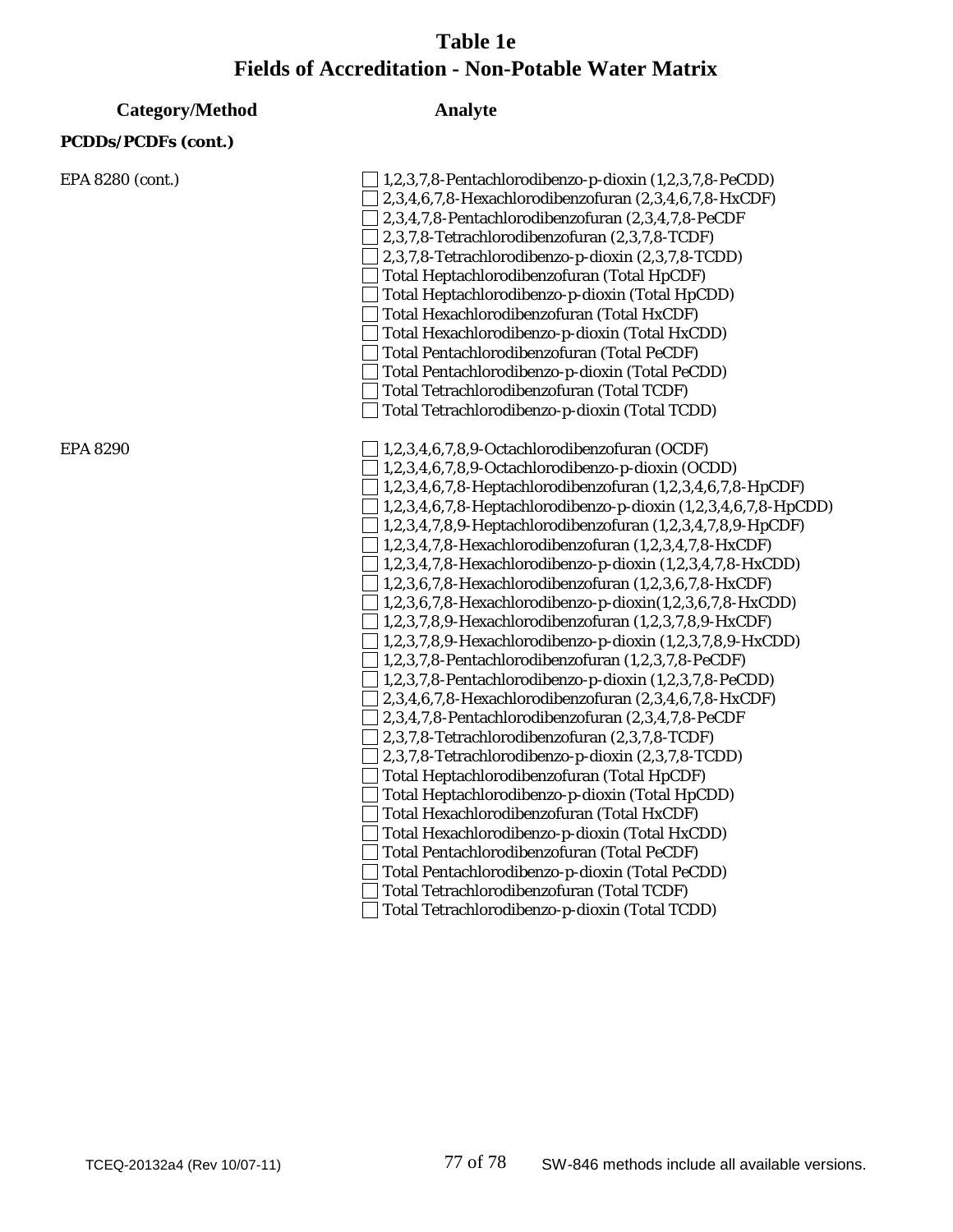## **Table 1e Fields of Accreditation - Non-Potable Water Matrix**

 **Category/Method Analyte**

THIS PAGE LEFT BLANK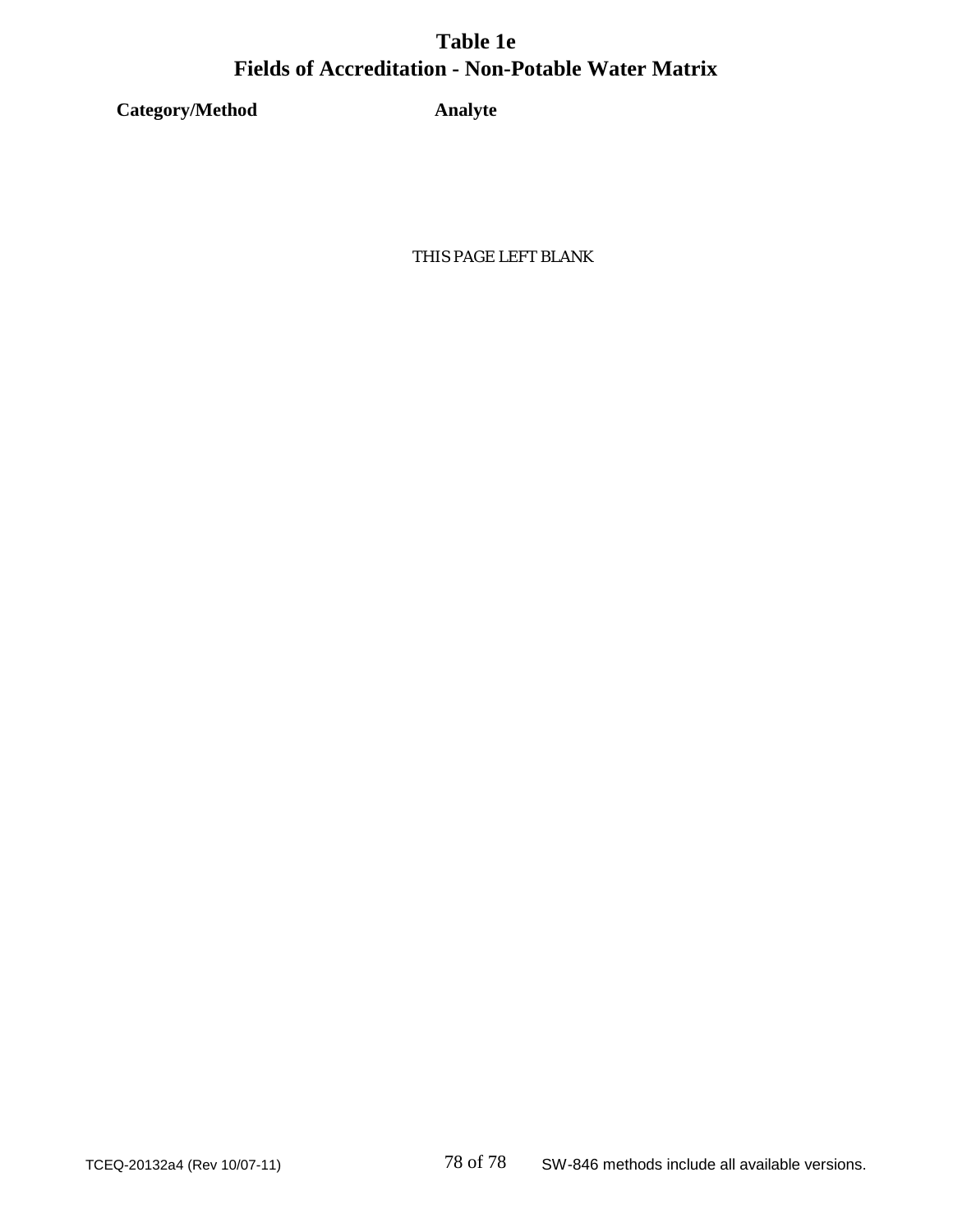| <b>Fields of Acreditation - Solid Chemical Mate</b> |                                               |
|-----------------------------------------------------|-----------------------------------------------|
| <b>Category/Method</b>                              | Analyte                                       |
| <b>MICROBIOLOGY</b>                                 |                                               |
| <b>EPA 9131</b>                                     | Total coliforms (enumeration)                 |
| <b>EPA 9132</b>                                     | Total coliforms (enumeration)                 |
| SM 9221 B                                           | Total coliforms (enumeration)                 |
| SM 9221 C/9221 E                                    | Fecal coliforms (enumeration)                 |
| SM 9222 B                                           | Total coliforms (enumeration)                 |
| SM 9222 D                                           | Fecal coliforms (enumeration)                 |
| SM 9223 B                                           | Escherichia coli (enumeration)                |
| <b>RADIOCHEMISTRY</b>                               |                                               |
| DOE RESL CHEM TP-SR.1                               | Strontium-90                                  |
| EPA 903.1                                           | Radium-226                                    |
| EPA 906.0                                           | <b>Tritium</b>                                |
| <b>EPA 908.0</b>                                    | Uranium                                       |
| EPA 908.1                                           | Uranium                                       |
| <b>EPA 9310</b>                                     | Gross-alpha<br>Gross-beta                     |
| EPA EMSL LV 053917 p. 19                            | Radium-226<br>$\Box$ Radium-228               |
| EPA EMSL LV 053917 p. 33                            | Plutonium<br><b>Thorium</b><br><b>Uranium</b> |
| EPA EMSL LV 053917 p. 65                            | Strontium-89<br>Strontium-90                  |
| <b>HASL-300 Am-06-RC</b>                            | Americium<br>Plutonium                        |
| HASL-300 Ga-01-R                                    | Gross gamma                                   |
| <b>HASL-300 Tc-01-RC</b>                            | Technetium-99                                 |

HASL-300 U-02-RC Uranium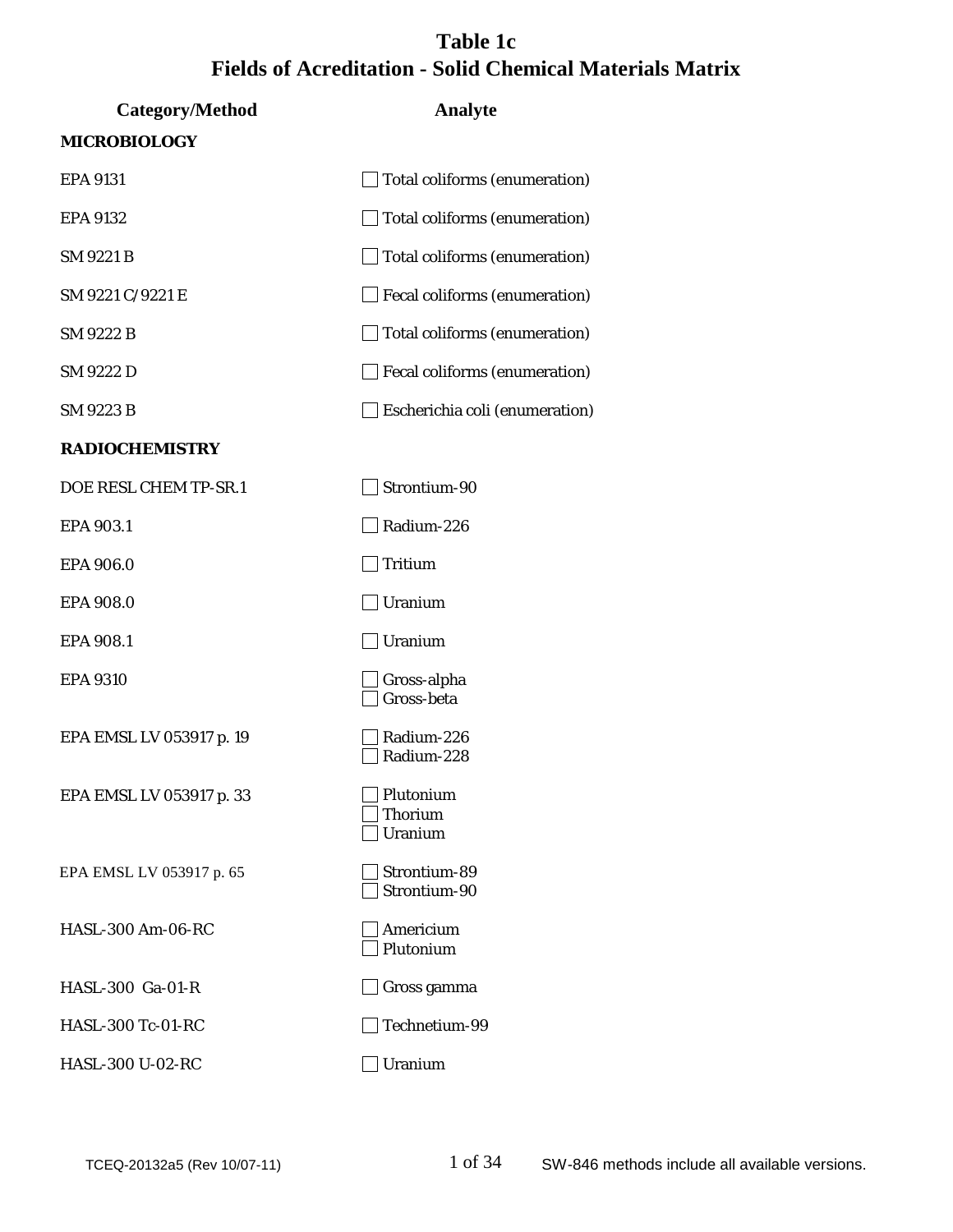| <b>Category/Method</b> | Analyte                                                                                                                                                                                                                                                                                                                                                                           |
|------------------------|-----------------------------------------------------------------------------------------------------------------------------------------------------------------------------------------------------------------------------------------------------------------------------------------------------------------------------------------------------------------------------------|
| <b>METALS</b>          |                                                                                                                                                                                                                                                                                                                                                                                   |
| <b>CA HML 939-M</b>    | □ Lead, Organic                                                                                                                                                                                                                                                                                                                                                                   |
| <b>EPA 200.8</b>       | Aluminum<br>Antimony<br>Arsenic<br>Barium<br>Beryllium<br>Boron<br>Cadmium<br>Calcium<br>Chromium<br>Cobalt<br>Copper<br>Iron<br>Lead<br>$\Box$ Magnesium<br>Manganese<br>Molybdenum<br>Nickel<br>Potassium<br>Selenium<br>Silica-dissolved<br>$\Box$ Silver<br>$\Box$ Sodium<br>Strontium<br>Thallium<br><b>Thorium</b><br>Tin<br><b>Titanium</b><br>Uranium<br>Vanadium<br>Zinc |
| EPA 218.4              | Chromium (VI)                                                                                                                                                                                                                                                                                                                                                                     |
| <b>EPA 6010</b>        | Aluminum<br>Antimony<br>Arsenic<br>Barium<br>Beryllium<br>Boron<br>Cadmium<br><b>Calcium</b><br>Chromium<br>Cobalt<br>Copper<br>Iron<br>Lead                                                                                                                                                                                                                                      |
| (cont.)                | Lithium                                                                                                                                                                                                                                                                                                                                                                           |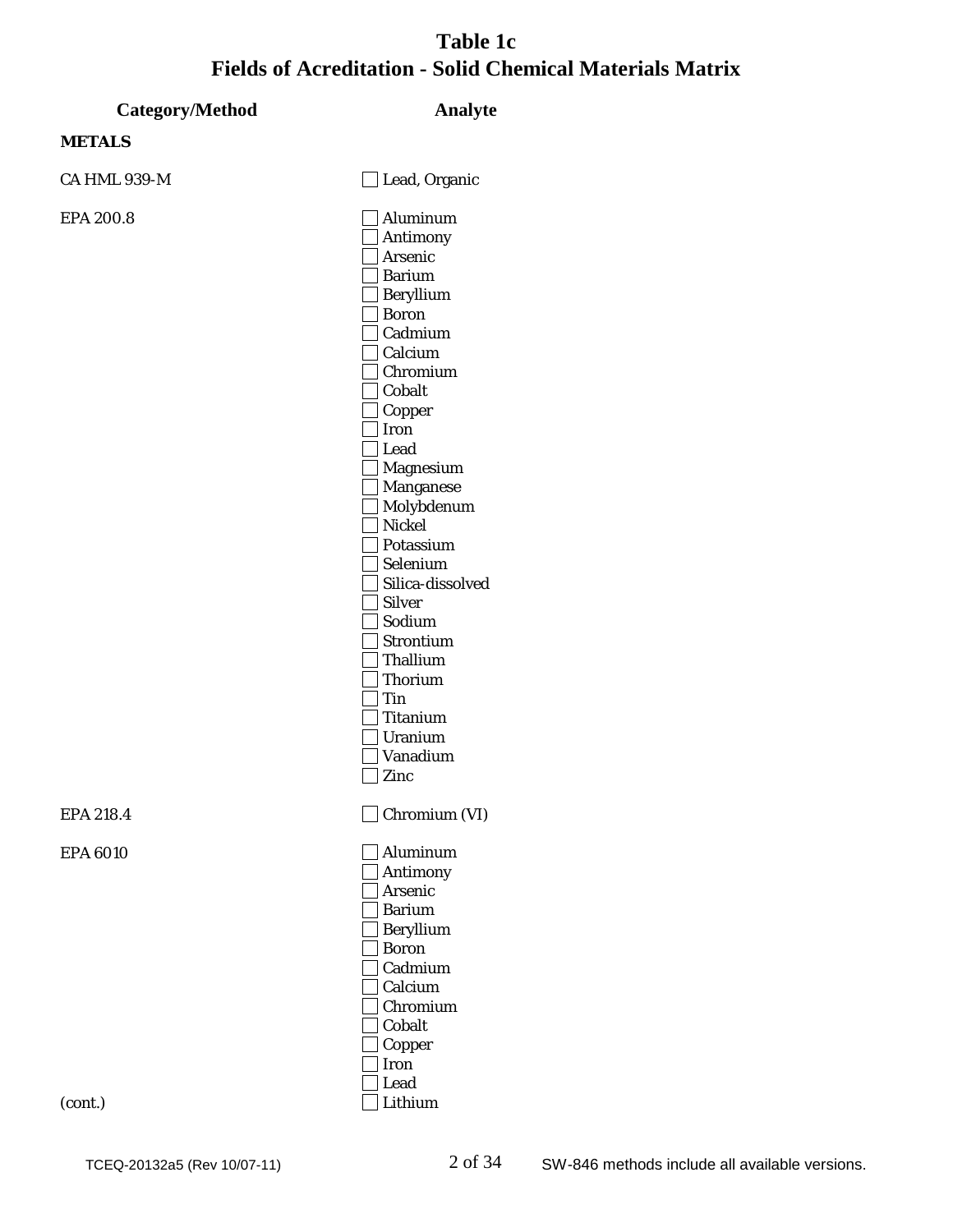| <b>Category/Method</b> | <b>Analyte</b>                                                                                                                                                                                                                                                                                                                |
|------------------------|-------------------------------------------------------------------------------------------------------------------------------------------------------------------------------------------------------------------------------------------------------------------------------------------------------------------------------|
| <b>METALS</b> (cont.)  |                                                                                                                                                                                                                                                                                                                               |
| EPA 6010 (Cont.)       | Magnesium<br>Manganese<br>Molybdenum<br>Nickel<br>Phosphorus<br>Potassium<br>Selenium<br>Silica as SiO <sub>2</sub><br>$\Box$ Silver<br>$\Box$ Sodium<br>Strontium<br>Thallium<br>Tin<br><b>Titanium</b><br>Vanadium                                                                                                          |
| <b>EPA 6020</b>        | $\exists$ Zinc<br>Aluminum<br>Antimony<br>Arsenic<br><b>Barium</b><br><b>Beryllium</b><br><b>Boron</b><br>Cadmium<br>Calcium<br>Chromium<br>Cobalt<br>Copper<br>Iron<br>Lead<br>Lithium<br><b>Magnesium</b><br>Manganese<br>Molybdenum<br>Nickel<br>Potassium<br>Selenium<br><b>Silver</b><br>Sodium<br>Strontium<br>Thallium |
|                        | Tin<br><b>Titanium</b><br>Vanadium<br>Zinc                                                                                                                                                                                                                                                                                    |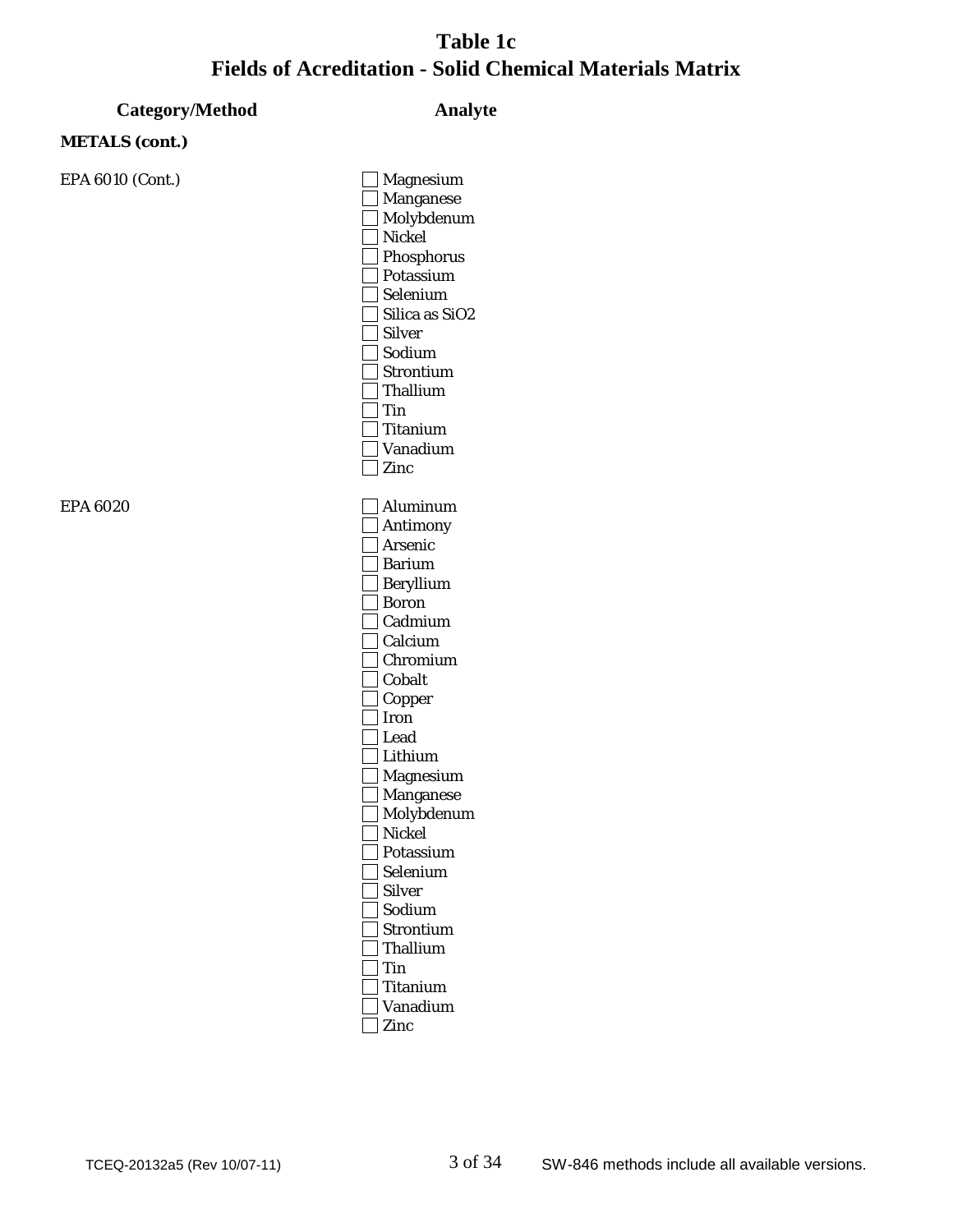| Category/Method       | <b>Analyte</b>                                                                                                                                                                                                                                                                      |
|-----------------------|-------------------------------------------------------------------------------------------------------------------------------------------------------------------------------------------------------------------------------------------------------------------------------------|
| <b>METALS</b> (cont.) |                                                                                                                                                                                                                                                                                     |
| <b>EPA 7000</b>       | Aluminum<br>Antimony<br>Barium<br>Beryllium<br>Cadmium<br>Calcium<br>Chromium<br>Cobalt<br>Copper<br>Iron<br>Lead<br>Lithium<br>Magnesium<br>Manganese<br>Molybdenum<br>Nickel<br>Osmium<br>Potassium<br><b>Silver</b><br>Sodium<br>Strontium<br><b>Thallium</b><br>Tin<br>Vanadium |
| <b>EPA 7010</b>       | Zinc<br>Antimony<br><b>Arsenic</b><br><b>Barium</b><br><b>Beryllium</b><br>Cadmium<br>Chromium<br>Cobalt<br>Copper<br><b>Iron</b><br>Lead<br>Manganese<br>Molybdenum<br>  Nickel<br>Selenium<br><b>Silver</b><br>Thallium<br>Vanadium<br>Zinc                                       |
| <b>EPA 7020</b>       | Aluminum                                                                                                                                                                                                                                                                            |
| <b>EPA 7040</b>       | Antimony                                                                                                                                                                                                                                                                            |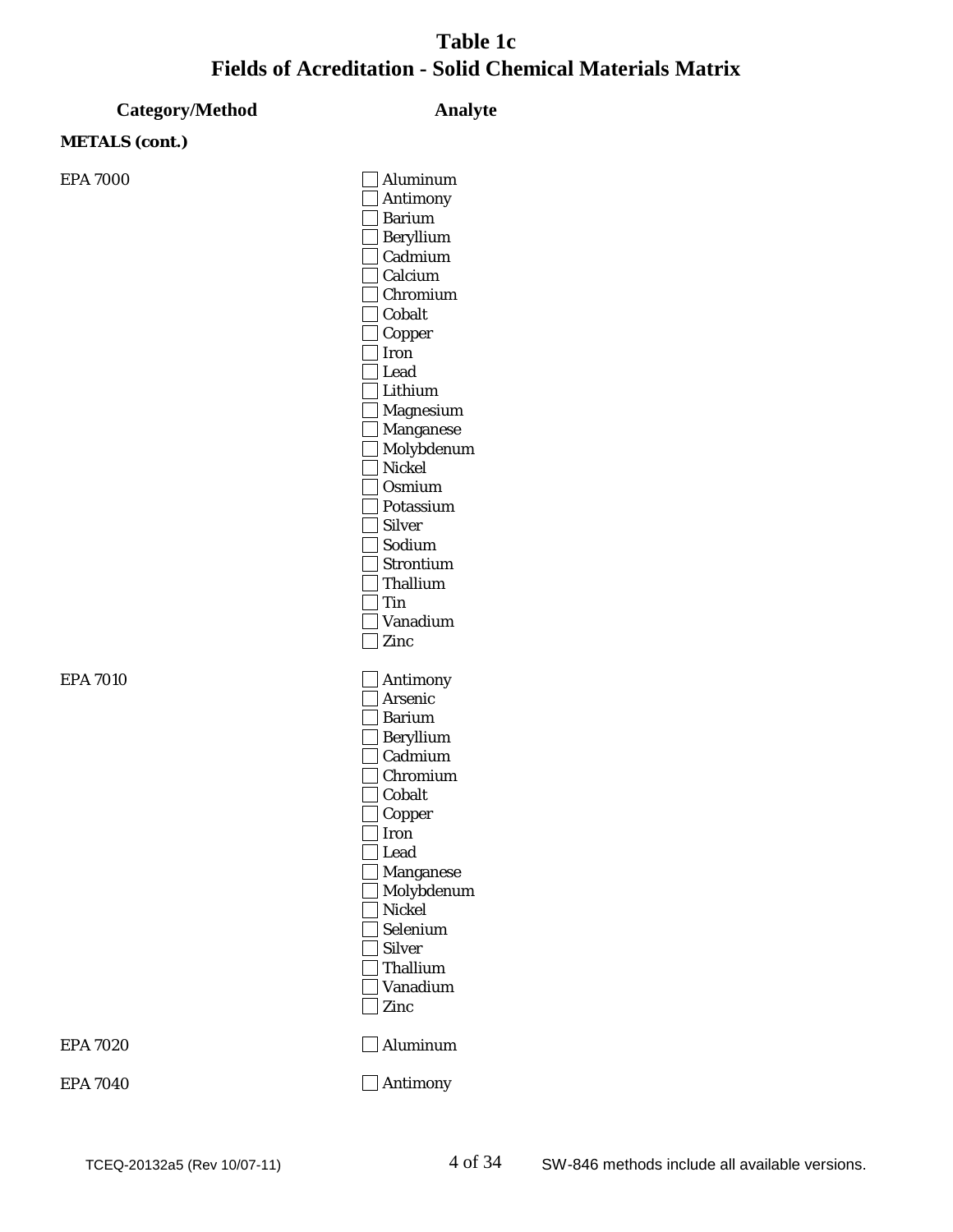| <b>Category/Method</b><br><b>METALS</b> (cont.) | Analyte                   |
|-------------------------------------------------|---------------------------|
|                                                 |                           |
| <b>EPA 7041</b>                                 | Antimony                  |
| <b>EPA 7060</b>                                 | Arsenic                   |
| <b>EPA 7061</b>                                 | <b>Arsenic</b>            |
| <b>EPA 7062</b>                                 | Antimony<br>Arsenic       |
| <b>EPA 7063</b>                                 | Arsenic                   |
| <b>EPA 7080</b>                                 | <b>Barium</b>             |
| <b>EPA 7081</b>                                 | Barium                    |
| <b>EPA 7090</b>                                 | Beryllium                 |
| <b>EPA 7091</b>                                 | Beryllium                 |
| <b>EPA 7130</b>                                 | Cadmium                   |
| <b>EPA 7131</b>                                 | <b>Cadmium</b>            |
| <b>EPA 7140</b>                                 | Calcium                   |
| <b>EPA 7190</b>                                 | Chromium<br>Chromium (VI) |
| <b>EPA 7191</b>                                 | Chromium<br>Chromium (VI) |
| <b>EPA 7197</b>                                 | Chromium (VI)             |
| <b>EPA 7200</b>                                 | Cobalt                    |
| <b>EPA 7201</b>                                 | Cobalt                    |
| <b>EPA 7210</b>                                 | $\Box$ Copper             |
| <b>EPA 7211</b>                                 | $\lfloor$ Copper          |
| <b>EPA 7380</b>                                 | Iron                      |
| <b>EPA 7381</b>                                 | Iron                      |
| <b>EPA 7420</b>                                 | Lead                      |
| <b>EPA 7421</b>                                 | Lead                      |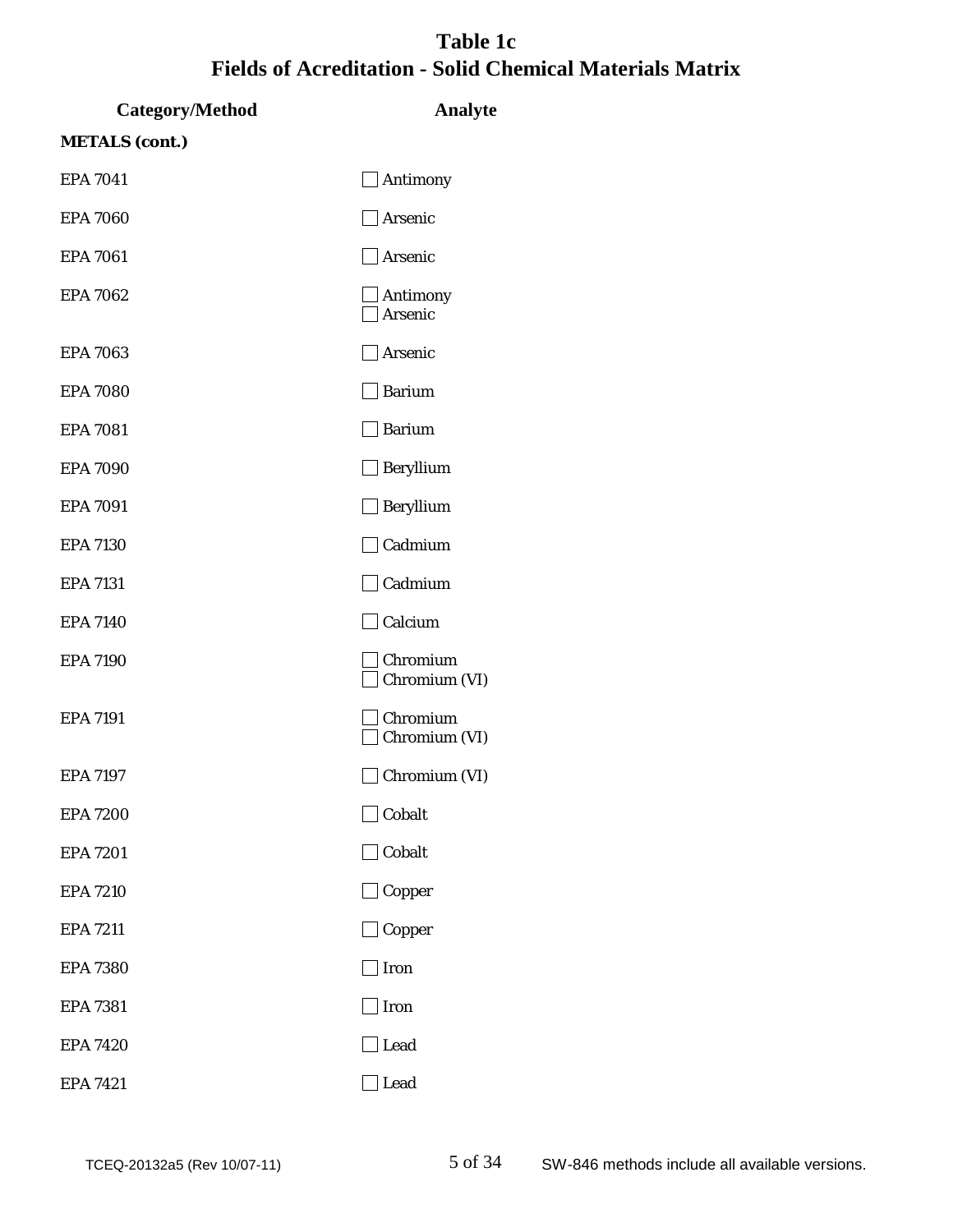| <b>Category/Method</b> | Analyte           |
|------------------------|-------------------|
| <b>METALS</b> (cont.)  |                   |
| <b>EPA 7430</b>        | Lithium           |
| <b>EPA 7450</b>        | Magnesium         |
| <b>EPA 7460</b>        | Manganese         |
| <b>EPA 7461</b>        | Manganese         |
| <b>EPA 7470</b>        | Mercury           |
| <b>EPA 7471</b>        | Mercury           |
| <b>EPA 7472</b>        | Mercury           |
| <b>EPA 7480</b>        | $\Box$ Molybdenum |
| <b>EPA 7481</b>        | $\Box$ Molybdenum |
| <b>EPA 7520</b>        | Nickel            |
| <b>EPA 7521</b>        | Nickel            |
| <b>EPA 7550</b>        | Osmium            |
| <b>EPA 7610</b>        | Potassium         |
| <b>EPA 7740</b>        | Selenium          |
| <b>EPA 7741</b>        | Selenium          |
| <b>EPA 7742</b>        | Selenium          |
| <b>EPA 7760</b>        | <b>Silver</b>     |
| <b>EPA 7761</b>        | <b>Silver</b>     |
| <b>EPA 7770</b>        | Sodium            |
| <b>EPA 7780</b>        | Strontium         |
| <b>EPA 7840</b>        | Thallium          |
| <b>EPA 7841</b>        | Thallium          |
| <b>EPA 7870</b>        | Tin               |
| <b>EPA 7910</b>        | Vanadium          |
| <b>EPA 7911</b>        | Vanadium          |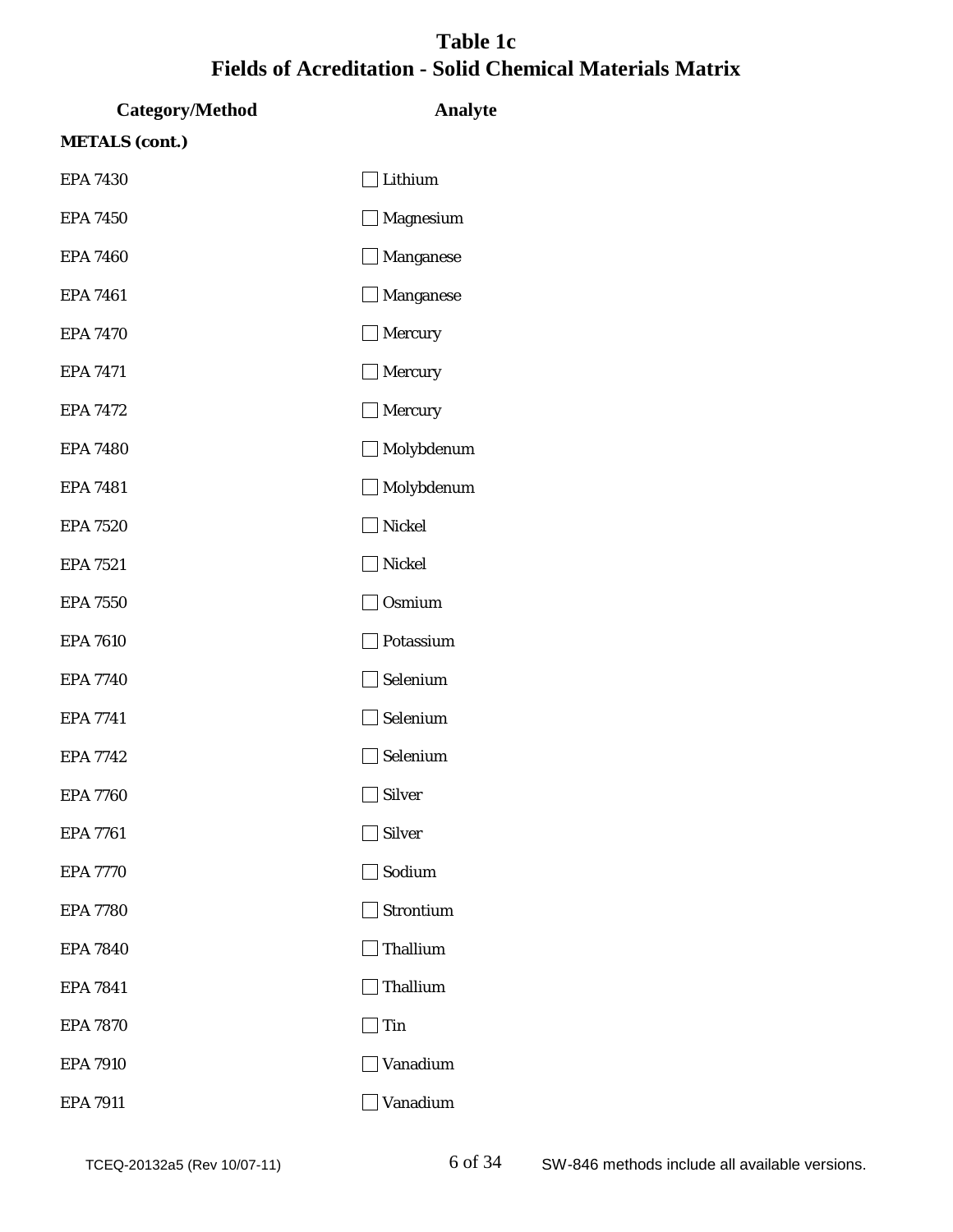| <b>Category/Method</b>       | Analyte                                                                                                                     |
|------------------------------|-----------------------------------------------------------------------------------------------------------------------------|
| <b>METALS</b> (cont.)        |                                                                                                                             |
| <b>EPA 7950</b>              | $\vert$ Zinc                                                                                                                |
| <b>EPA 7951</b>              | $\vert$ Zinc                                                                                                                |
| <b>SM 3500-KB</b>            | Potassium                                                                                                                   |
| SM 3500-K C                  | Potassium                                                                                                                   |
| SM 3500-Na                   | Sodium                                                                                                                      |
| <b>WASTE CHARACTERISTICS</b> |                                                                                                                             |
| <b>EPA 1010</b>              | $\Box$ Ignitability                                                                                                         |
| <b>EPA 1020</b>              | $\Box$ Ignitability                                                                                                         |
| <b>EPA 1030</b>              | $\Box$ Ignitability                                                                                                         |
| <b>EPA 1110</b>              | $\Box$ Corrosivity                                                                                                          |
| <b>EPA 1120</b>              | <b>Dermal Corrosion</b>                                                                                                     |
| <b>EPA 9040</b>              | Corrosivity                                                                                                                 |
| <b>GENERAL CHEMISTRY</b>     |                                                                                                                             |
| <b>ASTM D2216</b>            | Moisture                                                                                                                    |
| ASTM E1367                   | <b>Toxicity</b>                                                                                                             |
| ASTM E1688a                  | Bioaccumulation                                                                                                             |
| <b>ASTM E1706</b>            | <b>Toxicity</b>                                                                                                             |
| EPA 218.6                    | Chromium (VI)                                                                                                               |
| <b>EPA 300.0</b>             | <b>Bromide</b><br>Chloride<br>Fluoride<br>Nitrate as N<br>Nitrate-nitrite<br>Nitrite as N<br>Orthophosphate as P<br>Sulfate |
| EPA 300.1                    | <b>Bromide</b><br>Chloride<br>Fluoride                                                                                      |
| (cont.)                      | Nitrate as N                                                                                                                |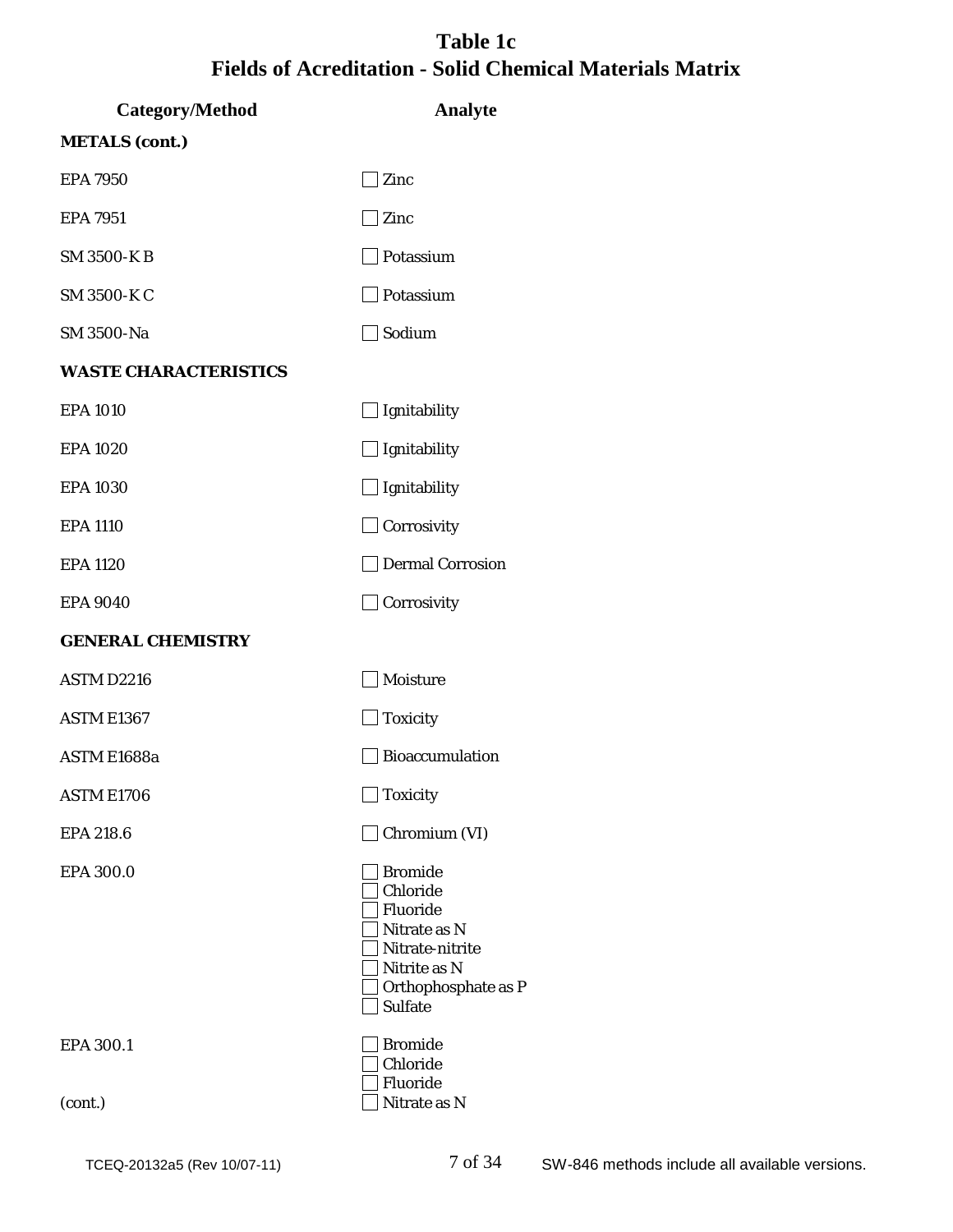| <b>Category/Method</b>           | Analyte                                                                  |
|----------------------------------|--------------------------------------------------------------------------|
| <b>GENERAL CHEMISTRY (cont.)</b> |                                                                          |
| EPA 300.1 (cont.)                | Nitrate-nitrite<br>Nitrite as N<br>Orthophosphate as P<br><b>Sulfate</b> |
| EPA 310.1                        | <b>Alkalinity as CaCO3</b>                                               |
| EPA 314.0                        | Perchlorate                                                              |
| EPA 340.1                        | Fluoride                                                                 |
| EPA 340.2                        | Fluoride                                                                 |
| EPA 340.3                        | Fluoride                                                                 |
| EPA 350.1                        | Ammonia as N                                                             |
| EPA 350.2                        | Ammonia as N                                                             |
| EPA 350.3                        | Ammonia as N                                                             |
| EPA 353.1                        | Nitrate as N<br>Nitrate-Nitrite as N<br>Nitrite as N                     |
| EPA 353.2                        | Nitrate as N<br>Nitrate-Nitrite as N<br>Nitrite as N                     |
| EPA 365.2                        | Orthophosphate as P<br>Phosphorus                                        |
| EPA 365.3                        | $\Box$ Orthophosphate as P<br>Phosphorus                                 |
| EPA 600/R-99-064                 | Bioaccumulation<br><b>Toxicity</b>                                       |
| EPA 821-R-02-012                 | Acute toxicity                                                           |
| EPA 821-R-02-013                 | Chronic toxicity                                                         |
| EPA 821-R-02-014                 | Chronic toxicity                                                         |
| EPA 823-B-98-004                 | Bioaccumulation<br><b>Toxicity</b>                                       |
| <b>EPA 1311</b>                  | <b>TCLP</b>                                                              |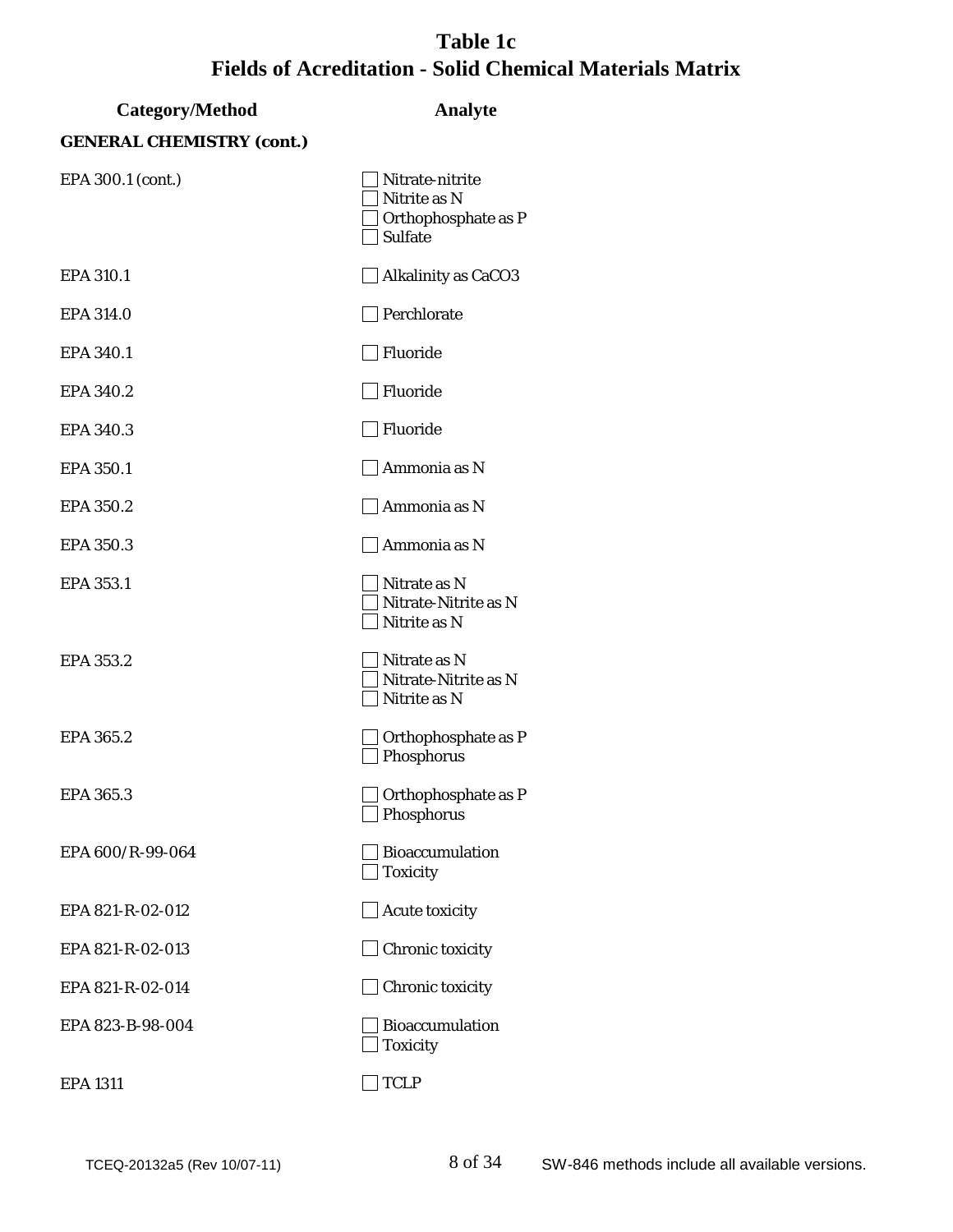| Category/Method                  | <b>Analyte</b>                                                                                                   |
|----------------------------------|------------------------------------------------------------------------------------------------------------------|
| <b>GENERAL CHEMISTRY (cont.)</b> |                                                                                                                  |
| <b>EPA 1312</b>                  | <b>SPLP</b>                                                                                                      |
| <b>EPA 1664</b>                  | n-Hexane Extractable Material (HEM) (Oil & Grease)<br>Silica Gel Treated n-Hexane Extractable Material (SGT-HEM) |
| <b>EPA 7196</b>                  | Chromium (VI)                                                                                                    |
| <b>EPA 7198</b>                  | Chromium (VI)                                                                                                    |
| <b>EPA 7199</b>                  | Chromium (VI)                                                                                                    |
| <b>EPA 8440</b>                  | Total recoverable petroleum hydrocarbons (TRPH)                                                                  |
| <b>EPA 9012</b>                  | Amenable cyanide<br>Total cyanide                                                                                |
| <b>EPA 9014</b>                  | Amenable cyanide<br><b>Total cyanide</b>                                                                         |
| <b>EPA 9020</b>                  | Total organic halides (TOX)                                                                                      |
| <b>EPA 9021</b>                  | <b>Purgeable Organic Halides (POX)</b>                                                                           |
| <b>EPA 9022</b>                  | Total organic halides (TOX)                                                                                      |
| <b>EPA 9023</b>                  | Extractable organics halides (EOX)                                                                               |
| <b>EPA 9031</b>                  | <b>Extractable Sulfides</b>                                                                                      |
| <b>EPA 9034</b>                  | Sulfide                                                                                                          |
| <b>EPA 9035</b>                  | Sulfate                                                                                                          |
| <b>EPA 9036</b>                  | <b>Sulfate</b>                                                                                                   |
| <b>EPA 9038</b>                  | <b>Sulfate</b>                                                                                                   |
| <b>EPA 9040</b>                  | $\Box$ pH                                                                                                        |
| <b>EPA 9041</b>                  | $\Box$ pH                                                                                                        |
| <b>EPA 9045</b>                  | Corrosivity<br>pH                                                                                                |
| <b>EPA 9050</b>                  | Conductivity                                                                                                     |
| <b>EPA 9056</b>                  | <b>Bromide</b>                                                                                                   |
| (cont.)                          | Chloride<br>Fluoride                                                                                             |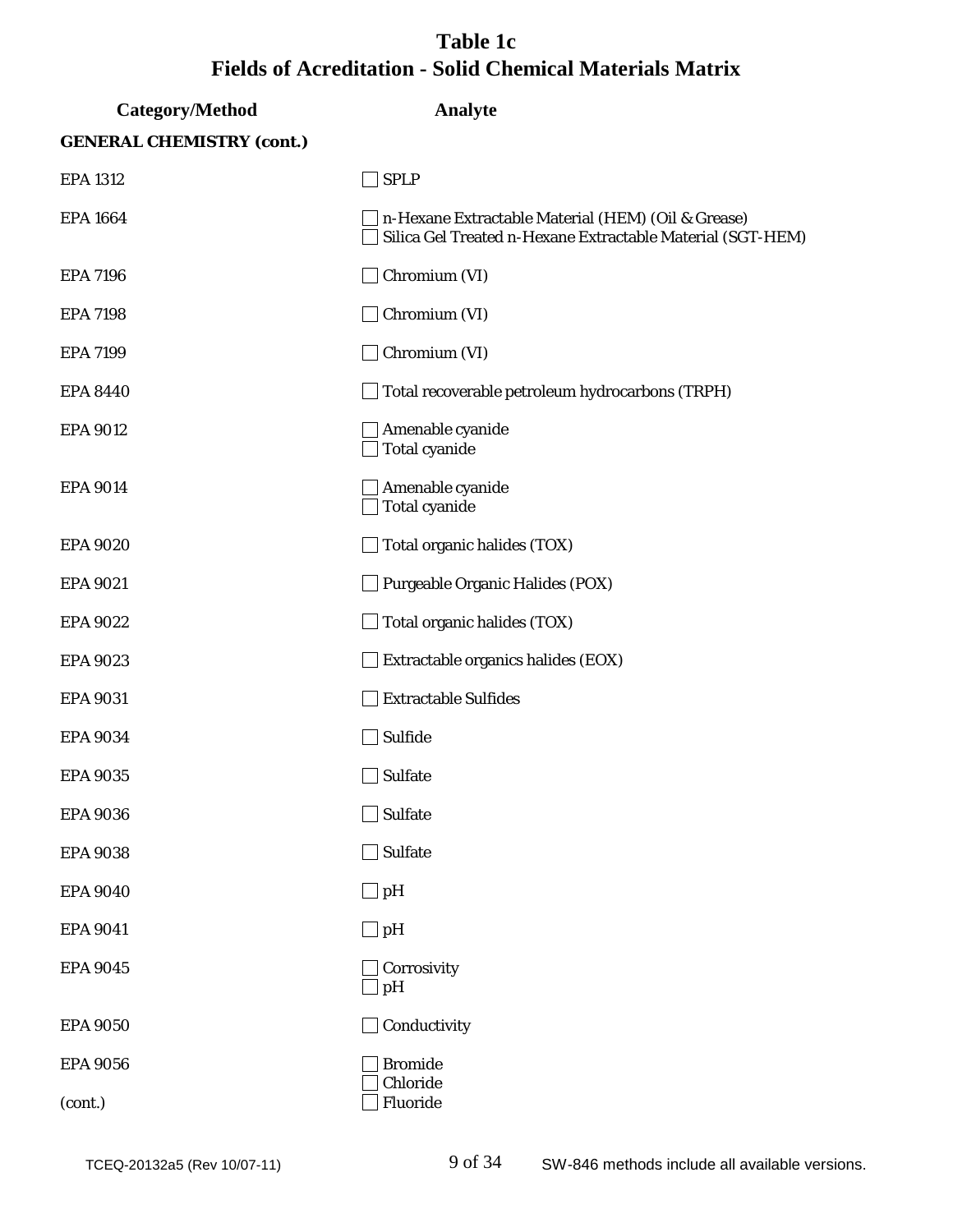| Category/Method                  | Analyte                                                                                                             |
|----------------------------------|---------------------------------------------------------------------------------------------------------------------|
| <b>GENERAL CHEMISTRY (cont.)</b> |                                                                                                                     |
| EPA 9056 (cont.)                 | Nitrate as N<br>Nitrate-Nitrite as N<br>Nitrite as N<br>Orthophosphate as P<br>Sulfate                              |
| <b>EPA 9060</b>                  | Total Organic Carbon (TOC)                                                                                          |
| <b>EPA 9065</b>                  | Total Phenolics                                                                                                     |
| <b>EPA 9066</b>                  | Total Phenolics                                                                                                     |
| <b>EPA 9067</b>                  | Total Phenolics                                                                                                     |
| <b>EPA 9070</b>                  | _] n-Hexane Extractable Material (HEM) (Oil & Grease)<br>Silica Gel Treated n-Hexane Extractable Material (SGT-HEM) |
| <b>EPA 9071</b>                  | n-Hexane Extractable Material (HEM) (Oil & Grease)<br>Silica Gel Treated n-Hexane Extractable Material (SGT-HEM)    |
| <b>EPA 9075</b>                  | Total chlorine                                                                                                      |
| <b>EPA 9076</b>                  | Total chlorine                                                                                                      |
| <b>EPA 9080</b>                  | Cation exchange capacity                                                                                            |
| <b>EPA 9090</b>                  | <b>Compatibility Test</b>                                                                                           |
| <b>EPA 9095</b>                  | <b>Paint Filter Liquids Test</b>                                                                                    |
| <b>EPA 9096</b>                  | Liquid Release Test (LRT)                                                                                           |
| <b>EPA 9100</b>                  | <b>Intrinsic permeability</b><br>Saturated hydraulic conductivity<br>Saturated leachate conductivity                |
| <b>EPA 9211</b>                  | <b>Bromide</b>                                                                                                      |
| <b>EPA 9212</b>                  | $\exists$ Chloride                                                                                                  |
| <b>EPA 9213</b>                  | $\Box$ Total Cyanide                                                                                                |
| <b>EPA 9214</b>                  | Fluoride                                                                                                            |
| <b>EPA 9215</b>                  | ] Sulfide                                                                                                           |
| <b>EPA 9250</b>                  | Chloride                                                                                                            |
| <b>EPA 9251</b>                  | Chloride                                                                                                            |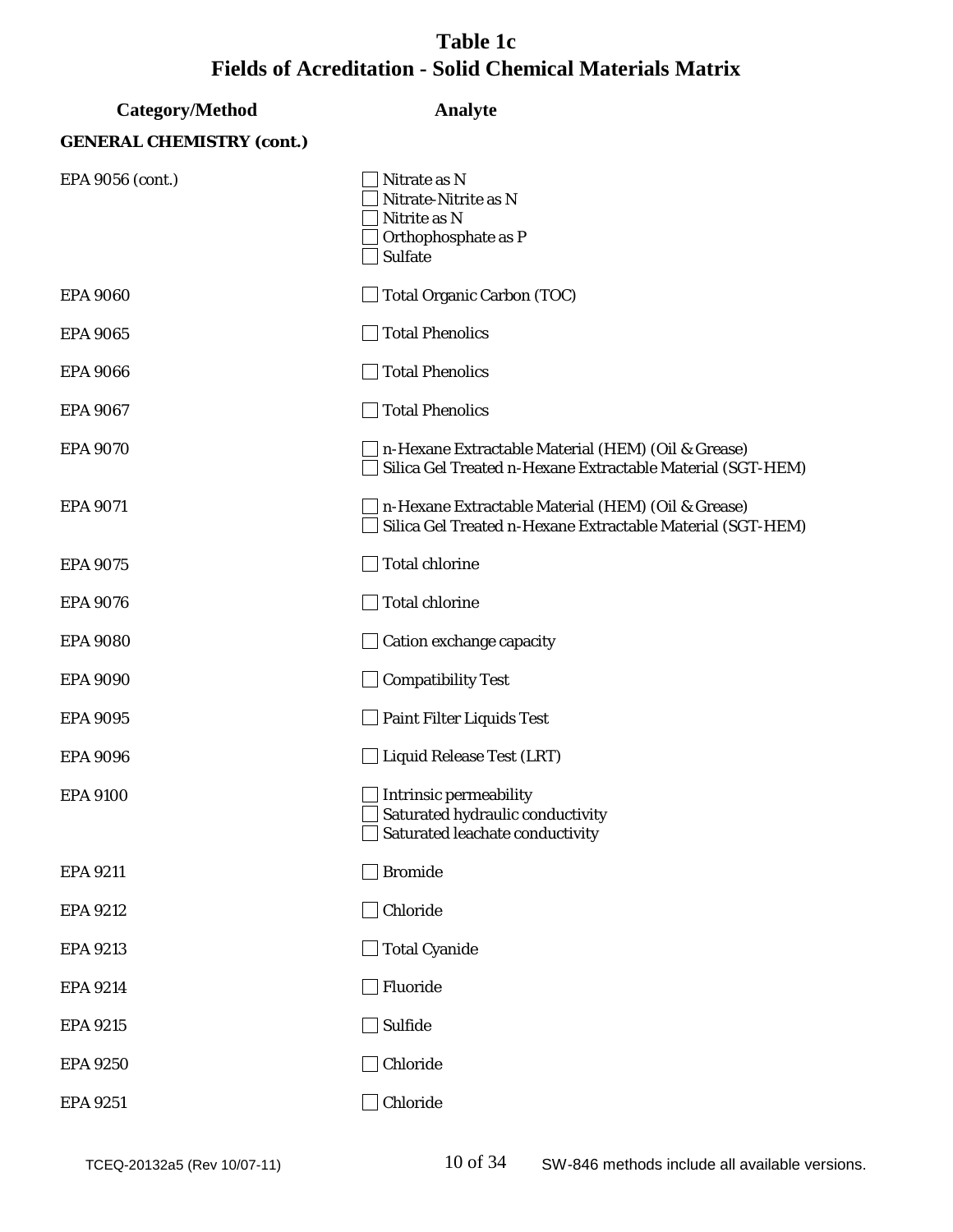| Category/Method                  | <b>Analyte</b>                                                                                                                                                                                                                                                                                                                                                                                                                                                                                                                                                                                                                                                                                                                                               |
|----------------------------------|--------------------------------------------------------------------------------------------------------------------------------------------------------------------------------------------------------------------------------------------------------------------------------------------------------------------------------------------------------------------------------------------------------------------------------------------------------------------------------------------------------------------------------------------------------------------------------------------------------------------------------------------------------------------------------------------------------------------------------------------------------------|
| <b>GENERAL CHEMISTRY (cont.)</b> |                                                                                                                                                                                                                                                                                                                                                                                                                                                                                                                                                                                                                                                                                                                                                              |
| <b>EPA 9253</b>                  | Chloride                                                                                                                                                                                                                                                                                                                                                                                                                                                                                                                                                                                                                                                                                                                                                     |
| SM 2320 B                        | $\Box$ Alkalinity as CaCO3                                                                                                                                                                                                                                                                                                                                                                                                                                                                                                                                                                                                                                                                                                                                   |
| SM 2510 B                        | <b>Specific Conductance (Conductivity)</b>                                                                                                                                                                                                                                                                                                                                                                                                                                                                                                                                                                                                                                                                                                                   |
| SM 2540 G                        | Residue-total (total solids)                                                                                                                                                                                                                                                                                                                                                                                                                                                                                                                                                                                                                                                                                                                                 |
| SM 3500-Ca B                     | Calcium                                                                                                                                                                                                                                                                                                                                                                                                                                                                                                                                                                                                                                                                                                                                                      |
| SM 3500-Ca D                     | Calcium                                                                                                                                                                                                                                                                                                                                                                                                                                                                                                                                                                                                                                                                                                                                                      |
| <b>SM 3500-Mg B</b>              | Magnesium                                                                                                                                                                                                                                                                                                                                                                                                                                                                                                                                                                                                                                                                                                                                                    |
| SM 3500-Mn B                     | Manganese                                                                                                                                                                                                                                                                                                                                                                                                                                                                                                                                                                                                                                                                                                                                                    |
| SSA/ASA Part 3:14                | $\Box$ Conductivity                                                                                                                                                                                                                                                                                                                                                                                                                                                                                                                                                                                                                                                                                                                                          |
| SSA/ASA Part 3:34                | Carbon, organic (Walkley-Black)                                                                                                                                                                                                                                                                                                                                                                                                                                                                                                                                                                                                                                                                                                                              |
| <b>VOCs by GC/MS</b>             |                                                                                                                                                                                                                                                                                                                                                                                                                                                                                                                                                                                                                                                                                                                                                              |
| <b>EPA 8260</b>                  | 1,1,1,2-Tetrachloroethane<br>1,1,1-Trichloroethane<br>1,1,2,2-Tetrachloroethane<br>1,1,2-Trichloro-1,2,2-trifluoroethane (Freon 113)<br>1,1,2-Trichloroethane<br>1,1-Dichloroethane<br>1,1-Dichloroethylene<br>1,1-Dichloropropene<br>1,2,3,4-Diepoxybutane<br>1,2,3-Trichlorobenzene<br>$\Box$ 1,2,3-Trichloropropane<br>1,2,4-Trichlorobenzene<br>1,2,4-Trimethylbenzene<br>1,2-Dibromo-3-chloropropane (DBCP)<br>1,2-Dibromoethane (EDB, Ethylene dibromide)<br>1,2-Dichlorobenzene<br>1,2-Dichloroethane (Ethylene dichloride)<br>1,2-Dichloropropane<br>1,3,5-Trimethylbenzene<br>1,3-Dichloro-2-propanol<br>1,3-Dichlorobenzene<br>1,3-Dichloropropane<br>1,4-Dichlorobenzene<br>1,4-Dioxane (1,4-Diethyleneoxide)<br>1-Chlorobutane<br>1-Chlorohexane |
| (cont.)                          | 2,2-Dichloropropane                                                                                                                                                                                                                                                                                                                                                                                                                                                                                                                                                                                                                                                                                                                                          |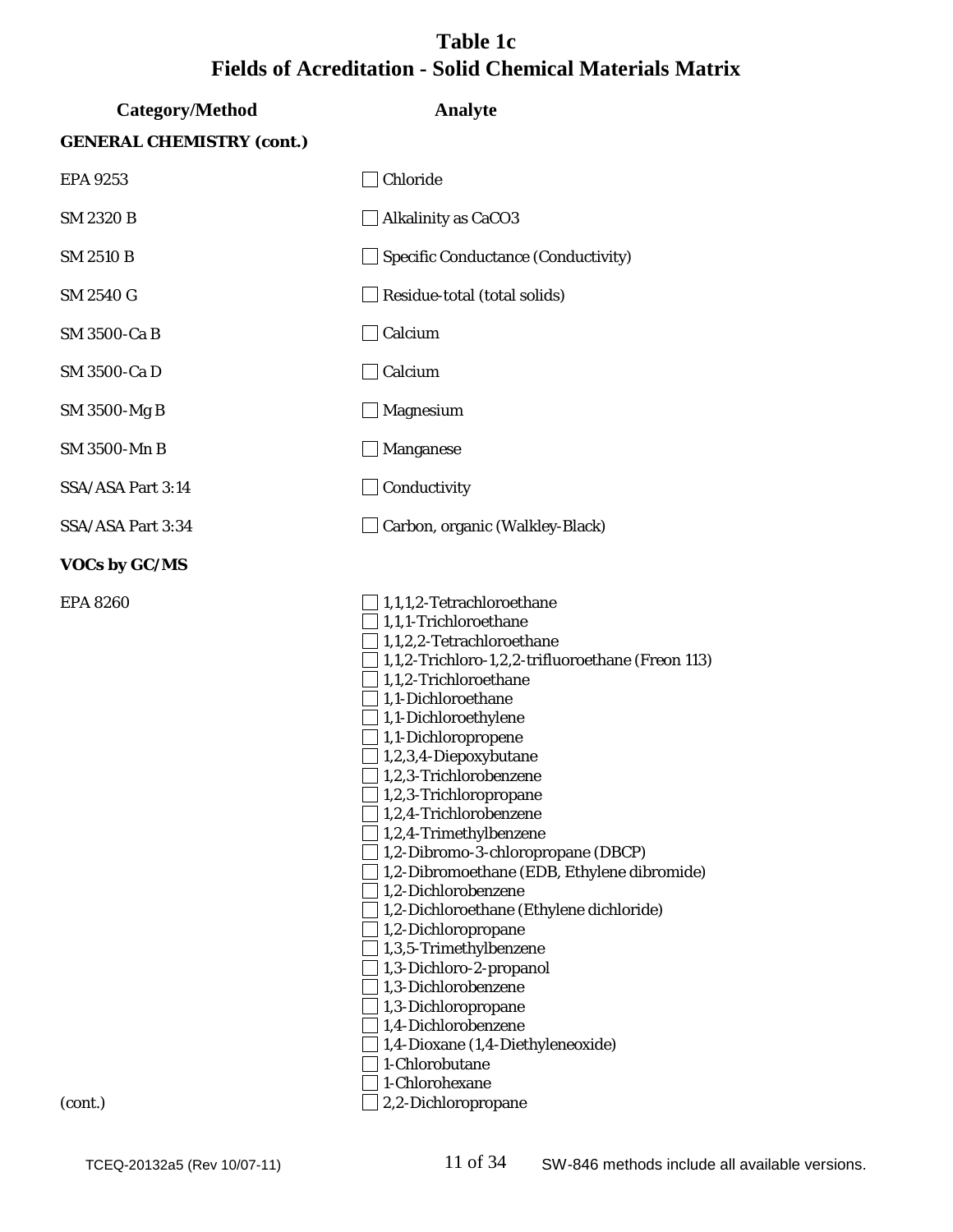## **VOCs by GC/MS (cont.)**

 **Category/Method Analyte** EPA 8260 (cont.) 2-Butanone (Methyl ethyl ketone, MEK) 2-Chloroethanol 2-Chloroethyl vinyl ether 2-Chlorotoluene 2-Hexanone (MBK) 2-Hydroxypropionitrile 2-Methylaniline (o-Toluidine) 2-Nitropropane 2-Pentanone 2-Picoline (2-Methylpyridine) 3-Chloropropionitrile 4-Chlorotoluene 4-Isopropyltoluene (p-Cymene) 4-Methyl-2-pentanone (MIBK) Acetone (2-Propanone)  $\Box$  Acetonitrile Acrolein (Propenal) Acrylonitrile Allyl alcohol Allyl chloride (3-Chloropropene) Benzene Benzyl chloride beta-Propiolactone bis(2-Chloroethyl) sulfide Bromoacetone Г Bromobenzene  $\Box$  Bromochloromethane Bromodichloromethane Bromoform  $\Box$  Carbon disulfide Carbon tetrachloride Chloral hydrate Chloroacetonitrile Chlorobenzene Chlorodibromomethane Chloroethane (Ethyl chloride) Chloroform Chloroprene (2-Chloro-1,3-butadiene) cis-1,2-Dichloroethylene cis-1,3-Dichloropropene cis-1,4-Dichloro-2-butene  $\Box$  Crotonaldehyde Dibromofluoromethane Dibromomethane (Methylene bromide) Dichlorodifluoromethane (Freon-12) Diethyl ether Epichlorohydrin (1-Chloro-2,3-epoxypropane)  $\Box$  Ethanol (cont.) Ethyl acetate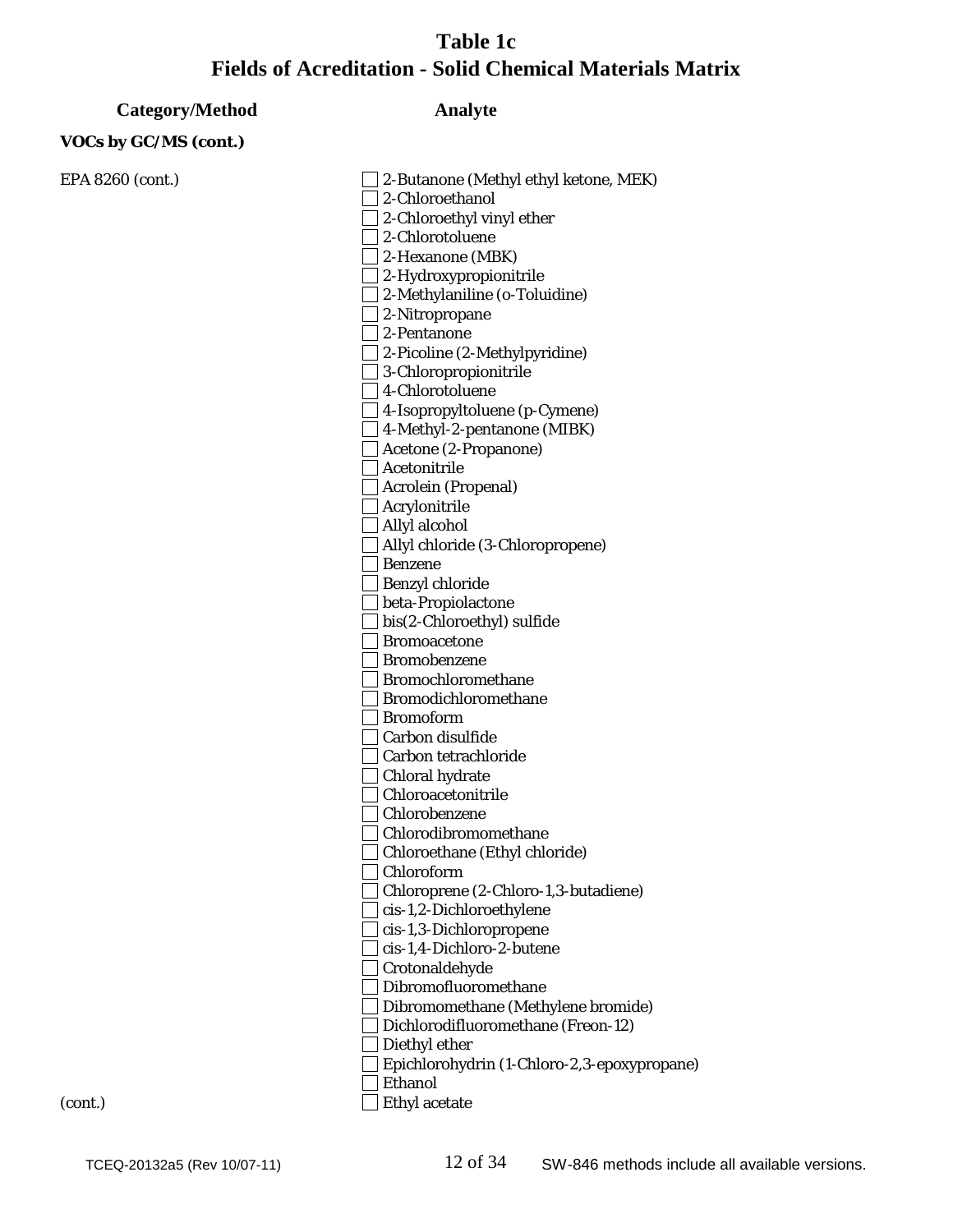### **Category/Method Analyte**

| VOCs by GC/MS (cont.) |
|-----------------------|
| EPA 8260 (cont.)      |

| EPA 8260 (cont.) | Ethyl methacrylate                                        |
|------------------|-----------------------------------------------------------|
|                  | Ethylbenzene                                              |
|                  | Ethylene oxide                                            |
|                  | Hexachlorobutadiene                                       |
|                  | Hexachloroethane                                          |
|                  | Iodomethane (Methyl iodide)                               |
|                  | Isobutyl alcohol (2-Methyl-1-propanol)                    |
|                  | Isopropyl alcohol (2-Propanol, Isopropanol)               |
|                  | Isopropylbenzene (Cumene)                                 |
|                  | m+p-xylene                                                |
|                  | Malononitrile                                             |
|                  | Methacrylonitrile                                         |
|                  | Methanol                                                  |
|                  | Methyl acetate                                            |
|                  | Methyl acrylate                                           |
|                  | Methyl bromide (Bromomethane)                             |
|                  | Methyl chloride (Chloromethane)                           |
|                  | Methyl methacrylate                                       |
|                  | Methyl tert-butyl ether (MTBE)                            |
|                  | Methylcyclohexane                                         |
|                  | Methylene chloride (Dichloromethane)                      |
|                  | Naphthalene                                               |
|                  | n-Butyl alcohol (1-Butanol, n-Butanol)                    |
|                  | n-Butylbenzene                                            |
|                  | Nitrobenzene                                              |
|                  | n-Nitrosodi-n-butylamine                                  |
|                  | n-Propanol (1-Propanol)                                   |
|                  | n-Propylamine                                             |
|                  | n-Propylbenzene                                           |
|                  | o-Xylene                                                  |
|                  | Paraldehyde                                               |
|                  | Pentachloroethane                                         |
|                  | Pentafluorobenzene                                        |
|                  | Propargyl alcohol                                         |
|                  | Propionitrile (Ethyl cyanide)                             |
|                  | $\Box$ Pyridine                                           |
|                  | sec-Butylbenzene                                          |
|                  | <b>Styrene</b>                                            |
|                  | tert-Butyl alcohol                                        |
|                  | tert-Butylbenzene                                         |
|                  | Tetrachloroethylene (Perchloroethylene)                   |
|                  | <b>Toluene</b>                                            |
|                  | trans-1,2-Dichloroethylene                                |
|                  | trans-1,3-Dichloropropylene                               |
|                  | trans-1,4-Dichloro-2-butene                               |
|                  | Trichloroethene (Trichloroethylene)                       |
|                  | Trichlorofluoromethane (Fluorotrichloromethane, Freon 11) |
|                  | Vinyl acetate                                             |
| (cont.)          | Vinyl chloride                                            |
|                  |                                                           |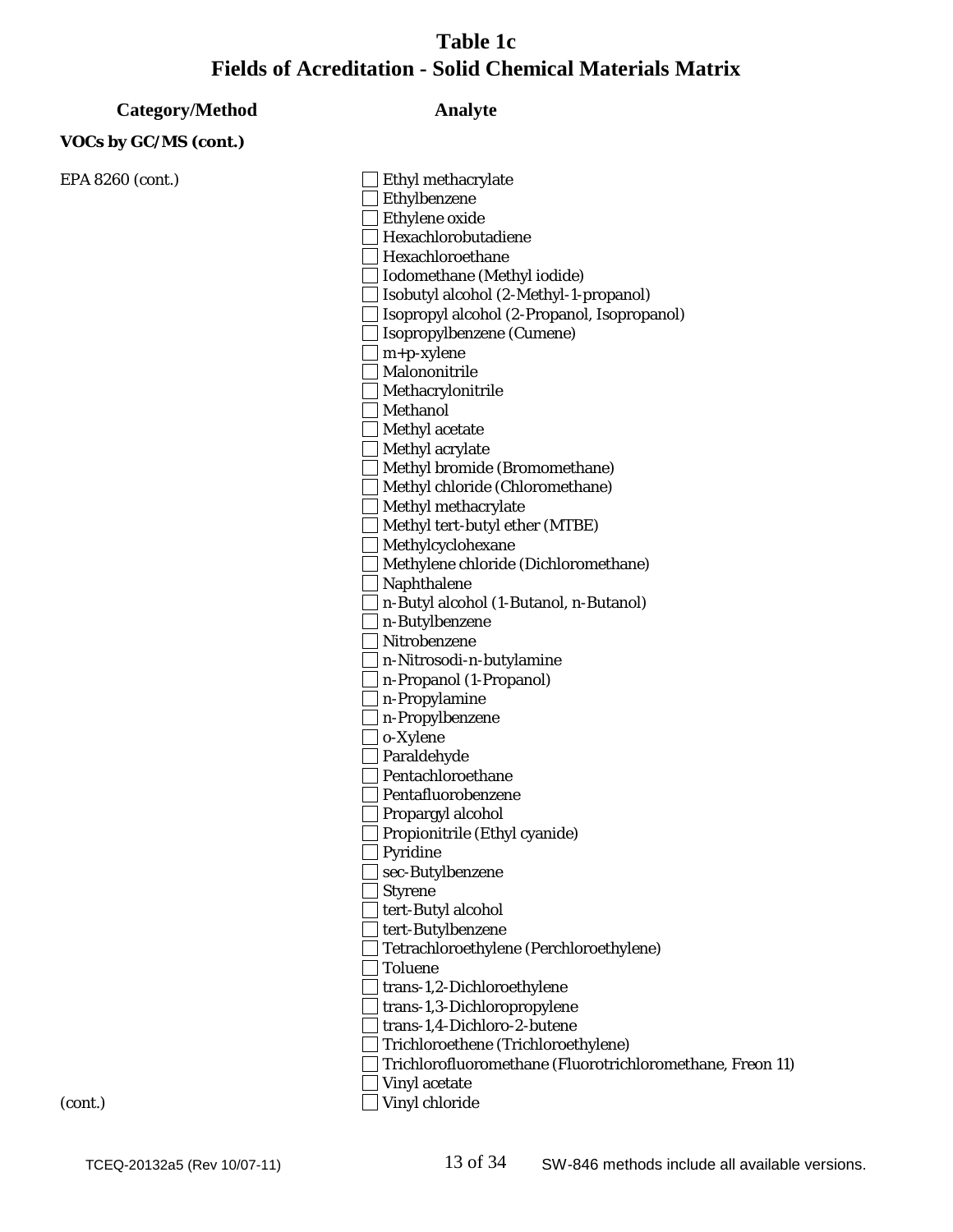| Category/Method       | Analyte                                                                                                                                                                                                                                                                                                                                                                                                                                                                                                                                                 |
|-----------------------|---------------------------------------------------------------------------------------------------------------------------------------------------------------------------------------------------------------------------------------------------------------------------------------------------------------------------------------------------------------------------------------------------------------------------------------------------------------------------------------------------------------------------------------------------------|
| VOCs by GC/MS (cont.) |                                                                                                                                                                                                                                                                                                                                                                                                                                                                                                                                                         |
| EPA 8260 (cont.)      | Xylene (total)                                                                                                                                                                                                                                                                                                                                                                                                                                                                                                                                          |
| SVOCs by GC/MS        |                                                                                                                                                                                                                                                                                                                                                                                                                                                                                                                                                         |
| <b>EPA 680</b>        | Decachlorobiphenyls<br>Dichlorobiphenyls<br>Heptachlorobiphenyls<br>Hexachlorobiphenyls<br>Monochlorobiphenyls<br>Nonachlorobiphenyls<br>Octachlorobiphenyls<br>Pentachlorobiphenyls<br>Tetrachlorobiphenyls<br>Trichlorobiphenyls                                                                                                                                                                                                                                                                                                                      |
| <b>EPA 1668</b>       | Decachlorobiphenyls<br>Dichlorobiphenyls<br>Heptachlorobiphenyls<br>Hexachlorobiphenyls<br>Monochlorobiphenyls<br>Nonachlorobiphenyls<br>Octachlorobiphenyls<br>Pentachlorobiphenyls<br>Tetrachlorobiphenyls<br>Trichlorobiphenyls                                                                                                                                                                                                                                                                                                                      |
| EPA 8270              | 1,2,4,5-Tetrachlorobenzene<br>1,2,4-Trichlorobenzene<br>1,2-Dibromo-3-chloropropane (DBCP)<br>1,2-Dichlorobenzene<br>1,2-Dinitrobenzene<br>1,2-Diphenylhydrazine<br>1,3,5-Trinitrobenzene (1,3,5-TNB)<br>1,3-Dichlorobenzene<br>1,3-Dinitrobenzene (1,3-DNB)<br>1,4-Dichlorobenzene<br>1,4-Dinitrobenzene<br>1,4-Naphthoquinone<br>1,4-Phenylenediamine<br>1-Acetyl-2-thiourea<br>1-Chloronaphthalene<br>1-Naphthylamine<br>2,3,4,6-Tetrachlorophenol<br>2,4,5-Trichlorophenol<br>2,4,5-Trimethylaniline<br>2,4,6-Trichlorophenol<br>2,4-Diaminotoluene |
| (cont.)               | 2,4-Dichlorophenol<br>2,4-Dimethylphenol                                                                                                                                                                                                                                                                                                                                                                                                                                                                                                                |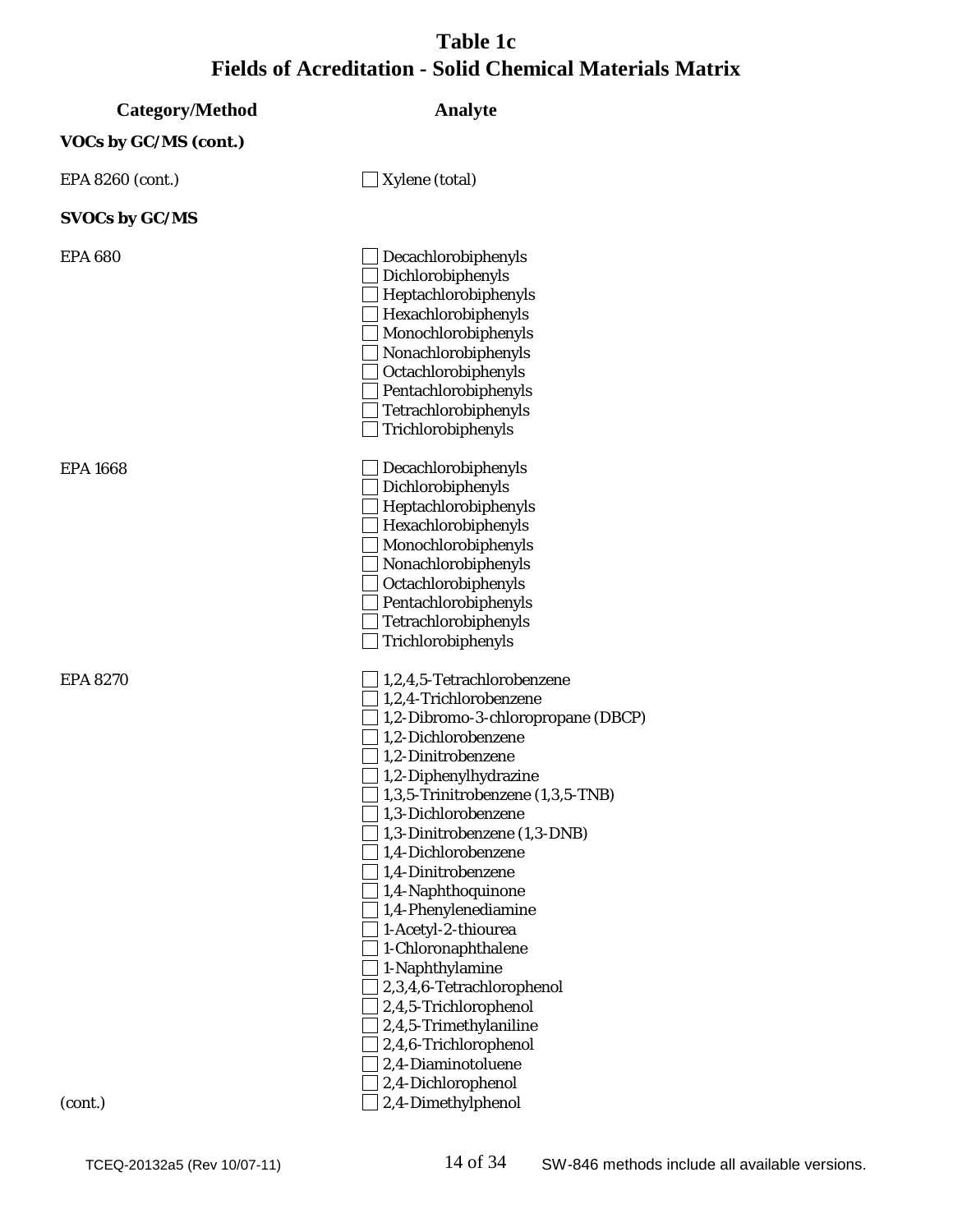### **Category/Method Analyte**

### **SVOCs by GC/MS (cont.)**

- EPA 8270 (cont.)  $\qquad \qquad$  2.4-Dinitrophenol 2,4-Dinitrotoluene (2,4-DNT)
	- 2,4-Toluene diisocyanate
	- 2,6-Dichlorophenol
	- 2,6-Dinitrotoluene (2,6-DNT)
	- 2-Acetylaminofluorene
	- 2-Aminoanthraquinone
	- 2-Chloronaphthalene
	- 2-Chlorophenol
	- 2-Cyclohexyl-4,6-dinitrophenol
	- 2-Methyl-4,6-dinitrophenol (4,6-Dinitro-2-methylphenol)
	- 2-Methylaniline (o-Toluidine)
	- 2-Methylnaphthalene
	- 2-Methylphenol (o-Cresol)
	- $\Box$  2-Naphthylamine
	- $\square$  2-Nitroaniline
	- 2-Nitrophenol
	- 2-Picoline (2-Methylpyridine)
	- 3-(Chloromethyl) pyridine hydrochloride
	- 3,3'-Dichlorobenzidine
	- 3,3'-Dimethoxybenzidine
	- 3,3'-Dimethylbenzidine
	- 3-Amino-9-ethylcarbazole
	- 3-Methylcholanthrene
	- 3-Methylphenol (m-Cresol)
	- $\Box$  3-Nitroaniline
	- $\Box$  4.4'-DDD
	- $\Box$  4,4'-DDE
	- $\Box$  4.4'-DDT
	- $\Box$  4,4'-Methylenebis(2-chloroaniline)
	- $\Box$  4,4'-Methylenebis(n,n-dimethylaniline)
	- □ 4,4'-Oxydianiline
	- $\Box$  4-Aminobiphenyl
	- 4-Bromophenyl phenyl ether (BDE-3)
	- 4-Chloro-1,2-phenylenediamine
	- 4-Chloro-1,3-phenylenediamine
	- 4-Chloro-3-methylphenol
	- $\Box$  4-Chloroaniline
	- 4-Chlorophenyl phenylether
	- 4-Dimethyl aminoazobenzene
	- 4-Methylphenol (p-Cresol)
	- $\Box$  4-Nitroaniline
	- $\Box$  4-Nitrobiphenyl
	- $\Box$  4-Nitrophenol
	- 4-Nitroquinoline-1-oxide
	- $\Box$  5,5-Diphenylhydantoin
	- 5-Chloro-2-methylaniline
	- 5-Nitroacenaphthene
- (cont.) 5-Nitro-o-anisidine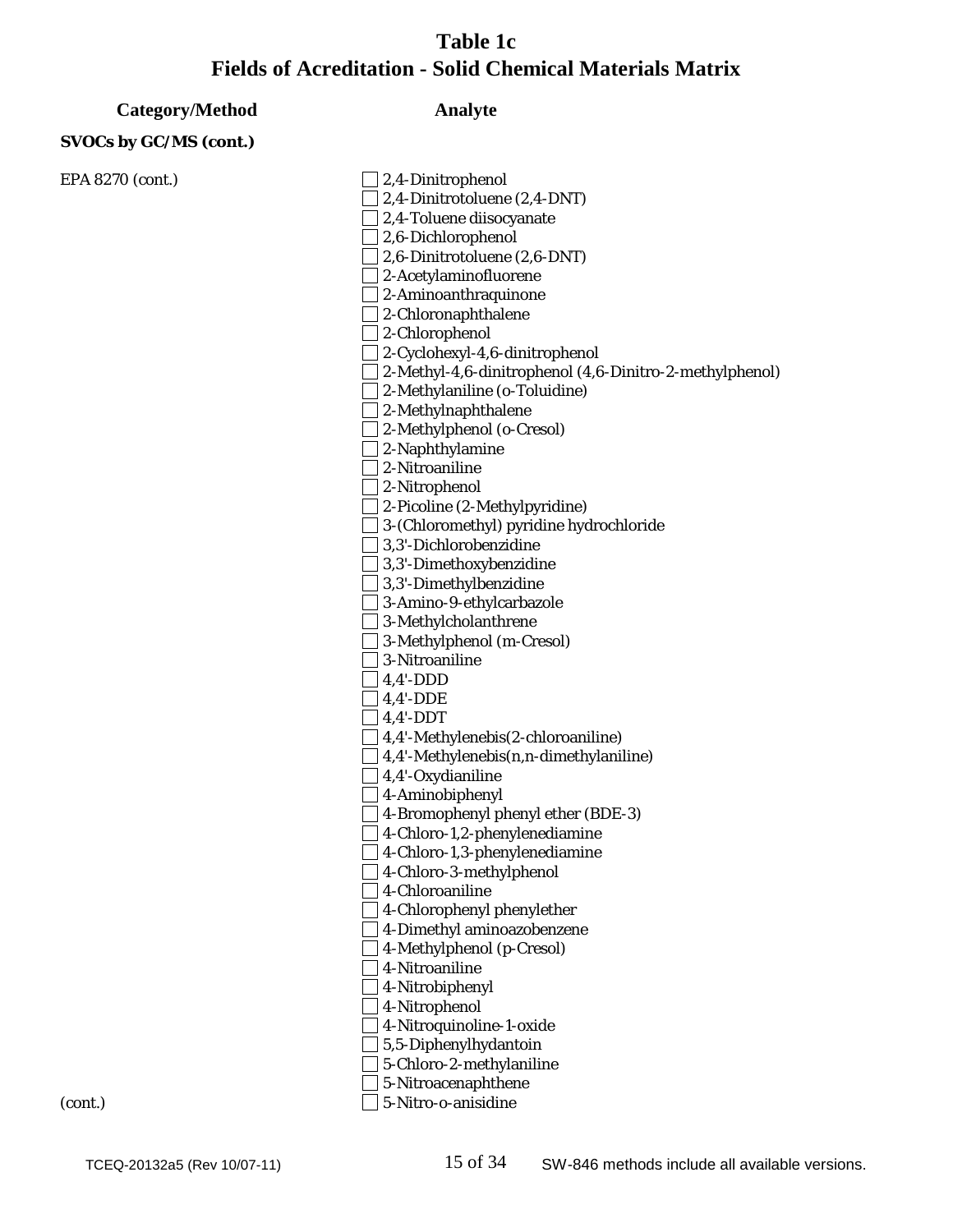### **Category/Method Analyte**

| SVOCs by GC/MS (cont.) |  |  |
|------------------------|--|--|
|------------------------|--|--|

EPA 8270 (cont.)  $\Box$  5-Nitro-o-toluidine 7,12-Dimethylbenz(a) anthracene a-a-Dimethylphenethylamine  $\Box$  Acenaphthene Acenaphthylene Acetophenone Aldrin alpha-BHC (alpha-Hexachlorocyclohexane) alpha-Chlordane Aminoazobenzene Anilazine  $\Box$  Aniline Anthracene Aramite Aroclor-1016 (PCB-1016) Aroclor-1221 (PCB-1221) Aroclor-1232 (PCB-1232) Aroclor-1242 (PCB-1242) Aroclor-1248 (PCB-1248) Aroclor-1254 (PCB-1254) Aroclor-1260 (PCB-1260) Atrazine Azinphos-methyl (Guthion)  $\Box$  Azobenzene  $\Box$  Barban Benzenethiol (Thiophenol)  $\Box$  Benzidine  $\Box$  Benzo(a) anthracene  $\Box$  Benzo(a) pyrene Benzo(b)fluoranthene  $\Box$  Benzo(e) pyrene  $\Box$  Benzo(g,h,i) perylene  $\Box$  Benzo(k)fluoranthene Benzoic acid Benzyl alcohol beta-BHC (beta-Hexachlorocyclohexane) Biphenyl bis(2-Chloroethoxy)methane bis(2-Chloroethyl) ether  $\Box$  bis(2-Chloroisopropyl) ether bis(2-Ethylhexyl) phthalate (DEHP) Brominal (Bromoxynil)  $\Box$  Butyl benzyl phthalate Caprolactam  $\Box$  Captafol  $\Box$  Captan Carbaryl (Sevin) Carbazole

(cont.) Carbofuran (Furaden)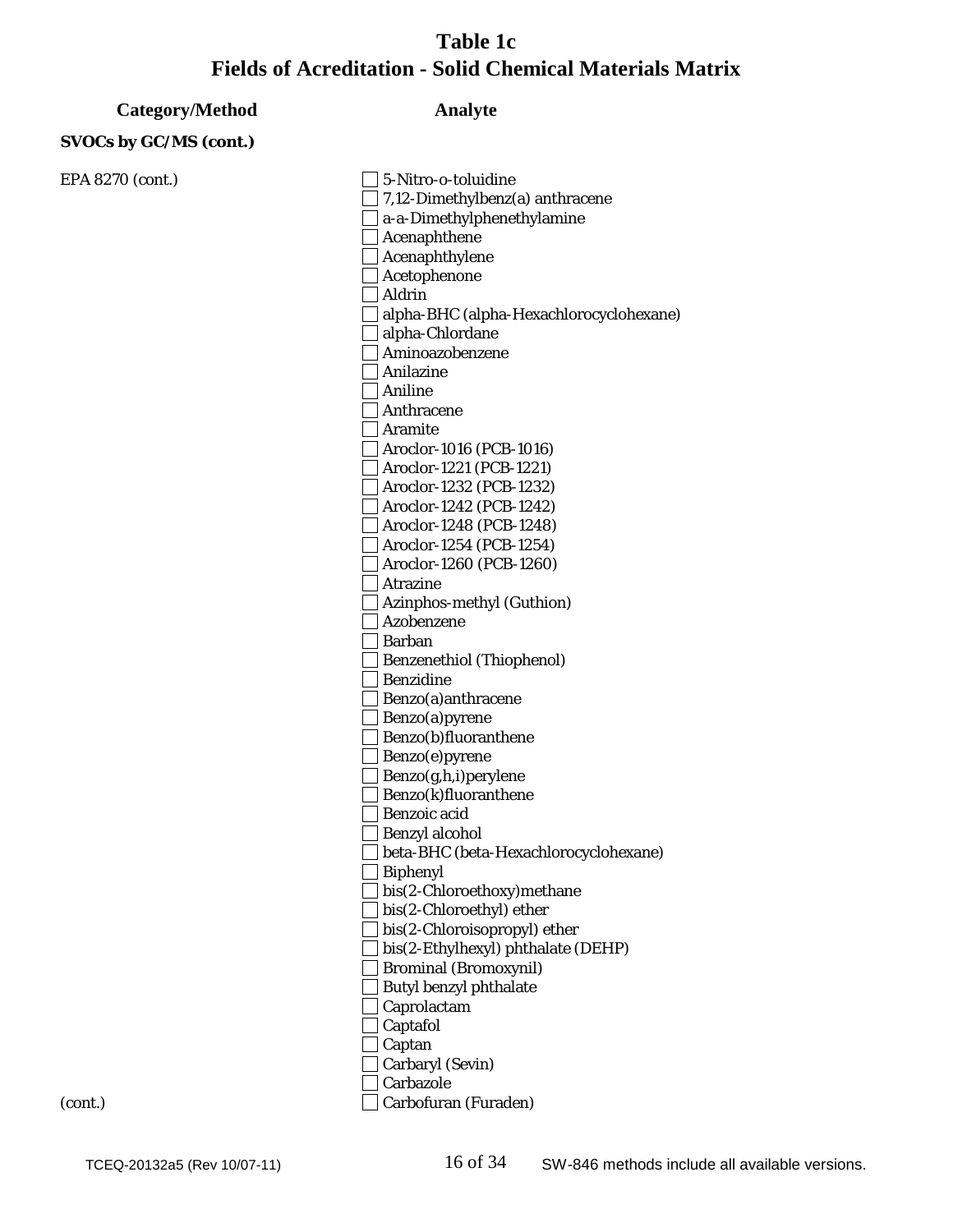### **Category/Method Analyte**

|  | SVOCs by GC/MS (cont.) |  |
|--|------------------------|--|
|  |                        |  |

EPA 8270 (cont.)

| Carbophenothion                                                      |
|----------------------------------------------------------------------|
| Chlordane (tech.)                                                    |
| <b>Chlorfenvinphos</b>                                               |
| Chlorobenzilate                                                      |
| Chrysene                                                             |
| Coumaphos                                                            |
| Crotoxyphos                                                          |
| delta-BHC (delta-Hexachlorocyclohexane)                              |
| Demeton                                                              |
| Demeton-o                                                            |
| Demeton-s                                                            |
| Diallate                                                             |
| Dibenz(a,h) anthracene                                               |
| Dibenz(a,j) acridine                                                 |
| $\Box$ Dibenzo(a,e) pyrene                                           |
| Dibenzofuran                                                         |
| Dichlone                                                             |
| Dichlorovos (DDVP, Dichlorvos)                                       |
| Dicrotophos                                                          |
| <b>Dieldrin</b>                                                      |
| Diethyl phthalate                                                    |
| Diethyl sulfate                                                      |
| Diethylstilbestrol                                                   |
| Dihydrosafrole                                                       |
| Dimethoate                                                           |
| Dimethyl phthalate                                                   |
| Di-n-butyl phthalate                                                 |
| Dinocap                                                              |
| Di-n-octyl phthalate                                                 |
| Dinoseb (2-sec-butyl-4,6-dinitrophenol, DNBP)                        |
| Dioxathion                                                           |
| Diphenylamine                                                        |
| Disulfoton                                                           |
| Endosulfan I                                                         |
| Endosulfan II                                                        |
| Endosulfan sulfate                                                   |
| Endrin                                                               |
| Endrin aldehyde                                                      |
| <b>Endrin ketone</b>                                                 |
| EPN (Phosphonothioic acid, phenyl-, O-ethyl O-(p-nitrophenyl) ester) |
| Ethion                                                               |
|                                                                      |
| Ethyl carbamate (Urethane)<br>Ethyl methanesulfonate                 |
|                                                                      |
| Famphur<br>Fensulfothion                                             |
| Fenthion                                                             |
|                                                                      |
| Fluchloralin                                                         |
| Fluoranthene                                                         |

(cont.) Fluorene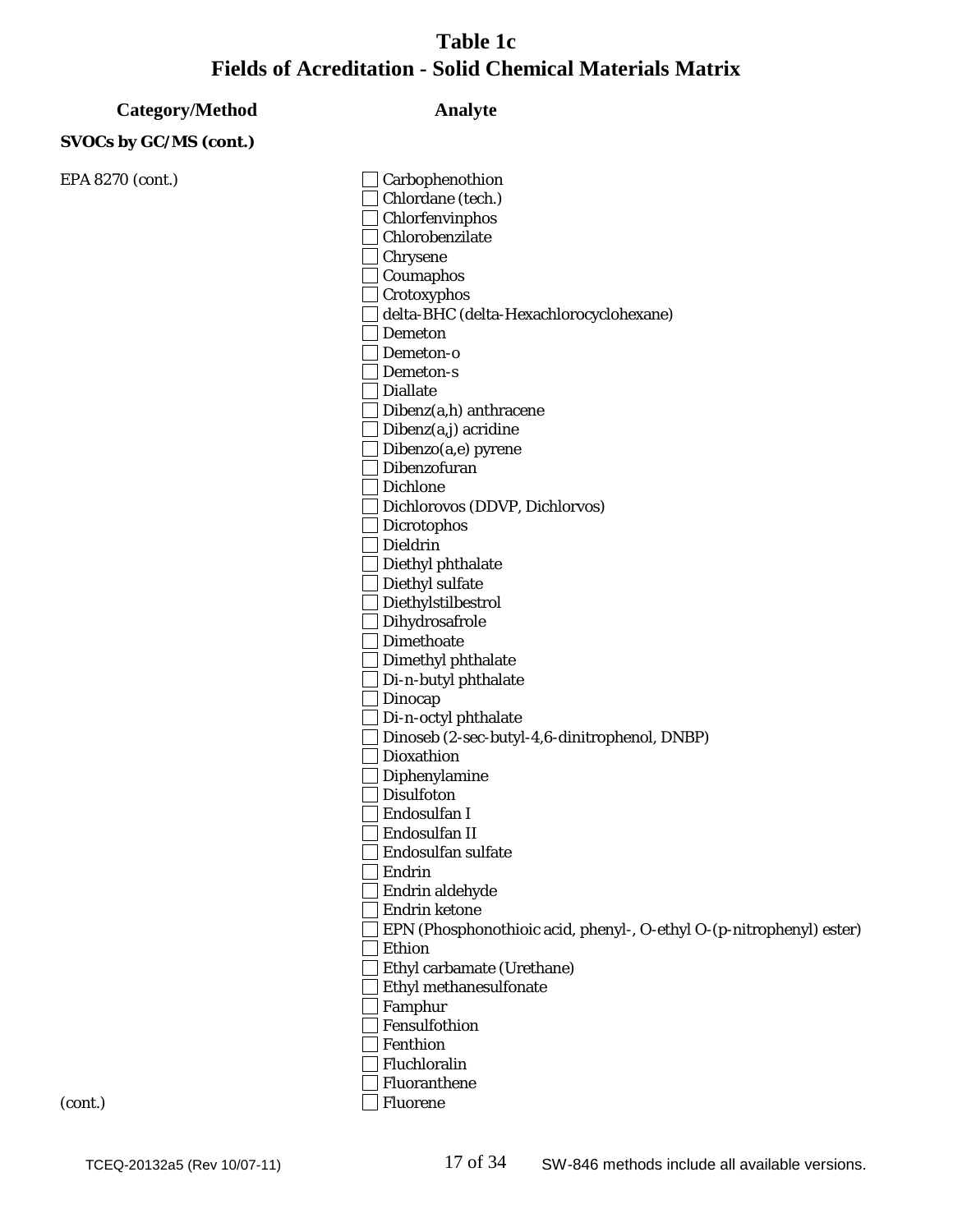### **Category/Method Analyte**

### **SVOCs by GC/MS (cont.)**

EPA 8270 (cont.) gamma-BHC (Lindane, gamma-Hexachlorocyclohexane) gamma-Chlordane  $\Box$  Heptachlor Heptachlor epoxide Hexachlorobenzene  $\Box$  Hexachlorobutadiene Hexachlorocyclopentadiene Hexachloroethane Hexachlorophene Hexachloropropene  $\Box$  Hexamethylphosphoramide (HMPA) Hydroquinone  $\Box$ Indeno(1,2,3-cd) pyrene  $\Box$  Isodrin Isophorone  $\Box$ Isosafrole  $\Box$  Kepone **Leptophos** Malathion Maleic anhydride Mestranol  $\Box$  Methapyrilene Methoxychlor Methyl methanesulfonate Methylphenols, total Methyl parathion (Parathion, methyl) Mevinphos Mexacarbate **Mirex** Monocrotophos Naled Naphthalene  $\Box$  Nicotine Nitrobenzene Nitrofen n-Nitrosodiethylamine n-Nitrosodimethylamine n-Nitrosodi-n-butylamine n-Nitrosodi-n-propylamine n-Nitrosodiphenylamine n-Nitrosomethylethylamine n-Nitrosomorpholine n-Nitrosopiperidine n-Nitrosopyrrolidine o,o,o-Triethyl phosphorothioate o-Anisidine Octamethyl pyrophosphoramide Parathion, ethyl (cont.) p-Benzoquinone (Quinone)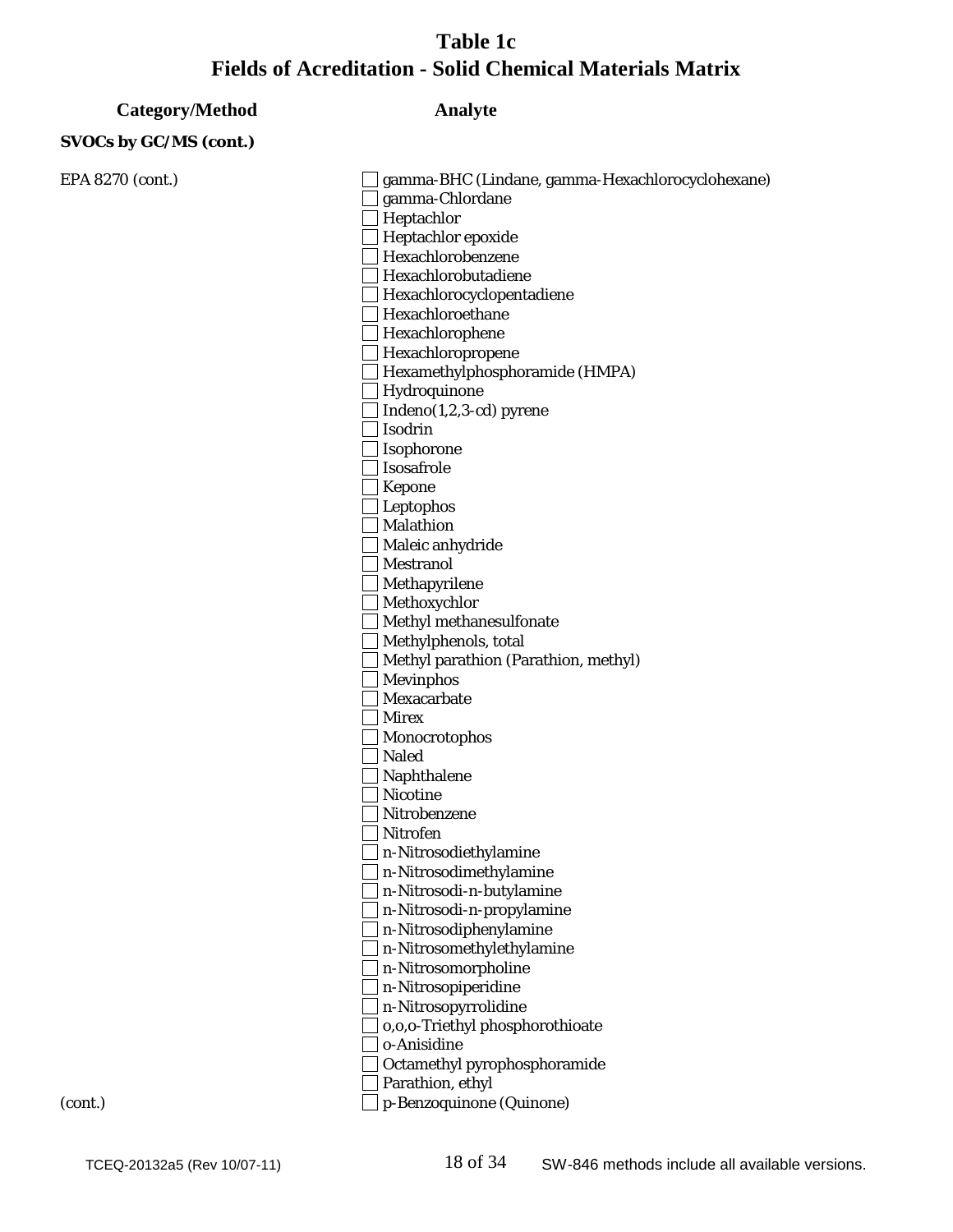### **Category/Method Analyte**

| SVOCs by GC/MS (cont.) |  |  |
|------------------------|--|--|
|------------------------|--|--|

EPA 8270 (cont.)

| p-Cresidine                                  |
|----------------------------------------------|
| Pentachlorobenzene                           |
| Pentachloronitrobenzene (PCNB)               |
| <b>Pentachlorophenol</b>                     |
| Phenacetin                                   |
| Phenanthrene                                 |
| Phenobarbital                                |
| ∣Phenol                                      |
| Phorate                                      |
| Phosalone                                    |
| Phosmet (Imidan)                             |
| Phosphamidon                                 |
| Phthalic anhydride                           |
| Piperonyl sulfoxide                          |
| Pronamide (Kerb)                             |
| Propylthiouracil                             |
| $\Box$ Pyrene                                |
| Pyridine                                     |
| Quinoline                                    |
| Resorcinol                                   |
| <b>Safrole</b>                               |
| Strychnine                                   |
| <b>Sulfallate</b>                            |
| Sulfotepp                                    |
| Terbufos                                     |
| Tetrachlorvinphos (Stirophos, Gardona)       |
| Tetraethyl pyrophosphate (TEPP)              |
| Thionazin (Zinophos)                         |
| Toxaphene (Chlorinated camphene)             |
| trans-Nanochlor                              |
| Trifluralin (Treflan)                        |
| <b>Trimethyl phosphate</b>                   |
| Tri-p-tolyl phosphate                        |
| tris-(2,3-Dibromopropyl) phosphate (tris-BP) |
| 1,2,4-Trichlorobenzene                       |
| 1-Chloronaphthalene                          |
| 4-Bromophenyl phenyl ether (BDE-3)           |
| Acenaphthene                                 |
| Acenaphthylene                               |
| Anthracene                                   |
| Benzo(a)anthracene                           |
| Benzo(a)pyrene                               |
| Benzo(b)fluoranthene                         |
| Benzo(g,h,i) perylene                        |
| Benzo(k)fluoranthene                         |
| Chrysene                                     |
|                                              |

Dibenz(a,h) anthracene

EPA 8275

(cont.) Dibenzofuran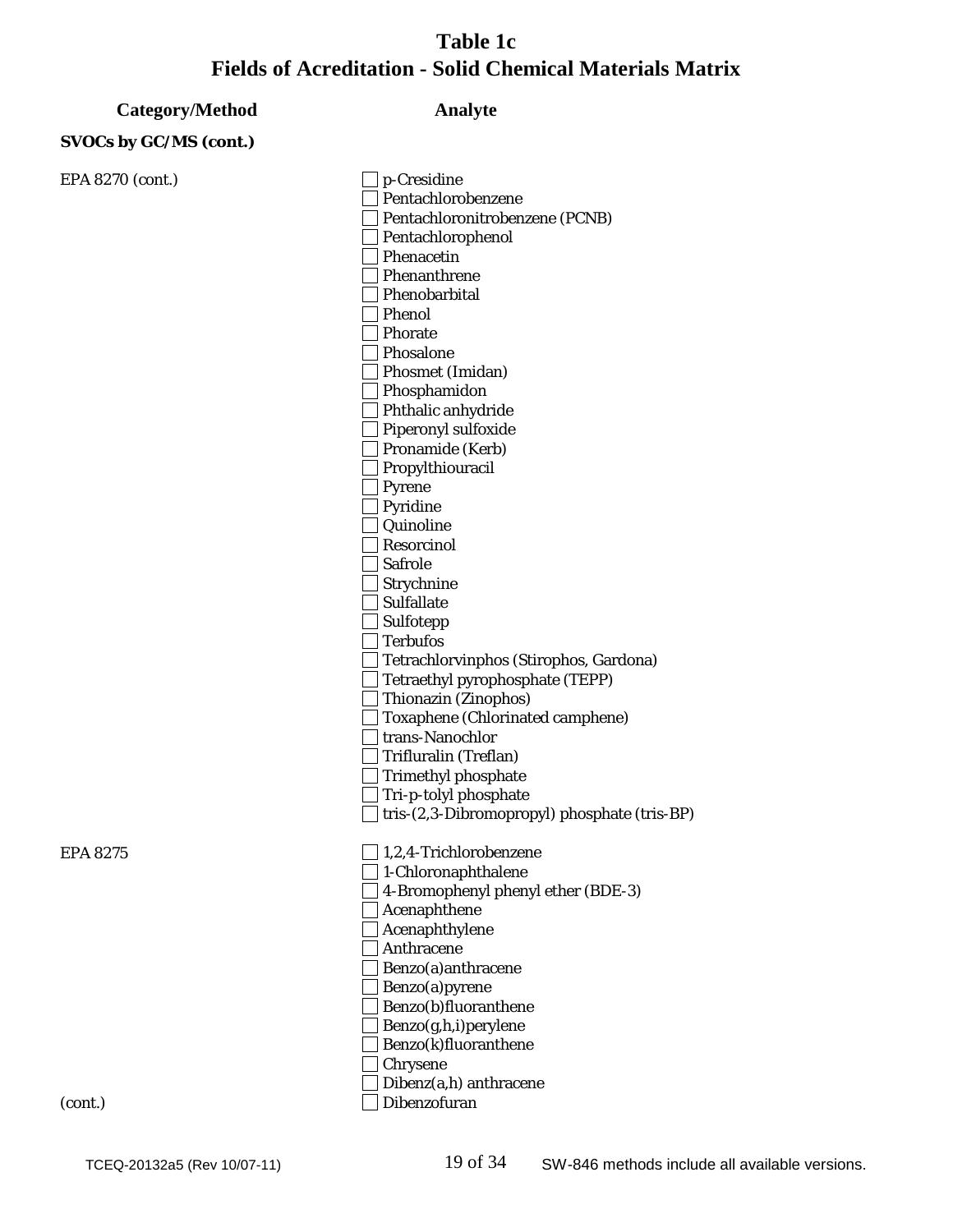| Category/Method        | Analyte                                                                                                                                                                                                                                                                                                                                                                                                                                                                                                                                                                                                                                                                                                                                                                                          |
|------------------------|--------------------------------------------------------------------------------------------------------------------------------------------------------------------------------------------------------------------------------------------------------------------------------------------------------------------------------------------------------------------------------------------------------------------------------------------------------------------------------------------------------------------------------------------------------------------------------------------------------------------------------------------------------------------------------------------------------------------------------------------------------------------------------------------------|
| SVOCs by GC/MS (cont.) |                                                                                                                                                                                                                                                                                                                                                                                                                                                                                                                                                                                                                                                                                                                                                                                                  |
| EPA 8275 (cont.)       | Dibenzothiophene<br>Fluoranthene<br><b>Fluorene</b><br>Hexachlorobenzene<br>Indeno $(1,2,3$ -cd) pyrene<br>Naphthalene<br>Phenanthrene<br>Pyrene                                                                                                                                                                                                                                                                                                                                                                                                                                                                                                                                                                                                                                                 |
| <b>ORGANICS</b> by GC  |                                                                                                                                                                                                                                                                                                                                                                                                                                                                                                                                                                                                                                                                                                                                                                                                  |
| <b>TCEQ 1005</b>       | $\Box$ Total Petroleum Hydrocarbons                                                                                                                                                                                                                                                                                                                                                                                                                                                                                                                                                                                                                                                                                                                                                              |
| <b>EPA 7580</b>        | Elemental Phosphorus (White phosphorus)                                                                                                                                                                                                                                                                                                                                                                                                                                                                                                                                                                                                                                                                                                                                                          |
| <b>EPA 8011</b>        | $\Box$ 1,2,3-Trichloropropane<br>$\Box$ 1,2-Dibromo-3-chloropropane (DBCP)<br>$\Box$ 1,2-Dibromoethane (EDB, Ethylene dibromide)                                                                                                                                                                                                                                                                                                                                                                                                                                                                                                                                                                                                                                                                 |
| <b>EPA 8015</b>        | △ 1,4-Dioxane (1,4-Diethyleneoxide)<br>2-Butanone (Methyl ethyl ketone, MEK)<br>2-Methylaniline (o-Toluidine)<br>2-Pentanone<br>2-Picoline (2-Methylpyridine)<br>Acetone (2-Propanone)<br>Acetonitrile<br>Acrolein (Propenal)<br>Acrylonitrile<br>Allyl alcohol<br>Crotonaldehyde<br>Diesel range organics (DRO)<br>Diethyl ether<br>Ethanol<br><b>Ethyl</b> acetate<br>Ethylene glycol<br>Ethylene oxide<br>Gasoline range organics (GRO)<br>Isobutyl alcohol (2-Methyl-1-propanol)<br>Isopropyl alcohol (2-Propanol, Isopropanol)<br>Methanol<br>Methyl isobutyl ketone (Hexone) (MIBK)<br>n-Butyl alcohol (1-Butanol, n-Butanol)<br>n-Nitrosodi-n-butylamine<br>n-Propanol (1-Propanol)<br>Paraldehyde<br>Propionitrile (Ethyl cyanide)<br>Propylene Glycol<br>Pyridine<br>tert-Butyl alcohol |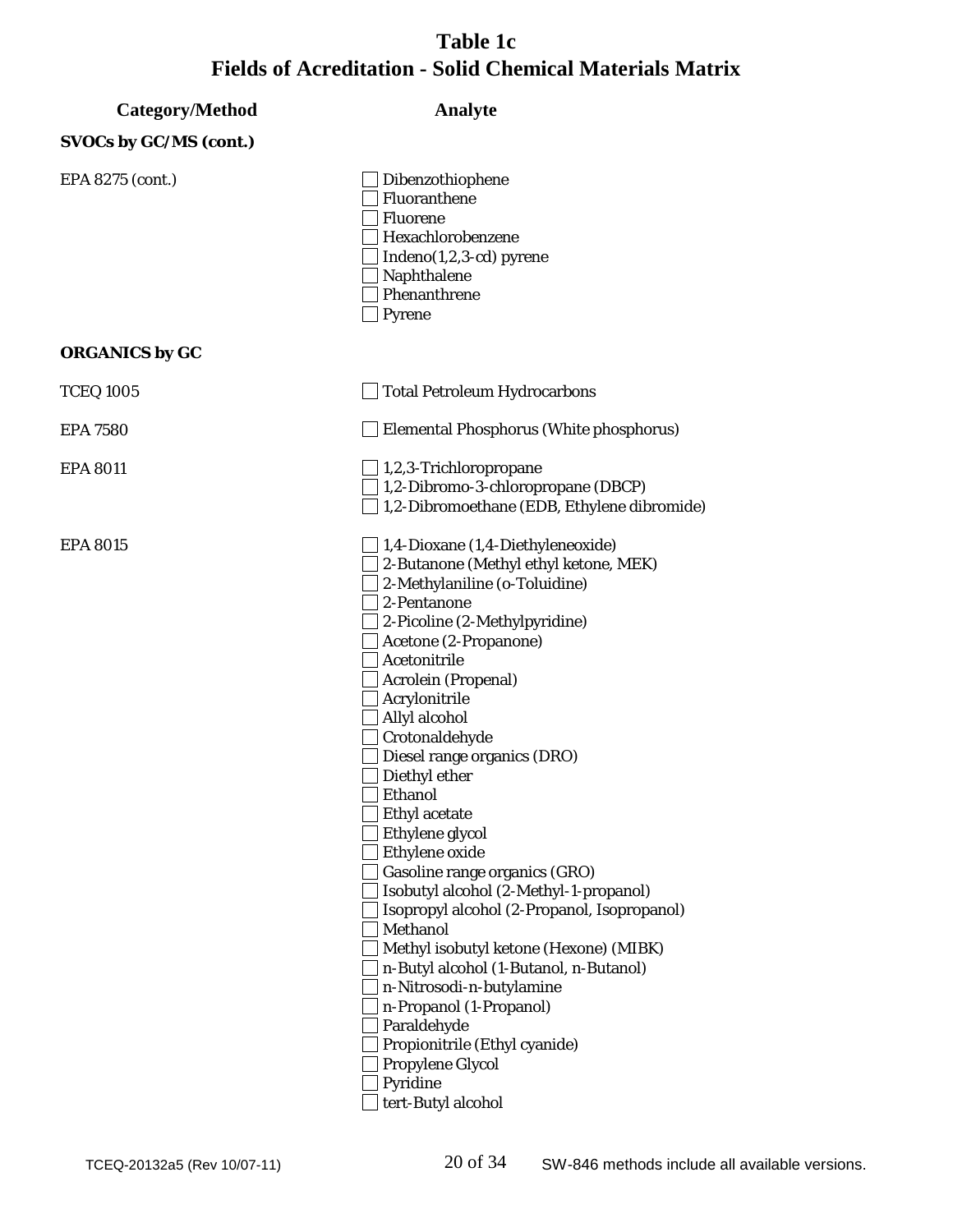### **Category/Method Analyte**

EPA 8021  $\Box$  1,1,1,2-Tetrachloroethane 1,1,1-Trichloroethane 1,1,2,2-Tetrachloroethane 1,1,2-Trichloroethane 1,1-Dichloroethane 1,1-Dichloroethylene 1,1-Dichloropropene 1,2,3-Trichlorobenzene  $\Box$  1,2,3-Trichloropropane 1,2,4-Trichlorobenzene 1,2,4-Trimethylbenzene 1,2-Dibromo-3-chloropropane (DBCP) 1,2-Dibromoethane (EDB, Ethylene dibromide) 1,2-Dichlorobenzene 1,2-Dichloroethane (Ethylene dichloride) 1,2-Dichloropropane 1,3,5-Trimethylbenzene □ 1,3-Dichloro-2-propanol 1,3-Dichlorobenzene 1,3-Dichloropropane 1,4-Dichlorobenzene 2,2-Dichloropropane 2-Chloroethanol  $\Box$  2-Chloroethyl vinyl ether 2-Chlorotoluene 4-Chlorotoluene 4-Isopropyltoluene (p-Cymene) Allyl chloride (3-Chloropropene) Benzene Benzyl chloride  $\Box$  bis(2-Chloroisopropyl) ether Bromoacetone Bromobenzene Bromochloromethane Bromodichloromethane  $\Box$  Bromoform Carbon tetrachloride Chlorobenzene Chlorodibromomethane Chloroethane (Ethyl chloride) Chloroform Chloromethyl methyl ether Chloroprene (2-Chloro-1,3-butadiene) cis-1,2-Dichloroethylene cis-1,3-Dichloropropene Dibromomethane (Methylene bromide)  $\perp$ Dichlorodifluoromethane (Freon-12) Epichlorohydrin (1-Chloro-2,3-epoxypropane)

(cont.) Ethylbenzene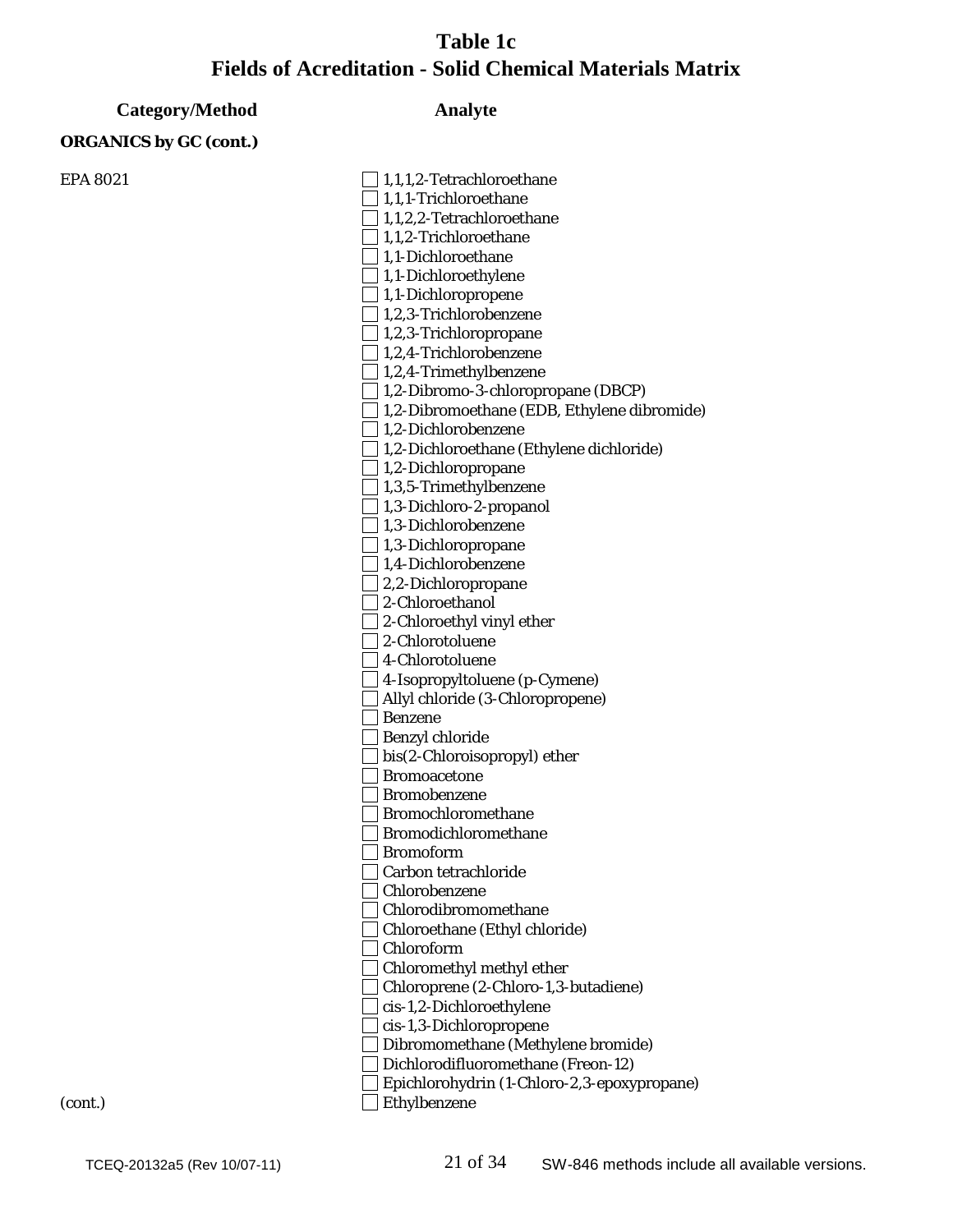| Category/Method               | Analyte                                                                                                                                                                                                                                                                                                                                                                                                                                                                                                                                                                                                      |
|-------------------------------|--------------------------------------------------------------------------------------------------------------------------------------------------------------------------------------------------------------------------------------------------------------------------------------------------------------------------------------------------------------------------------------------------------------------------------------------------------------------------------------------------------------------------------------------------------------------------------------------------------------|
| <b>ORGANICS</b> by GC (cont.) |                                                                                                                                                                                                                                                                                                                                                                                                                                                                                                                                                                                                              |
| EPA 8021 (cont.)              | Hexachlorobutadiene<br>Isopropylbenzene (Cumene)<br>$m+p$ -xylene<br>Methyl bromide (Bromomethane)<br>Methyl chloride (Chloromethane)<br>Methyl tert-butyl ether (MTBE)<br>Methylene chloride (Dichloromethane)<br>Naphthalene<br>n-Butylbenzene<br>n-Propylbenzene<br>o-Xylene<br>sec-Butylbenzene<br><b>Styrene</b><br>tert-Butylbenzene<br>Tetrachloroethylene (Perchloroethylene)<br><b>Toluene</b><br>trans-1,2-Dichloroethylene<br>trans-1,3-Dichloropropylene<br>Trichloroethene (Trichloroethylene)<br>Trichlorofluoromethane (Fluorotrichloromethane, Freon 11)<br>Vinyl chloride<br>Xylene (total) |
| <b>EPA 8031</b>               | $\Box$ Acrylonitrile                                                                                                                                                                                                                                                                                                                                                                                                                                                                                                                                                                                         |
| <b>EPA 8032</b>               | $\Box$ Acrylamide                                                                                                                                                                                                                                                                                                                                                                                                                                                                                                                                                                                            |
| <b>EPA 8033</b>               | Acetonitrile                                                                                                                                                                                                                                                                                                                                                                                                                                                                                                                                                                                                 |
| <b>EPA 8041</b>               | 2,3,4,5-Tetrachlorophenol<br>2,3,4,6-Tetrachlorophenol<br>2,3,5,6-Tetrachlorophenol<br>2,4,5-Trichlorophenol<br>2,4,6-Trichlorophenol<br>2,4-Dichlorophenol<br>2,4-Dimethylphenol<br>2,4-Dinitrophenol<br>2,6-Dichlorophenol<br>2-Chlorophenol<br>2-Cyclohexyl-4,6-dinitrophenol<br>2-Methyl-4,6-dinitrophenol (4,6-Dinitro-2-methylphenol)<br>2-Methylphenol (o-Cresol)<br>2-Nitrophenol<br>3-Methylphenol (m-Cresol)<br>4-Chloro-3-methylphenol<br>4-Methylphenol (p-Cresol)<br>4-Nitrophenol<br>Dinoseb (2-sec-butyl-4,6-dinitrophenol, DNBP)                                                             |
| (cont.)                       | Pentachlorophenol                                                                                                                                                                                                                                                                                                                                                                                                                                                                                                                                                                                            |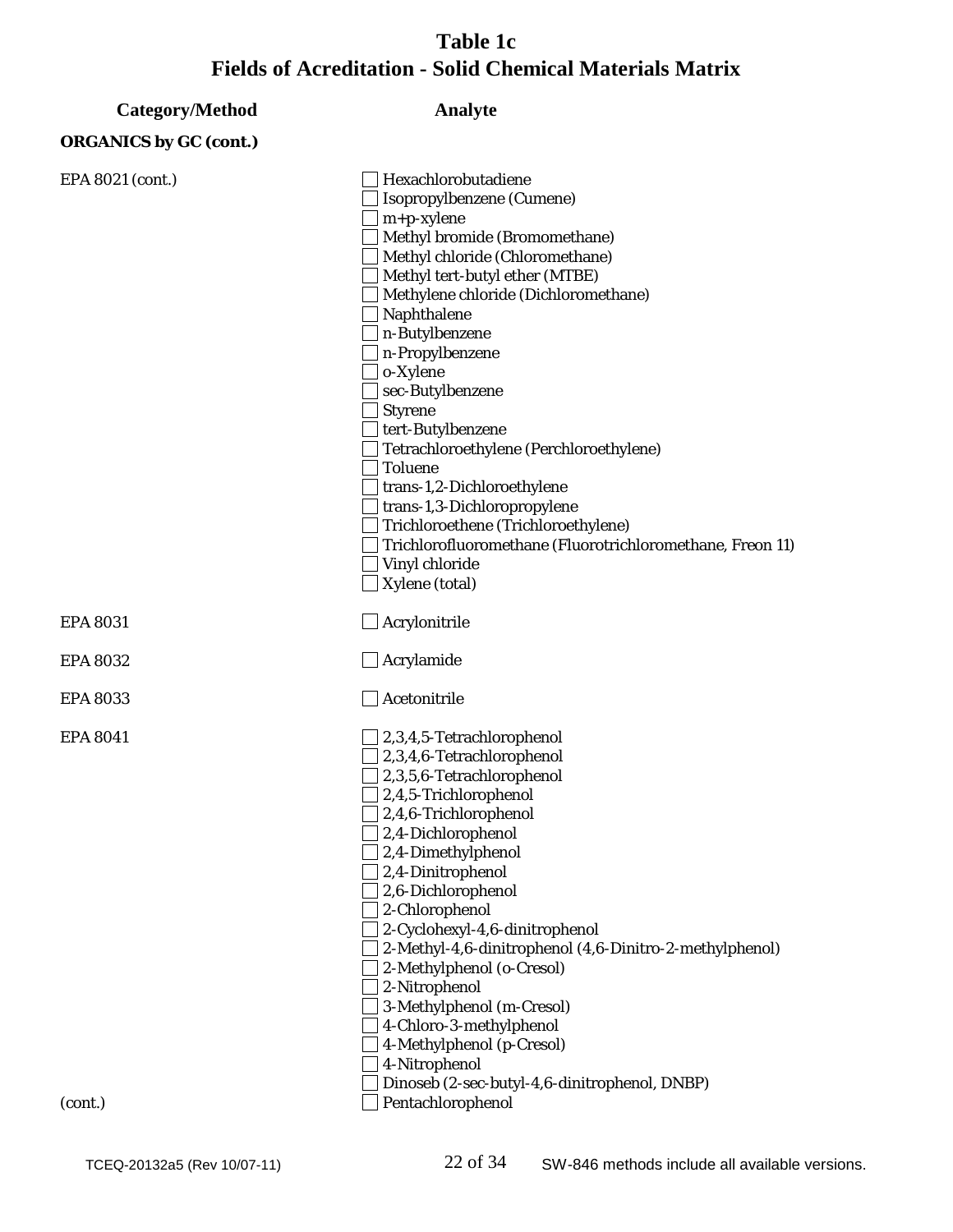| Category/Method               | <b>Analyte</b>                                                                                                                                                                                                                                                                                                                                                                                                                                                                                                                                                                                                                                                                                                                                  |
|-------------------------------|-------------------------------------------------------------------------------------------------------------------------------------------------------------------------------------------------------------------------------------------------------------------------------------------------------------------------------------------------------------------------------------------------------------------------------------------------------------------------------------------------------------------------------------------------------------------------------------------------------------------------------------------------------------------------------------------------------------------------------------------------|
| <b>ORGANICS</b> by GC (cont.) |                                                                                                                                                                                                                                                                                                                                                                                                                                                                                                                                                                                                                                                                                                                                                 |
| EPA 8041 (cont.)              | $\Box$ Phenol                                                                                                                                                                                                                                                                                                                                                                                                                                                                                                                                                                                                                                                                                                                                   |
| <b>EPA 8061</b>               | bis(2-Ethylhexyl) phthalate (DEHP)<br><b>Butyl benzyl phthalate</b><br>Diethyl phthalate<br>Dimethyl phthalate<br>Di-n-butyl phthalate<br>Di-n-octyl phthalate                                                                                                                                                                                                                                                                                                                                                                                                                                                                                                                                                                                  |
| <b>EPA 8070</b>               | n-Nitrosodimethylamine<br>n-Nitrosodi-n-propylamine<br>n-Nitrosodiphenylamine                                                                                                                                                                                                                                                                                                                                                                                                                                                                                                                                                                                                                                                                   |
| <b>EPA 8081</b>               | 1,2-Dibromo-3-chloropropane (DBCP)<br>$4,4'-DDD$<br>$4,4'$ -DDE<br>$4,4'-DDT$<br>Alachlor<br>Aldrin<br>alpha-BHC (alpha-Hexachlorocyclohexane)<br>alpha-Chlordane<br>beta-BHC (beta-Hexachlorocyclohexane)<br>Captafol<br>Chlordane (tech.)<br>Chlorobenzilate<br>Chloroneb<br>Chloropropylate<br>Chlorthalonil (Daconil)<br>Dacthal (DCPA)<br>DDD,Total<br>DDE, Total<br>DDT,Total<br>delta-BHC (delta-Hexachlorocyclohexane)<br><b>Diallate</b><br><b>Dichlone</b><br>Dicofol (Kelthane)<br><b>Dieldrin</b><br>Endosulfan I<br>Endosulfan II<br>Endosulfan sulfate<br>Endrin<br>Endrin aldehyde<br><b>Endrin ketone</b><br>Etridiazole<br>gamma-BHC (Lindane, gamma-Hexachlorocyclohexane)<br>gamma-Chlordane<br>Halowax-1000<br>Halowax-1001 |
| (cont.)                       | Halowax-1013                                                                                                                                                                                                                                                                                                                                                                                                                                                                                                                                                                                                                                                                                                                                    |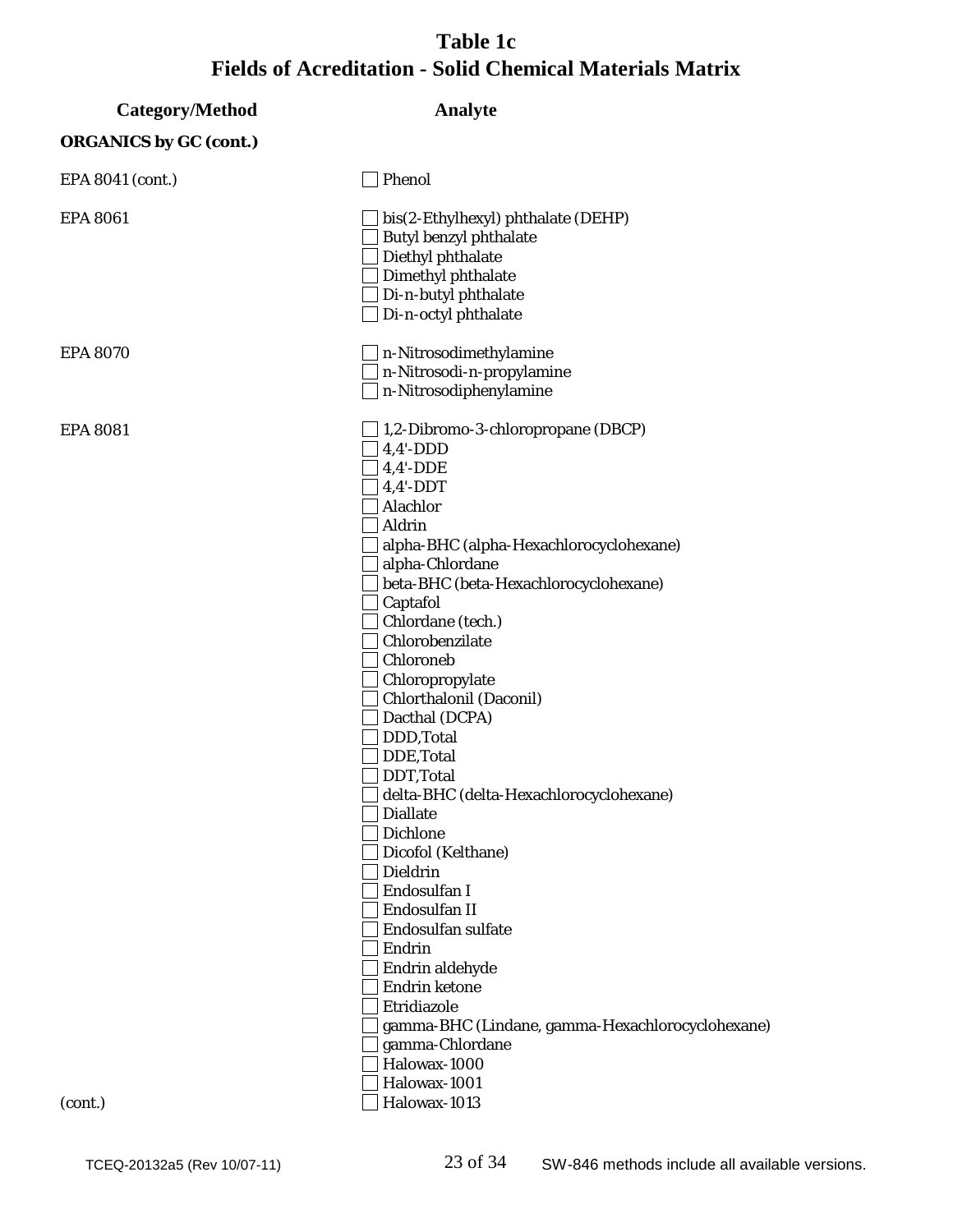| Category/Method               | Analyte                                                                                                                                                                                                                                                                                                                                                                                                                                                                                                                                                                                                                                                                                                                                                                                                                                                                                                                                                                                                                                                                           |
|-------------------------------|-----------------------------------------------------------------------------------------------------------------------------------------------------------------------------------------------------------------------------------------------------------------------------------------------------------------------------------------------------------------------------------------------------------------------------------------------------------------------------------------------------------------------------------------------------------------------------------------------------------------------------------------------------------------------------------------------------------------------------------------------------------------------------------------------------------------------------------------------------------------------------------------------------------------------------------------------------------------------------------------------------------------------------------------------------------------------------------|
| <b>ORGANICS</b> by GC (cont.) |                                                                                                                                                                                                                                                                                                                                                                                                                                                                                                                                                                                                                                                                                                                                                                                                                                                                                                                                                                                                                                                                                   |
| EPA 8081 (cont.)              | Halowax-1014<br>Halowax-1051<br>Halowax-1099<br>Heptachlor<br>Heptachlor epoxide                                                                                                                                                                                                                                                                                                                                                                                                                                                                                                                                                                                                                                                                                                                                                                                                                                                                                                                                                                                                  |
|                               | Hexachlorobenzene<br>Hexachlorocyclopentadiene<br>Isodrin<br>Methoxychlor<br><b>Mirex</b><br>Nitrofen<br>Pentachloronitrobenzene (PCNB)<br>Permethrin (total)<br>Perthane                                                                                                                                                                                                                                                                                                                                                                                                                                                                                                                                                                                                                                                                                                                                                                                                                                                                                                         |
|                               | Propachlor (Ramrod)<br><b>Strobane</b><br>Toxaphene (Chlorinated camphene)<br>trans-Nanochlor<br>Trifluralin (Treflan)                                                                                                                                                                                                                                                                                                                                                                                                                                                                                                                                                                                                                                                                                                                                                                                                                                                                                                                                                            |
| <b>EPA 8082</b>               | Aroclor-1016 (PCB-1016)<br>Aroclor-1221 (PCB-1221)<br>Aroclor-1232 (PCB-1232)<br>Aroclor-1242 (PCB-1242)<br>Aroclor-1248 (PCB-1248)<br>Aroclor-1254 (PCB-1254)<br>Aroclor-1260 (PCB-1260)<br>PCBs (total)<br>2,2',3,3',4,4',5,5',6-Nonachlorobiphenyl (BZ-206)<br>2,2',3,3',4,4',5,5'-Octachlorobiphenyl (BZ-194)<br>2,2',3,3',4,4',5,6-Octachlorobiphenyl (BZ-195)<br>2,2',3,3',4,4',5-Heptachlorobiphenyl (BZ-170)<br>$\left[\right]$ 2,2',3,3',4,4'-Hexachlorobiphenyl (BZ-128)<br>2,2',3,3',4,5,5',6-Octachlorobiphenyl (BZ-198)<br>2,2',3,3',4,5,6'-Heptachlorobiphenyl (BZ-174)<br>2,2',3,3',4',5,6-Heptachlorobiphenyl (BZ-177)<br>2,2',3,3',6-Pentachlorobiphenyl (BZ-84)<br>2,2',3,4,4',5,5',6-Octachlorobiphenyl (BZ-203)<br>2,2',3,4,4',5,5'-Heptachlorobiphenyl (BZ-180)<br>2,2',3,4,4',5,6'-Heptachlorobiphenyl (BZ-182)<br>$[2,2',3,4,4',5',6$ -Heptachlorobiphenyl (BZ-183)<br>2,2',3,4,4',5'-Hexachlorobiphenyl (BZ-138)<br>2,2',3,4,4'-Pentachlorobiphenyl (BZ-85)<br>2,2',3,4',5,5',6-Heptachlorobiphenyl (BZ-187)<br>2,2',3,4,5,5'-Hexachlorobiphenyl (BZ-141) |
| (cont.)                       | 2,2',3,4',5',6-Hexachlorobiphenyl (BZ-149)<br>2,2',3,4,5'-Pentachlorobiphenyl (BZ-87)<br>2,2',3',4,5-Pentachlorobiphenyl (BZ-97)<br>2,2',3,5,5',6-Hexachlorobiphenyl (BZ-151)                                                                                                                                                                                                                                                                                                                                                                                                                                                                                                                                                                                                                                                                                                                                                                                                                                                                                                     |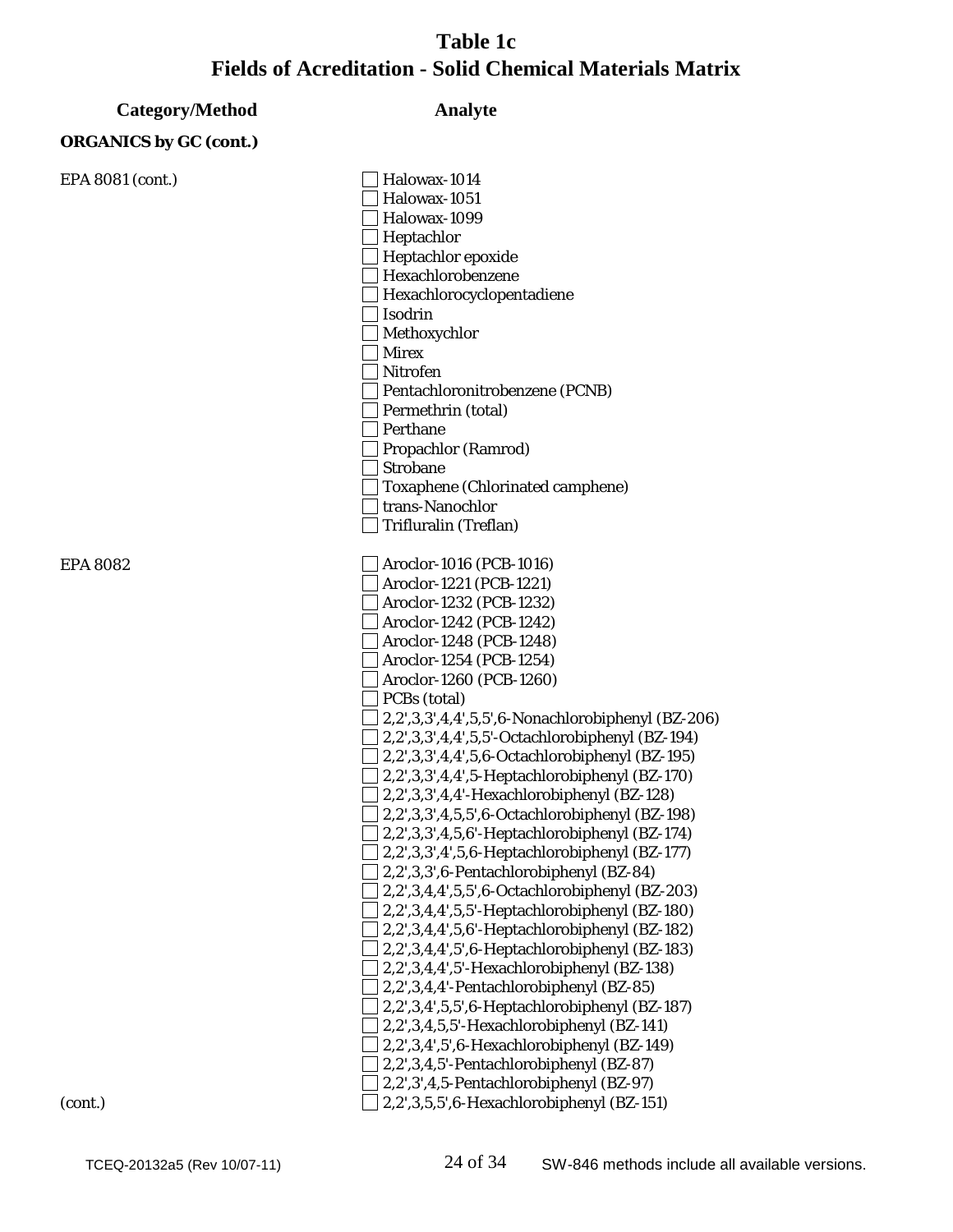### **Category/Method Analyte**

# **ORGANICS by GC (cont.)**

|  |  | EPA 8082 (cont.) |
|--|--|------------------|
|--|--|------------------|

| EPA 8082 (cont.) | $\Box$ 2,2',3,5',6-Pentachlorobiphenyl (BZ-95)       |
|------------------|------------------------------------------------------|
|                  | $\Box$ 2,2',3,5'-Tetrachlorobiphenyl (BZ-44)         |
|                  | $\Box$ 2,2',4,4',5,5'-Hexachlorobiphenyl (BZ-153)    |
|                  | $\Box$ 2,2',4,4',5-Pentachlorobiphenyl (BZ-99)       |
|                  | $\Box$ 2,2',4,5,5'-Pentachlorobiphenyl (BZ-101)      |
|                  | $\Box$ 2,2',4,5'-Tetrachlorobiphenyl (BZ-49)         |
|                  | $\Box$ 2,2',5,5'-Tetrachlorobiphenyl (BZ-52)         |
|                  | $\Box$ 2,2',5-Trichlorobiphenyl (BZ-18)              |
|                  |                                                      |
|                  | $\Box$ 2,3,3',4,4',5,5'-Heptachlorobiphenyl (BZ-189) |
|                  | 2,3,3',4,4',5-Hexachlorobiphenyl (BZ-156)            |
|                  | 2,3,3',4,4',5'-Hexachlorobiphenyl (BZ-157)           |
|                  | 2,3,3',4,4',6-Hexachlorobiphenyl (BZ-158)            |
|                  | 2,3,3',4,4'-Pentachlorobiphenyl (BZ-105)             |
|                  | $\Box$ 2,3,3',4,5,5'-Hexachlorobiphenyl (BZ-159)     |
|                  | $\Box$ 2,3,3',4',5,6-Hexachlorobiphenyl (BZ-163)     |
|                  | $\Box$ 2,3,3',4',5',6-Hexachlorobiphenyl (BZ-164)    |
|                  | $\Box$ 2,3,3',4',6-Pentachlorobiphenyl (BZ-110)      |
|                  | $\Box$ 2,3',4,4',5,5'-Hexachlorobiphenyl (BZ-167)    |
|                  | $\Box$ 2,3,4,4',5-Pentachlorobiphenyl (BZ-114)       |
|                  | $\Box$ 2,3',4,4',5-Pentachlorobiphenyl (BZ-118)      |
|                  | $\Box$ 2', 3, 4, 4', 5-Pentachlorobiphenyl (BZ-123)  |
|                  | $\Box$ 2,3',4,4'-Tetrachlorobiphenyl (BZ-66)         |
|                  | $\Box$ 2,3',4',5-Tetrachlorobiphenyl (BZ-70)         |
|                  | $\Box$ 2,3-Dichlorobiphenyl (BZ-5)                   |
|                  | 2,4,4',5-Tetrachlorobiphenyl (BZ-74)                 |
|                  | 2,4,4'-Trichlorobiphenyl (BZ-28)                     |
|                  |                                                      |
|                  | $\Box$ 2,4',5-Trichlorobiphenyl (BZ-31)              |
|                  | $\Box$ 2,4'-Dichlorobiphenyl (BZ-8)                  |
|                  | 2-Chlorobiphenyl (BZ-1)                              |
|                  | Decachlorobiphenyl (BZ-209)                          |
| <b>EPA 8091</b>  | 1,2-Dinitrobenzene                                   |
|                  | $\Box$ 1,3-Dinitrobenzene (1,3-DNB)                  |
|                  | 1,4-Dinitrobenzene                                   |
|                  | 1,4-Naphthoquinone                                   |
|                  | 2.3-Dichloronitrobenzene                             |
|                  | 2,4,6-Trichloronitrobenzene                          |
|                  | 2,4-Dinitrotoluene (2,4-DNT)                         |
|                  |                                                      |
|                  | 2,6-Dinitrotoluene (2,6-DNT)                         |
|                  | 2-Nitrotoluene                                       |
|                  | 3-Nitrotoluene                                       |
|                  | 4-Nitrotoluene                                       |
|                  | Benfluralin (Benefin)                                |
|                  | Nitrobenzene                                         |
|                  | Pentachloronitrobenzene (PCNB)                       |
|                  | Profluralin                                          |

Trifluralin (Treflan)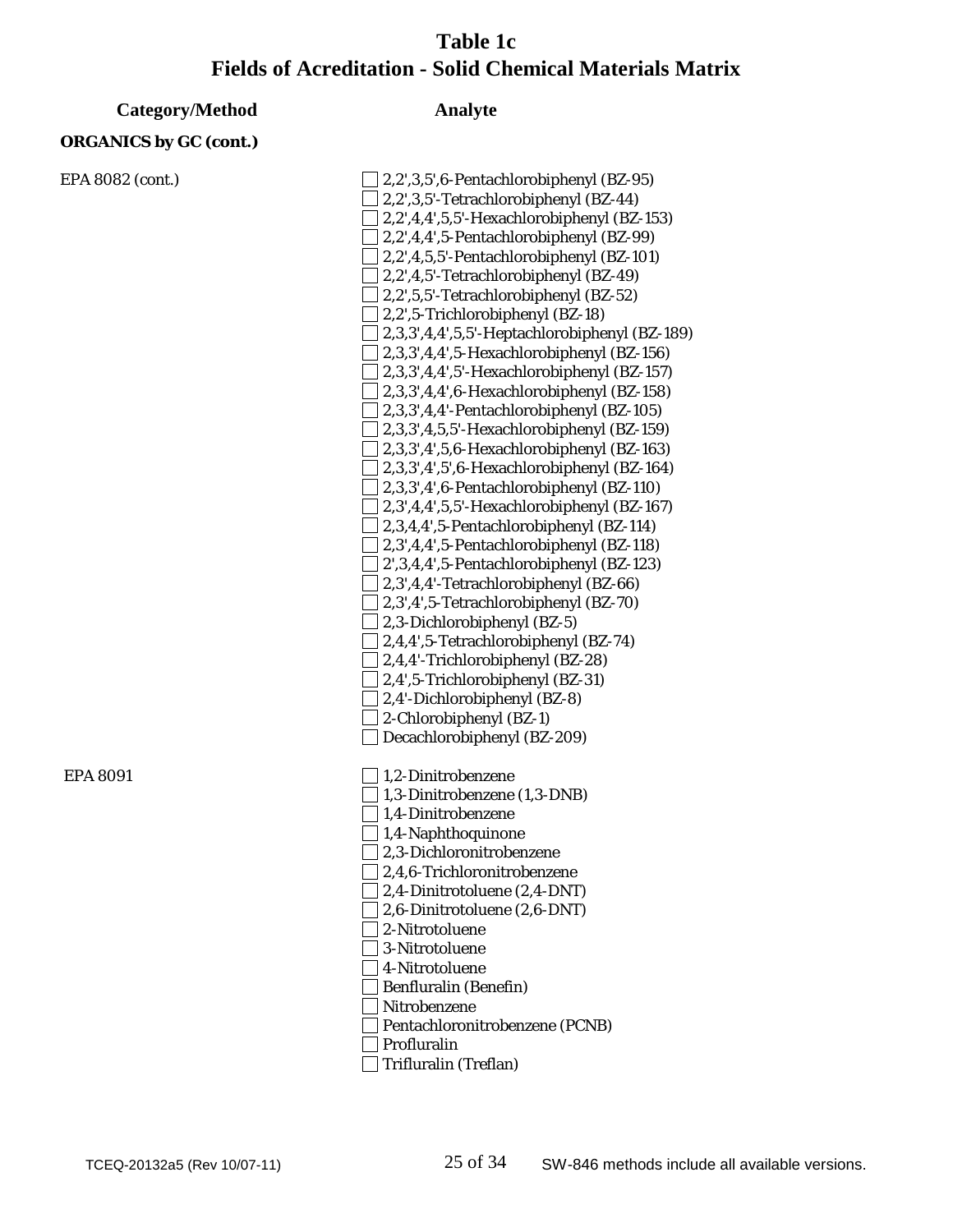| Category/Method               | <b>Analyte</b>                                                                                                                                                                                                                                                                                                                                                                                                                                                                                                       |
|-------------------------------|----------------------------------------------------------------------------------------------------------------------------------------------------------------------------------------------------------------------------------------------------------------------------------------------------------------------------------------------------------------------------------------------------------------------------------------------------------------------------------------------------------------------|
| <b>ORGANICS</b> by GC (cont.) |                                                                                                                                                                                                                                                                                                                                                                                                                                                                                                                      |
| <b>EPA 8100</b>               | 3-Methylcholanthrene<br>7h-Dibenzo(c,g) carbazole<br>Acenaphthene<br>Acenaphthylene<br>Anthracene<br>Benzo(a)anthracene<br>Benzo(a)pyrene<br>Benzo(b)fluoranthene<br>Benzo(g,h,i) perylene<br>Benzo(j)fluoranthene<br>Benzo(k)fluoranthene<br>Chrysene<br>Dibenz(a,h) acridine<br>Dibenz(a,h) anthracene<br>$Dibenz(a,j)$ acridine<br>Dibenzo(a,e) pyrene<br>Dibenzo(a,h) pyrene<br>Dibenzo(a,i) pyrene<br>Fluoranthene<br><b>Fluorene</b><br>Indeno $(1,2,3$ -cd) pyrene<br>Naphthalene<br>Phenanthrene<br>Pyrene   |
| <b>EPA 8111</b>               | 4-Bromophenyl phenyl ether (BDE-3)<br>4-Chlorophenyl phenylether<br>bis(2-Chloroethoxy)methane<br>bis(2-Chloroethyl) ether<br>bis(2-Chloroisopropyl) ether                                                                                                                                                                                                                                                                                                                                                           |
| <b>EPA 8121</b>               | 1,2,3,4-Tetrachlorobenzene<br>1,2,3,5-Tetrachlorobenzene<br>1,2,3-Trichlorobenzene<br>1,2,4,5-Tetrachlorobenzene<br>1,2,4-Trichlorobenzene<br>1,2-Dichlorobenzene<br>1,3,5-Trichlorobenzene<br>1,3-Dichlorobenzene<br>1,4-Dichlorobenzene<br>2-Chloronaphthalene<br>alpha-BHC (alpha-Hexachlorocyclohexane)<br><b>Benzal chloride</b><br>Benzotrichloride<br>Benzyl chloride<br>beta-BHC (beta-Hexachlorocyclohexane)<br>delta-BHC (delta-Hexachlorocyclohexane)<br>gamma-BHC (Lindane, gamma-Hexachlorocyclohexane) |
| (cont.)                       | Hexachlorobenzene                                                                                                                                                                                                                                                                                                                                                                                                                                                                                                    |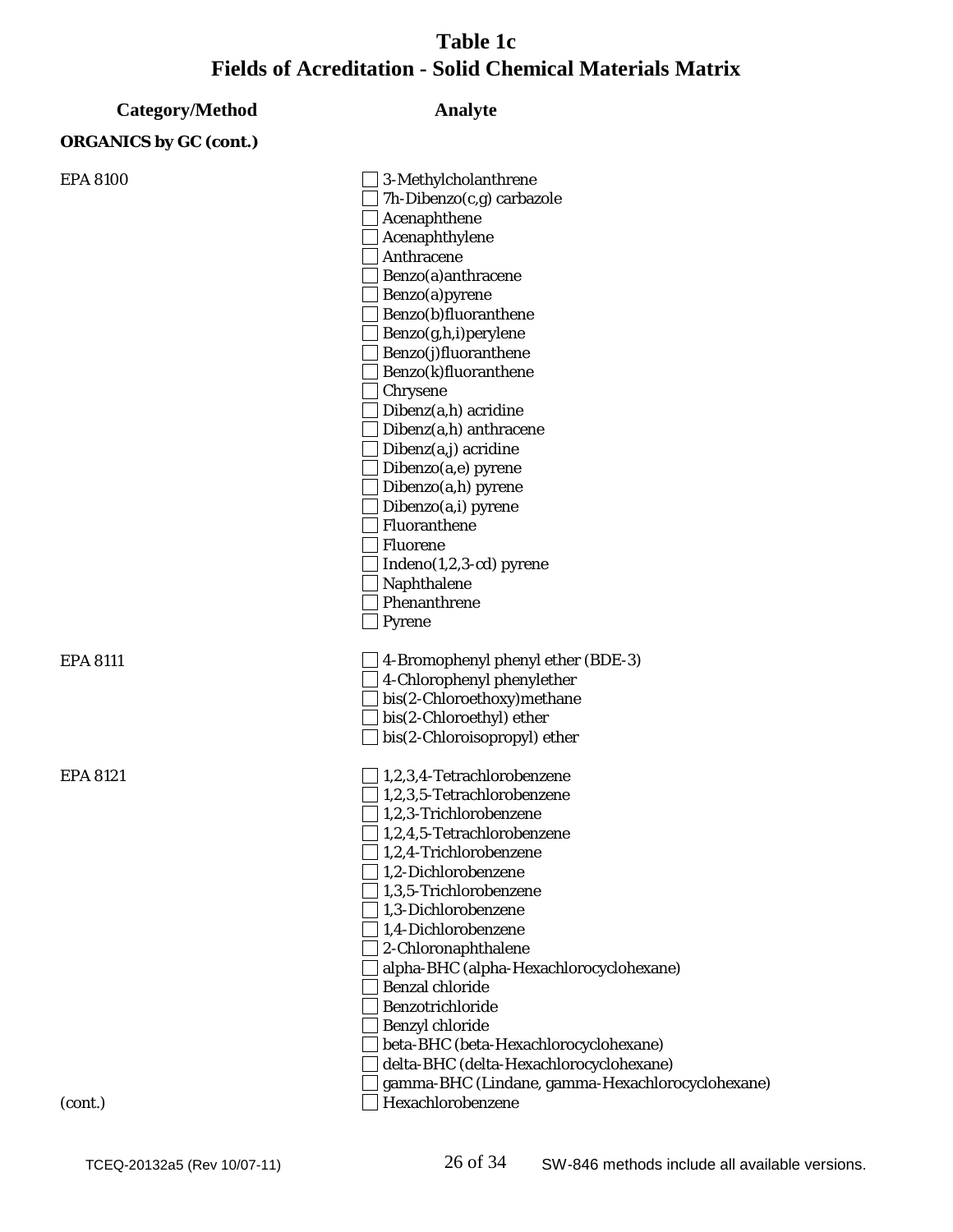| Category/Method               | Analyte                                                                                                                                                                                                                                                                                                                                                                                                                                                                          |
|-------------------------------|----------------------------------------------------------------------------------------------------------------------------------------------------------------------------------------------------------------------------------------------------------------------------------------------------------------------------------------------------------------------------------------------------------------------------------------------------------------------------------|
| <b>ORGANICS</b> by GC (cont.) |                                                                                                                                                                                                                                                                                                                                                                                                                                                                                  |
| EPA 8121 (cont.)              | Hexachlorobutadiene<br>Hexachlorocyclopentadiene<br>Hexachloroethane<br>Pentachlorobenzene                                                                                                                                                                                                                                                                                                                                                                                       |
| <b>EPA 8131</b>               | 2,4,5-Trichloroaniline<br>2,4,6-Trichloroaniline<br>2,4-Dinitroaniline<br>2,6-Dibromo-4-nitroaniline<br>2-Bromo-4,6-dinitroaniline<br>2-Bromo-6-chloro-4-nitroaniline<br>2-Chloro-4,6-dinitroaniline<br>2-Chloro-4-nitroaniline<br>2-Chloroaniline<br>2-Nitroaniline<br>3,4-Dichloroaniline<br>3-Chloroaniline<br>3-Nitroaniline<br>4-Bromoaniline<br>4-Chloro-2-nitroaniline<br>4-Chloroaniline<br>4-Nitroaniline<br>Aniline<br>Dichloran (2,6-Dichloro-4-nitroaniline)         |
| <b>EPA 8141</b>               | Aspon<br><b>Atrazine</b><br>Azinphos-ethyl (Ethyl guthion)<br>Azinphos-methyl (Guthion)<br><b>Bolstar (Sulprofos)</b><br>Carbophenothion<br>Chlorfenvinphos<br>Chlorpyrifos (Dursban)<br>Chlorpyrifos-methyl<br>Coumaphos<br>Crotoxyphos<br>Demeton<br>Demeton-o<br>Demeton-s<br>Diazinon<br>Dichlorofenthion<br>Dichlorovos (DDVP, Dichlorvos)<br>Dicrotophos<br>Dimethoate<br>Dioxathion<br>Disulfoton<br>EPN (Phosphonothioic acid, phenyl-, O-ethyl O-(p-nitrophenyl) ester) |
| (cont.)                       | Ethion<br>Ethoprop                                                                                                                                                                                                                                                                                                                                                                                                                                                               |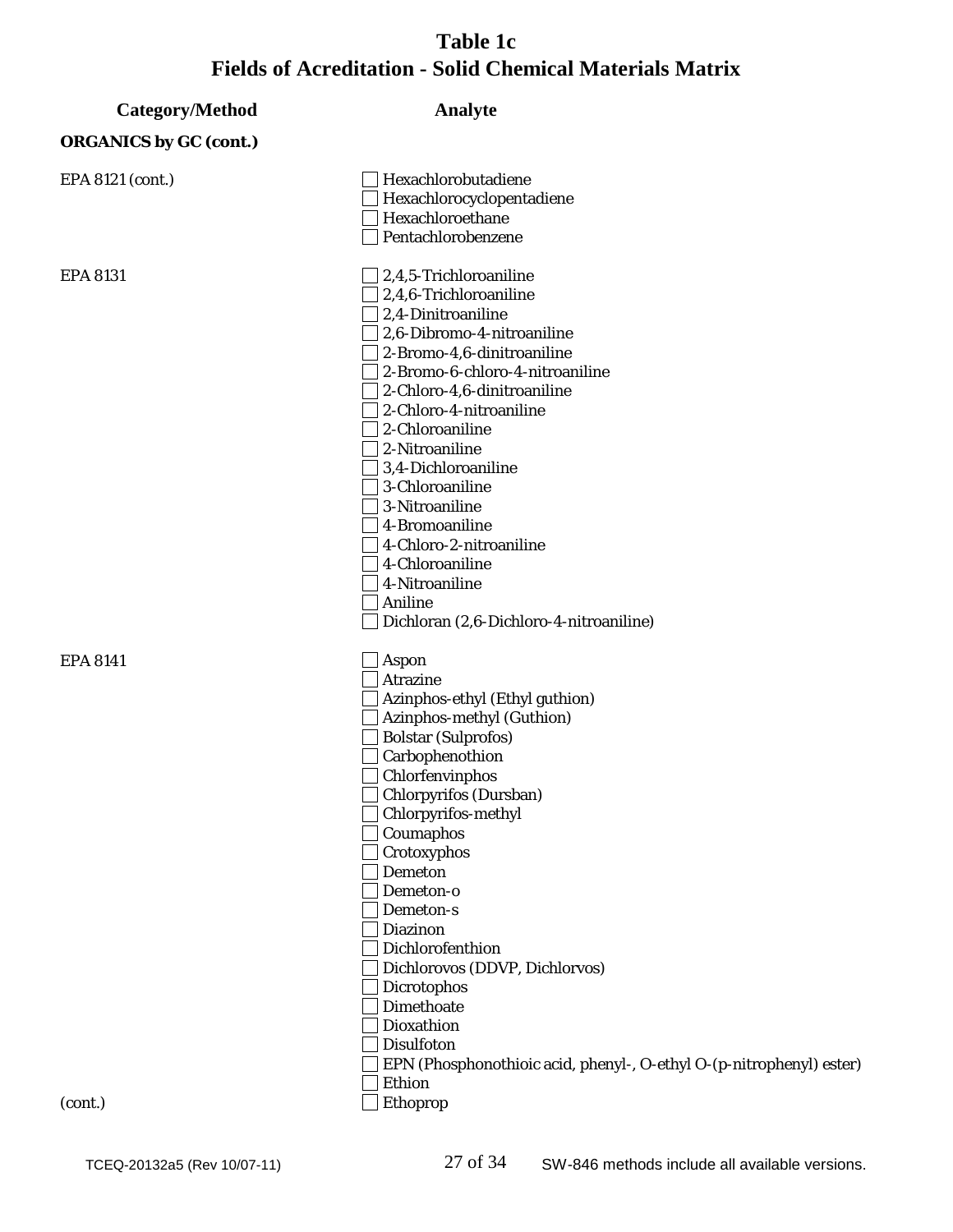## **Category/Method Analyte**

| EPA 8141 (cont.) |  |
|------------------|--|
|------------------|--|

| EPA 8141 (cont.) | Famphur                                       |
|------------------|-----------------------------------------------|
|                  | Fenitrothion                                  |
|                  | Fensulfothion                                 |
|                  | Fenthion                                      |
|                  | Fonophos (Fonofos, Dyfonate)                  |
|                  | Hexamethylphosphoramide (HMPA)                |
|                  | $\exists$ Leptophos                           |
|                  | $\exists$ Malathion                           |
|                  | $\Box$ Merphos                                |
|                  | Methyl parathion (Parathion, methyl)          |
|                  | Mevinphos                                     |
|                  | Monocrotophos                                 |
|                  | Naled                                         |
|                  |                                               |
|                  | Parathion, ethyl<br>Phorate                   |
|                  |                                               |
|                  | Phosmet (Imidan)                              |
|                  | Phosphamidon                                  |
|                  | Ronnel                                        |
|                  | <b>Simazine</b>                               |
|                  | Sulfotepp                                     |
|                  | <b>Terbufos</b>                               |
|                  | Tetrachlorvinphos (Stirophos, Gardona)        |
|                  | Tetraethyl pyrophosphate (TEPP)               |
|                  | Thionazin (Zinophos)                          |
|                  | Tokuthion (Prothiophos)                       |
|                  | Trichlorfon                                   |
|                  | Trichloronate                                 |
|                  | Tri-o-cresylphosphate (TOCP)                  |
| <b>EPA 8151</b>  | $2,4,5-T$                                     |
|                  | $2,4-D$                                       |
|                  | $2,4$ -DB                                     |
|                  | 3,5-Dichlorobenzoic acid                      |
|                  | 4-Nitrophenol                                 |
|                  | 5-Hydroxydicamba                              |
|                  | Acifluorfen                                   |
|                  | <b>Bentazon</b>                               |
|                  | Chloramben                                    |
|                  | Dacthal (DCPA)                                |
|                  |                                               |
|                  | Dalapon<br>Dicamba                            |
|                  |                                               |
|                  | Dichloroprop (Dichlorprop, Weedone)           |
|                  | Dinoseb (2-sec-butyl-4,6-dinitrophenol, DNBP) |
|                  | <b>MCPA</b>                                   |
|                  | <b>MCPP</b>                                   |
| <b>EPA 8430</b>  | 2-(2-Chloroethoxy) ethanol                    |
|                  | 2-Chloroethanol                               |
| (cont.)          | bis(2-Chloroethyl) ether                      |
|                  |                                               |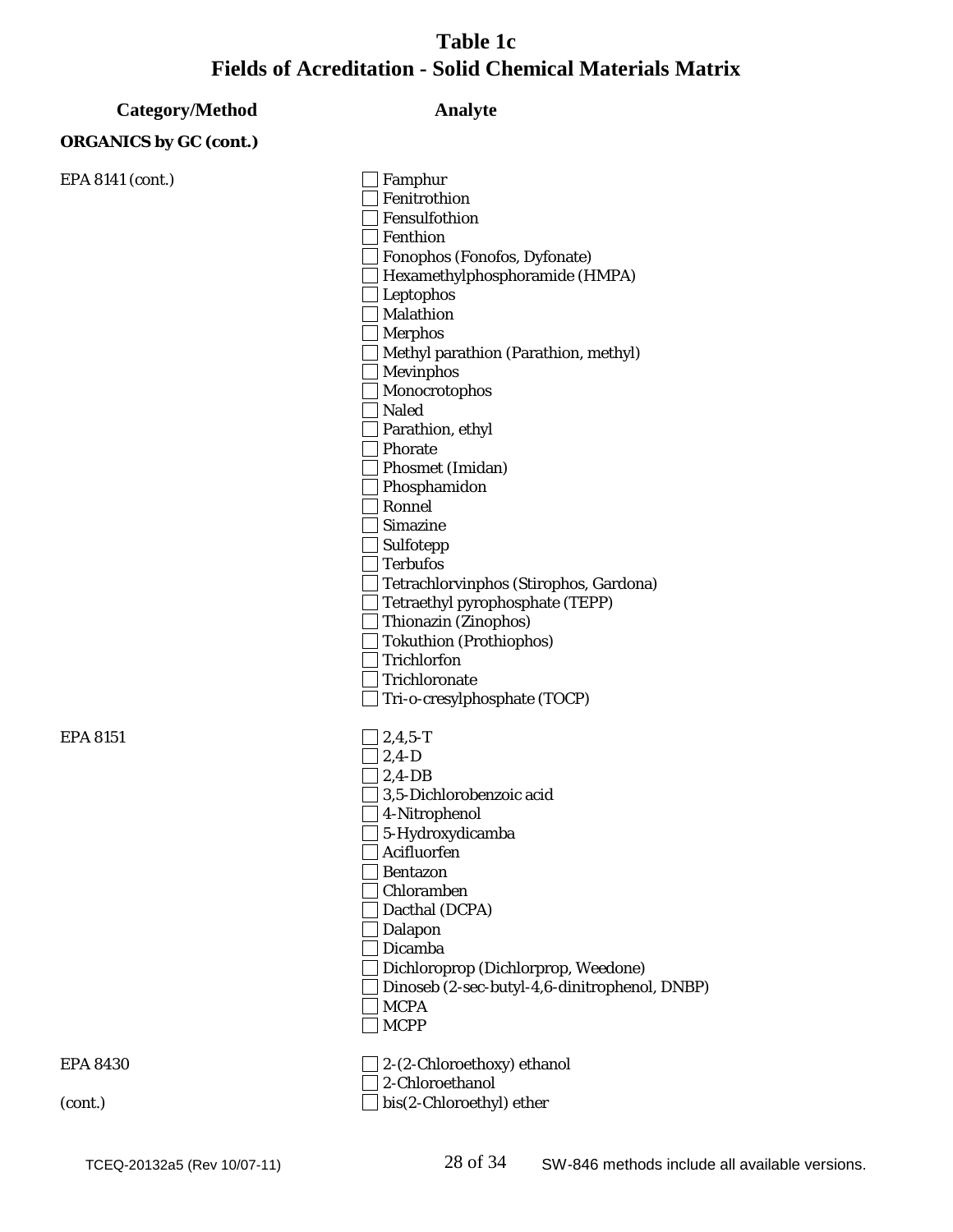| Category/Method               | Analyte                                                                                                                                                                                                                                                                                                                                 |
|-------------------------------|-----------------------------------------------------------------------------------------------------------------------------------------------------------------------------------------------------------------------------------------------------------------------------------------------------------------------------------------|
| <b>ORGANICS</b> by GC (cont.) |                                                                                                                                                                                                                                                                                                                                         |
| EPA 8430 (cont.)              | Diethylene glycol<br>Ethylene glycol                                                                                                                                                                                                                                                                                                    |
| <b>IDNR OA-1; GRO</b>         | Volatile Petroleum Hydrocarbons (Gasoline)                                                                                                                                                                                                                                                                                              |
| <b>IDNR OA-2; DRO</b>         | Extractable Petroleum Hydrocarbons (EPH)                                                                                                                                                                                                                                                                                                |
| NJ OQA QAM 025                | Semi-Volatile Petroleum Products                                                                                                                                                                                                                                                                                                        |
| Tennessee-EPH                 | Extractable Petroleum Hydrocarbons (EPH)                                                                                                                                                                                                                                                                                                |
| Tennessee-GRO                 | <b>Gasoline Range Organics (GRO)</b>                                                                                                                                                                                                                                                                                                    |
| <b>ORGANICS by HPLC</b>       |                                                                                                                                                                                                                                                                                                                                         |
| <b>EPA 8310</b>               | Acenaphthene<br>Acenaphthylene<br>Anthracene<br>Benzo(a)anthracene<br>Benzo(a)pyrene<br>$\Box$ Benzo(b)fluoranthene<br>Benzo(g,h,i)perylene<br>Benzo(k)fluoranthene<br><b>Chrysene</b><br>$\Box$ Dibenz(a,h) anthracene<br>Fluoranthene<br>Fluorene<br>$\left]$ Indeno $(1,2,3$ -cd) pyrene<br>Naphthalene<br>Phenanthrene<br>Pyrene    |
| <b>EPA 8315</b>               | 2,5-Dimethylbenzaldehyde<br>Acetaldehyde<br>Acetone (2-Propanone)<br>Acrolein (Propenal)<br>Benzaldehyde<br>Butylaldehyde (Butanal)<br>Crotonaldehyde<br>Cyclohexanone<br>Decanal<br>Formaldehyde<br>Heptanal<br>Hexanaldehyde (Hexanal)<br>Isovaleraldehyde<br>m-Tolualdehyde (1,3-Tolualdehyde)<br>n-Octaldehyde (Octanal)<br>Nonanal |
| (cont.)                       | o-Tolualdehyde (1,2-Tolualdehyde)                                                                                                                                                                                                                                                                                                       |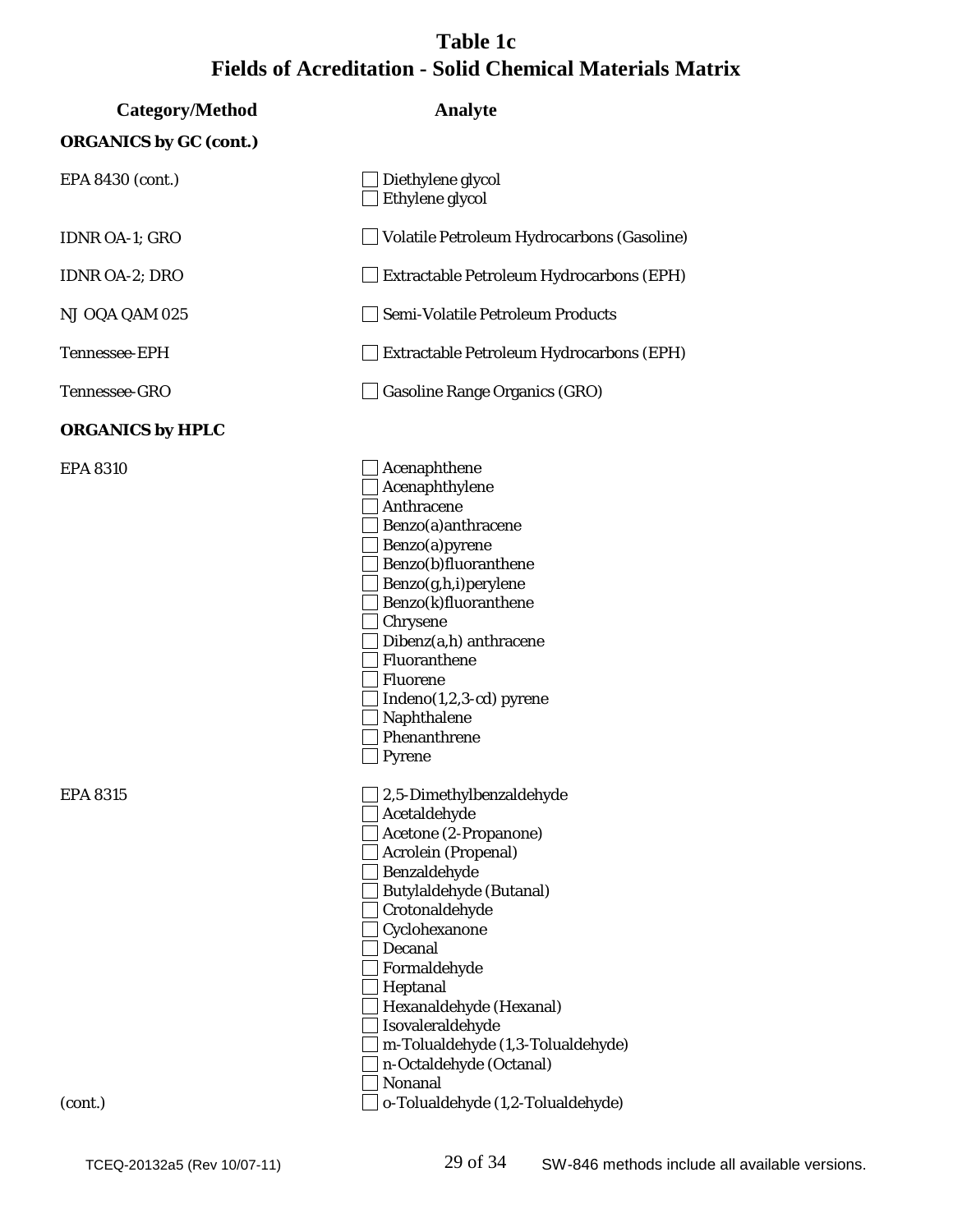| Category/Method                 | Analyte                                                                                                                                                                                                                                                                                                                                                                                                                                                                                                                                                           |
|---------------------------------|-------------------------------------------------------------------------------------------------------------------------------------------------------------------------------------------------------------------------------------------------------------------------------------------------------------------------------------------------------------------------------------------------------------------------------------------------------------------------------------------------------------------------------------------------------------------|
| <b>ORGANICS</b> by HPLC (cont.) |                                                                                                                                                                                                                                                                                                                                                                                                                                                                                                                                                                   |
| EPA 8315 (cont.)                | Propionaldehyde (Propanal)<br>p-Tolualdehyde (1,4-Tolualdehyde)<br>Valeraldehyde (Pentanal, Pentanaldehyde)                                                                                                                                                                                                                                                                                                                                                                                                                                                       |
| <b>EPA 8316</b>                 | Acrolein (Propenal)<br>Acrylamide<br>Acrylonitrile                                                                                                                                                                                                                                                                                                                                                                                                                                                                                                                |
| <b>EPA 8318</b>                 | 3-Hydroxycarbofuran<br><b>Aldicarb (Temik)</b><br>Aldicarb sulfone<br>Carbaryl (Sevin)<br>Carbofuran (Furaden)<br>Dioxacarb<br>Methiocarb (Mesurol)<br>Methomyl (Lannate)<br>Promecarb<br>Propoxur (Baygon)                                                                                                                                                                                                                                                                                                                                                       |
| <b>EPA 8321</b>                 | $2,4,5-T$<br>2,4,5-T, butoxyethanol ester<br>2,4,5-T, butyl ester<br>$2,4-D$<br>2,4-D, Butoxyethanol ester<br>2,4-D, ethyhexyl ester<br>$2,4$ -DB<br>3-Hydroxycarbofuran<br>Aldicarb (Temik)<br>Aldicarb sulfone<br>Aldicarb sulfoxide<br>Aminocarb<br>Asulam<br><b>Barban</b><br>Bendiocarb<br>Benomyl<br><b>Bromacil</b><br>Carbaryl (Sevin)<br>Carbendazim<br>Carbofuran (Furaden)<br>Chloropropham<br>Chloroxuron<br><b>Coumarin dyes</b><br>Dalapon<br>Dicamba<br>Dichloroprop (Dichlorprop, Weedone)<br>Dichlorovos (DDVP, Dichlorvos)<br><b>Dimethoate</b> |
| (cont.)                         | Dinoseb (2-sec-butyl-4,6-dinitrophenol, DNBP)<br>Disperse blue 14                                                                                                                                                                                                                                                                                                                                                                                                                                                                                                 |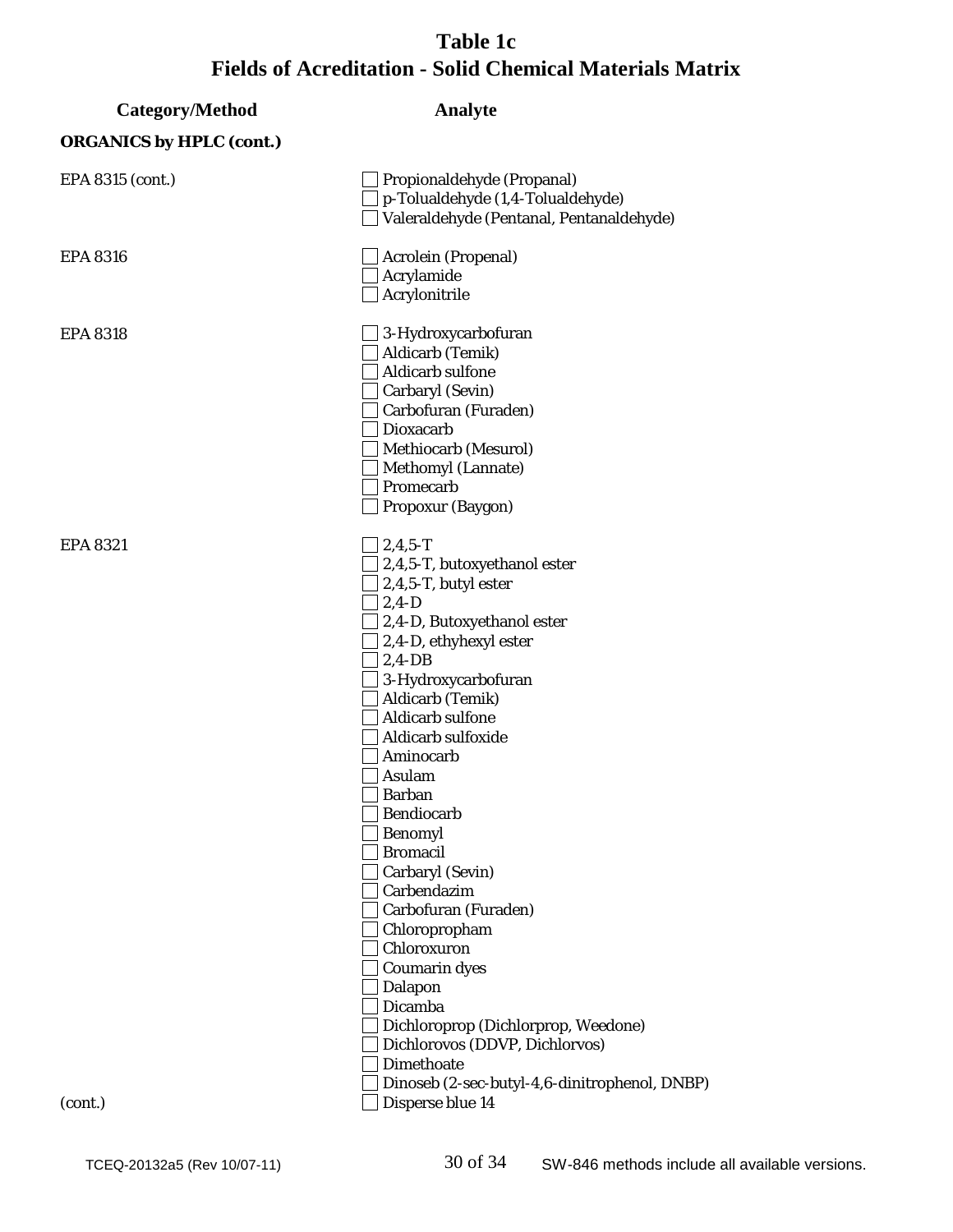### **Category/Method Analyte**

### **ORGANICS by HPLC (cont.)**

EPA 8321 (cont.)

| Disperse blue 3                                     |  |
|-----------------------------------------------------|--|
| Disperse brown 1                                    |  |
| Disperse orange 3                                   |  |
| Disperse orange 30                                  |  |
| Disperse red 1                                      |  |
| Disperse red 13                                     |  |
| Disperse red 5                                      |  |
| Disperse red 60                                     |  |
| Disperse yellow 5                                   |  |
| <b>Disulfoton</b>                                   |  |
| Diuron                                              |  |
|                                                     |  |
| Famphur<br>Fensulfothion                            |  |
|                                                     |  |
| Fenuron                                             |  |
| Fluometuron                                         |  |
| Fluorescent brightener 236                          |  |
| Fluorescent brightener 61                           |  |
| Linuron (Lorox)                                     |  |
| <b>MCPA</b>                                         |  |
| MCPP                                                |  |
| Merphos                                             |  |
| <b>Methiocarb</b> (Mesurol)                         |  |
| Methomyl (Lannate)                                  |  |
| Methyl parathion (Parathion, methyl)                |  |
| <b>Mexacarbate</b>                                  |  |
| Monocrotophos                                       |  |
| Monuron                                             |  |
| Naled                                               |  |
| Neburon                                             |  |
| Oxamyl (Vydate)                                     |  |
| <b>Phorate</b>                                      |  |
| Propachlor (Ramrod)                                 |  |
| Propham                                             |  |
| Propoxur (Baygon)                                   |  |
| Siduron                                             |  |
| $\Box$ Silvex (2,4,5-TP)                            |  |
| Solvent red 23                                      |  |
| Solvent red 3                                       |  |
| Tebuthiuron                                         |  |
| Thiofanox                                           |  |
| Trichlorfon                                         |  |
| $\Box$ tris-(2,3-Dibromopropyl) phosphate (tris-BP) |  |
| 3,3'-Dichlorobenzidine                              |  |
| 3,3'-Dimethoxybenzidine                             |  |
| 3,3'-Dimethylbenzidine                              |  |
| $\exists$ Benzidine                                 |  |
| <b>Benzoylprop ethyl</b>                            |  |

(cont.) Carbaryl  $(Sevin)$ 

EPA 8325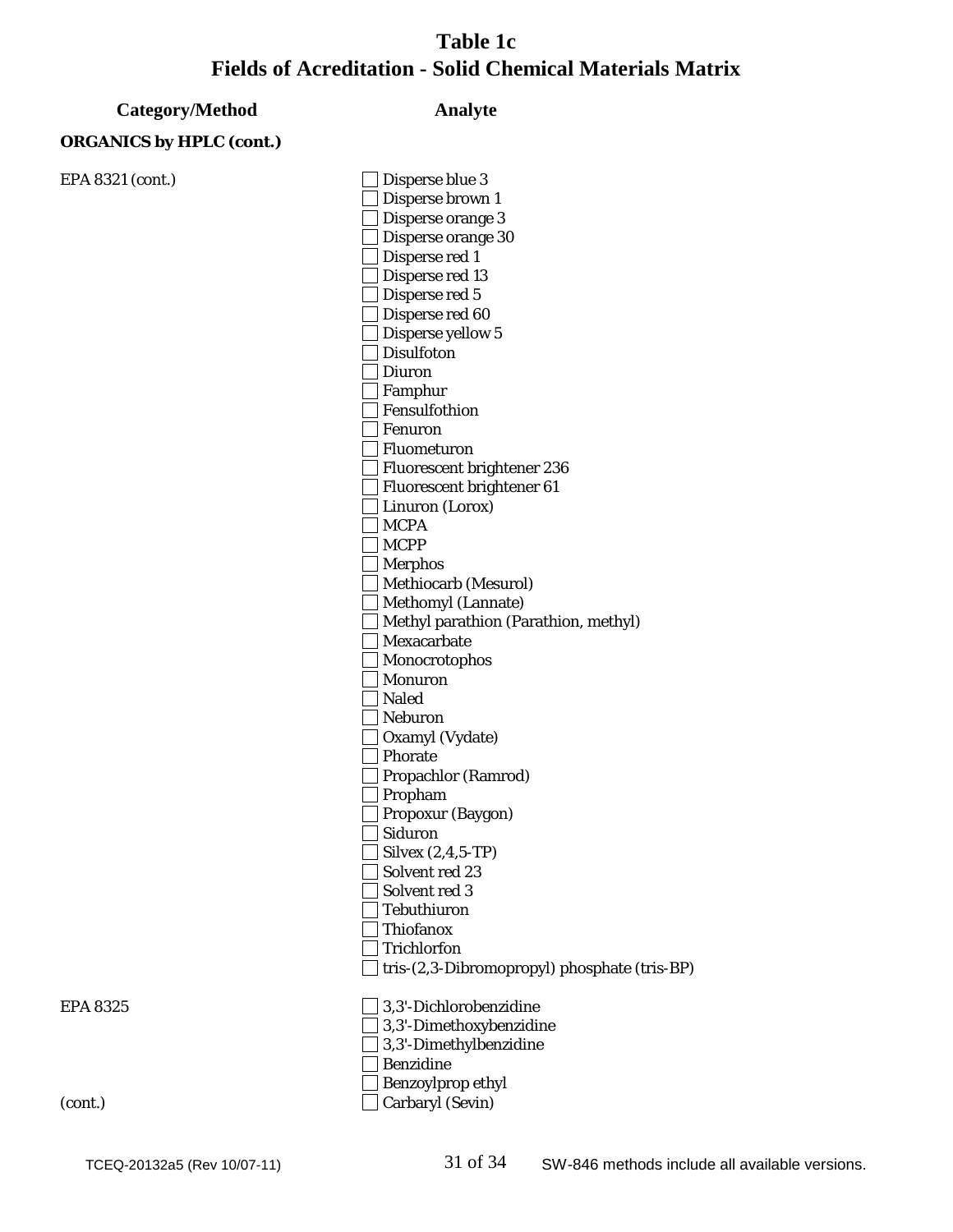| Category/Method                 | Analyte                                                                                                                                                                                                                                                                                                                                                                                                                                                                                                                                                                                                                                                                                                                                                                                                                                                                                                                                                                                                                                                                                                                                                                         |
|---------------------------------|---------------------------------------------------------------------------------------------------------------------------------------------------------------------------------------------------------------------------------------------------------------------------------------------------------------------------------------------------------------------------------------------------------------------------------------------------------------------------------------------------------------------------------------------------------------------------------------------------------------------------------------------------------------------------------------------------------------------------------------------------------------------------------------------------------------------------------------------------------------------------------------------------------------------------------------------------------------------------------------------------------------------------------------------------------------------------------------------------------------------------------------------------------------------------------|
| <b>ORGANICS</b> by HPLC (cont.) |                                                                                                                                                                                                                                                                                                                                                                                                                                                                                                                                                                                                                                                                                                                                                                                                                                                                                                                                                                                                                                                                                                                                                                                 |
| EPA 8325 (cont.)                | Diuron<br>Linuron (Lorox)<br>Monuron<br>o-Chlorophenyl thiourea<br>Rotenone<br>Siduron                                                                                                                                                                                                                                                                                                                                                                                                                                                                                                                                                                                                                                                                                                                                                                                                                                                                                                                                                                                                                                                                                          |
| <b>EPA 8330</b>                 | $\lceil 1,3,5\lceil$ -Trinitrobenzene (1,3,5-TNB)<br>1,3-Dinitrobenzene (1,3-DNB)<br>2,4,6-Trinitrotoluene (2,4,6-TNT)<br>2,4-Dinitrotoluene (2,4-DNT)<br>2,6-Dinitrotoluene (2,6-DNT)<br>2-Amino-4,6-dinitrotoluene (2-am-dnt)<br>2-Nitrotoluene<br>3-Nitrotoluene<br>4-Amino-2,6-dinitrotoluene (4-am-dnt)<br>4-Nitrotoluene<br>Methyl-2,4,6-trinitrophenylnitramine (tetryl)<br>Nitrobenzene<br>Nitroglycerin<br>Octahydro-1,3,5,7-tetranitro-1,3,5,7-tetrazocine (HMX)<br>Pentaerythritoltetranitrate (PETN)<br>RDX (hexahydro-1,3,5-trinitro-1,3,5-triazine)                                                                                                                                                                                                                                                                                                                                                                                                                                                                                                                                                                                                               |
| <b>EPA 8331</b>                 | <b>Tetrazene</b>                                                                                                                                                                                                                                                                                                                                                                                                                                                                                                                                                                                                                                                                                                                                                                                                                                                                                                                                                                                                                                                                                                                                                                |
| <b>EPA 8332</b>                 | Nitroglycerin                                                                                                                                                                                                                                                                                                                                                                                                                                                                                                                                                                                                                                                                                                                                                                                                                                                                                                                                                                                                                                                                                                                                                                   |
| <b>PCDDs/PCDFs</b>              |                                                                                                                                                                                                                                                                                                                                                                                                                                                                                                                                                                                                                                                                                                                                                                                                                                                                                                                                                                                                                                                                                                                                                                                 |
| <b>EPA 8280</b>                 | $\lceil 1,2,3,4,6,7,8,9$ -Octachlorodibenzofuran (OCDF)<br>$\left[1,2,3,4,6,7,8,9\right]$ -Octachlorodibenzo-p-dioxin (OCDD)<br>$\Box$ 1,2,3,4,6,7,8-Heptachlorodibenzofuran (1,2,3,4,6,7,8-HpCDF)<br>] 1,2,3,4,6,7,8-Heptachlorodibenzo-p-dioxin (1,2,3,4,6,7,8-HpCDD)<br>] 1,2,3,4,7,8,9-Heptachlorodibenzofuran $(1,2,3,4,7,8,9$ -HpCDF)<br>$\left]$ 1,2,3,4,7,8-Hexachlorodibenzofuran (1,2,3,4,7,8-HxCDF)<br>] $1,2,3,4,7,8$ -Hexachlorodibenzo-p-dioxin $(1,2,3,4,7,8$ -HxCDD)<br>$\lbrack 1,2,3,6,7,8$ -Hexachlorodibenzofuran (1,2,3,6,7,8-HxCDF)<br>] $1,2,3,6,7,8$ -Hexachlorodibenzo-p-dioxin(1,2,3,6,7,8-HxCDD)<br>$\left]$ 1,2,3,7,8,9-Hexachlorodibenzofuran (1,2,3,7,8,9-HxCDF)<br>$\lceil 1,2,3,7,8,9$ -Hexachlorodibenzo-p-dioxin (1,2,3,7,8,9-HxCDD)<br>$\left[1,2,3,7,8\right]$ -Pentachlorodibenzofuran (1,2,3,7,8-PeCDF)<br>1,2,3,7,8-Pentachlorodibenzo-p-dioxin (1,2,3,7,8-PeCDD)<br>2,3,4,6,7,8-Hexachlorodibenzofuran (2,3,4,6,7,8-HxCDF)<br>2,3,4,7,8-Pentachlorodibenzofuran (2,3,4,7,8-PeCDF<br>2,3,7,8-Tetrachlorodibenzofuran (2,3,7,8-TCDF)<br>2,3,7,8-Tetrachlorodibenzo-p-dioxin (2,3,7,8-TCDD)<br>Total Heptachlorodibenzofuran (Total HpCDF) |
| (cont.)                         | Total Heptachlorodibenzo-p-dioxin (Total HpCDD)                                                                                                                                                                                                                                                                                                                                                                                                                                                                                                                                                                                                                                                                                                                                                                                                                                                                                                                                                                                                                                                                                                                                 |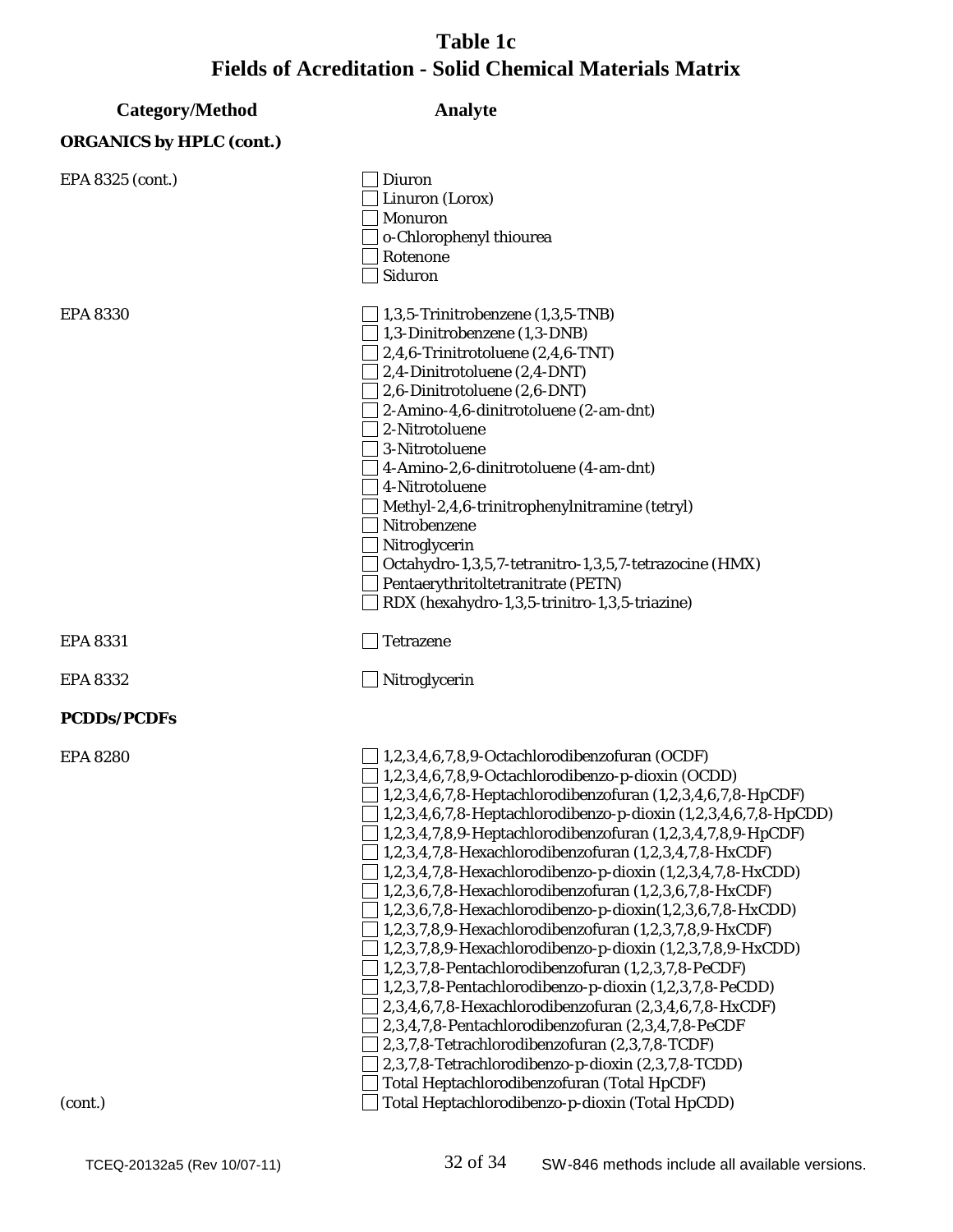| Category/Method            | Analyte                                                                                                                                                                                                                                                                                                                                                                                                                                                                                                                                                                                                                                                                                                                                                                                                                                                                                                                                                                                                                                                                                                                                                                                                                                                                                                                                                                                                                                                                                          |
|----------------------------|--------------------------------------------------------------------------------------------------------------------------------------------------------------------------------------------------------------------------------------------------------------------------------------------------------------------------------------------------------------------------------------------------------------------------------------------------------------------------------------------------------------------------------------------------------------------------------------------------------------------------------------------------------------------------------------------------------------------------------------------------------------------------------------------------------------------------------------------------------------------------------------------------------------------------------------------------------------------------------------------------------------------------------------------------------------------------------------------------------------------------------------------------------------------------------------------------------------------------------------------------------------------------------------------------------------------------------------------------------------------------------------------------------------------------------------------------------------------------------------------------|
| <b>PCDDs/PCDFs (cont.)</b> |                                                                                                                                                                                                                                                                                                                                                                                                                                                                                                                                                                                                                                                                                                                                                                                                                                                                                                                                                                                                                                                                                                                                                                                                                                                                                                                                                                                                                                                                                                  |
| EPA 8280 (cont.)           | Total Hexachlorodibenzofuran (Total HxCDF)<br>Total Hexachlorodibenzo-p-dioxin (Total HxCDD)<br>Total Pentachlorodibenzofuran (Total PeCDF)<br>Total Pentachlorodibenzo-p-dioxin (Total PeCDD)<br>Total Tetrachlorodibenzofuran (Total TCDF)<br>Total Tetrachlorodibenzo-p-dioxin (Total TCDD)                                                                                                                                                                                                                                                                                                                                                                                                                                                                                                                                                                                                                                                                                                                                                                                                                                                                                                                                                                                                                                                                                                                                                                                                   |
| <b>EPA 8290</b>            | $\lceil 1,2,3,4,6,7,8,9$ -Octachlorodibenzofuran (OCDF)<br>$\Box$ 1,2,3,4,6,7,8,9-Octachlorodibenzo-p-dioxin (OCDD)<br>$\Box$ 1,2,3,4,6,7,8-Heptachlorodibenzofuran (1,2,3,4,6,7,8-HpCDF)<br>$\Box$ 1,2,3,4,6,7,8-Heptachlorodibenzo-p-dioxin (1,2,3,4,6,7,8-HpCDD)<br>$\Box$ 1,2,3,4,7,8,9-Heptachlorodibenzofuran (1,2,3,4,7,8,9-HpCDF)<br>$\lceil 1,2,3,4,7,8$ -Hexachlorodibenzofuran (1,2,3,4,7,8-HxCDF)<br>] $1,2,3,4,7,8$ -Hexachlorodibenzo-p-dioxin $(1,2,3,4,7,8$ -HxCDD)<br>$\left]$ 1,2,3,6,7,8-Hexachlorodibenzofuran (1,2,3,6,7,8-HxCDF)<br>] $1,2,3,6,7,8$ -Hexachlorodibenzo-p-dioxin(1,2,3,6,7,8-HxCDD)<br>$\lceil 1,2,3,7,8,9$ -Hexachlorodibenzofuran (1,2,3,7,8,9-HxCDF)<br>] $1,2,3,7,8,9$ -Hexachlorodibenzo-p-dioxin $(1,2,3,7,8,9$ -HxCDD)<br>$\lceil 1,2,3,7,8 \rceil$ Pentachlorodibenzofuran (1,2,3,7,8-PeCDF)<br>] $1,2,3,7,8$ -Pentachlorodibenzo-p-dioxin $(1,2,3,7,8$ -PeCDD)<br>$\left[ 2,3,4,6,7,8$ -Hexachlorodibenzofuran (2,3,4,6,7,8-HxCDF)<br>2,3,4,7,8-Pentachlorodibenzofuran (2,3,4,7,8-PeCDF<br>2,3,7,8-Tetrachlorodibenzofuran (2,3,7,8-TCDF)<br>2,3,7,8-Tetrachlorodibenzo-p-dioxin (2,3,7,8-TCDD)<br>Total Heptachlorodibenzofuran (Total HpCDF)<br>Total Heptachlorodibenzo-p-dioxin (Total HpCDD)<br>Total Hexachlorodibenzofuran (Total HxCDF)<br>Total Hexachlorodibenzo-p-dioxin (Total HxCDD)<br>Total Pentachlorodibenzofuran (Total PeCDF)<br>Total Pentachlorodibenzo-p-dioxin (Total PeCDD)<br>Total Tetrachlorodibenzofuran (Total TCDF) |

Total Tetrachlorodibenzo-p-dioxin (Total TCDD)